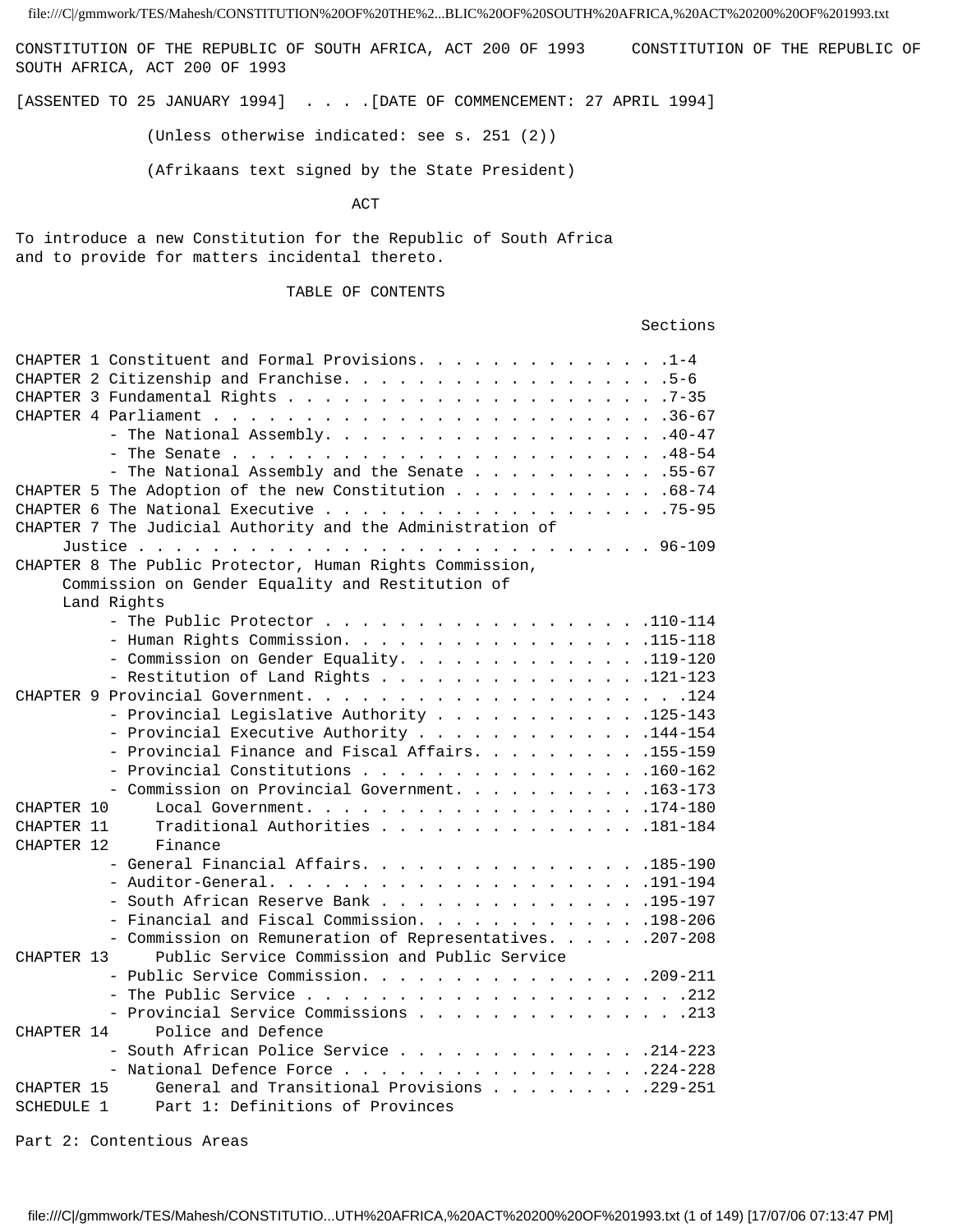| SCHEDULE 2 | System for Election of National Assembly and Provincial |
|------------|---------------------------------------------------------|
|            | Legislatures                                            |
| SCHEDULE 3 | Oaths and Affirmations of Office                        |
| SCHEDULE 4 | Constitutional Principles                               |
| SCHEDULE 5 | Procedure for Election of President                     |
| SCHEDULE 6 | Legislative Competences of Provinces                    |
| SCHEDULE 7 | Repeal of Laws                                          |

#### Preamble

In humble submission to Almighty God,

We, the people of South Africa declare that-

 WHEREAS there is a need to create a new order in which all South Africans will be entitled to a common South African citizenship in a sovereign and democratic constitutional state in which there is equality between men and women and people of all races so that all citizens shall be able to enjoy and exercise their fundamental rights and freedoms;

 AND WHEREAS in order to secure the achievement of this goal, elected representatives of all the people of South Africa should be mandated to adopt a new Constitution in accordance with a solemn pact recorded as Constitutional Principles;

 AND WHEREAS it is necessary for such purposes that provision should be made for the promotion of national unity and the restructuring and continued governance of South Africa while an elected Constitutional Assembly draws up a final Constitution;

 NOW THEREFORE the following provisions are adopted as the Constitution of the Republic of South Africa:

CHAPTER 1

CONSTITUENT AND FORMAL PROVISIONS (ss. 1-4)

Republic of South Africa

 (1) The Republic of South Africa shall be one, sovereign state.

 (2) The national territory of the Republic shall comprise the areas defined in Part 1 of Schedule 1.

2 National symbols

 (1) The national flag of the Republic shall be the flag the design of which is determined by the President by proclamation in the Gazette.

 (2) The national anthem of the Republic shall be as determined by the President by proclamation in the Gazette.

 (3) The coat of arms of the Republic and the seal of the Republic under the previous Constitution shall be the national coat of arms of the Republic and the seal of the Republic under this Constitution.

3 Languages

(1) Afrikaans, English, isiNdebele, Sesotho sa Leboa,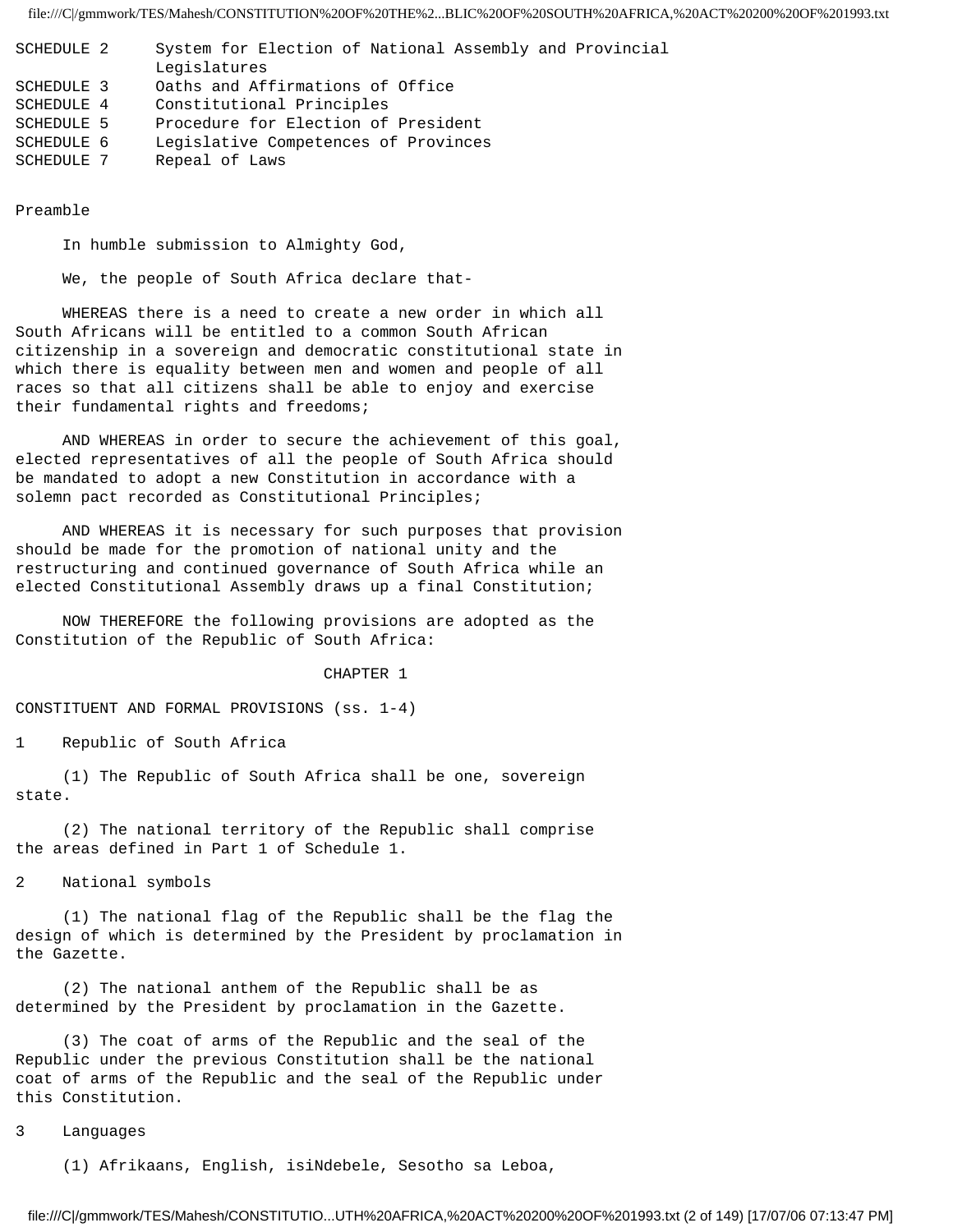Sesotho, siSwati, Xitsonga, Setswana, Tshivenda, isiXhosa and isiZulu shall be the official South African languages at national level, and conditions shall be created for their development and for the promotion of their equal use and enjoyment.

 (2) Rights relating to language and the status of languages existing at the commencement of this Constitution shall not be diminished, and provision shall be made by an Act of Parliament for rights relating to language and the status of languages existing only at regional level, to be extended nationally in accordance with the principles set out in subsection (9).

 (3) Wherever practicable, a person shall have the right to use and to be addressed in his or her dealings with any public administration at the national level of government in any official South African language of his or her choice.

 (4) Regional differentiation in relation to language policy and practice shall be permissible.

 (5) A provincial legislature may, by a resolution adopted by a majority of at least two-thirds of all its members, declare any language referred to in subsection (1) to be an official language for the whole or any part of the province and for any or all powers and functions within the competence of that legislature, save that neither the rights relating to language nor the status of an official language as existing in any area or in relation to any function at the time of the commencement of this Constitu tion, shall be diminished.

 (6) Wherever practicable, a person shall have the right to use and to be addressed in his or her dealings with any public administration at the provincial level of government in any one of the official languages of his or her choice as contemplated in subsection (5).

 (7) A member of Parliament may address Parliament in the official South African language of his or her choice.

 (8) Parliament and any provincial legislature may, subject to this section, make provision by legislation for the use of official languages for the purposes of the functioning of government, taking into account questions of usage, practicality and expense.

 (9) Legislation, as well as official policy and practice, in relation to the use of languages at any level of government shall be subject to and based on the provisions of this section and the following principles:

 (a) The creation of conditions for the development and for the promotion of the equal use and enjoyment of all official South African languages;

 (b) the extension of those rights relating to language and the status of languages which at the commencement of this Constitution are restricted to certain regions;

 (c) the prevention of the use of any language for the purposes of exploitation, domination or division;

 (d) the promotion of multilingualism and the provision of translation facilities;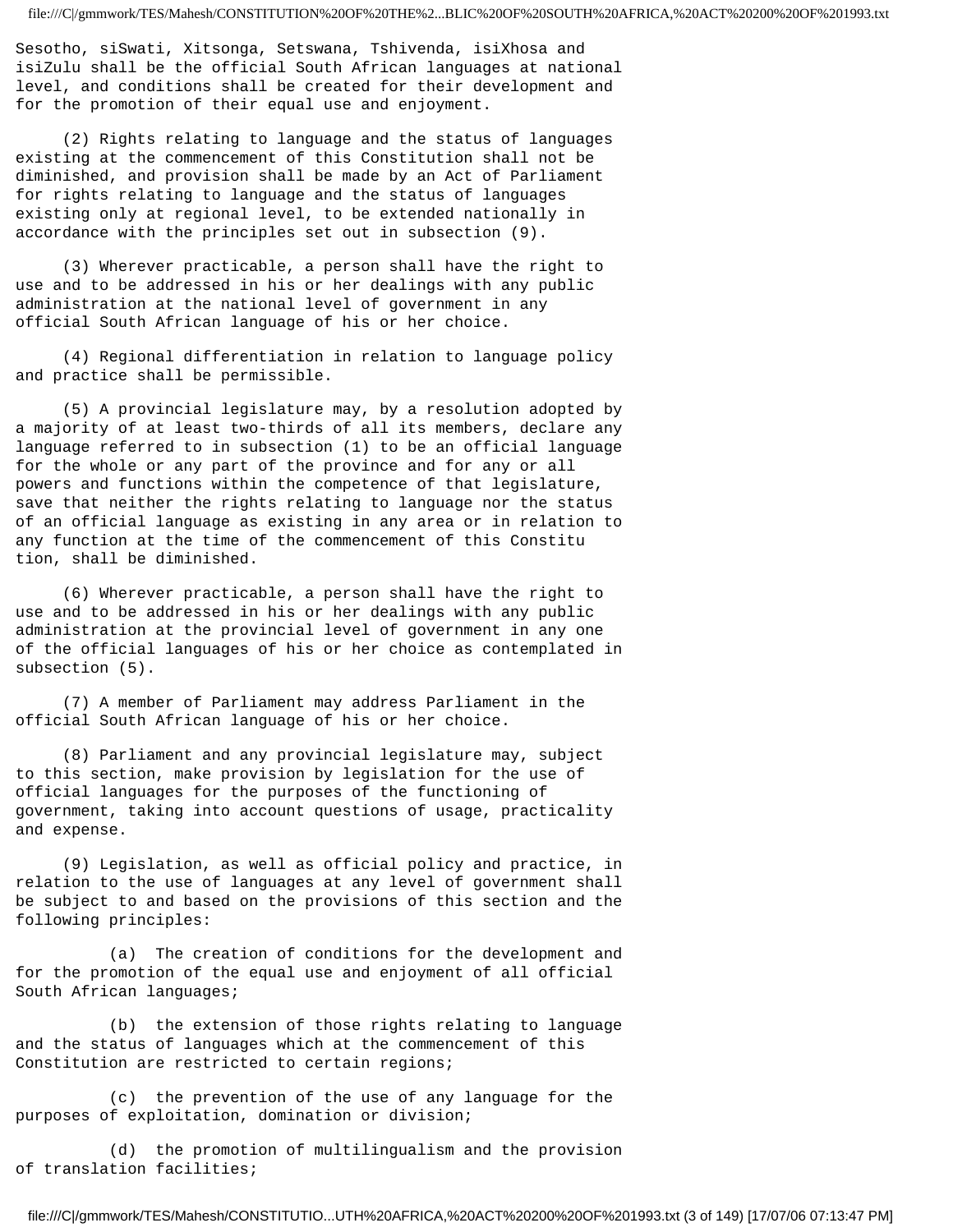(e) the fostering of respect for languages spoken in the Republic other than the official languages, and the encour agement of their use in appropriate circumstances; and

 (f) the non-diminution of rights relating to language and the status of languages existing at the commencement of this Constitution.

 (10) (a) Provision shall be made by an Act of Parliament for the establishment by the Senate of an independent Pan South African Language Board to promote respect for the principles referred to in subsection (9) and to further the development of the official South African languages.

 (b) The Pan South African Language Board shall be consulted, and be given the opportunity to make recommendations, in relation to any proposed legislation contemplated in this section.

 (c) The Pan South African Language Board shall be responsi ble for promoting respect for and the development of German, Greek, Gujerati, Hindi, Portuguese, Tamil, Telegu, Urdu and other languages used by communities in South Africa, as well as Arabic, Hebrew and Sanskrit and other languages used for religious purposes.

# 4 Supremacy of the Constitution

 (1) This Constitution shall be the supreme law of the Republic and any law or act inconsistent with its provisions shall, unless otherwise provided expressly or by necessary implication in this Constitution, be of no force and effect to the extent of the inconsistency.

 (2) This Constitution shall bind all legislative, executive and judicial organs of state at all levels of government.

CHAPTER 2

## CITIZENSHIP AND FRANCHISE (ss. 5-6)

#### 5 Citizenship

(1) There shall be a South African citizenship.

 (2) South African citizenship and the acquisition, loss and restoration of South African citizenship shall, subject to section 20 read with section 33 (1), be regulated by an Act of Parliament.

 (3) Every person who is a South African citizen shall, subject to this Constitution, be entitled to enjoy all rights, privileges and benefits of South African citizenship, and shall be subject to all duties, obligations and responsibilities of South African citizenship as are accorded or imposed upon him or her in terms of this Constitution or an Act of Parliament.

#### 6 The franchise

Every person who is-

(a) (i) a South African citizen; or

(ii) not such a citizen but who in terms of an Act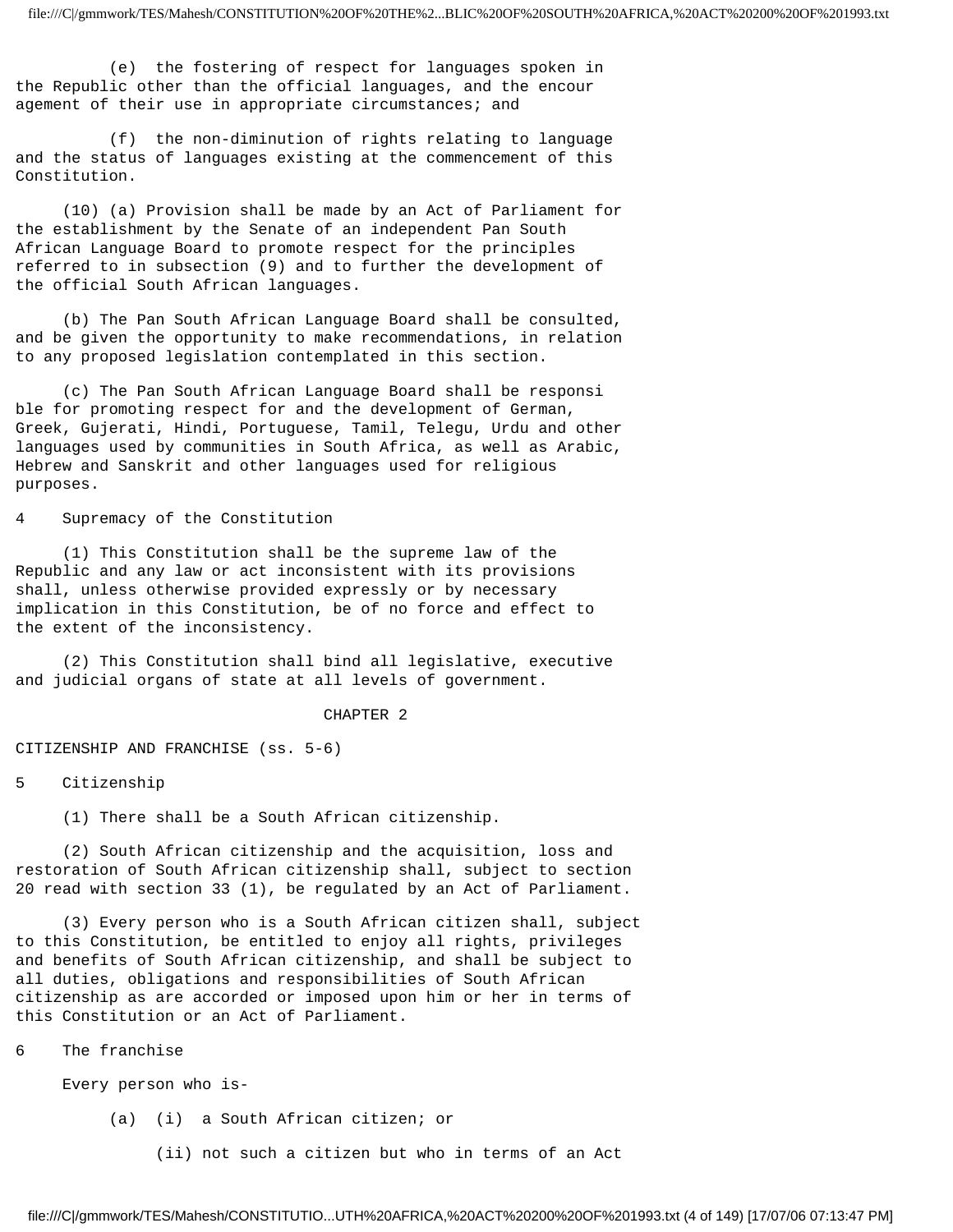of Parliament has been accorded the right to exercise the franchise;

(b) of or over the age of 18 years; and

 (c) not subject to any disqualifications as may be prescribed by law,

shall be entitled to vote in elections of the National Assembly, a provincial legislature or a local government and in referenda or plebiscites contemplated in this Constitution, in accordance with and subject to the laws regulating such elections, referenda and plebiscites.

CHAPTER 3

FUNDAMENTAL RIGHTS (ss. 7-35)

7 Application

 (1) This Chapter shall bind all legislative and executive organs of state at all levels of government.

 (2) This Chapter shall apply to all law in force and all administrative decisions taken and acts performed during the period of operation of this Constitution.

 (3) Juristic persons shall be entitled to the rights contained in this Chapter where, and to the extent that, the nature of the rights permits.

 (4) (a) When an infringement of or threat to any right entrenched in this Chapter is alleged, any person referred to in paragraph (b) shall be entitled to apply to a competent court of law for appropriate relief, which may include a declaration of rights.

 (b) The relief referred to in paragraph (a) may be sought by-

(i) a person acting in his or her own interest;

(ii) an association acting in the interest of its

members;

 (iii) a person acting on behalf of another person who is not in a position to seek such relief in his or her own name;

 (iv) a person acting as a member of or in the interest of a group or class of persons; or

(v) a person acting in the public interest.

#### 8 Equality

 (1) Every person shall have the right to equality before the law and to equal protection of the law.

 (2) No person shall be unfairly discriminated against, directly or indirectly, and, without derogating from the generality of this provision, on one or more of the following grounds in particular: race, gender, sex, ethnic or social origin, colour, sexual orientation, age, disability, religion, conscience, belief,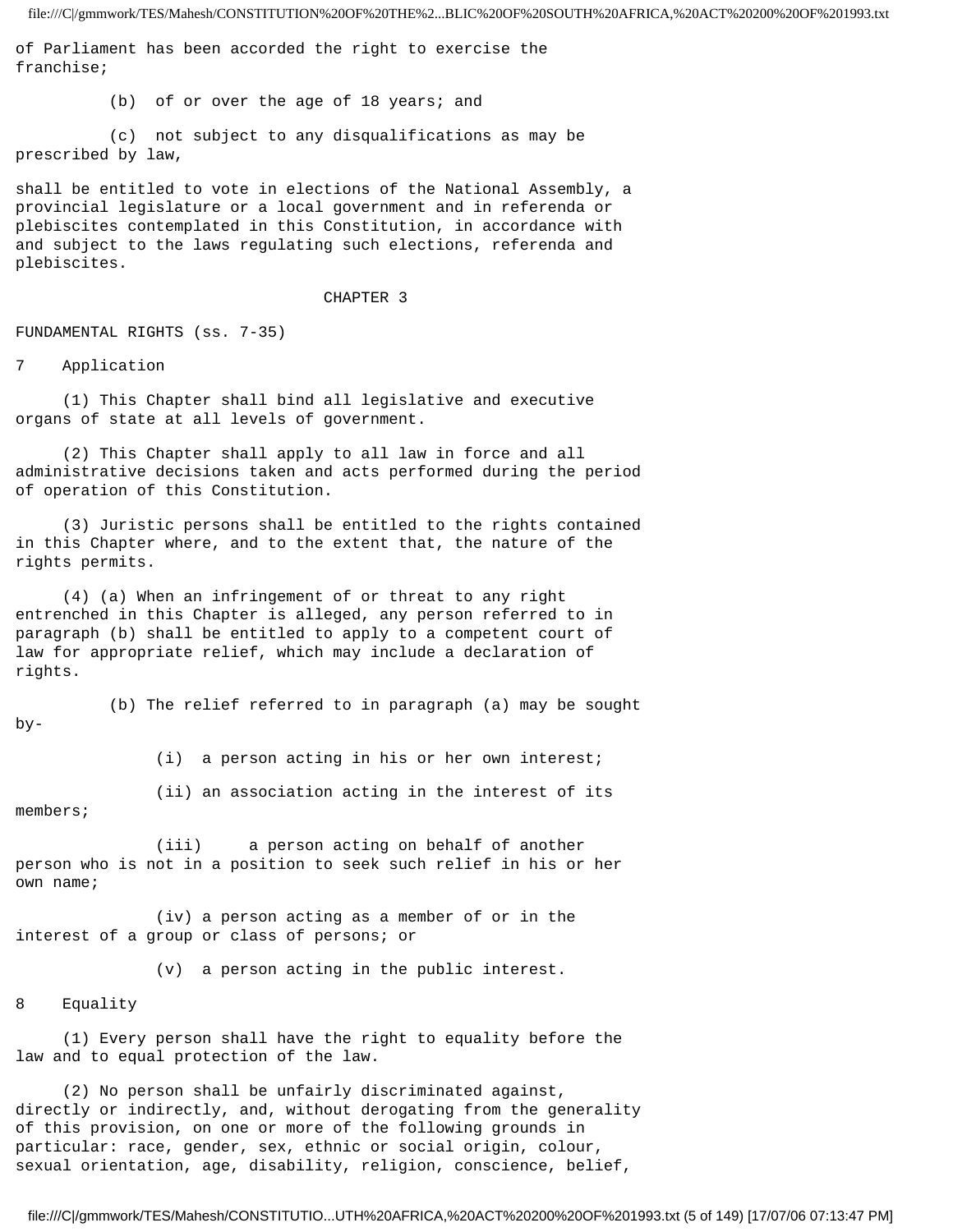culture or language.

 (3) (a) This section shall not preclude measures designed to achieve the adequate protection and advancement of persons or groups or categories of persons disadvantaged by unfair discrimina tion, in order to enable their full and equal enjoyment of all rights and freedoms.

 (b) Every person or community dispossessed of rights in land before the commencement of this Constitution under any law which would have been inconsistent with subsection (2) had that subsection been in operation at the time of the dispossession, shall be entitled to claim restitution of such rights subject to and in accordance with sections 121, 122 and 123.

 (4) Prima facie proof of discrimination on any of the grounds specified in subsection (2) shall be presumed to be sufficient proof of unfair discrimination as contemplated in that subsection, until the contrary is established.

#### 9 Life

Every person shall have the right to life.

10 Human dignity

 Every person shall have the right to respect for and protection of his or her dignity.

## 11 Freedom and security of the person

 (1) Every person shall have the right to freedom and security of the person, which shall include the right not to be detained without trial.

 (2) No person shall be subject to torture of any kind, whether physical, mental or emotional, nor shall any person be subject to cruel, inhuman or degrading treatment or punishment.

12 Servitude and forced labour

No person shall be subject to servitude or forced labour.

13 Privacy

 Every person shall have the right to his or her personal privacy, which shall include the right not to be subject to searches of his or her person, home or property, the seizure of private possessions or the violation of private communications.

14 Religion, belief and opinion

 (1) Every person shall have the right to freedom of conscience, religion, thought, belief and opinion, which shall include academic freedom in institutions of higher learning.

 (2) Without derogating from the generality of subsection (1), religious observances may be conducted at state or state- aided institutions under rules established by an appropriate authority for that purpose, provided that such religious observances are conducted on an equitable basis and attendance at them is free and voluntary.

(3) Nothing in this Chapter shall preclude legislation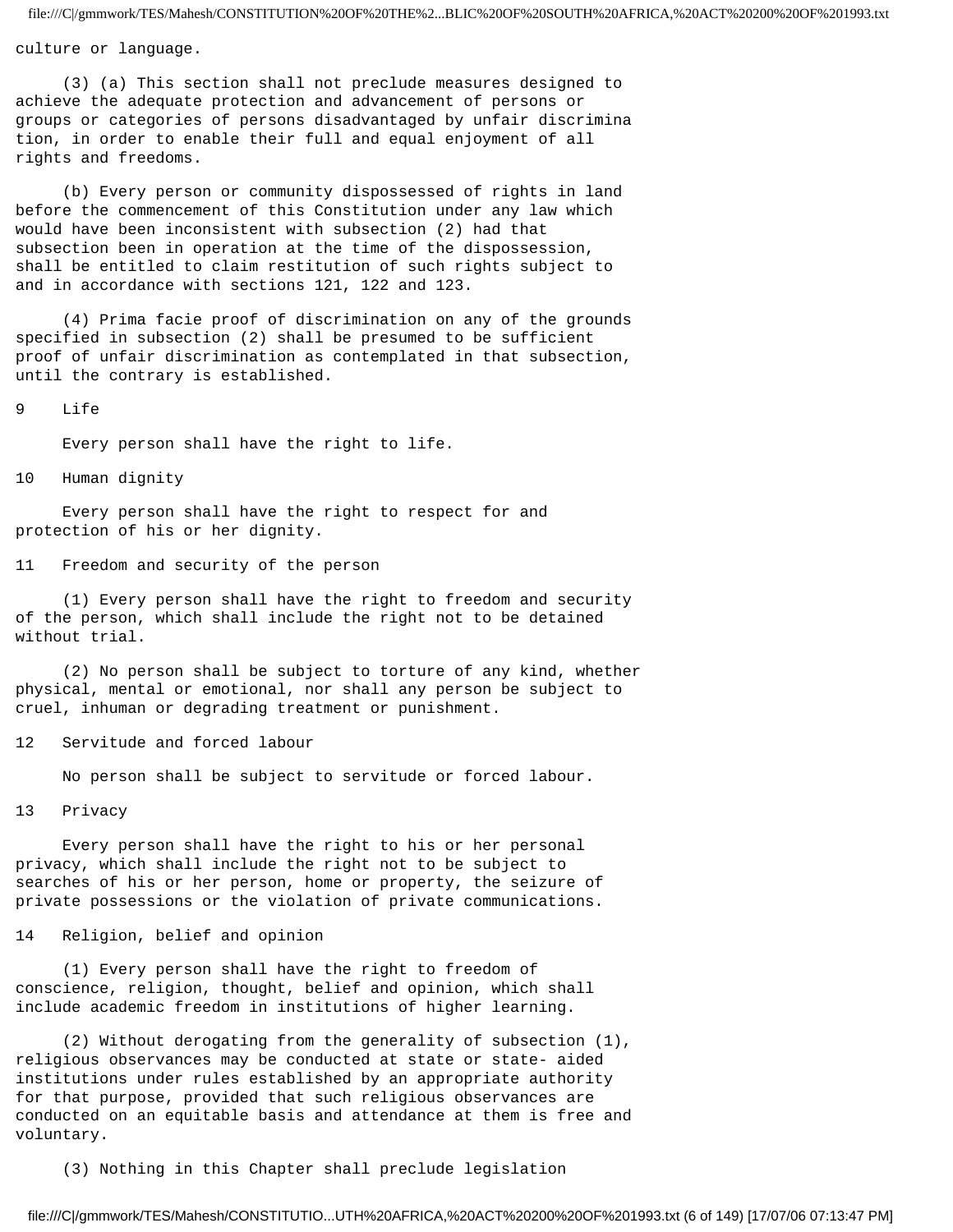recognising-

 (a) a system of personal and family law adhered to by persons professing a particular religion; and

 (b) the validity of marriages concluded under a system of religious law subject to specified procedures.

15 Freedom of expression

 (1) Every person shall have the right to freedom of speech and expression, which shall include freedom of the press and other media, and the freedom of artistic creativity and scientific research.

 (2) All media financed by or under the control of the state shall be regulated in a manner which ensures impartiality and the expression of a diversity of opinion.

16 Assembly, demonstration and petition

 Every person shall have the right to assemble and demonstrate with others peacefully and unarmed, and to present petitions.

17 Freedom of association

Every person shall have the right to freedom of association.

18 Freedom of movement

 Every person shall have the right to freedom of movement anywhere within the national territory.

19 Residence

 Every person shall have the right freely to choose his or her place of residence anywhere in the national territory.

20 Citizens' rights

 Every citizen shall have the right to enter, remain in and leave the Republic, and no citizen shall without justification be deprived of his or her citizenship.

- 21 Political rights
	- (1) Every citizen shall have the right-
		- (a) to form, to participate in the activities of and to recruit members for a political party;
		- (b) to campaign for a political party or cause; and
		- (c) freely to make political choices.
	- (2) Every citizen shall have the right to vote, to do so in secret and to stand for election to public office.

22 Access to court

 Every person shall have the right to have justiciable disputes settled by a court of law or, where appropriate, another independent and impartial forum.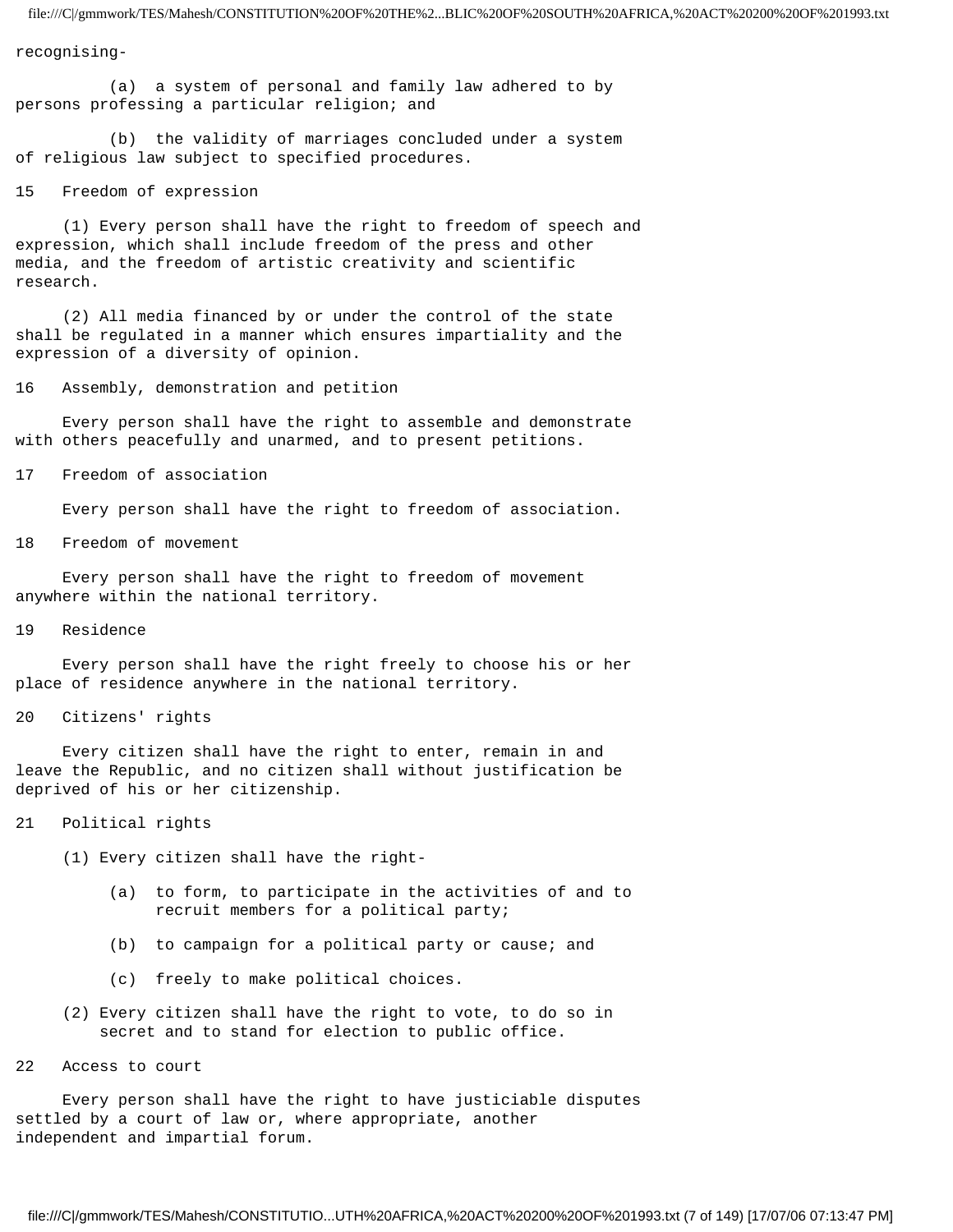#### 23 Access to information

 Every person shall have the right of access to all information held by the state or any of its organs at any level of government in so far as such information is required for the exercise or protection of any of his or her rights.

24 Administrative justice

Every person shall have the right to-

 (a) lawful administrative action where any of his or her rights or interests is affected or threatened;

 (b) procedurally fair administrative action where any of his or her rights or legitimate expectations is affected or threatened;

 (c) be furnished with reasons in writing for administra tive action which affects any of his or her rights or interests unless the reasons for such action have been made public; and

 (d) administrative action which is justifiable in relation to the reasons given for it where any of his or her rights is affected or threatened.

25 Detained, arrested and accused persons

 (1) Every person who is detained, including every sentenced prisoner, shall have the right-

 (a) to be informed promptly in a language which he or she understands of the reason for his or her detention;

 (b) to be detained under conditions consonant with human dignity, which shall include at least the provision of adequate nutrition, reading material and medical treatment at state expense;

 (c) to consult with a legal practitioner of his or her choice, to be informed of this right promptly and, where substantial injustice would otherwise result, to be provided with the services of a legal practitioner by the state;

 (d) to be given the opportunity to communicate with, and to be visited by, his or her spouse or partner, next-of-kin, religious counsellor and a medical practitioner of his or her choice; and

 (e) to challenge the lawfulness of his or her detention in person before a court of law and to be released if such detention is unlawful.

 (2) Every person arrested for the alleged commission of an offence shall, in addition to the rights which he or she has as a detained person, have the right-

 (a) promptly to be informed, in a language which he or she understands, that he or she has the right to remain silent and to be warned of the consequences of making any statement;

 (b) as soon as it is reasonably possible, but not later than 48 hours after the arrest or, if the said period of 48 hours expires outside ordinary court hours or on a day which is not a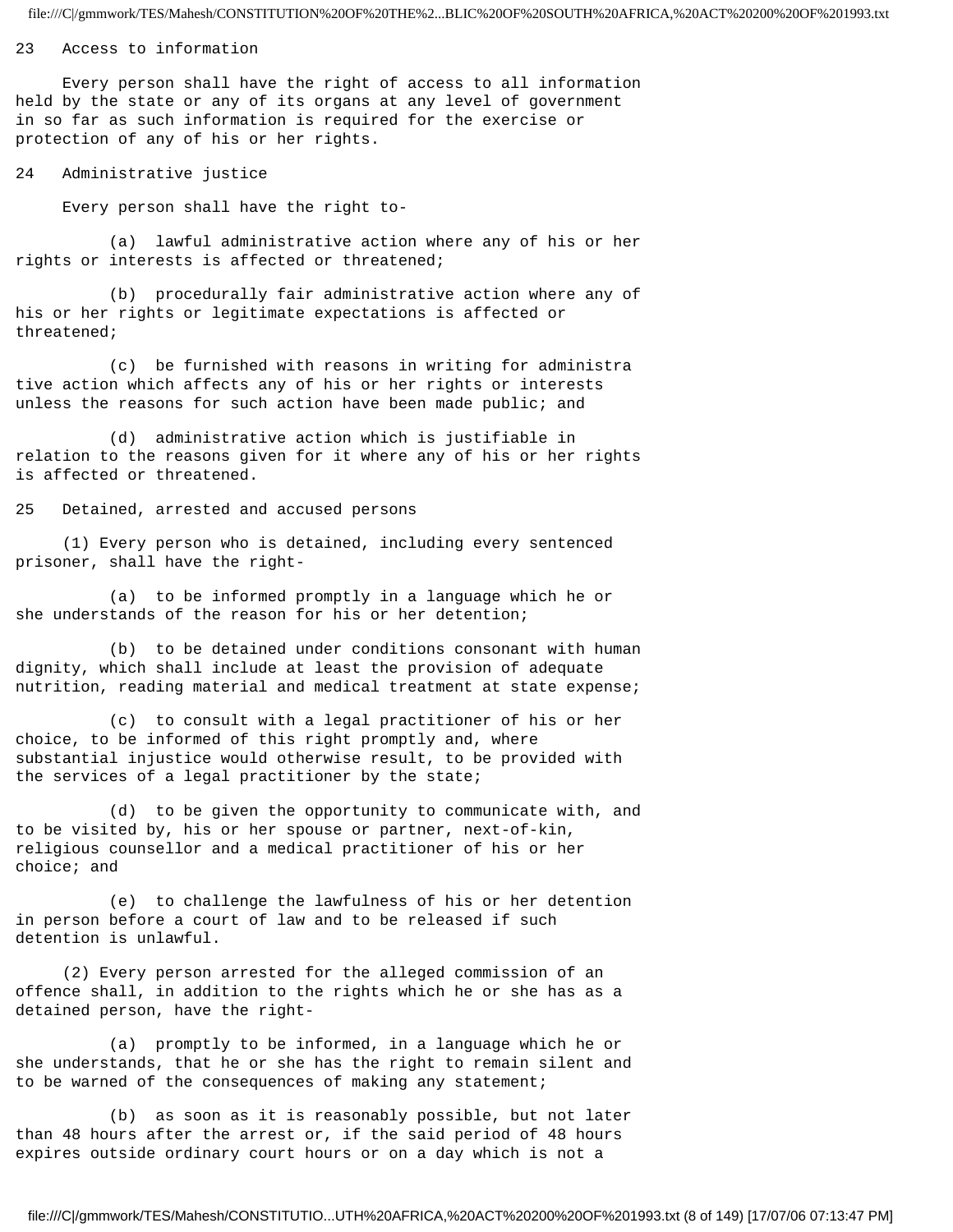court day, the first court day after such expiry, to be brought before an ordinary court of law and to be charged or to be informed of the reason for his or her further detention, failing which he or she shall be entitled to be released;

 (c) not to be compelled to make a confession or admission which could be used in evidence against him or her; and

 (d) to be released from detention with or without bail, unless the interests of justice require otherwise.

 (3) Every accused person shall have the right to a fair trial, which shall include the right-

 (a) to a public trial before an ordinary court of law within a reasonable time after having been charged;

 (b) to be informed with sufficient particularity of the charge;

 (c) to be presumed innocent and to remain silent during plea proceedings or trial and not to testify during trial;

 (d) to adduce and challenge evidence, and not to be a compellable witness against himself or herself;

 (e) to be represented by a legal practitioner of his or her choice or, where substantial injustice would otherwise result, to be provided with legal representation at state expense, and to be informed of these rights;

 (f) not to be convicted of an offence in respect of any act or omission which was not an offence at the time it was committed, and not to be sentenced to a more severe punishment than that which was applicable when the offence was committed;

 (g) not to be tried again for any offence of which he or she has previously been convicted or acquitted;

 (h) to have recourse by way of appeal or review to a higher court than the court of first instance;

 (i) to be tried in a language which he or she understands or, failing this, to have the proceedings interpreted to him or her; and

 (j) to be sentenced within a reasonable time after conviction.

26 Economic activity

 (1) Every person shall have the right freely to engage in economic activity and to pursue a livelihood anywhere in the national territory.

 (2) Subsection (1) shall not preclude measures designed to promote the protection or the improvement of the quality of life, economic growth, human development, social justice, basic conditions of employment, fair labour practices or equal opportunity for all, provided such measures are justifiable in an open and democratic society based on freedom and equality.

27 Labour relations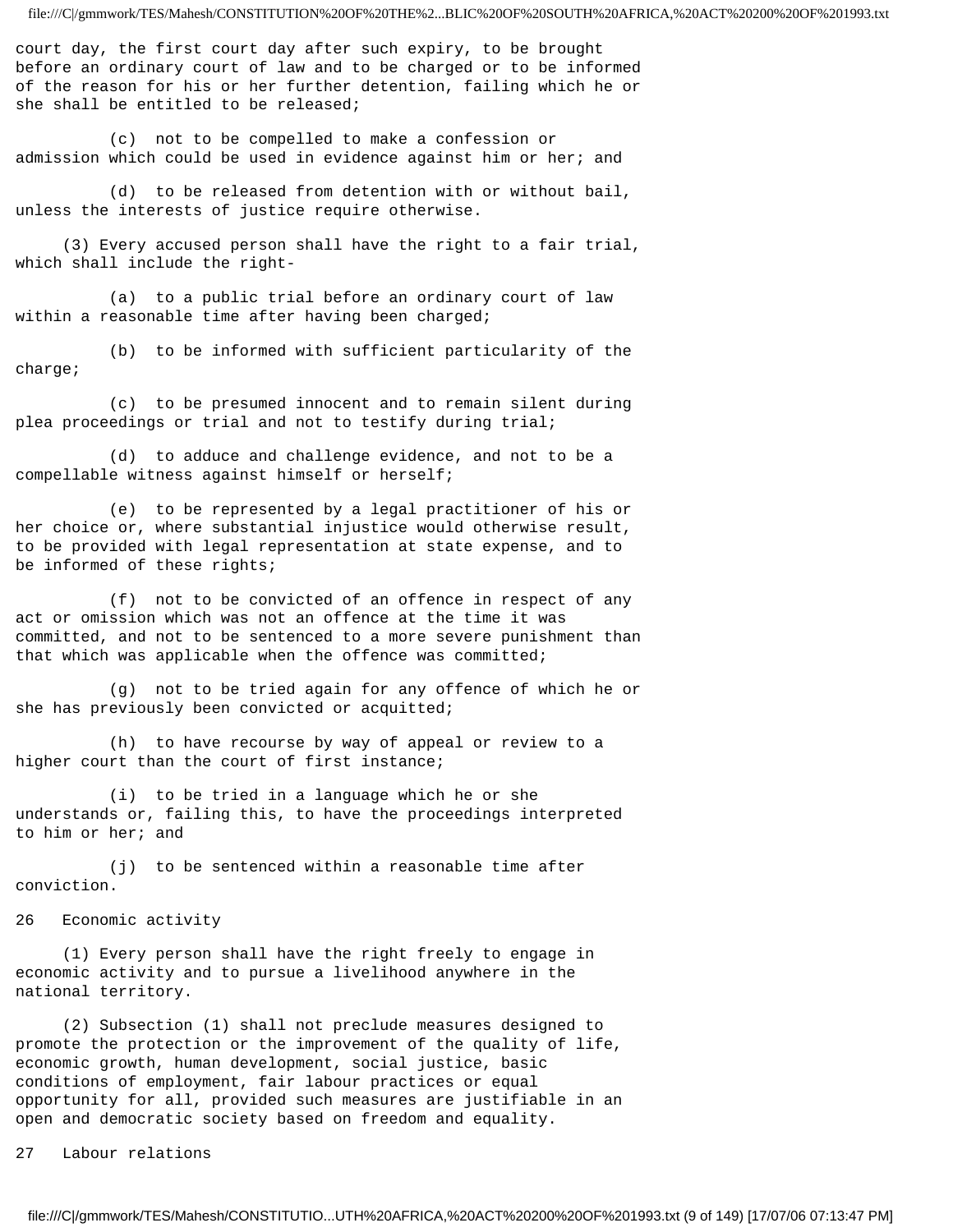(1) Every person shall have the right to fair labour practices.

 (2) Workers shall have the right to form and join trade unions, and employers shall have the right to form and join employers' organisations.

 (3) Workers and employers shall have the right to organise and bargain collectively.

 (4) Workers shall have the right to strike for the purpose of collective bargaining.

 (5) Employers' recourse to the lock-out for the purpose of collective bargaining shall not be impaired, subject to section 33 (1).

## 28 Property

 (1) Every person shall have the right to acquire and hold rights in property and, to the extent that the nature of the rights permits, to dispose of such rights.

 (2) No deprivation of any rights in property shall be permitted otherwise than in accordance with a law.

 (3) Where any rights in property are expropriated pursuant to a law referred to in subsection (2), such expropriation shall be permissible for public purposes only and shall be subject to the payment of agreed compensation or, failing agreement, to the payment of such compensation and within such period as may be determined by a court of law as just and equitable, taking into account all relevant factors, including, in the case of the determination of compensation, the use to which the property is being put, the history of its acquisition, its market value, the value of the investments in it by those affected and the interests of those affected.

#### 29 Environment

 Every person shall have the right to an environment which is not detrimental to his or her health or well-being.

30 Children

(1) Every child shall have the right-

- (a) to a name and nationality as from birth;
- (b) to parental care;

 (c) to security, basic nutrition and basic health and social services;

(d) not to be subject to neglect or abuse; and

 (e) not to be subject to exploitative labour practices nor to be required or permitted to perform work which is hazardous or harmful to his or her education, health or well- being.

 (2) Every child who is in detention shall, in addition to the rights which he or she has in terms of section 25, have the right to be detained under conditions and to be treated in a manner that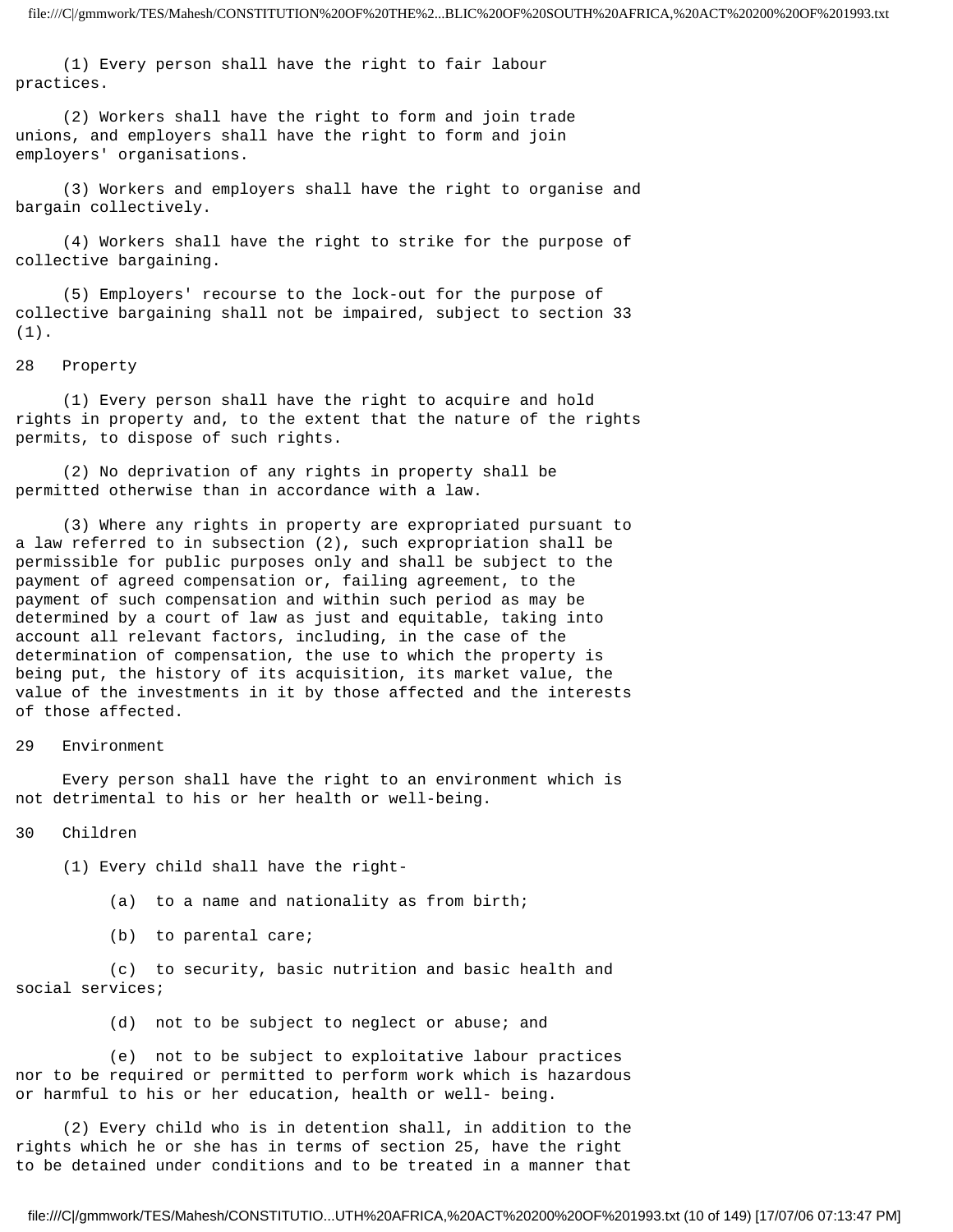takes account of his or her age.

 (3) For the purpose of this section a child shall mean a person under the age of 18 years and in all matters concerning such child his or her best interest shall be paramount.

31 Language and culture

 Every person shall have the right to use the language and to participate in the cultural life of his or her choice.

32 Education

Every person shall have the right-

 (a) to basic education and to equal access to educational institutions;

 (b) to instruction in the language of his or her choice where this is reasonably practicable; and

 (c) to establish, where practicable, educational institutions based on a common culture, language or religion, provided that there shall be no discrimination on the ground of race.

33 Limitation

 (1) The rights entrenched in this Chapter may be limited by law of general application, provided that such limitation-

(a) shall be permissible only to the extent that it is-

(i) reasonable; and

 (ii) justifiable in an open and democratic society based on freedom and equality; and

 (b) shall not negate the essential content of the right in question,

and provided further that any limitation to-

 (aa) a right entrenched in section 10, 11, 12, 14 (1), 21, 25 or 30 (1) (d) or (e) or (2); or

 (bb) a right entrenched in section 15, 16, 17, 18, 23 or 24, in so far as such right relates to free and fair political activity,

shall, in addition to being reasonable as required in paragraph (a) (i), also be necessary.

 (2) Save as provided for in subsection (1) or any other provision of this Constitution, no law, whether a rule of the common law, customary law or legislation, shall limit any right entrenched in this Chapter.

 (3) The entrenchment of the rights in terms of this Chapter shall not be construed as denying the existence of any other rights or freedoms recognised or conferred by common law, customary law or legislation to the extent that they are not inconsistent with this Chapter.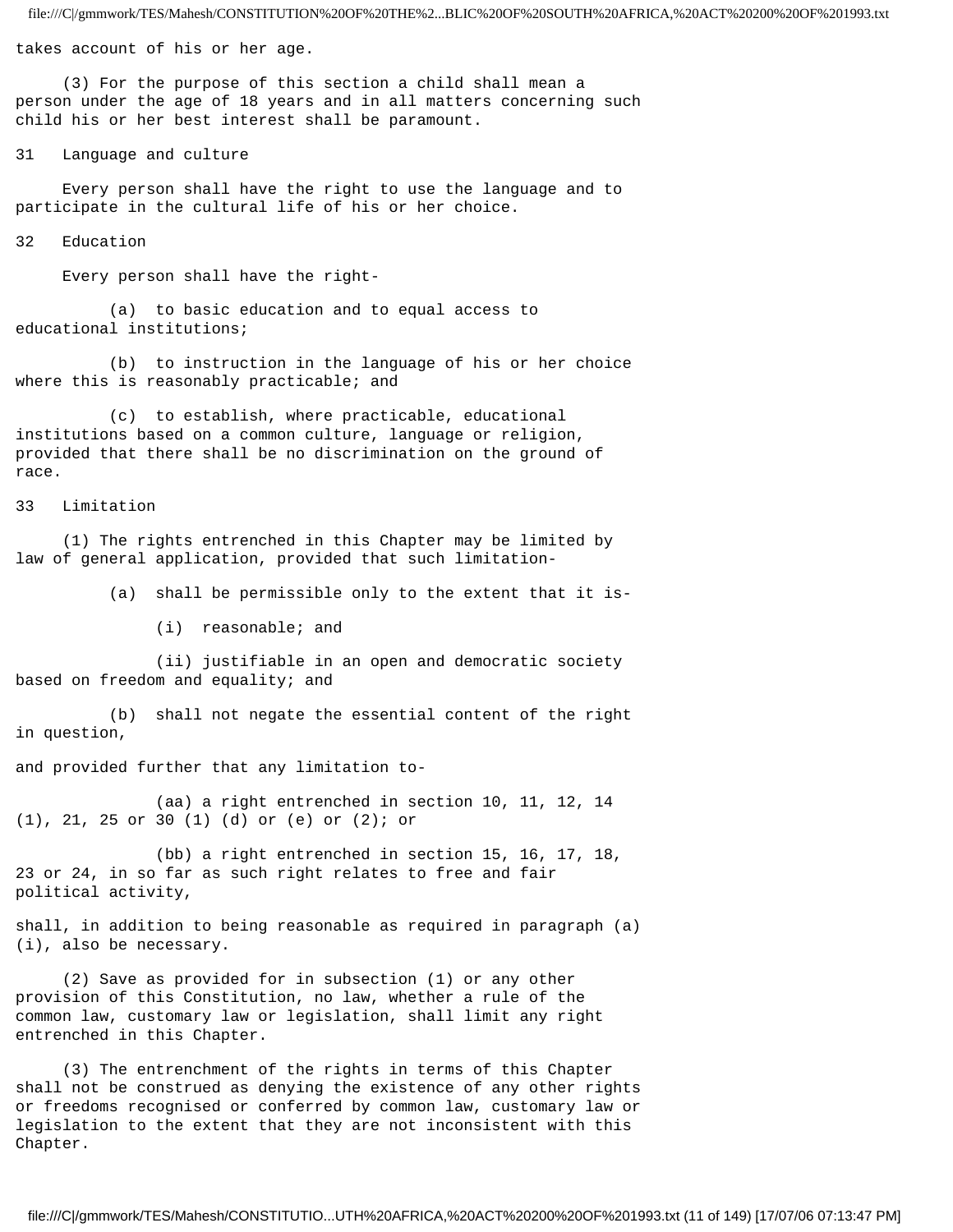(4) This Chapter shall not preclude measures designed to prohibit unfair discrimination by bodies and persons other than those bound in terms of section 7 (1).

 (5) (a) The provisions of a law in force at the commencement of this Constitution promoting fair employment practices, orderly and equitable collective bargaining and the regulation of industrial action shall remain of full force and effect until repealed or amended by the legislature.

 (b) If a proposed enactment amending or repealing a law referred to in paragraph (a) deals with a matter in respect of which the National Manpower Commission, referred to in section 2A of the Labour Relations Act, 1956 (Act 28 of 1956), or any other similar body which may replace the Commission, is competent in terms of a law then in force to consider and make recommendations, such proposed enactment shall not be introduced in Parliament unless the said Commission or such other body has been given an opportunity to consider the proposed enactment and to make recommendations with regard thereto.

34 State of emergency and suspension

 (1) A state of emergency shall be proclaimed prospectively under an Act of Parliament, and shall be declared only where the security of the Republic is threatened by war, invasion, general insurrection or disorder or at a time of national disaster, and if the declaration of a state of emergency is necessary to restore peace or order.

 (2) The declaration of a state of emergency and any action taken, including any regulation enacted, in consequence thereof, shall be of force for a period of not more than 21 days, unless it is extended for a period of not longer than three months, or consecutive periods of not longer than three months at a time, by resolution of the National Assembly adopted by a majority of at least two-thirds of all its members.

 (3) Any superior court shall be competent to enquire into the validity of a declaration of a state of emergency, any extension thereof, and any action taken, including any regulation enacted, under such declaration.

 (4) The rights entrenched in this Chapter may be suspended only in consequence of the declaration of a state of emergency, and only to the extent necessary to restore peace or order.

 (5) Neither any law which provides for the declaration of a state of emergency, nor any action taken, including any regulation enacted, in consequence thereof, shall permit or authorise-

(a) the creation of retrospective crimes;

 (b) the indemnification of the state or of persons acting under its authority for unlawful actions during the state of emergency; or

 (c) the suspension of this section, and sections 7, 8 (2), 9, 10, 11 (2), 12, 14, 27 (1) and (2), 30 (1) (d) and (e) and (2) and 33 (1) and (2).

 (6) Where a person is detained under a state of emergency the detention shall be subject to the following conditions: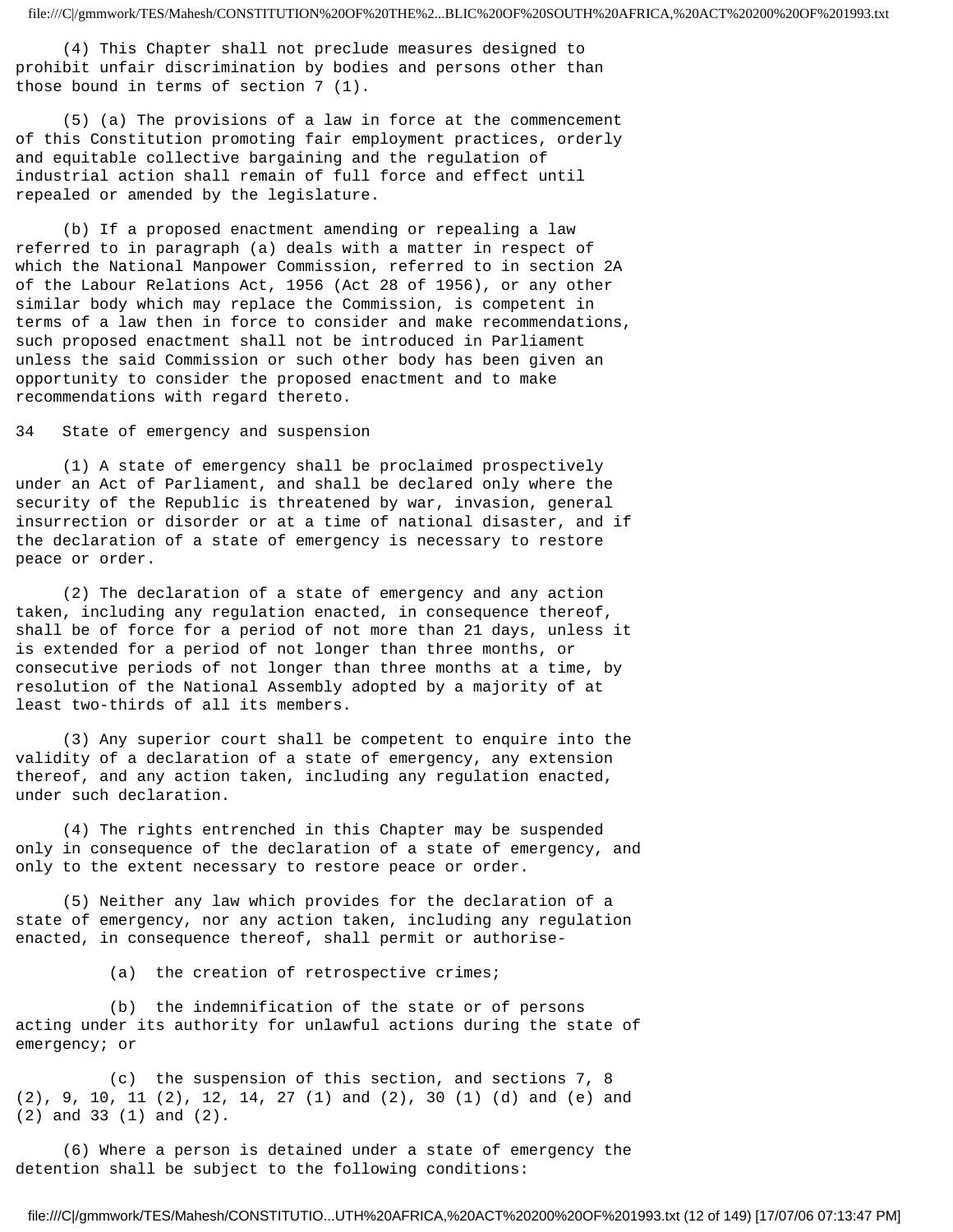(a) An adult family member or friend of the detainee shall be notified of the detention as soon as is reasonably possible;

 (b) the names of all detainees and a reference to the measures in terms of which they are being detained shall be published in the Gazette within five days of their detention;

 (c) when rights entrenched in section 11 or 25 have been suspended-

 (i) the detention of a detainee shall, as soon as it is reasonably possible but not later than 10 days after his or her detention, be reviewed by a court of law, and the court shall order the release of the detainee if it is satisfied that the detention is not necessary to restore peace or order;

 (ii) a detainee shall at any stage after the expiry of a period of 10 days after a review in terms of subparagraph (i) be entitled to apply to a court of law for a further review of his or her detention, and the court shall order the release of the detainee if it is satisfied that the detention is no longer necessary to restore peace or order;

 (d) the detainee shall be entitled to appear before the court in person, to be represented by legal counsel, and to make representations against his or her continued detention;

 (e) the detainee shall be entitled at all reasonable times to have access to a legal representative of his or her choice;

 (f) the detainee shall be entitled at all times to have access to a medical practitioner of his or her choice; and

 (g) the state shall for the purpose of a review referred to in paragraph (c) (i) or (ii) submit written reasons to justify the detention or further detention of the detainee to the court, and shall furnish the detainee with such reasons not later than two days before the review.

 (7) If a court of law, having found the grounds for a detainee's detention unjustified, orders his or her release, such a person shall not be detained again on the same grounds unless the state shows good cause to a court of law prior to such re-detention.

## 35 Interpretation

 (1) In interpreting the provisions of this Chapter a court of law shall promote the values which underlie an open and democratic society based on freedom and equality and shall, where applicable, have regard to public international law applicable to the protection of the rights entrenched in this Chapter, and may have regard to comparable foreign case law.

 (2) No law which limits any of the rights entrenched in this Chapter, shall be constitutionally invalid solely by reason of the fact that the wording used prima facie exceeds the limits imposed in this Chapter, provided such a law is reasonably capable of a more restricted interpretation which does not exceed such limits, in which event such law shall be construed as having a meaning in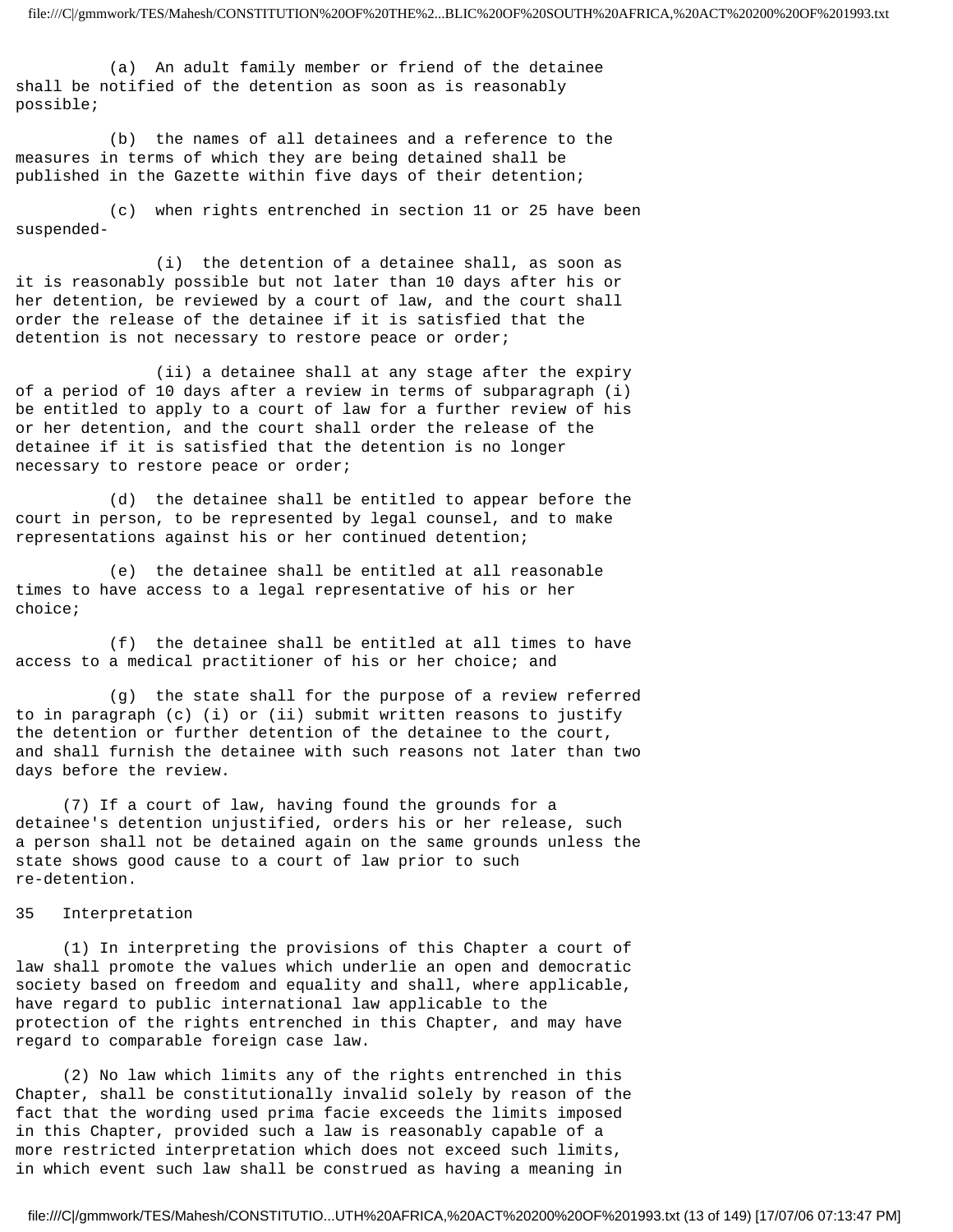accordance with the said more restricted interpretation.

 (3) In the interpretation of any law and the application and development of the common law and customary law, a court shall have due regard to the spirit, purport and objects of this Chapter.

CHAPTER 4

PARLIAMENT (ss. 36-67)

36 Constitution of Parliament

 Parliament shall consist of the National Assembly and the Senate.

37 Legislative authority of Republic

 The legislative authority of the Republic shall, subject to this Constitution, vest in Parliament, which shall have the power to make laws for the Republic in accordance with this Constitution.

38 Duration of Parliament

 (1) Parliament as constituted in terms of the first election under this Constitution shall, subject to subsection (2), continue for five years as from the date of the first sitting of the National Assembly under this Constitution.

 (2) If during the period referred to in subsection (1) Parliament is dissolved under section 73 (9) or 93 (1) or (3) (c), the Houses of Parliament as constituted then, shall continue for the period up to the day immediately preceding the commencement of polling for the election of the National Assembly held in pursuance of such dissolution.

(3) Notwithstanding any dissolution of Parliament-

 (a) every person who at the date of the dissolution is a member of the National Assembly or the Senate shall remain a member thereof;

 (b) the National Assembly and the Senate shall remain competent to perform their functions; and

 (c) the President shall be competent to summon Parliament by proclamation in the Gazette to an extraordinary sitting for the despatch of urgent business,

during the period for which the Houses of Parliament continue in terms of subsection (2) after the dissolution.

 (4) If Parliament is dissolved and a new Parliament is constituted as contemplated in section 39, this section shall apply mutatis mutandis in respect of such new Parliament save that the new Parliament shall continue for the unexpired part of the period referred to in subsection (1).

39 Elections

 (1) Upon a dissolution of Parliament in terms of section 73 (9) or 93 (1) or (3) (c), the President shall by proclamation in the Gazette-

(a) call an election of the National Assembly, which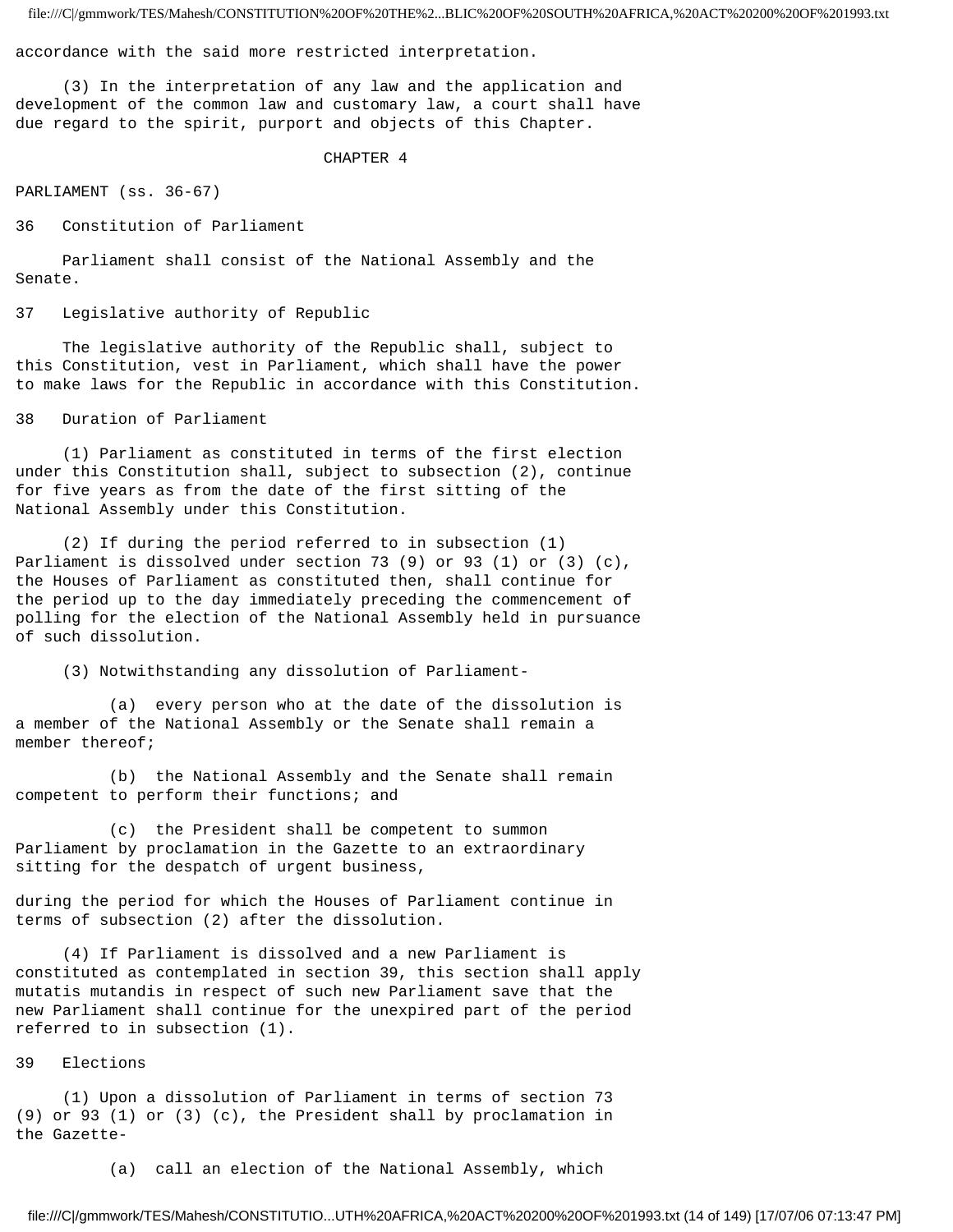election shall take place within 90 days after the dissolution of Parliament on a date or dates specified in the proclamation; and

 (b) request parties represented in the provincial legislatures to nominate persons as senators for the respective provinces in accordance with section 48 (1) (b).

 (2) An election referred to in subsection (1) (a) shall be held in accordance with the Electoral Act, 1993.

The National Assembly (ss. 40-47)

40 Composition of National Assembly

 (1) The National Assembly shall consist of 400 members elected in accordance with the system of proportional representation of voters as provided for in Schedule 2 and the Electoral Act, 1993.

 (2) A person nominated as a candidate for election to the National Assembly on a regional list contemplated in Schedule 2, shall, subject to subsection (3), at the time of the nomination be ordinarily resident in the province in respect of which that regional list applies.

 (3) Notwithstanding subsection (2), a regional list may contain the names of candidates who are not ordinarily resident in the province in respect of which that list applies, provided that no such list shall contain the names of more than one such candidate or more than 10 per cent of the total number of candidates the party concerned is entitled to nominate on that list, whichever is the greater number.

 (4) For the purposes of this section, a person shall be deemed to be ordinarily resident at the place where he or she normally lives and to which he or she returns regularly after any period of temporary absence, including the place where he or she was previously so ordinarily resident and to which he or she returns regularly after any period of absence.

 (5) If a regional list contemplated in subsection (2) contains more names of candidates not ordinarily resident in the province in respect of which that list applies than are permissible under that subsection, the surplus of such names so contained shall be deleted mutatis mutandis in accordance with section 22 (8) of the Electoral Act, 1993.

41 Speaker and Deputy Speaker of National Assembly

 (1) At its first sitting after it has been convened under section 46 (2), and after the election of the President, the National Assembly, with the Chief Justice or a judge of the Supreme Court designated by him or her acting as the chairperson, shall elect one of its members to be the Speaker, and shall thereafter elect another of its members to be the Deputy Speaker.

 (2) The provisions of Schedule 5 shall apply mutatis mutandis to the election of the Speaker and the Deputy Speaker.

 (3) The Speaker shall be vested with all powers and functions assigned to him or her by this Constitution, an Act of Parliament and the rules and orders.

(4) If the Speaker is absent or for any reason unable to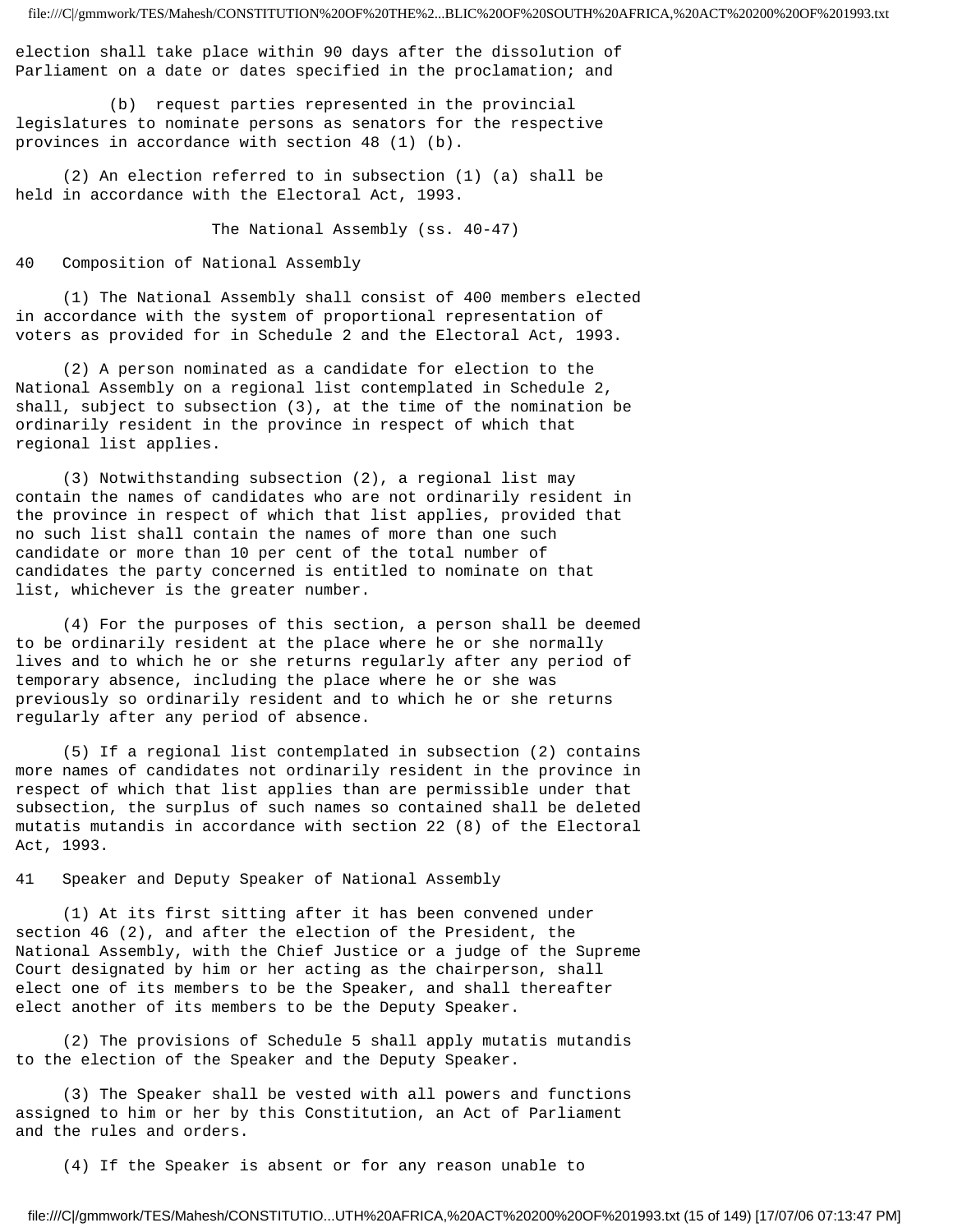exercise or perform the powers or functions vested in the office of Speaker, or when the office of Speaker is vacant, the Deputy Speaker shall act as Speaker during the Speaker's absence or inability or until a Speaker is elected.

 (5) If any of the circumstances described in subsection (4) applies with reference to both the Speaker and the Deputy Speaker, a member of the National Assembly designated in terms of the rules and orders shall act as Speaker while the said circumstances prevail.

 (6) The Deputy Speaker or the member designated under subsection (5), while acting as Speaker, may exercise the powers and shall perform the functions vested in the office of Speaker.

 (7) The Speaker, the Deputy Speaker or any other member of the National Assembly designated for that purpose in terms of the rules and orders, shall preside over sittings of the National Assembly.

 (8) While presiding at a sitting of the National Assembly, the Speaker, Deputy Speaker or other member presiding shall not have a deliberative vote, but shall have and exercise a casting vote in the case of an equality of votes.

 (9) The Speaker or Deputy Speaker shall vacate his or her office if he or she ceases to be a member of the National Assembly, and may be removed from office by resolution of the National Assembly, and may resign by lodging his or her resignation in writing with the Secretary to Parliament.

 (10) If the office of Speaker or Deputy Speaker becomes vacant, the National Assembly, under the chairpersonship of the Chief Justice or a judge as provided in subsection (1), shall elect a member to fill the vacancy: Provided that the Speaker shall in such event preside at the election of the Deputy Speaker.

42 Qualification for membership of National Assembly

 (1) No person shall become or remain a member of the National Assembly unless he or she is a South African citizen and is and remains qualified in terms of section 6 to vote in an election of the National Assembly, or if he or she-

 (a) at the time of the first election of the National Assembly held under this Constitution is serving a sentence of imprisonment of more than 12 months without the option of a fine;

 (b) at any time after the promulgation of this Constitution is convicted of an offence in the Republic, or outside the Republic if the conduct constituting such offence would have constituted an offence in the Republic, and for which he or she has been sentenced to imprisonment of more than 12 months without the option of a fine, unless he or she has received a pardon;

(c) is an unrehabilitated insolvent;

 (d) is of unsound mind and has been so declared by a competent court; or

 (e) holds any office of profit under the Republic: Provided that the following persons shall be deemed not to hold an office of profit under the Republic for the purpose of this paragraph, namely-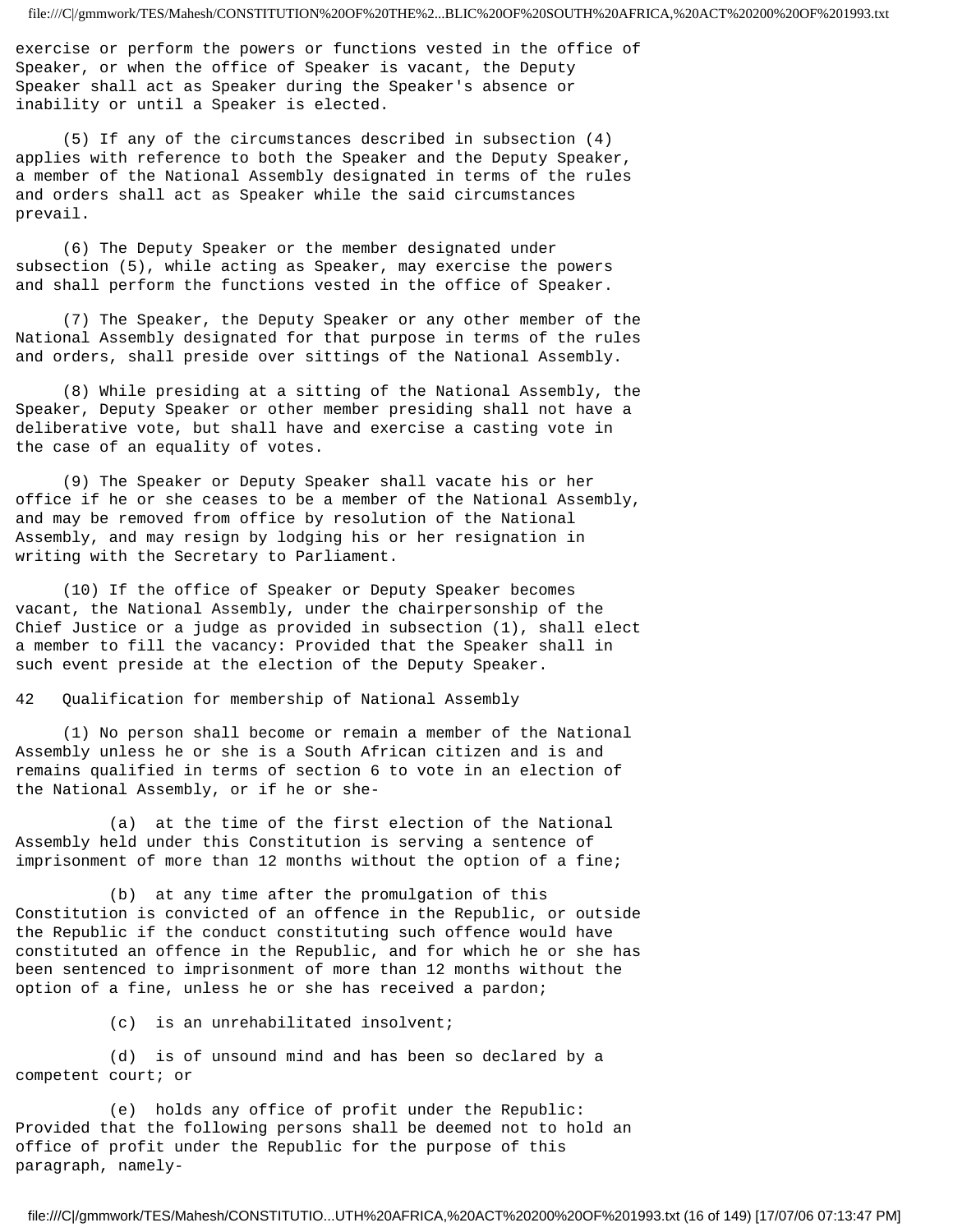(i) an Executive Deputy President, a Minister or a Deputy Minister;

 (ii) a person in receipt of a pension paid from public funds or from a pension fund aided by public funds;

(iii)a justice of the peace or appraiser; or

 (iv) a member of any council, board, committee, commission or similar body established by or under law or a committee of the National Assembly who receives remuneration not in excess of an amount equal to his or her salary as a member of the National Assembly.

 (2) For the purposes of subsection (1) (b) no person shall be deemed as having been convicted of an offence until any appeal against the conviction or sentence has been determined, or, if no appeal against the conviction or sentence has been noted, the time for noting such an appeal has expired.

43 Vacation of seats

 A member of the National Assembly shall vacate his or her seat if he or she-

 (a) ceases to be eligible to be a member of the National Assembly in terms of section 42;

 (b) ceases to be a member of the party which nominated him or her as a member of the National Assembly;

 (c) resigns his or her seat by submitting his or her resignation in writing to the Secretary to Parliament;

 (d) without having obtained leave in accordance with the rules and orders, absents himself or herself voluntarily from sittings of the National Assembly or any other parliamentary forum of which he or she is a member, for 15 consecutive days on which the National Assembly or any such forum sat; or

 (e) becomes a member of the Senate, a provincial legislature or a local government.

44 Filling of vacancies

 (1) If a member of the National Assembly vacates his or her seat, the vacancy shall be filled by a person nominated in terms of subsection (2) by the party which nominated the vacating member.

 (2) The party entitled in terms of subsection (1) to fill a vacancy shall nominate a person-

 (a) whose name appears on that list of candidates of that party, compiled in terms of Schedule 2, from which the vacating member was nominated to the National Assembly; and

 (b) who according to the order of preference of the candidates on such list is the next qualified and available person entitled in terms of Schedule 2 to represent that party in the National Assembly.

 (3) A nomination in terms of this section shall be submitted in writing to the Speaker.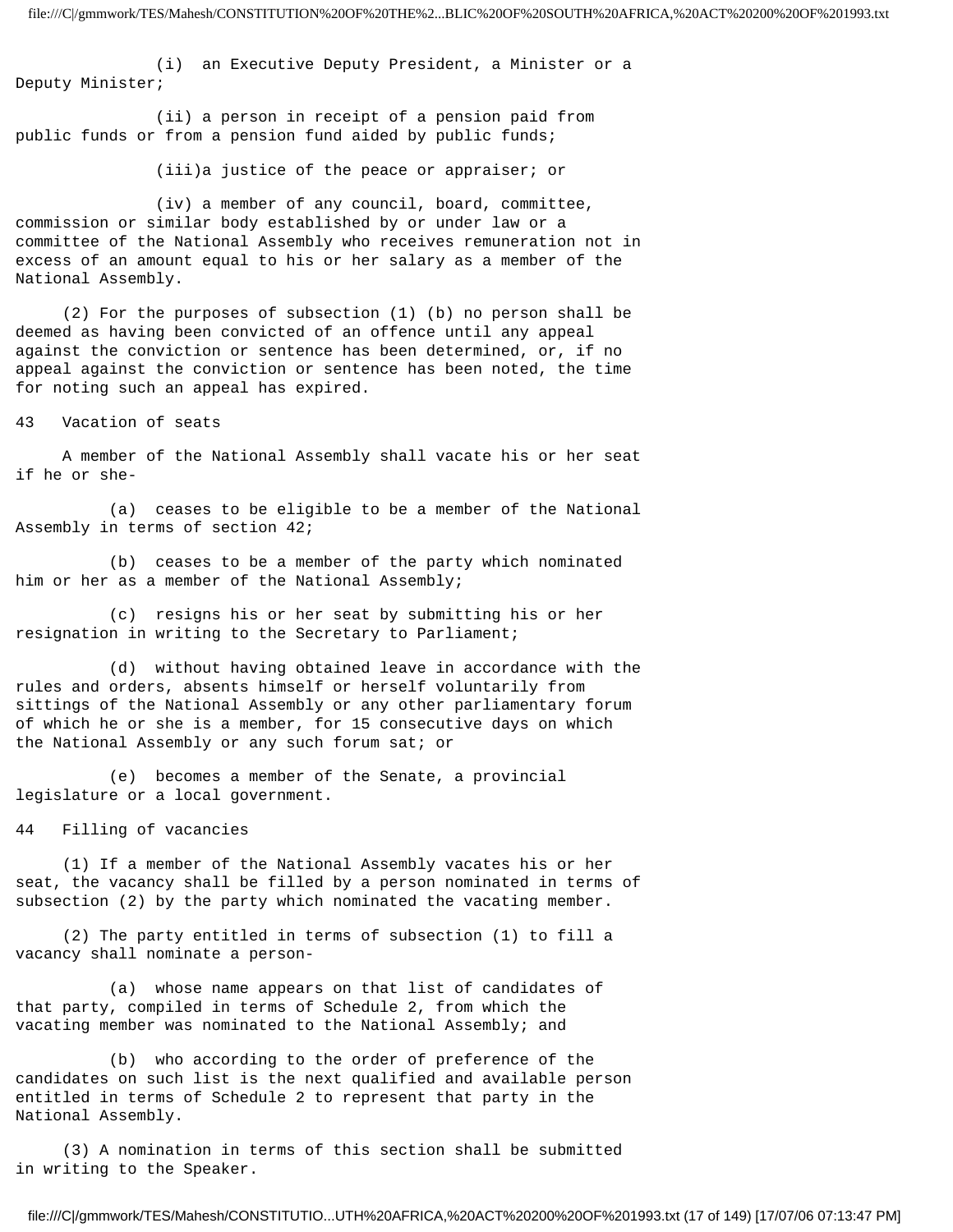45 Oath or affirmation by members of National Assembly

 Every member of the National Assembly, before taking his or her seat, shall make and subscribe an oath or solemn affirmation in the terms set out in Schedule 3 before the Chief Justice, or a judge of the Supreme Court designated by the Chief Justice for this purpose, or, in the case of a member nominated under section 44, before the Speaker.

## 46 Sittings of National Assembly

 (1) The National Assembly shall sit at the Houses of Parliament in Cape Town, unless the Speaker, in accordance with the rules and orders and in consultation with the President of the Senate, directs otherwise on the grounds of public interest, security or convenience.

 (2) The Chief Justice shall convene the National Assembly within 10 days after an election of the National Assembly.

 (3) The National Assembly shall sit during such periods and on such days and during such hours as it may determine: Provided that the President may at any time by proclamation in the Gazette summon the National Assembly to an extraordinary sitting for the despatch of urgent business.

#### 47 Quorum

 The presence of at least one third or, when a vote is taken on a Bill, of at least one half of all the members of the National Assembly, other than the Speaker or other presiding member, shall be necessary to constitute a meeting of the National Assembly.

The Senate (ss. 48-54)

48 Composition of Senate

 (1) The Senate shall be composed of 10 senators for each province, nominated by the parties represented in a provincial legislature within 10 days of-

 (a) the first sitting of such legislature after an election of the legislature; or

 (b) an election of the National Assembly held in pursuance of a dissolution of Parliament.

 (2) Each party represented in a provincial legislature shall be entitled to nominate a senator or senators for the relevant province in accordance with the principle of proportional representation as determined by the following formula:

 (a) The number of senators each party shall be entitled to nominate, shallsubject to paragraph (b) be determined by multiplying the number of seats such party holds in the provincial legislature by 10 and dividing the result by the total number of seats in the legislature plus one.

 (b) If the application of paragraph (a) yields a surplus not absorbed by the number of senators allocated to that party, such surplus shall compete with similar surpluses accruing to any other party or parties, and any undistributed senatorial seat or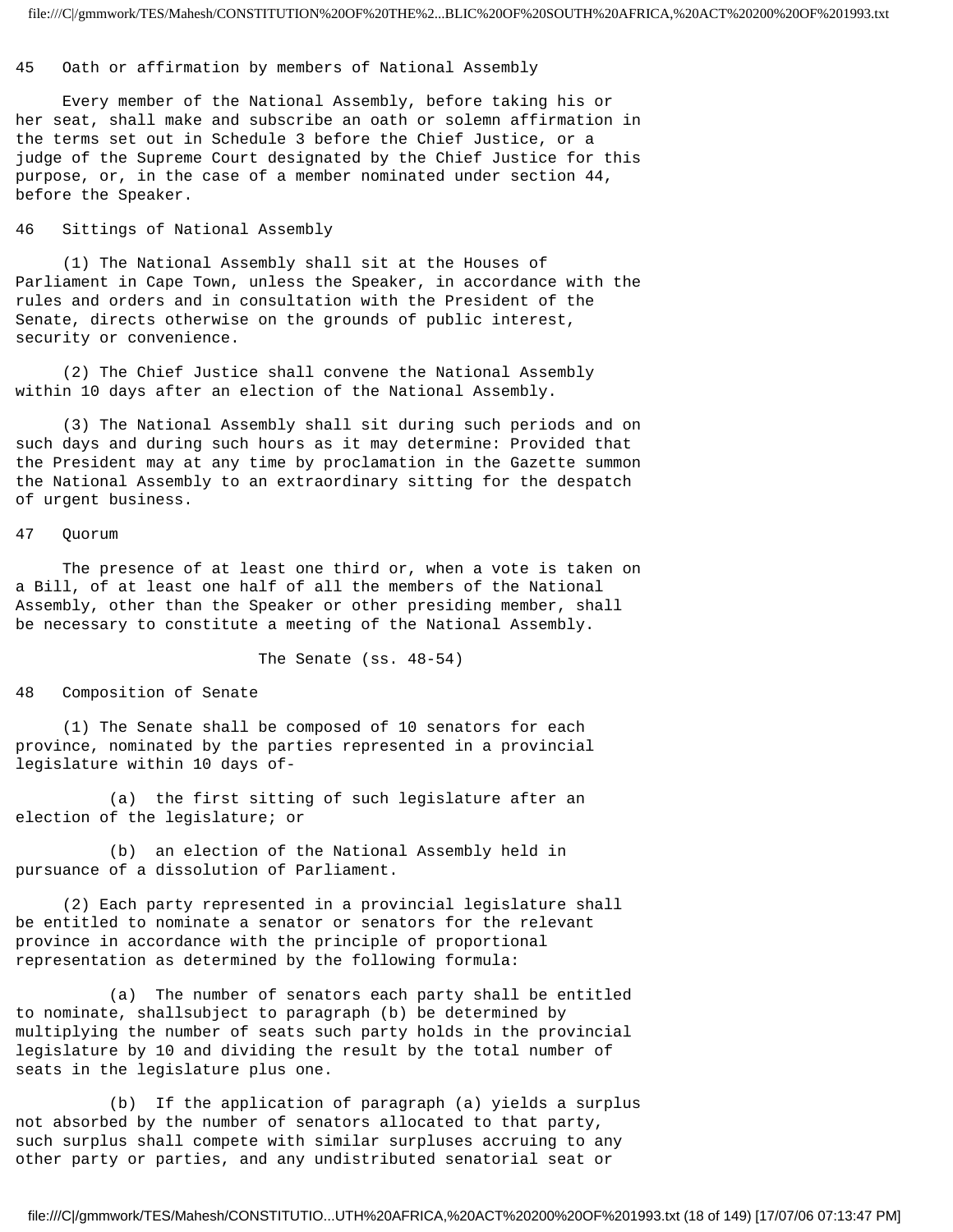seats shall be allocated to the party or parties concerned in sequence of the highest surplus.

 (3) A member of a provincial legislature or local government nominated as a senator in terms of this section, shall vacate his or her seat in the provincial legislature or local government upon his or her acceptance of such nomination.

49 President and Deputy President of Senate

 (1) At its first sitting after it has been convened under section 53 (2), and before proceeding to dispatch any other business, the Senate, with the Chief Justice or a judge of the Supreme Court designated by him or her acting as the chairperson, shall elect one of its members to be the President of the Senate, and shall thereafter elect another of its members to be the Deputy President of the Senate.

 (2) The provisions of Schedule 5 shall apply mutatis mutandis to the election of the President and the Deputy President of the Senate.

 (3) The President of the Senate shall be vested with all the powers and functions assigned to him or her by this Constitution, an Act of Parliament and the rules and orders.

 (4) If the President of the Senate is absent or for any reason unable to exercise and perform the powers and functions vested in the office of President of the Senate, or when the office of President of the Senate is vacant, the Deputy President of the Senate shall act as President of the Senate during the absence or inability of the President of the Senate or until a President of the Senate is elected.

 (5) If any of the circumstances described in subsection (4) applies with reference to both the President and the Deputy President of the Senate, a senator designated in terms of the rules and orders shall act as President of the Senate while the said circumstances prevail.

 (6) The Deputy President of the Senate or the senator designated under subsection (5), while acting as President of the Senate, may exercise the powers and shall perform the functions vested in the office of President of the Senate.

 (7) The President or Deputy President of the Senate or any other senator designated for that purpose in terms of the rules and orders shall preside over sittings of the Senate.

 (8) While presiding at a sitting of the Senate, the President or Deputy President of the Senate or other senator presiding shall not have a deliberative vote, but shall have and exercise a casting vote in the case of an equality of votes.

 (9) The President or Deputy President of the Senate shall vacate his or her office if he or she ceases to be a senator, and may be removed from office by resolution of the Senate, and may resign by lodging his or her resignation in writing with the Secretary to Parliament.

 (10) If the office of President or Deputy President of the Senate becomes vacant, the Senate, under the chairpersonship of the Chief Justice or a judge as provided in subsection (1), shall elect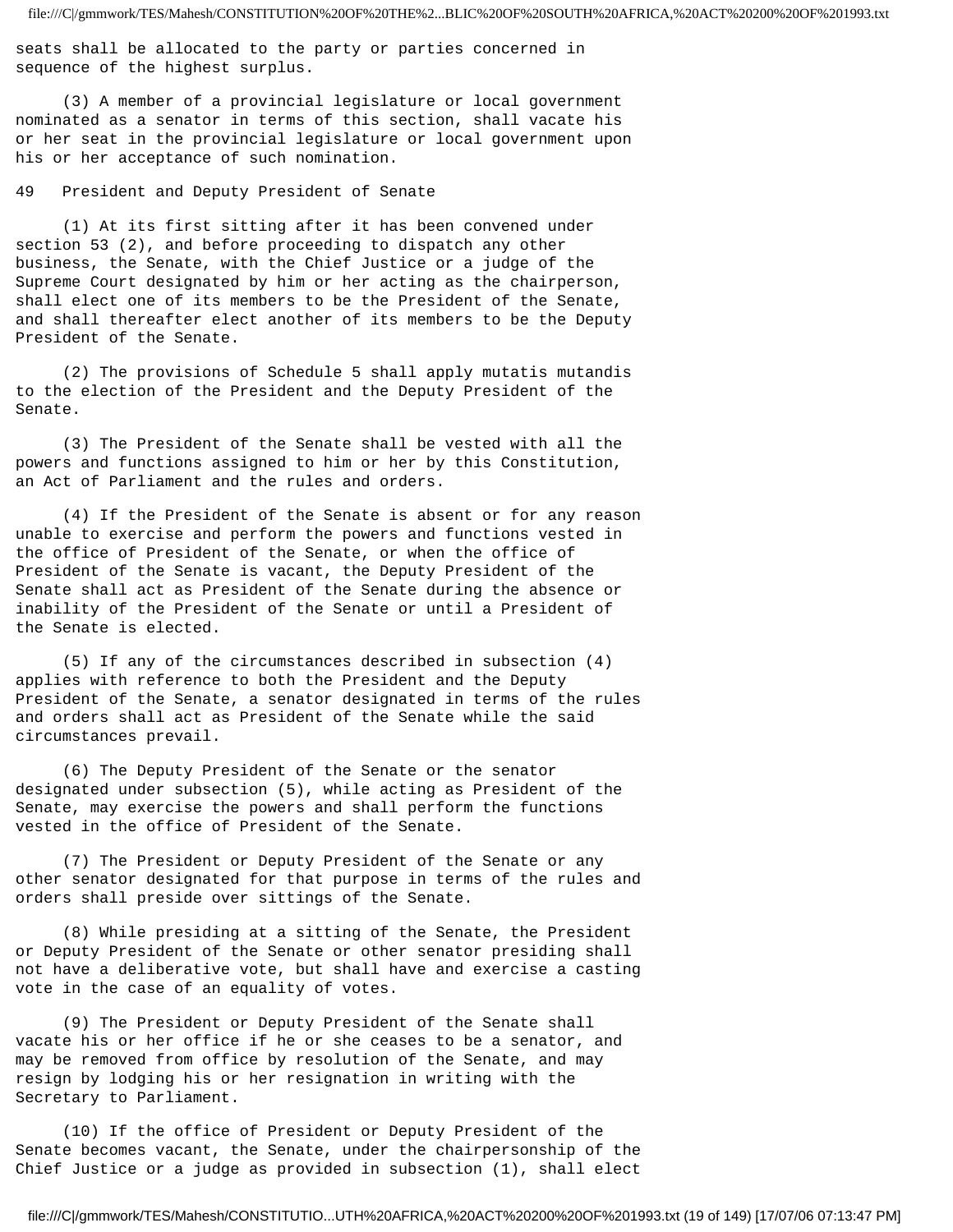a member to fill the vacancy: Provided that the President of the Senate shall in such event preside at the election of the Deputy President of the Senate.

50 Qualification for membership of Senate

 No person shall be qualified to become or remain a senator unless he or she is or remains qualified to become a member of the National Assembly.

51 Vacation of seats by senators and filling of vacancies

(1) A senator shall vacate his or her seat if he or she-

 (a) ceases to qualify to be a senator in terms of section 50;

 (b) ceases to be a member of the party which nominated him or her as a senator in terms of section 48;

 (c) resigns his or her seat by submitting his or her resignation in writing to the Secretary to Parliament;

 (d) without having obtained leave in accordance with the rules and orders, absents himself or herself voluntarily from sittings of the Senate or any other parliamentary forum of which he or she is a member, for 15 consecutive days on which the Senate or any such forum sat; or

 (e) becomes a member of the National Assembly, a provincial legislature or a local government.

 (2) (a) If a senator vacates his or her seat, the vacancy shall be filled by a person nominated by the party which nominated the vacating senator and who is qualified and available to fill the vacancy.

 (b) A nomination in terms of this subsection shall be submitted in writing to the President of the Senate.

 (3) If a provincial legislature is dissolved, the senators from the province in question shall vacate their seats in the Senate with effect from the date of the first sitting of such legislature after the election of such legislature held in pursuance of such dissolution, whereupon the vacancies shall be filled in terms of section 48 (1) (a).

# 52 Oath or affirmation by senators

 Every senator, before taking his or her seat, shall make and subscribe an oath or solemn affirmation in the terms set out in Schedule 3 before the Chief Justice, or a judge of the Supreme Court designated by the Chief Justice for this purpose, or, in the case of a senator nominated under section 51 (2), before the President of the Senate.

## 53 Sittings of Senate

 (1) The Senate shall sit at the Houses of Parliament in Cape Town, unless the President of the Senate, in accordance with the rules and orders and in consultation with the Speaker, directs otherwise on the grounds of public interest, security or convenience.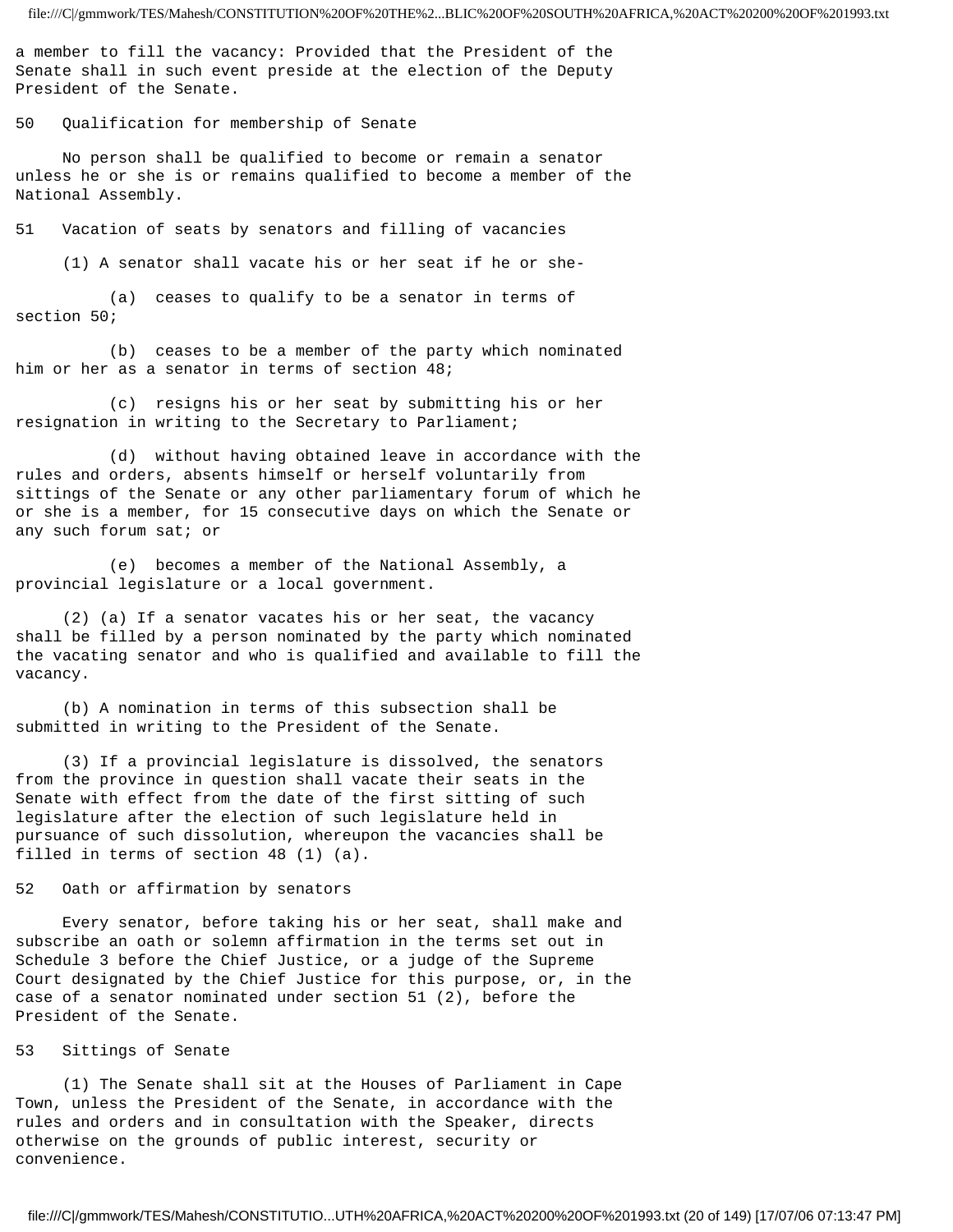(2) The Chief Justice shall after an election of the National Assembly convene the Senate as soon as is practically possible, but not later than 30 days after such election.

 (3) The Senate shall sit during such periods and on such days and during such hours as it may determine: Provided that the President may at any time by proclamation in the Gazette summon the Senate to an extraordinary sitting for the dispatch of urgent business.

#### 54 Quorum

 The presence of at least one third or, when a vote is taken on a Bill, of at least one half of all the senators, other than the President of the Senate or other presiding senator, shall be necessary to constitute a meeting of the Senate.

The National Assembly and the Senate (ss. 55-67)

55 Powers, privileges and immunities of Parliament and benefits of members

 (1) Parliament shall have full power to control, regulate and dispose of its internal affairs, and shall have all such other powers, privileges and immunities as may, subject to this Constitution, be prescribed by an Act of Parliament.

 (2) Subject to the rules and orders there shall be freedom of speech and debate in or before Parliament and any committee thereof, and such freedom shall not be impeached or questioned in any court.

 (3) A member of Parliament shall not be liable to any civil or criminal proceedings, arrest, imprisonment or damages by reason of anything which he or she has said, produced or submitted in or before or to Parliament or any committee thereof or by reason of anything which may have been revealed as a result of what he or she has said, produced or submitted in or before or to Parliament or any committee thereof.

 (4) There shall be paid out of and as a charge on the National Revenue Fund to a member of the National Assembly or the Senate such salary and allowances, and upon his or her retirement, or to his or her widow or widower upon his or her death, such pension and pension benefits as may be prescribed by an Act of Parliament.

56 Penalty for sitting or voting when disqualified by law

 Any person who in terms of this Constitution is disqualified to sit as a member of a House and who, while so disqualified and knowing that he or she is so disqualified, sits or votes as a member of a House in question, shall be liable to a penalty determined by the rules and orders for each day on which he or she so sits or votes, which may be recovered for credit of the National Revenue Fund by action in a court of law.

## 57 Joint sittings of Houses

 (1) Whenever necessary the National Assembly and the Senate shall convene in a joint sitting, which shall be presided over by the Speaker, the President of the Senate or any other member of the National Assembly or the Senate as may be determined by the rules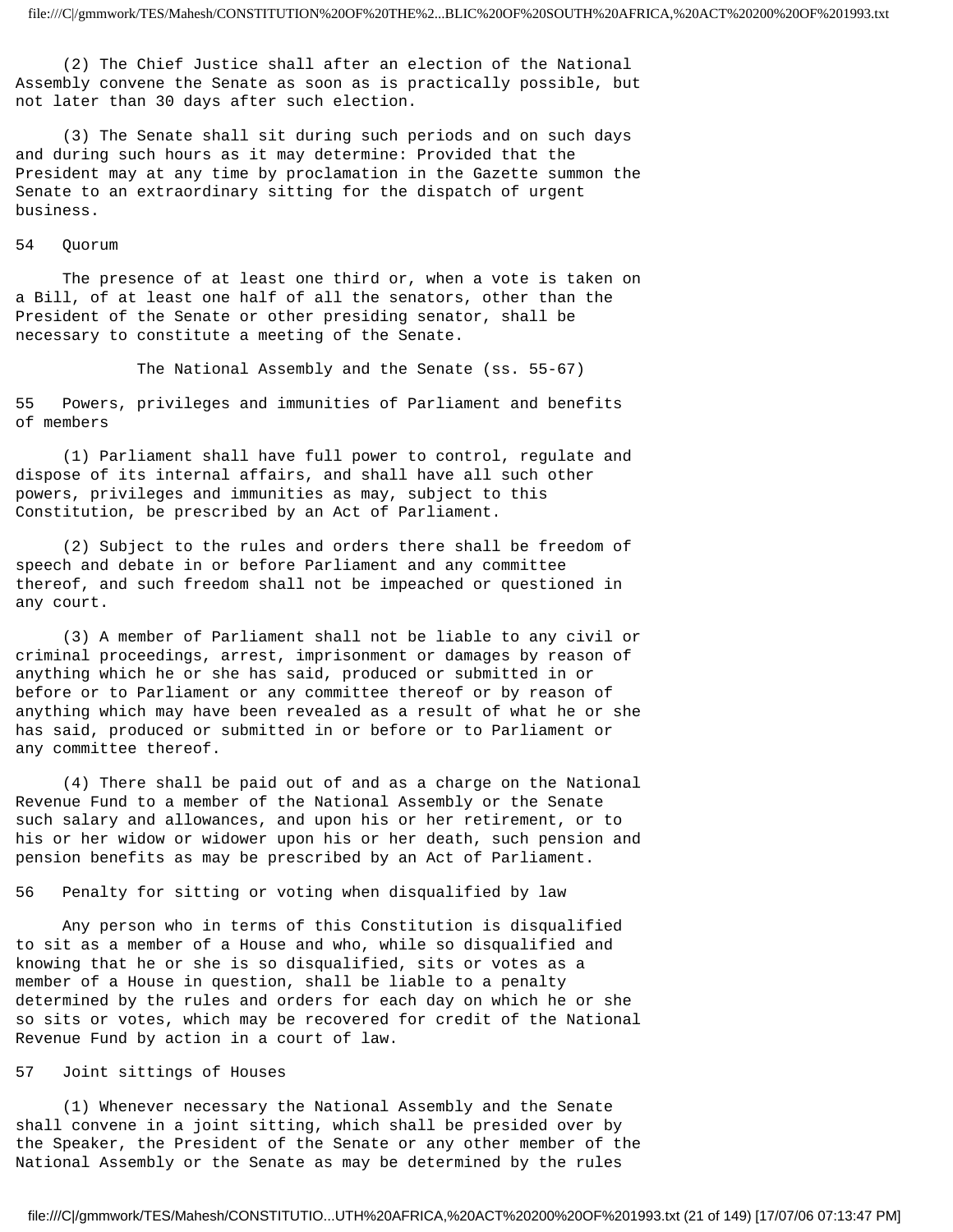and orders.

 (2) While presiding at a joint sitting the Speaker, the President of the Senate or the other member presiding, shall not have a deliberative vote, but shall have and exercise a casting vote in the case of an equality of votes.

 (3) Without derogating from the power of Parliament to regulate its business and proceedings, the President of the Republic may, whenever he or she deems it desirable, request by message to the Speaker and the President of the Senate that a joint sitting of the National Assembly and the Senate be convened.

### 58 Rules and orders

 (1) The National Assembly or the Senate may make rules and orders in connection with the conduct of its business and proceedings, and the National Assembly and the Senate may make joint rules and orders in connection with the conduct of their joint business and proceedings, including rules and orders regulating-

 (a) the establishment, constitution, powers and functions, procedures and duration of committees of Parliament;

(b) restrictions on access to such committees;

 (c) the competency of any such committee to perform or dispose of its business and proceedings at venues other than the Houses of Parliament; and

 (d) the designation of members of the National Assembly and the Senate as presiding officers to preside over sittings of the National Assembly or the Senate or joint sittings of the National Assembly and the Senate, as the case may be, as and when the Speaker or the President of the Senate so requires.

 (2) For the purposes of exercising its powers and performing its functions, any committee established under subsection (1) (a) shall have the power to summon persons to appear before it to give evidence on oath or affirmation and to produce any documents required by it, and to receive representations from interested persons.

59 Ordinary Bills

 (1) An ordinary Bill may be introduced in either the National Assembly or the Senate and shall for its passing by Parliament, subject to subsection (2), be required to be adopted by each House.

 (2) An ordinary Bill passed by one House and rejected by the other shall be referred to a joint committee consisting of members of both Houses and of all the parties represented in Parliament and willing to participate in the joint committee, to consider and report on any proposed amendments to the Bill, whereafter the Bill shall be referred to a joint sitting of both Houses, at which it may be passed with or without amendment by a majority of the total number of members of both Houses.

 (3) All Bills, except the new constitutional text and those referred to in sections 60 (1), 61 and 62, shall for the purposes of this Constitution be considered to be ordinary Bills.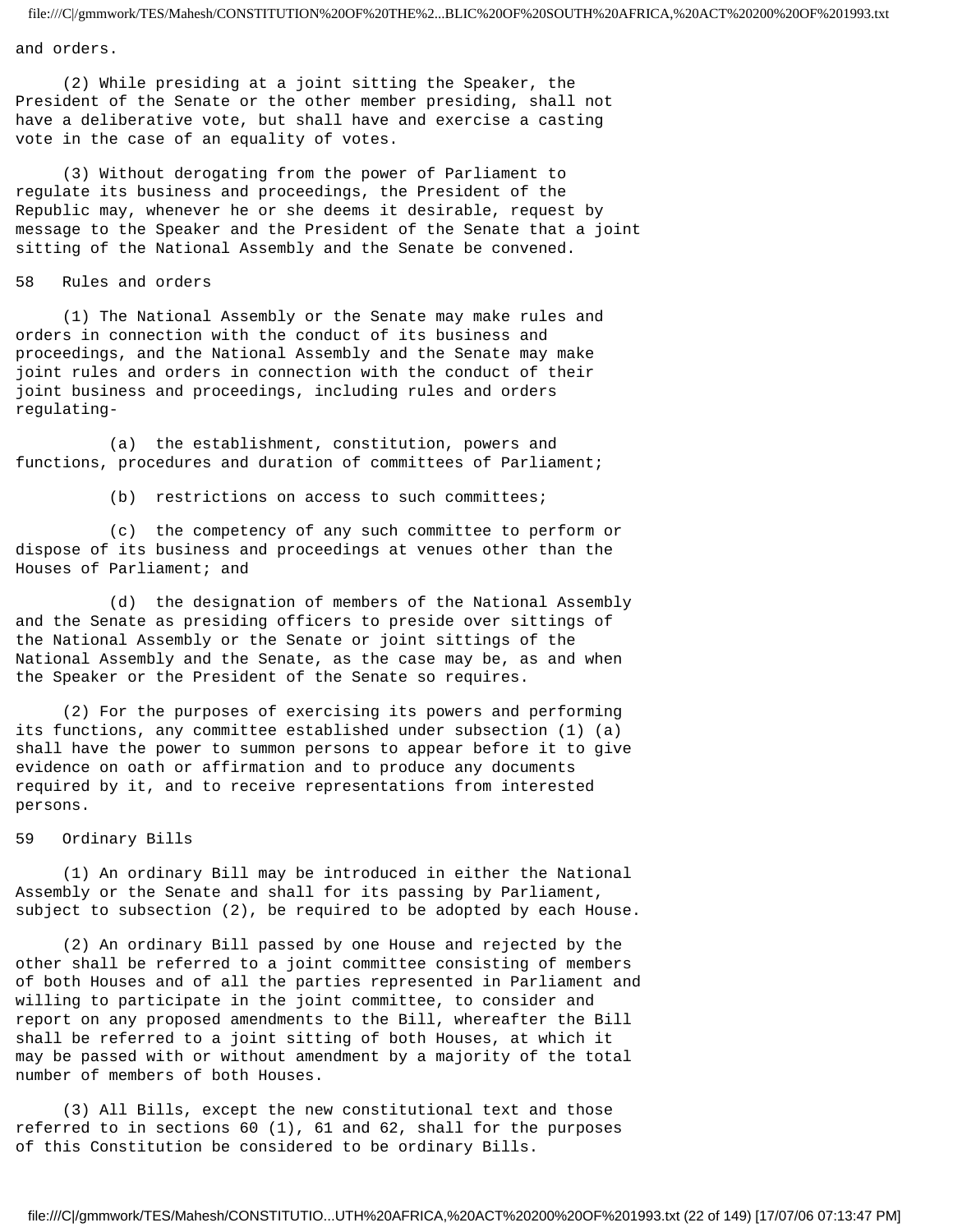60 Money Bills

 (1) Bills appropriating revenue or moneys or imposing taxation shall be introduced in the National Assembly only.

 (2) Bills appropriating revenue or moneys for services provided by the national government shall deal with such appropriation only.

 (3) The National Assembly shall not consider any Bill appropriating revenue or moneys unless such Bill was initiated by the Minister responsible for national financial matters, or by any other Minister acting with the concurrence of the said Minister.

 (4) The National Assembly shall not pass a Bill referred to in subsection (1) unless it has been considered and reported on by a joint committee of both Houses and, in so far as it may be required in terms of this Constitution, by the Financial and Fiscal Commission.

 (5) A Bill shall not be deemed to appropriate revenue or moneys or to impose taxation by reason only of its containing provisions for the imposition or appropriation of fines or other pecuniary penalties.

 (6) The Senate may not amend any Bill in so far as it appropriates revenue or moneys or imposes taxation.

 (7) If the National Assembly passes a Bill imposing taxation or dealing with the appropriation of revenue or moneys and the Senate rejects it or proposes amendments to it or fails to pass it within 30 days after it has been passed by the National Assembly, the Bill shall be referred back to the National Assembly for reconsideration.

 (8) The National Assembly may pass a Bill referred to in subsection (7), with or without amendment, and if passed by the National Assembly such Bill shall be deemed to have been passed by Parliament.

# 61 Bills affecting certain provincial matters

 Bills affecting the boundaries or the exercise or performance of the powers and functions of the provinces shall be deemed not to be passed by Parliament unless passed separately by both Houses and, in the case of a Bill, other than a Bill referred to in section 62, affecting the boundaries or the exercise or performance of the powers or functions of a particular province or provinces only, unless also approved by a majority of the senators of the province or provinces in question in the Senate.

# 62 Bills amending Constitution

 (1) Subject to subsection (2) and section 74, a Bill amending this Constitution shall, for its passing by Parliament, be required to be adopted at a joint sitting of the National Assembly and the Senate by a majority of at least two-thirds of the total number of members of both Houses.

 (2) No amendment of sections 126 and 144 shall be of any force and effect unless passed separately by both Houses by a majority of at least two-thirds of all the members in each House: Provided that the boundaries and legislative and executive competences of a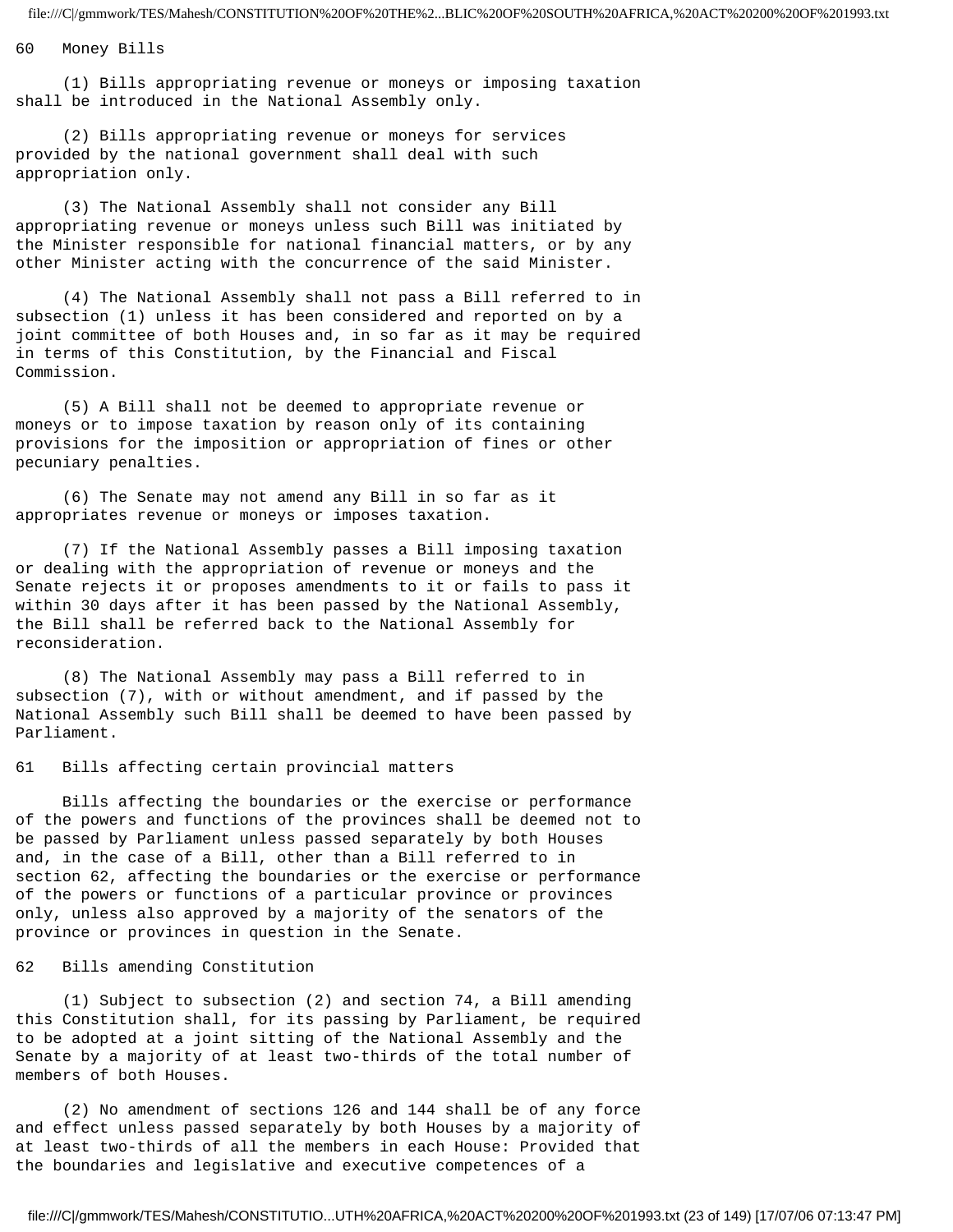province shall not be amended without the consent of a relevant provincial legislature.

## 63 Requisite majorities

 Save where otherwise required in this Constitution, all questions before the National Assembly or the Senate or before the National Assembly and the Senate in a joint sitting, shall be determined by a majority of votes cast.

64 Assent to Bills

 (1) A Bill duly passed by Parliament in accordance with this Constitution shall be assented to by the President subject to section 82 (1) (b).

 (2) A Bill referred to in subsection (1) to which the President has assented and a copy of which he or she has signed, shall upon its promulgation be an Act of Parliament.

65 Signature and enrolment of Acts

 (1) An Act of Parliament referred to in section 64 (2) shall be enrolled of record in the office of the Registrar of the Appellate Division of the Supreme Court in such official South African languages as may be required in terms of section 3, and copies of the Act so enrolled shall be conclusive evidence of the provisions of the Act.

 (2) In the case of a conflict between copies of an Act enrolled in terms of subsection (1), the copy signed by the President shall prevail.

 (3) The public shall have the right of access to copies of an Act so enrolled, subject to such laws as may be passed by Parliament to protect the safety and durability of the said copies and with due regard to the convenience of the Registrar's staff.

66 Rights and duties of President, Executive Deputy Presidents, Ministers and Deputy Ministers in Houses

 The President, an Executive Deputy President, a Minister and a Deputy Minister shall be entitled to sit and to speak in any House and at a joint sitting of the Houses, but may not vote in the House of which he or she is not a member.

# 67 Public access to Parliament

 Sittings of the National Assembly or the Senate and joint sittings of the National Assembly and the Senate shall be held in public, and the public, including the media, shall have access to such sittings: Provided that reasonable measures may be taken to regulate such access and to provide for the search and, where appropriate, the refusal of entry or the removal of any person.

## CHAPTER 5

THE ADOPTION OF THE NEW CONSTITUTION (ss. 68-74)

68 Constitution-making Body

 (1) The National Assembly and the Senate, sitting jointly for the purposes of this Chapter, shall be the Constitutional Assembly.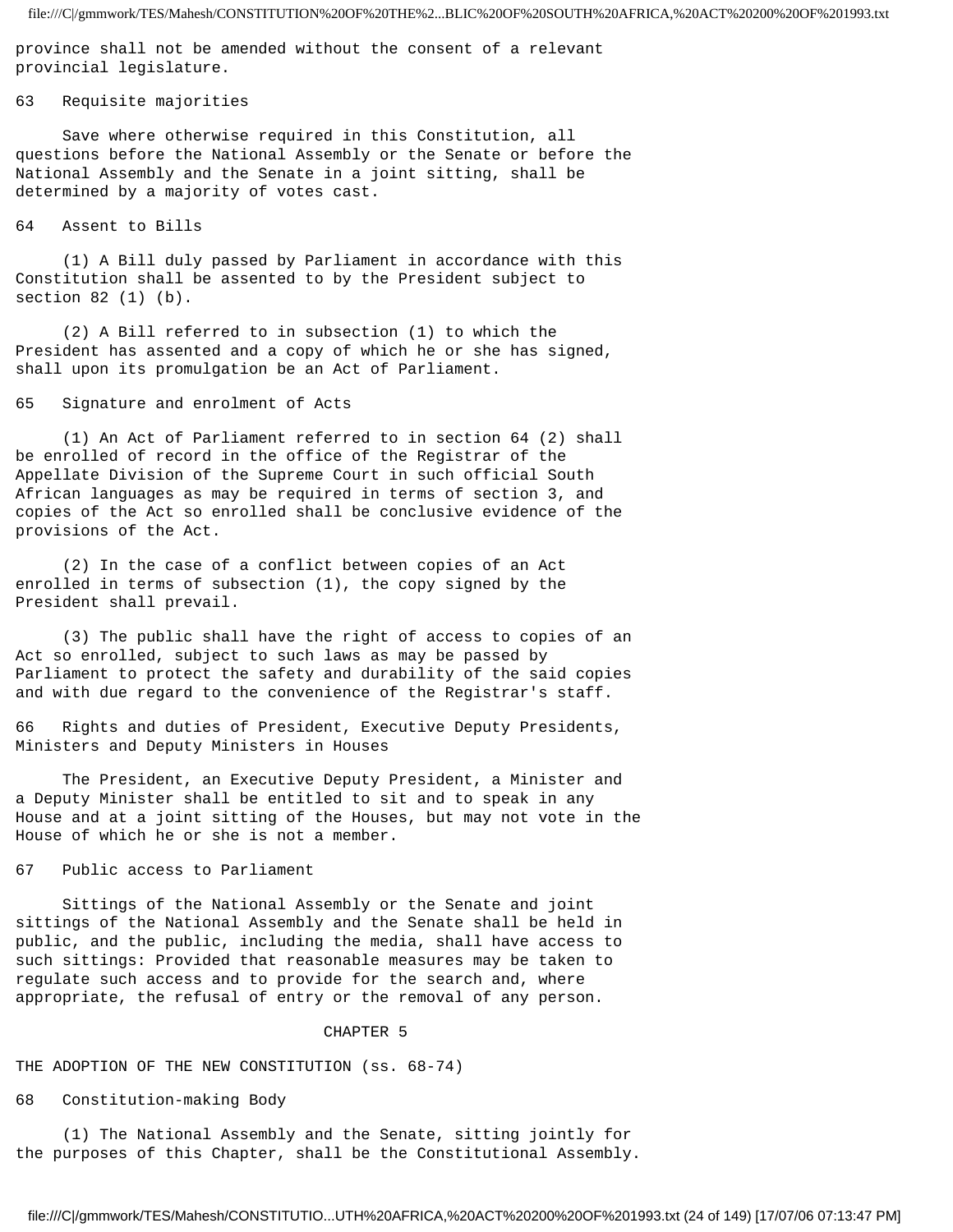(2) The Constitutional Assembly shall draft and adopt a new constitutional text in accordance with this Chapter.

 (3) (a) The first sitting of the Constitutional Assembly shall be convened by the President of the Senate not later than seven days as from the first sitting of the Senate under this Constitu tion.

 (b) Any subsequent sittings of the Constitutional Assembly shall be convened by the Chairperson of the Constitutional Assembly after consultation with the Speaker and the President of the Senate.

 (4) Subject to the rules and orders contemplated in section 70 and save where clearly inappropriate, sections 55 and 56 and the provisions of this Constitution with regard to joint sittings of the National Assembly and the Senate shall apply mutatis mutandis in respect of the Constitutional Assembly.

69 Chairperson and Deputy Chairperson

 (1) At its first sitting and before proceeding to dispatch any other business, the Constitutional Assembly, with the President of the Senate presiding, shall elect one of the members of the Constitutional Assembly to be the Chairperson and another of its members to be the Deputy Chairperson of the Constitutional Assembly.

 (2) The provisions of Schedule 5 shall apply mutatis mutandis in respect of the election of the Chairperson and the Deputy Chairperson of the Constitutional Assembly.

 (3) The Chairperson shall be vested with all powers and functions assigned to him or her under this Constitution, an Act of Parliament and the rules and orders.

 (4) Section 49 (4) to (10) shall apply mutatis mutandis in respect of the Chairperson and Deputy Chairperson of the Constitutional Assembly, and in any such application references in the said sections to the Senate and a senator shall be construed as references to the Constitutional Assembly and a member of the Constitutional Assembly, respectively.

70 Rules and orders

 (1) The Constitutional Assembly may make rules and orders in connection with the conduct of its business and proceedings.

 (2) The provisions of section 58 shall apply mutatis mutandis in respect of the Constitutional Assembly.

71 Constitutional Principles and certification

(1) A new constitutional text shall-

 (a) comply with the Constitutional Principles contained in Schedule 4; and

 (b) be passed by the Constitutional Assembly in accordance with this Chapter.

(2) The new constitutional text passed by the Constitutional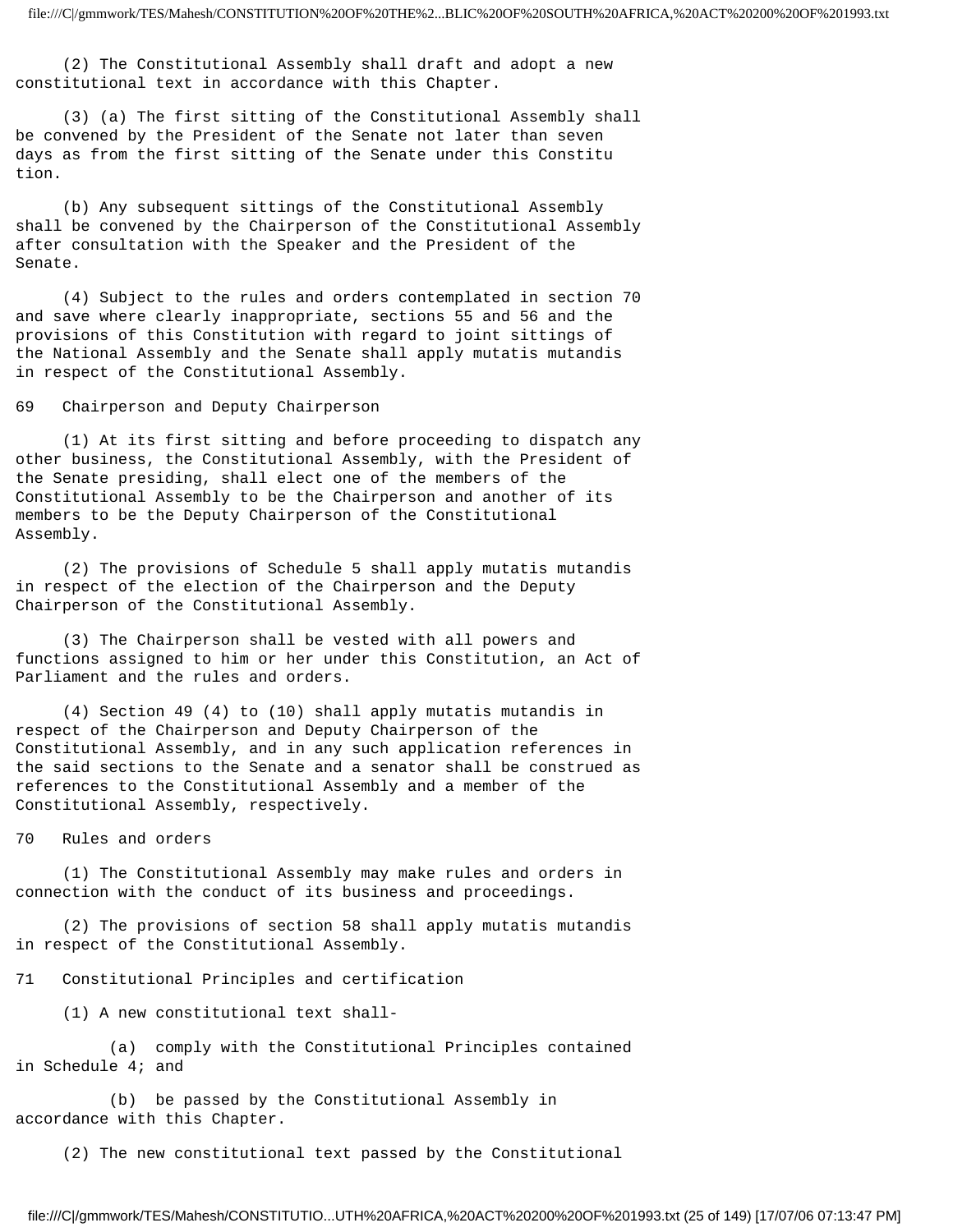Assembly, or any provision thereof, shall not be of any force and effect unless the Constitutional Court has certified that all the provisions of such text comply with the Constitutional Principles referred to in subsection (1) (a).

 (3) A decision of the Constitutional Court in terms of subsection (2) certifying that the provisions of the new constitutional text comply with the Constitutional Principles, shall be final and binding, and no court of law shall have jurisdiction to enquire into or pronounce upon the validity of such text or any provision thereof.

 (4) During the course of the proceedings of the Constitutional Assembly any proposed draft of the constitutional text before the Constitutional Assembly, or any part or provision of such text, shall be referred to the Constitutional Court by the Chairperson if petitioned to do so by at least one fifth of all the members of the Constitutional Assembly, in order to obtain an opinion from the Court as to whether such proposed text, or part or provision thereof, would, if passed by the Constitutional Assembly, comply with the Constitutional Principles.

72 Appointment of commissions, committees and bodies

 (1) The Constitutional Assembly shall, in addition to appointing committees of its members, be competent to appoint any commissions, technical committees and other advisory bodies to assist it in the performance of its functions.

 (2) The Constitutional Assembly shall, subject to subsection (3), appoint an independent panel of five South African citizens being recognised constitutional experts, not being members of Parliament or any other legislature and not holding office in any political party, to advise it, or the Chairperson, on matters pertaining to its functions, and to perform such other tasks as are provided for in this Constitution.

 (3) A majority of at least two-thirds of all the members of the Constitutional Assembly shall be required for the appointment of the panel of constitutional experts, and, in the event of such majority not being achieved, a panel of constitutional experts complying with the requirements mentioned in subsection (2) and consisting of a nominee of each party which holds at least 40 seats in the Constitutional Assembly and wishes to make such a nomination, shall be appointed.

73 Adoption of new constitutional text

 (1) The Constitutional Assembly shall pass the new constitu tional text within two years as from the date of the first sitting of the National Assembly under this Constitution.

 (2) For the passing of the new constitutional text by the Constitutional Assembly, a majority of at least two-thirds of all the members of the Constitutional Assembly shall be required: Provided that provisions of such text relating to the boundaries, powers and functions of provinces shall not be considered passed by the Constitutional Assembly unless approved also by a majority of two-thirds of all the members of the Senate.

 (3) If the Constitutional Assembly fails to pass a proposed draft of the new constitutional text in accordance with subsection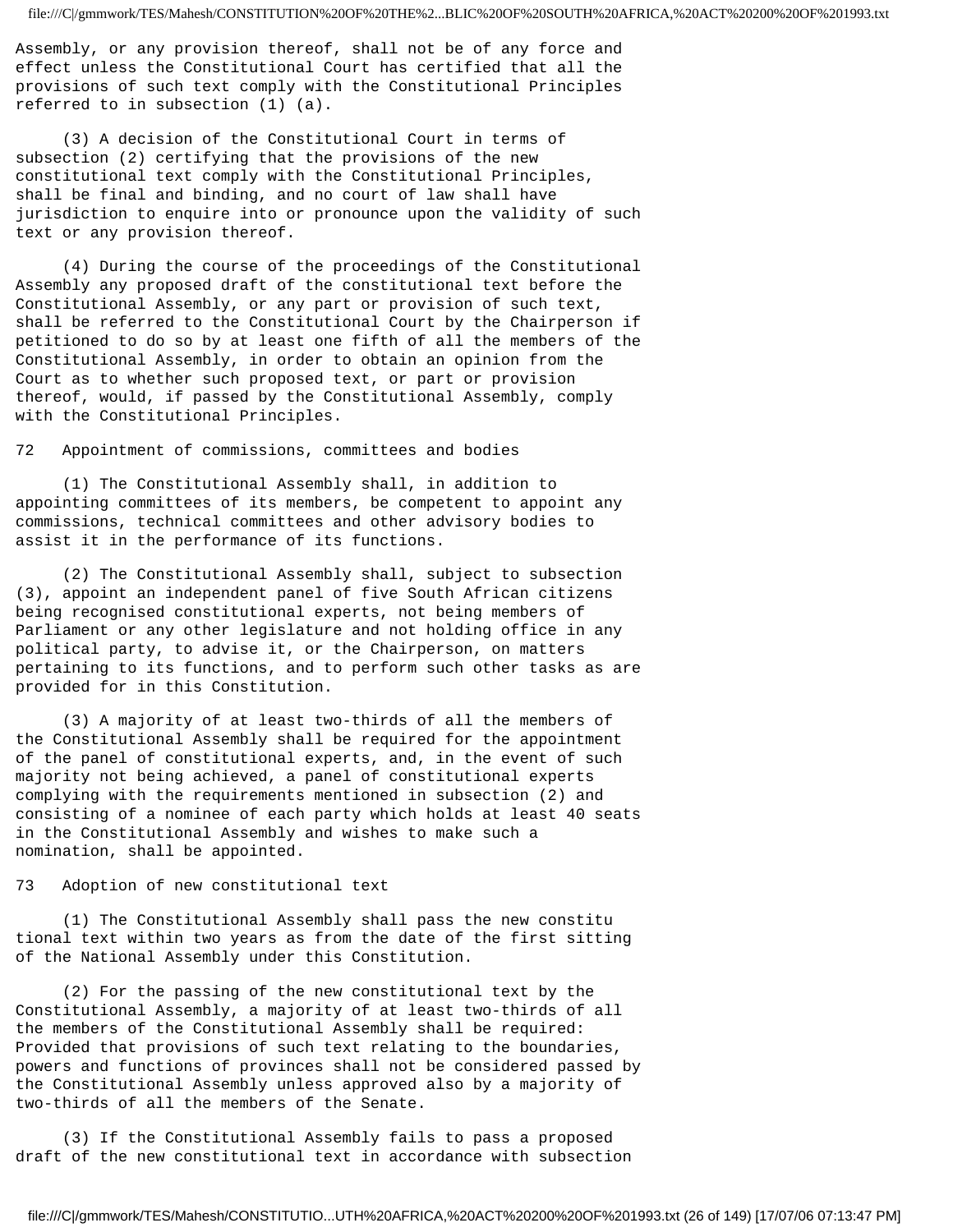(2), but such draft is supported by a majority of all its members, such proposed draft shall be referred by the Chairperson to the panel of constitutional experts referred to in section 72 (2) for its advice, to be given within 30 days of such referral, on amendments to the proposed draft, within the framework of the Constitutional Principles, which might secure the support required in terms of subsection (2).

 (4) An amended draft text unanimously recommended by the panel of constitutional experts and submitted to the Constitutional Assembly within the said period of 30 days, shall be considered by the Constitutional Assembly, and if passed in accordance with subsection (2), it shall become the Constitution of the Republic of South Africa.

 (5) Should the panel of constitutional experts fail to submit within the said period of 30 days to the Constitutional Assembly an amended draft text which is unanimously recommended by the panel, or should such an amended draft text not be passed by the Constitutional Assembly in accordance with subsection (2), any proposed draft text before the Constitutional Assembly may be approved by it by resolution of a majority of its members for the purposes of subsection (6).

 (6) A text approved under subsection (5) shall, after it has been certified by the Constitutional Court in terms of section 71 (2), be referred by the President for a decision by the electorate by way of a national referendum.

 (7) The question put before the electorate in the referendum shall be the acceptance or rejection of the text approved under subsection (5).

 (8) The text presented to the electorate in the referendum shall, if approved by a majority of at least 60 per cent of the votes cast in the referendum and subject to subsection (13), become the Constitution of the Republic of South Africa.

 (9) If the relevant text is not approved in the referendum in accordance with subsection (8), or if a new constitutional text is not passed in terms of this Chapter within the period of two years referred to in subsection (1), the President shall dissolve Parliament by proclamation in the Gazette within 14 days after the referendum or the expiry of the said period, whereupon an election contemplated in section 39 (1) (a) shall be held.

 (10) The Constitutional Assembly as constituted after such an election, shall pass the new constitutional text within a period of one year as from the date of its first sitting after such election.

 (11) For the passing of the new constitutional text referred to in subsection (10) by the Constitutional Assembly, a majority of at least 60 per cent of all the members of the Constitutional Assembly shall be required: Provided that provisions of such text relating to the boundaries, powers and functions of provinces shall not be considered passed by the Constitutional Assembly unless approved also by a majority of at least 60 per cent of all the members of the Senate.

 (12) The provisions of subsections (3) to (9) of this section and the other sections of this Chapter shall apply mutatis mutandis in respect of the Constitutional Assembly referred to in subsection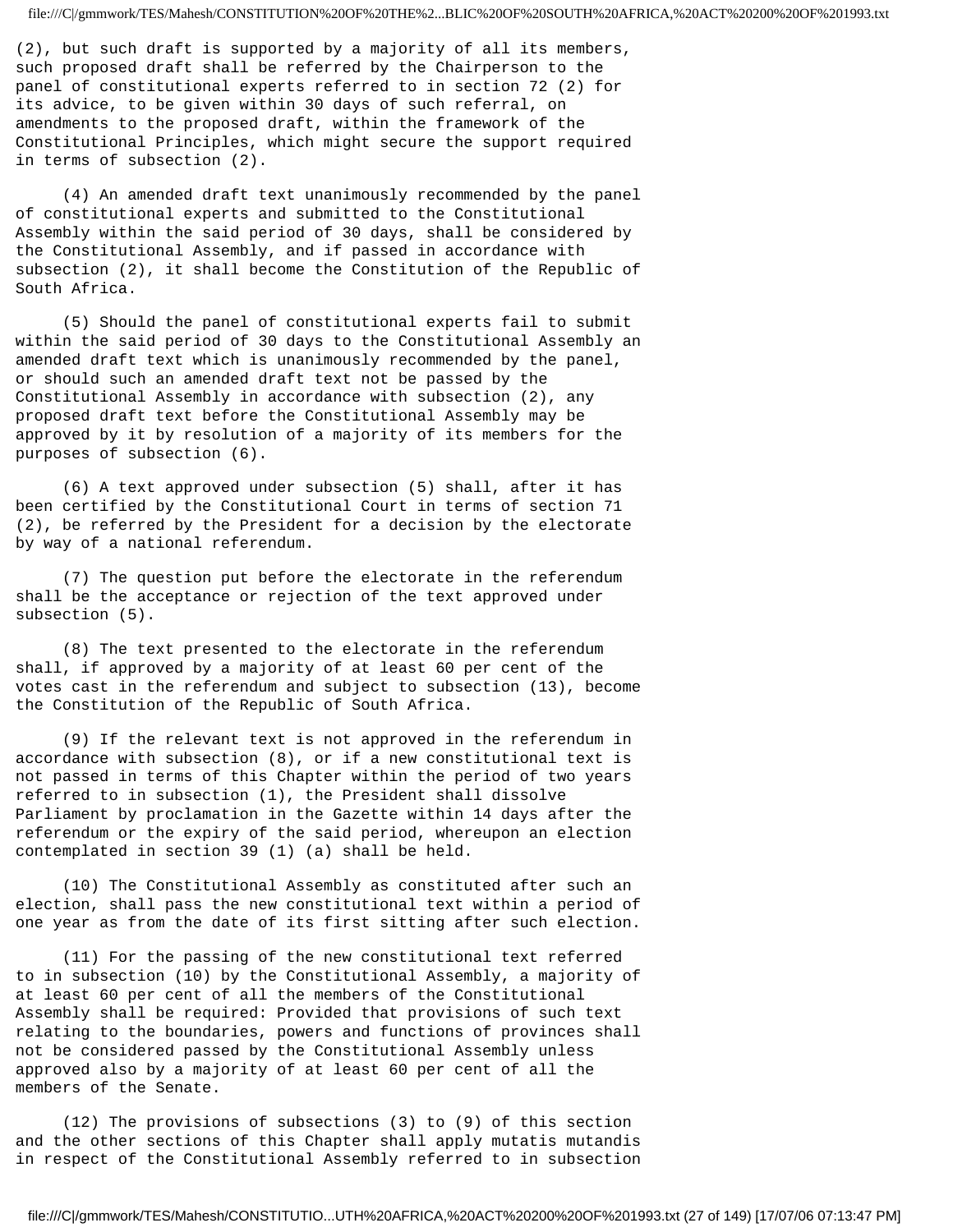(10) of this section.

 (13) A new constitutional text adopted in terms of this Chapter shall be assented to by the President and shall upon its promulgation be the Constitution of the Republic of South Africa.

74 Amendments relating to this Chapter and Schedule 4

(1) No amendment or repeal of-

 (a) this section or the Constitutional Principles set out in Schedule 4; or

 (b) any other provision of this Chapter in so far as it relates to-

(i) the Constitutional Principles; or

 (ii) the requirement that the new constitutional text shall comply with the Constitutional Principles, or that such text shall be certified by the Constitutional Court as being in compliance therewith,

shall be permissible.

 (2) The other provisions of this Chapter may be amended by the Constitutional Assembly by resolution of a majority of at least two-thirds of all its members.

CHAPTER 6

THE NATIONAL EXECUTIVE (ss. 75-95)

75 Executive authority of the Republic

 The executive authority of the Republic with regard to all matters falling within the legislative competence of Parliament shall vest in the President, who shall exercise and perform his or her powers and functions subject to and in accordance with this Constitution.

76 Head of State

The President shall be the Head of State.

77 Election of President

 (1) (a) The National Assembly shall at its first sitting after it has been convened in terms of section 46 (2) elect one of its members as the President.

 (b) The National Assembly and the Senate shall thereafter, as often as it again becomes necessary to elect a President, elect at a joint sitting one of the members of the National Assembly as the President.

 (2) (a) The Chief Justice, or a judge of the Supreme Court designated by the Chief Justice for this purpose, shall preside over any sitting at which an election referred to in subsection (1) takes place.

 (b) An election referred to in subsection (1) shall be conducted in accordance with Schedule 5.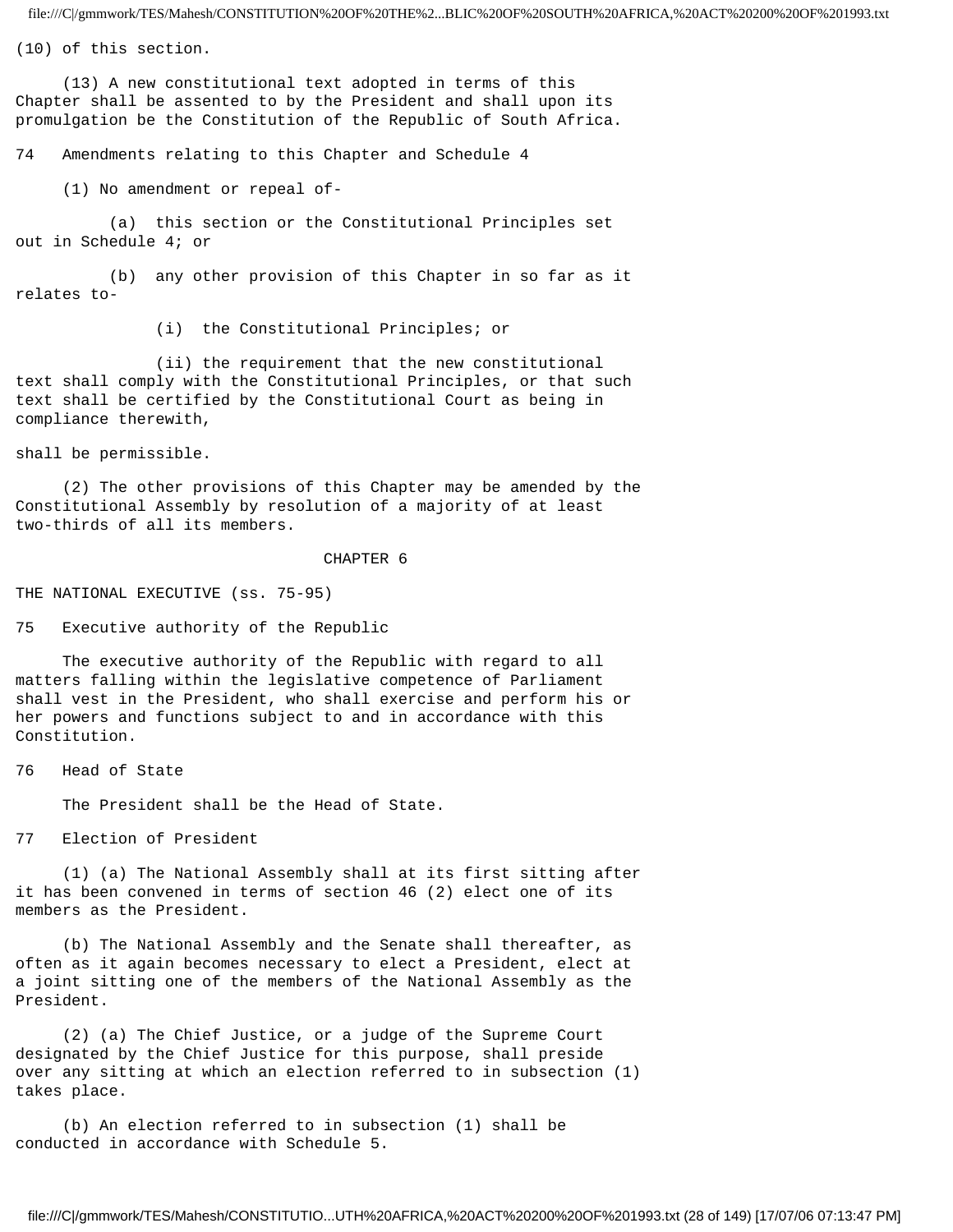(3) The election of a President in terms of subsection (1) (b) shall take place at a time and on a date fixed by the Chief Justice: Provided that-

 (a) if such an election of a President is occasioned by reason of a dissolution of Parliament, it shall take place within 10 days after the Senate was convened after the election of the National Assembly held in pursuance of such dissolution; or

 (b) if such an election of a President is occasioned by reason of a vacancy in the office of President, it shall take place within 30 days after the vacancy arose.

 (4) On being elected, the President shall vacate his or her seat in the National Assembly.

 (5) During the period in which the President continues in office in terms of section 80 (1) (b), he or she shall for the purposes of section 42 (1)(e) be deemed not to hold an office of profit under the Republic.

78 Oath or affirmation

 The President-elect shall, before formally assuming office, make and subscribe an oath or solemn affirmation in the terms set out in Schedule 3 before the Chief Justice or a judge of the Supreme Court designated by the Chief Justice for this purpose.

## 79 Remuneration of President

 There shall be paid to the President out of and as a charge on the National Revenue Fund and apart from any privilege which he or she may enjoy, such remuneration and allowances, and upon his or her retirement, or to his or her widow or widower on his or her death, such pension and pension benefits, as may be determined from time to time by resolution of Parliament.

# 80 Tenure of office of President

 (1) The President elected in terms of section 77 (1) (a) shall, subject to sections 87 and 93 (2), hold office-

 (a) for the period terminating on a date five years as from the date of the first sitting of the National Assembly under this Constitution; or

 (b) if Parliament is dissolved during such period, for the period until a President has been elected in terms of section 77 (1) (b) after such dissolution and has assumed office.

 (2) A President elected in terms of section 77 (1) (b) shall, subject to subsection (1) (b) of this section and sections 87 and 93 (2), hold office for the unexpired part of the period referred to in subsection (1) (a) of this section.

# 81 Responsibilities of President

 (1) The President shall be responsible for the observance of the provisions of this Constitution by the executive and shall as head of state defend and uphold the Constitution as the supreme law of the land.

(2) The President shall with dignity provide executive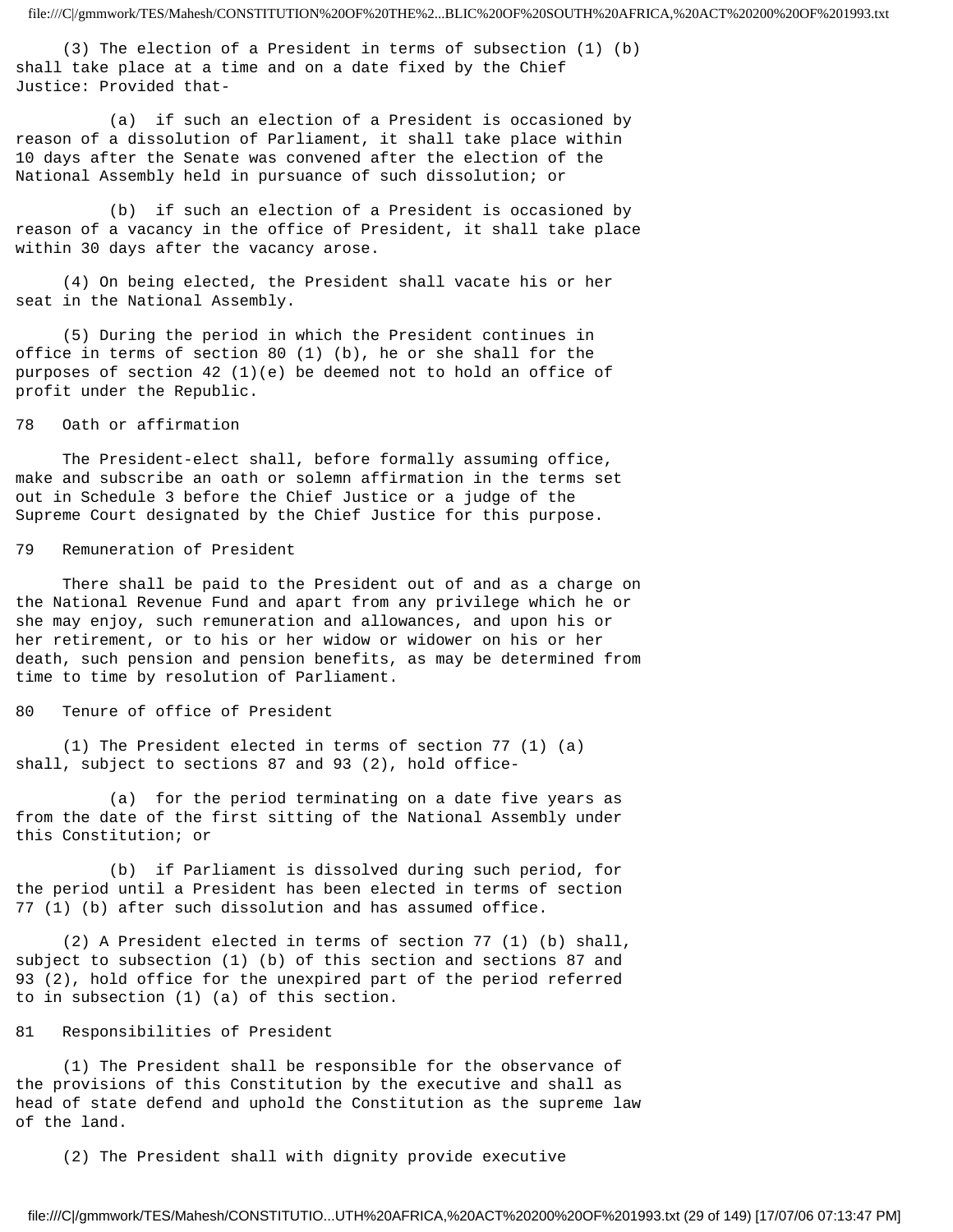leadership in the interest of national unity in accordance with this Constitution and the law of the Republic.

 (3) The President shall not hold any other public office and shall not perform remunerative work outside the duties of his or her office.

82 Powers and functions of President

 (1) The President shall be competent to exercise and perform the following powers and functions, namely-

 (a) to assent to, sign and promulgate Bills duly passed by Parliament;

 (b) in the event of a procedural shortcoming in the legislative process, to refer a Bill passed by Parliament back for further consideration by Parliament;

(c) to convene meetings of the Cabinet;

 (d) to refer disputes of a constitutional nature between parties represented in Parliament or between organs of state at any level of government to the Constitutional Court or other appropriate institution, commission or body for resolution;

(e) to confer honours;

 (f) to appoint, accredit, receive and recognise ambassadors, plenipotentiaries, diplomatic representatives and other diplomatic officers, consuls and consular officers;

(g) to appoint commissions of enquiry;

 (h) to make such appointments as may be necessary under powers conferred upon him or her by this Constitution or any other law;

(i) to negotiate and sign international agreements;

 (j) to proclaim referenda and plebiscites in terms of this Constitution or an Act of Parliament; and

 (k) to pardon or reprieve offenders, either uncondition ally or subject to such conditions as he or she may deem fit, and to remit any fines, penalties or forfeitures.

 (2) The President shall consult the Executive Deputy Presidents-

 (a) in the development and execution of the policies of the national government;

 (b) in all matters relating to the management of the Cabinet and the performance of Cabinet business;

 (c) in the assignment and allocation of functions contemplated in section 84 (5) to an Executive Deputy President;

(d) regarding appointments under subsection (1) (f); and

 (e) before exercising any of the competences referred to in subsection (1) (g) to (k).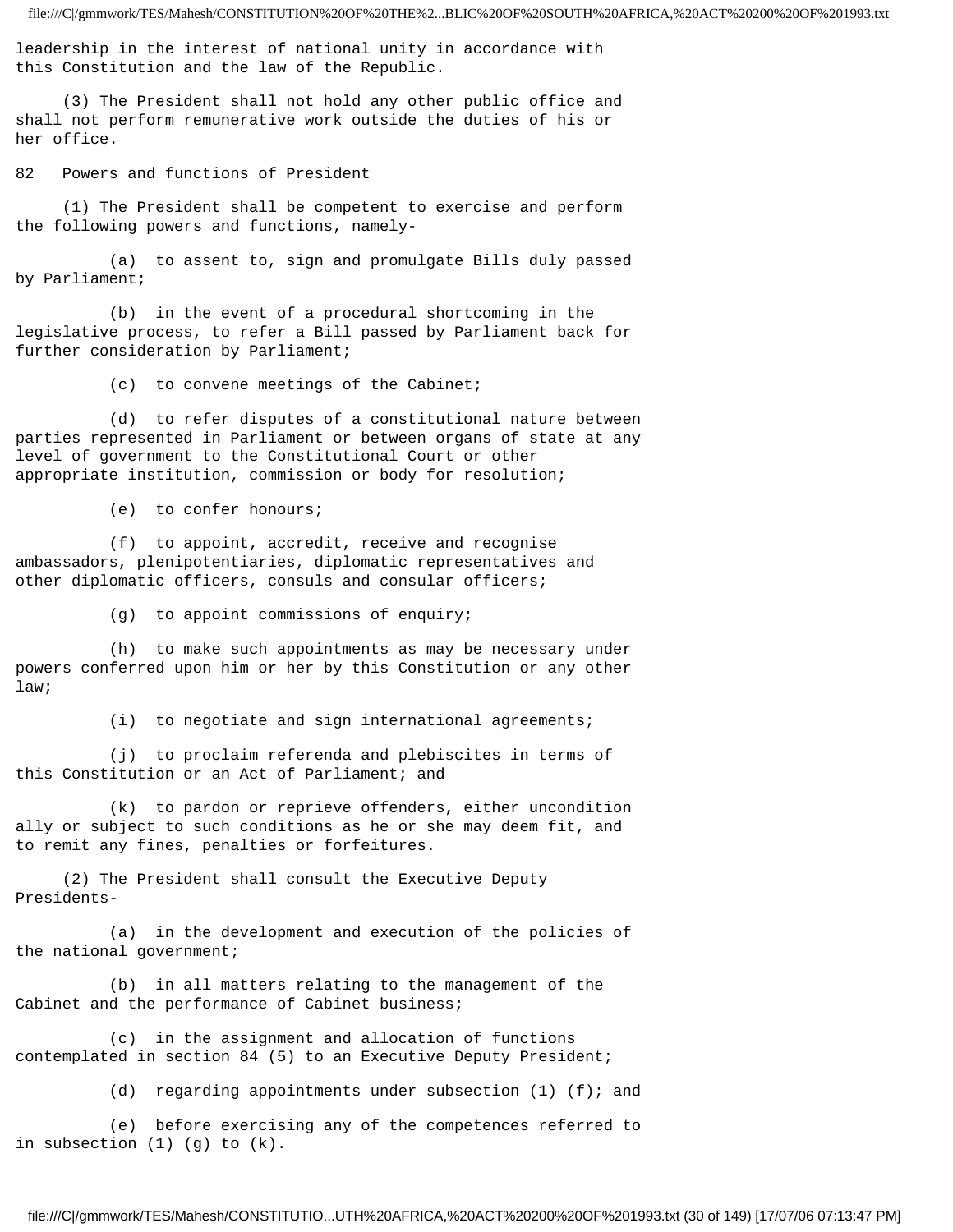(3) The President shall exercise and perform all powers and functions assigned to him or her by this Constitution or any other law, except those specified in subsections (1) and (2) or where otherwise expressly or by implication provided in this Constitu tion, in consultation with the Cabinet: Provided that the Cabinet may delegate its consultation function in terms of this subsection, with reference to any particular power or function of the President, to any Minister or Ministers.

 (4) (a) The President shall be the Commander-in-Chief of the National Defence Force.

(b) The President may-

 (i) with the approval of Parliament, declare a state of national defence;

 (ii) employ the National Defence Force in accordance with and subject to sections 227 and 228; and

 (iii) confer upon members of the National Defence Force permanent commissions and cancel such commissions.

83 Confirmation of executive acts of President

 (1) Decisions of the President taken in terms of section 82 shall be expressed in writing under his or her signature.

 (2) Any instrument signed by the President in the exercise or performance of a power or function referred to in section 82 (3) shall be countersigned by a Minister.

 (3) The signature of the President on any instrument shall be confirmed by the seal of the Republic.

84 Executive Deputy Presidents

 (1) Every party holding at least 80 seats in the National Assembly shall be entitled to designate an Executive Deputy President from among the members of the National Assembly.

 (2) Should no party or only one party hold 80 or more seats in the National Assembly, the party holding the largest number of seats and the party holding the second largest number of seats shall each be entitled to designate one Executive Deputy President from among the members of the National Assembly.

 (3) On being designated as such, an Executive Deputy President may elect to vacate or not to vacate his or her seat in the National Assembly.

 (4) Section 81 shall apply mutatis mutandis to an Executive Deputy President.

 (5) An Executive Deputy President may exercise the powers and shall perform the functions vested in the office of Executive Deputy President by this Constitution or assigned to him or her by the President.

 (6) An Executive Deputy President shall, before formally assuming office, make and subscribe an oath or solemn affirmation in the terms set out in Schedule 3 before the Chief Justice or a judge of the Supreme Court designated by the Chief Justice for this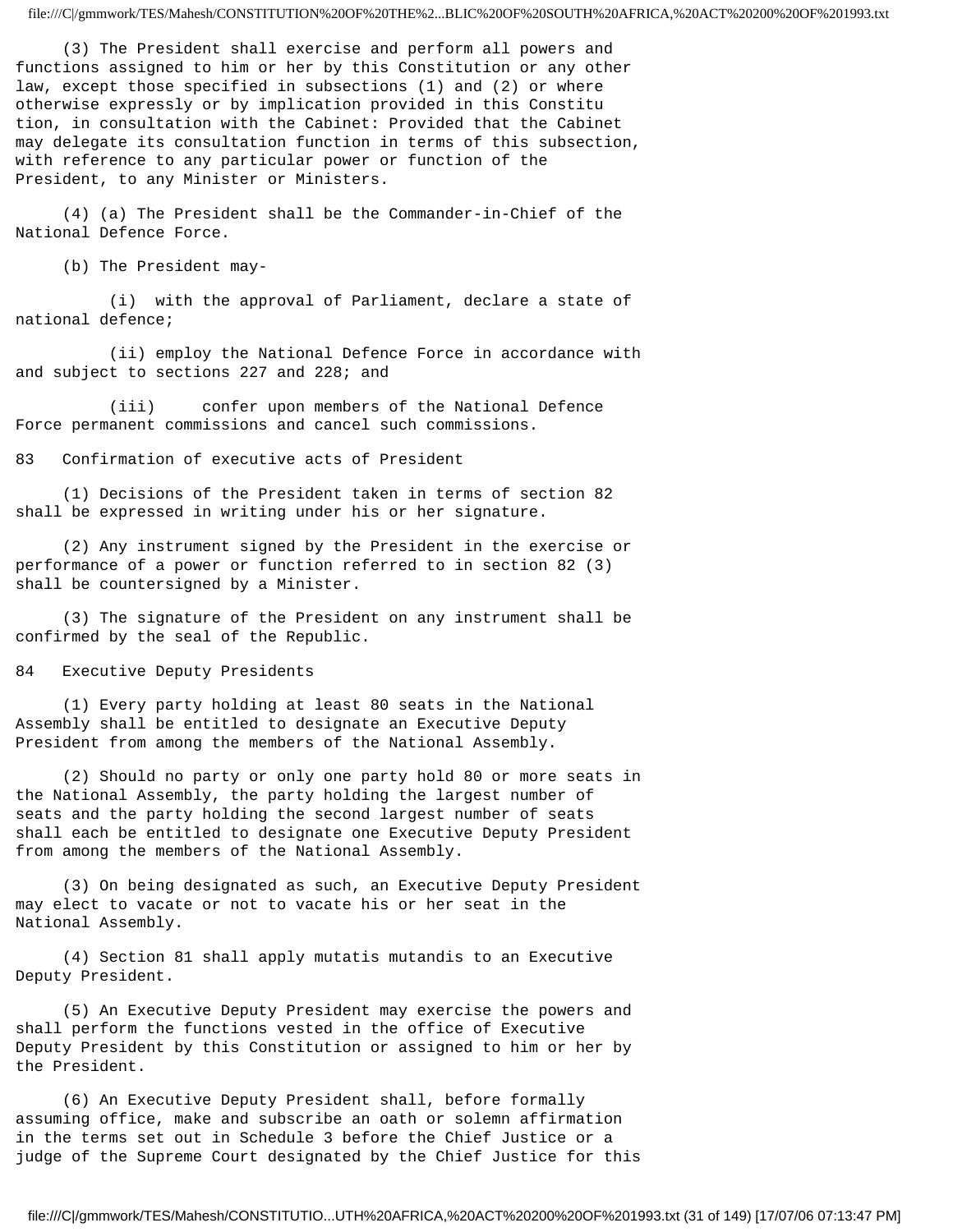purpose.

85 Tenure of office of Executive Deputy Presidents and filling of vacancies

 (1) An Executive Deputy President shall, subject to section 87, hold office-

 (a) for the period terminating on a date five years as from the date of the first sitting of the National Assembly under this Constitution, unless he or she is before the expiry of such period replaced as Executive Deputy President by the party which designated him or her; or

 (b) if Parliament is dissolved during such period, for the period until a President has been elected in terms of section 77 (1) (b) after such dissolution and has assumed office.

 (2) If an Executive Deputy President vacates his or her office, section 84 (1) or (2) shall apply mutatis mutandis in respect of the filling of the vacancy.

 (3) An Executive Deputy President designated to fill a vacancy shall, subject to subsection (1) (b) of this section and section 87, hold office for the unexpired part of the period referred to in subsection (1) (a) of this section.

## 86 Acting President

 (1) The President shall appoint one of the Executive Deputy Presidents, or if no Executive Deputy President is available, a Minister, to act as President during his or her absence or temporary incapacity.

 (2) In designating an Acting President under subsection (1), the President shall take into consideration the exigencies of government and the spirit underlying the concept of a government of national unity.

 (3) Should it be necessary that an Acting President be appointed and the President is absent or unable to make such an appointment, or if the office of President is vacant, the other members of the Cabinet shall make such appointment, taking into consideration the exigencies of government and the spirit underlying the concept of a government of national unity.

 (4) An Acting President shall while acting as President have all the powers and functions vested in the office of President.

87 Removal from office of President or Executive Deputy President

 The President or an Executive Deputy President shall cease to hold office on a resolution adopted at a joint sitting of the National Assembly and the Senate by a majority of at least two-thirds of the total number of members of the Houses and impeaching the President or such Executive Deputy President on the ground of a serious violation of this Constitution or the other laws of the Republic, or of misconduct or inability rendering him or her unfit to exercise and perform his or her powers and functions in accordance with section 81 or 84 (4), as the case may be.

## 88 Cabinet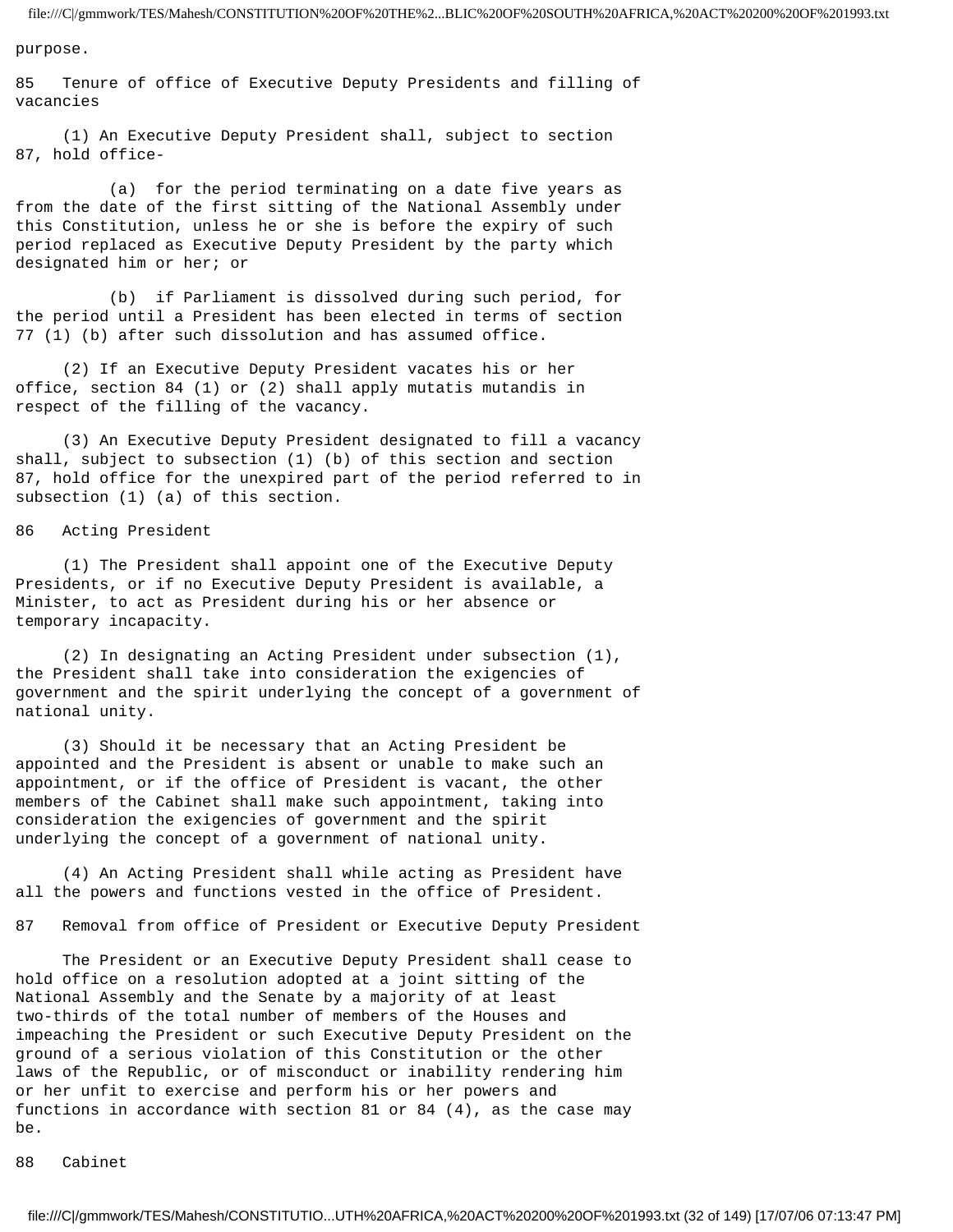(1) The Cabinet shall consist of the President, the Executive Deputy Presidents and not more than 27 Ministers appointed by the President in accordance with this section.

 (2) A party holding at least 20 seats in the National Assembly and which has decided to participate in the government of national unity, shall be entitled to be allocated one or more of the Cabinet portfolios in proportion to the number of seats held by it in the National Assembly relative to the number of seats held by the other participating parties.

 (3) Cabinet portfolios shall for the purposes of subsection (2) be allocated to the respective participating parties in accordance with the following formula:

 (a) A quota of seats per portfolio shall be determined by dividing the total number of seats in the National Assembly held jointly by the participating parties by the number of portfolios plus one.

 (b) The result, disregarding third and subsequent decimals, if any, shall be the quota of seats per portfolio.

 (c) The number of portfolios to be allocated to a participating party shall be determined by dividing the total number of seats held by such party in the National Assembly by the quota referred to in paragraph (b).

 (d) The result shall, subject to paragraph (e), indicate the number of portfolios to be allocated to such party.

 (e) Where the application of the above formula yields a surplus not absorbed by the number of portfolios allocated to a party, such surplus shall compete with other similar surpluses accruing to another party or parties, and any portfolio or portfolios which remain unallocated shall be allocated to the party or parties concerned in sequence of the highest surplus.

 (4) The President shall after consultation with the Executive Deputy Presidents and the leaders of the participating parties-

 (a) determine the specific portfolios to be allocated to the respective participating parties in accordance with the number of portfolios allocated to them in terms of subsection (3);

 (b) appoint in respect of each such portfolio a member of Parliament who is a member of the party to which that portfolio was allocated under paragraph (a), as the Minister responsible for that portfolio;

 (c) if it becomes necessary for the purposes of this Constitution or in the interest of good government, vary any determination under paragraph (a) subject to subsection (3);

(d) terminate any appointment under paragraph (b)-

 (i) if he or she is requested to do so by the leader of the party of which the Minister in question is a member; or

 (ii) if it becomes necessary for the purposes of this Constitution or in the interest of good government; or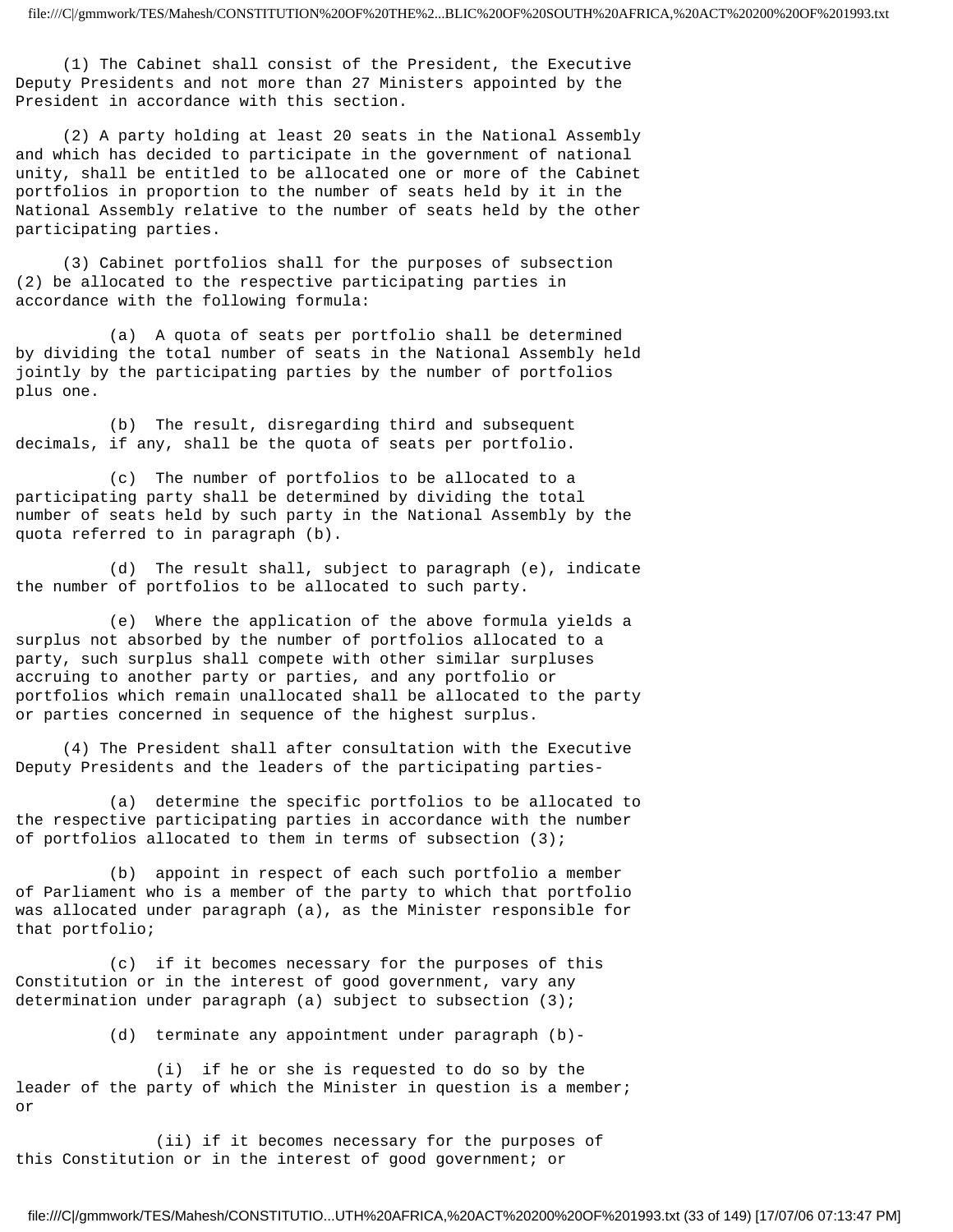(e) fill, when necessary, subject to paragraph (b), a vacancy in the office of Minister.

 (5) Subsection (4) shall be implemented in the spirit underlying the concept of a government of national unity, and the President and the other functionaries concerned shall in the implementation of that subsection endeavour to achieve consensus at all times: Provided that if consensus cannot be achieved on-

 (a) the exercise of a power referred to in paragraph (a), (c) or (d) (ii) of that subsection, the President's decision shall prevail;

 (b) the exercise of a power referred to in paragraph (b), (d) (i) or (e) of that subsection affecting a person who is not a member of the President's party, the decision of the leader of the party of which such person is a member shall prevail; and

 (c) the exercise of a power referred to in paragraph (b) or (e) of that subsection affecting a person who is a member of the President's party, the President's decision shall prevail.

 (6) If any determination of portfolio allocations is varied under subsection (4) (c), the affected Ministers shall vacate their portfolios but shall be eligible, where applicable, for re-appointment to other portfolios allocated to their respective parties in terms of the varied determination.

 (7) A Minister shall, before formally assuming office, make and subscribe an oath or solemn affirmation in the terms set out in Schedule 3 before the Chief Justice or a judge of the Supreme Court designated by the Chief Justice for this purpose.

 (8) No member of the Cabinet may take up any other paid employment, engage in activities inconsistent with his or her membership of the Cabinet, or expose himself or herself to any situation which carries with it the risk of a conflict between his or her responsibilities as a member of the Cabinet and his or her private interests.

 (9) No member of the Cabinet shall use his or her position as such, or directly or indirectly use information entrusted confidentially to him or her in such capacity, to enrich himself or herself or any other person.

 (10) There shall be paid out of and as a charge on the National Revenue Fund to an Executive Deputy President or a Minister such remuneration and allowances, and upon his or her retirement, or to his or her widow or widower upon his or her death, such pension and pension benefits, as may be prescribed by an Act of Parliament.

#### 89 Cabinet procedure

 (1) Meetings of the Cabinet shall be presided over by the President, or, if the President so instructs, by an Executive Deputy President: Provided that the Executive Deputy Presidents shall preside over meetings of the Cabinet in turn unless the exigencies of government and the spirit underlying the concept of a government of national unity otherwise dictate.

(2) The Cabinet shall function in a manner which gives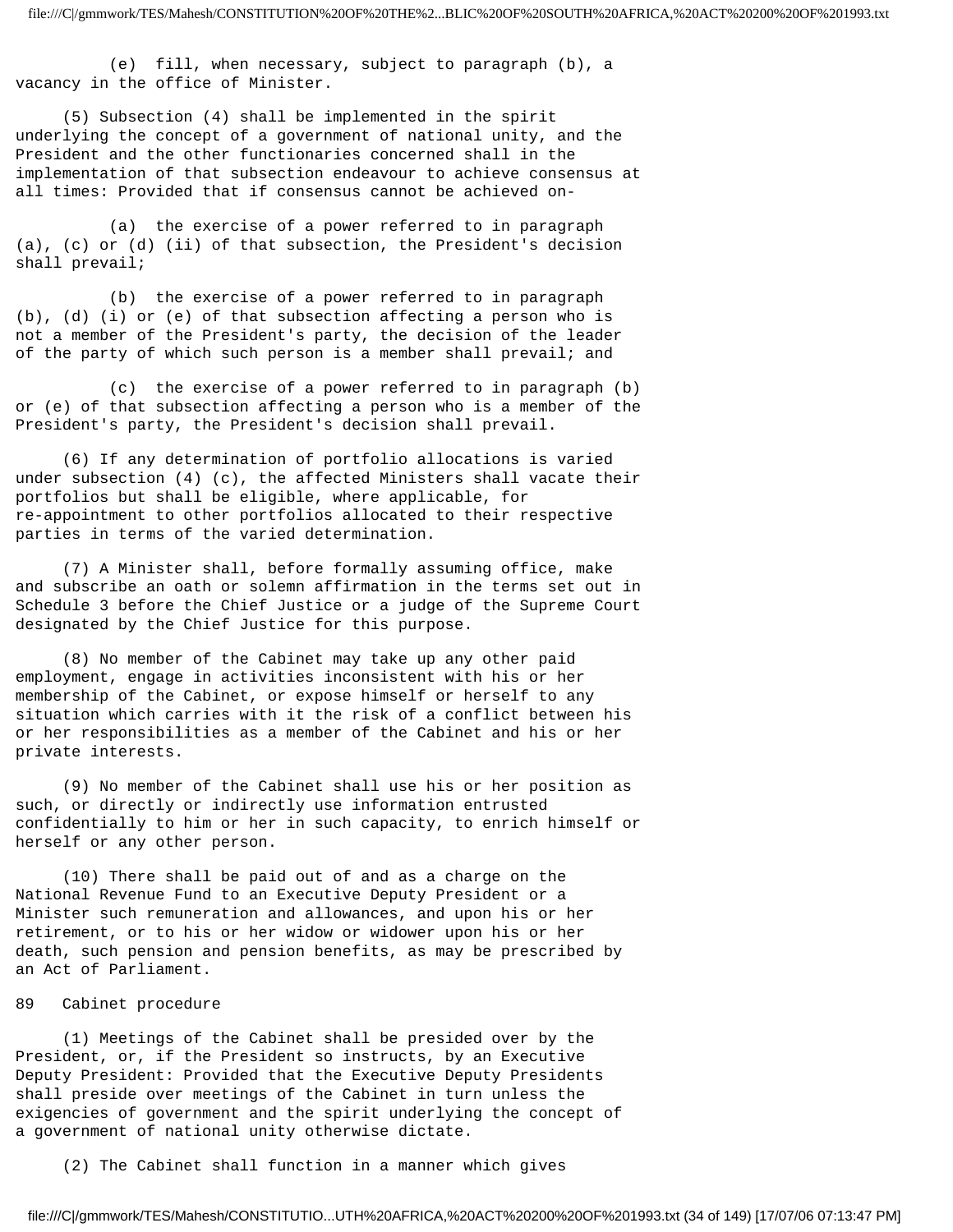consideration to the consensus-seeking spirit underlying the concept of a government of national unity as well as the need for effective government.

 (3) Where an Executive Deputy President presides over a meeting of the Cabinet otherwise than in the capacity of Acting President, a decision in the Cabinet on any matter shall be submitted to the President before its implementation and shall upon its ratification by the President be deemed to be a decision taken in consultation with the Cabinet in accordance with section 82 (3).

90 Temporary assignment of Minister's powers and functions to another Minister

 Whenever a Minister is absent or for any reason unable to exercise and perform any of the powers and functions assigned to him or her, or whenever a Minister has vacated his or her office and a successor has not yet been appointed, the President may appoint any other Minister to act in the said Minister's stead, either generally or in the exercise or performance of any specific power or function.

91 Transfer of Minister's powers and functions to another Minister

 (1) The President may assign the administration of a law which is entrusted to any particular Minister or which entrusts to any particular Minister any power or function, to any other Minister.

 (2) Any reference in such a law to a particular Minister as the Minister to whom the administration of such law is entrusted, shall upon the assignment under subsection (1) of its administration to another Minister, be construed as a reference to the latter.

#### 92 Accountability of Ministers and Cabinet

 (1) A Minister shall be accountable individually both to the President and to Parliament for the administration of the portfolio entrusted to him or her, and all members of the Cabinet shall correspondingly be accountable collectively for the performance of the functions of the national government and for its policies.

 (2) A Minister shall administer his or her portfolio in accordance with the policy determined by the Cabinet.

 (3) If a Minister fails to administer his or her portfolio in accordance with the policy of the Cabinet, the President may require the Minister concerned to bring the administration of the portfolio into conformity with such policy.

 (4) If the Minister concerned fails to comply with a requirement of the President under subsection (3), the President may, after consultation with the Minister and, if the Minister is not a member of the President's party, or is not the leader of a participating party, also after consultation with the leader of such Minister's party, remove the Minister from office.

# 93 Votes of no confidence

 (1) If Parliament passes a vote of no confidence in the Cabinet, including the President, the President shall, unless he or she resigns, dissolve Parliament and call an election in accordance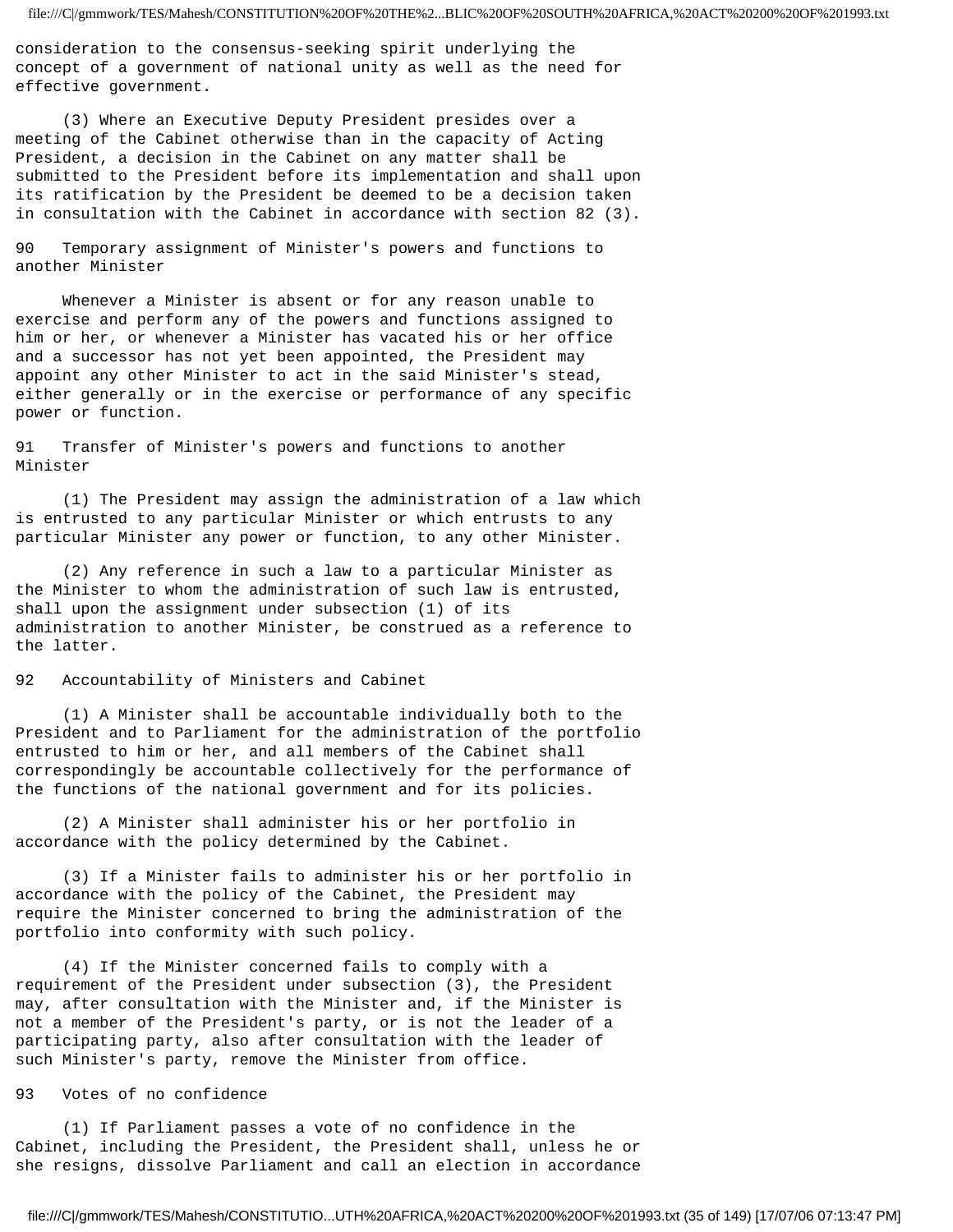with section 39.

 (2) If Parliament passes a vote of no confidence in the President, but not in the other members of the Cabinet, the President shall resign.

 (3) If Parliament passes a vote of no confidence in the Cabinet, excluding the President, the President may-

(a) resign;

 (b) reconstitute the Cabinet in accordance with section 88 (4); or

 (c) dissolve Parliament and call an election in accordance with section 39.

 (4) The President shall where required, or where he or she elects, to do so in terms of this section, dissolve Parliament by proclamation in the Gazette within 14 days of the relevant vote of no confidence.

94 Appointment of Deputy Ministers

 (1) The President may, after consultation with the Executive Deputy Presidents and the leaders of the parties serving in the Cabinet, establish deputy ministerial posts.

 (2) A party shall be entitled to be allocated one or more of the deputy ministerial posts in the same proportion and according to the same formula as that in which the portfolios in the Cabinet are allocated to it.

 (3) The provisions of section 88 (4) to (10) shall apply mutatis mutandis in respect of Deputy Ministers, and in such application a reference to-

 (a) a Minister or portfolio shall be construed as a reference to a Deputy Minister and a deputy ministerial post, respectively; and

 (b) subsection (3) of section 88 shall be construed as a reference to subsection (2) of this section.

 (4) If a person is appointed as the Deputy Minister of any portfolio entrusted to a Minister-

 (a) such Deputy Minister shall exercise and perform on behalf of the relevant Minister any of the powers and functions assigned to such Minister in terms of any law or otherwise which may, subject to the directions of the President, be assigned to him or her by such Minister; and

 (b) any reference in any law to such a Minister shall be construed as including a reference to the Deputy Minister acting in pursuance of an assignment under paragraph (a) by the Minister for whom he or she acts.

 (5) Whenever a Deputy Minister is absent or for any reason unable to exercise or perform any of the powers or functions of his or her office, the President may appoint any other Deputy Minister or any other person to act in the said Deputy Minister's stead, either generally or in the exercise or performance of any specific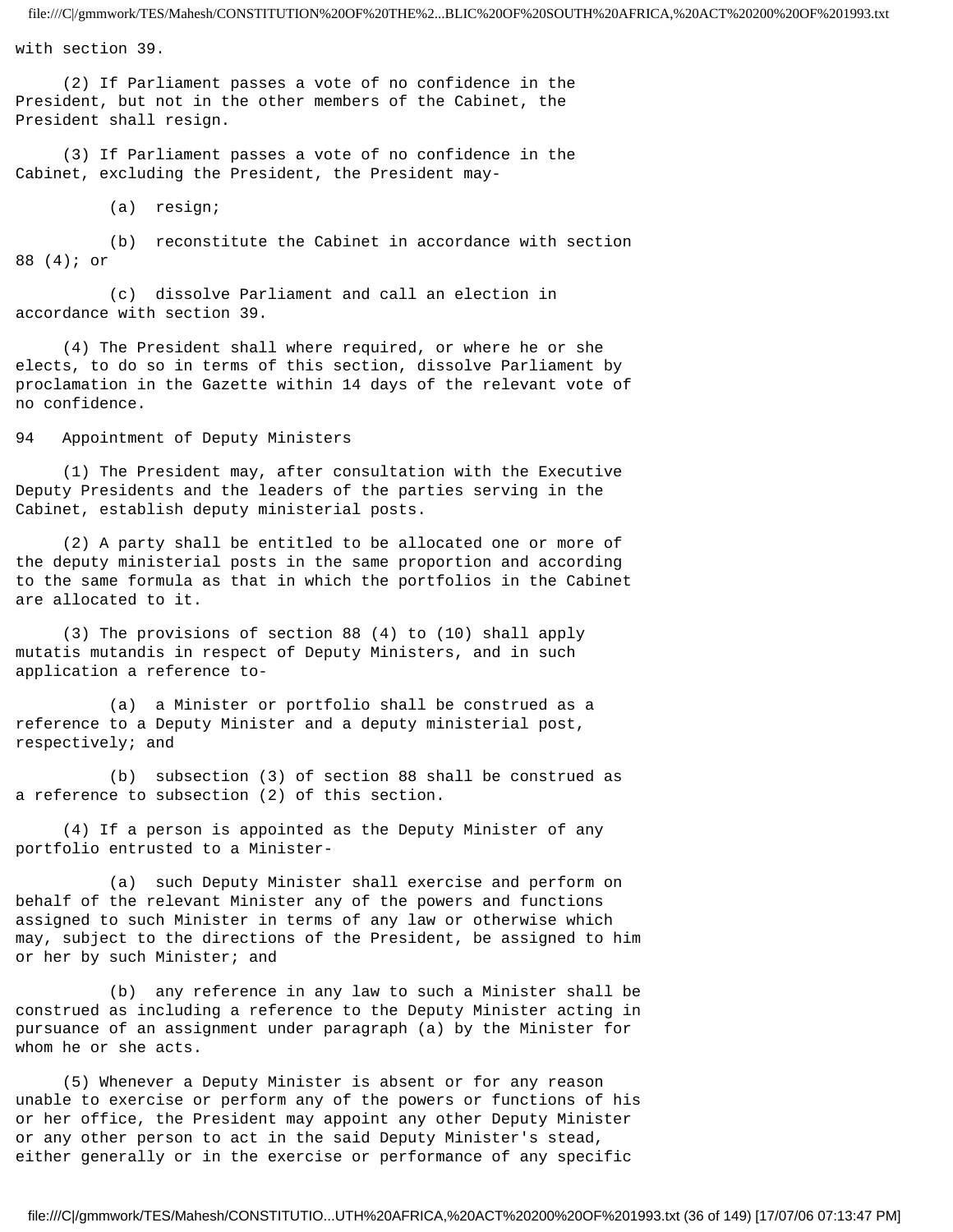power or function.

95 Composition and functioning of Cabinet in event of non-par-

ticipation by parties

 (1) If every party entitled to designate an Executive Deputy President, other than the President's party, fails to do so, the Executive Deputy President of the President's party shall exercise and perform the powers and functions of the Executive Deputy Presidents.

 (2) If any party entitled to Cabinet portfolios declines to serve in the Cabinet, such party shall be disregarded in the determination of portfolio allocations in terms of section 88.

 (3) If all parties entitled to Cabinet portfolios, other than the President's party, decline to serve in the Cabinet, appointments to the Cabinet shall be made at the discretion of the President.

#### CHAPTER 7

THE JUDICIAL AUTHORITY AND THE ADMINISTRATION OF JUSTICE (ss. 96-109)

96 Judicial authority

 (1) The judicial authority of the Republic shall vest in the courts established by this Constitution and any other law.

 (2) The judiciary shall be independent, impartial and subject only to this Constitution and the law.

 (3) No person and no organ of state shall interfere with judicial officers in the performance of their functions.

97 Appointment of Chief Justice and President of Constitutional Court

 (1) There shall be a Chief Justice of the Supreme Court of South Africa, who shall, subject to section 104, be appointed by the President in consultation with the Cabinet and after consultation with the Judicial Service Commission.

 (2) (a) There shall be a President of the Constitutional Court, who shall, subject to section 99, be appointed by the President in consultation with the Cabinet and after consultation with the Chief Justice.

 (b) Unless the new constitutional text provides otherwise, the President of the Constitutional Court shall hold office for a non-renewable period of seven years.

98 Constitutional Court and its jurisdiction

 (1) There shall be a Constitutional Court consisting of a President and 10 other judges appointed in terms of section 99.

 (2) The Constitutional Court shall have jurisdiction in the Republic as the court of final instance over all matters relating to the interpretation, protection and enforcement of the provisions of this Constitution, including-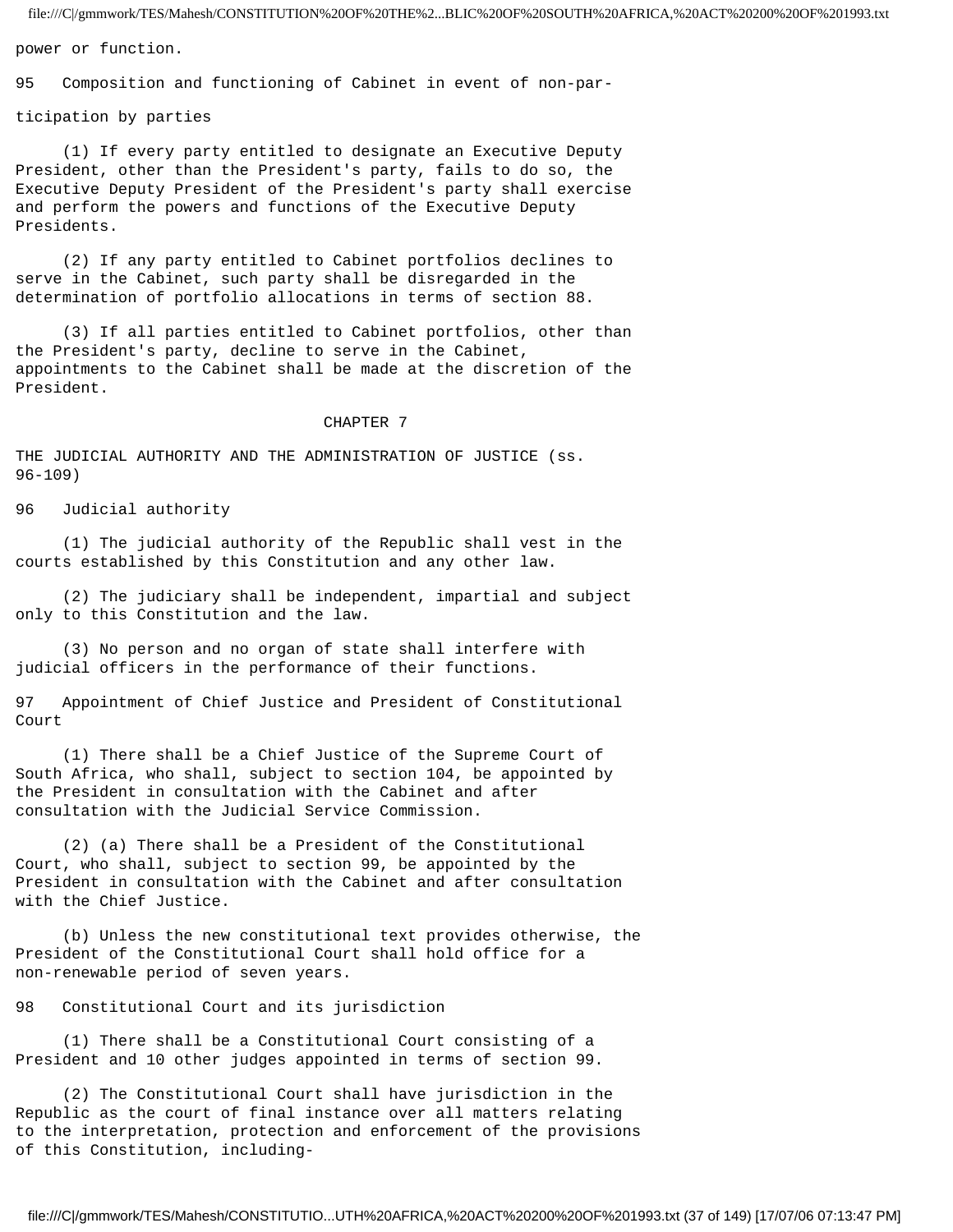(a) any alleged violation or threatened violation of any fundamental right entrenched in Chapter 3;

 (b) any dispute over the constitutionality of any executive or administrative act or conduct or threatened executive or administrative act or conduct of any organ of state;

 (c) any inquiry into the constitutionality of any law, including an Act of Parliament, irrespective of whether such law was passed or made before or after the commencement of this Constitution;

 (d) any dispute over the constitutionality of any Bill before Parliament or a provincial legislature, subject to subsection (9);

 (e) any dispute of a constitutional nature between organs of state at any level of government;

 (f) the determination of questions whether any matter falls within its jurisdiction; and

 (g) the determination of any other matters as may be entrusted to it by this Constitution or any other law.

 (3) The Constitutional Court shall be the only court having jurisdiction over a matter referred to in subsection (2), save where otherwise provided in section 101 (3) and (6).

 (4) A decision of the Constitutional Court shall bind all persons and all legislative, executive and judicial organs of state.

 (5) In the event of the Constitutional Court finding that any law or any provision thereof is inconsistent with this Constitu tion, it shall declare such law or provision invalid to the extent of its inconsistency: Provided that the Constitutional Court may, in the interests of justice and good government, require Parliament or any other competent authority, within a period specified by the Court, to correct the defect in the law or provision, which shall then remain in force pending correction or the expiry of the period so specified.

 (6) Unless the Constitutional Court in the interests of justice and good government orders otherwise, and save to the extent that it so orders, the declaration of invalidity of a law or a provision thereof-

 (a) existing at the commencement of this Constitution, shall not invalidate anything done or permitted in terms thereof before the coming into effect of such declaration of invalidity; or

 (b) passed after such commencement, shall invalidate everything done or permitted in terms thereof.

 (7) In the event of the Constitutional Court declaring an executive or administrative act or conduct or threatened executive or administrative act or conduct of an organ of state to be unconstitutional, it may order the relevant organ of state to refrain from such act or conduct, or, subject to such conditions and within such time as may be specified by it, to correct such act or conduct in accordance with this Constitution.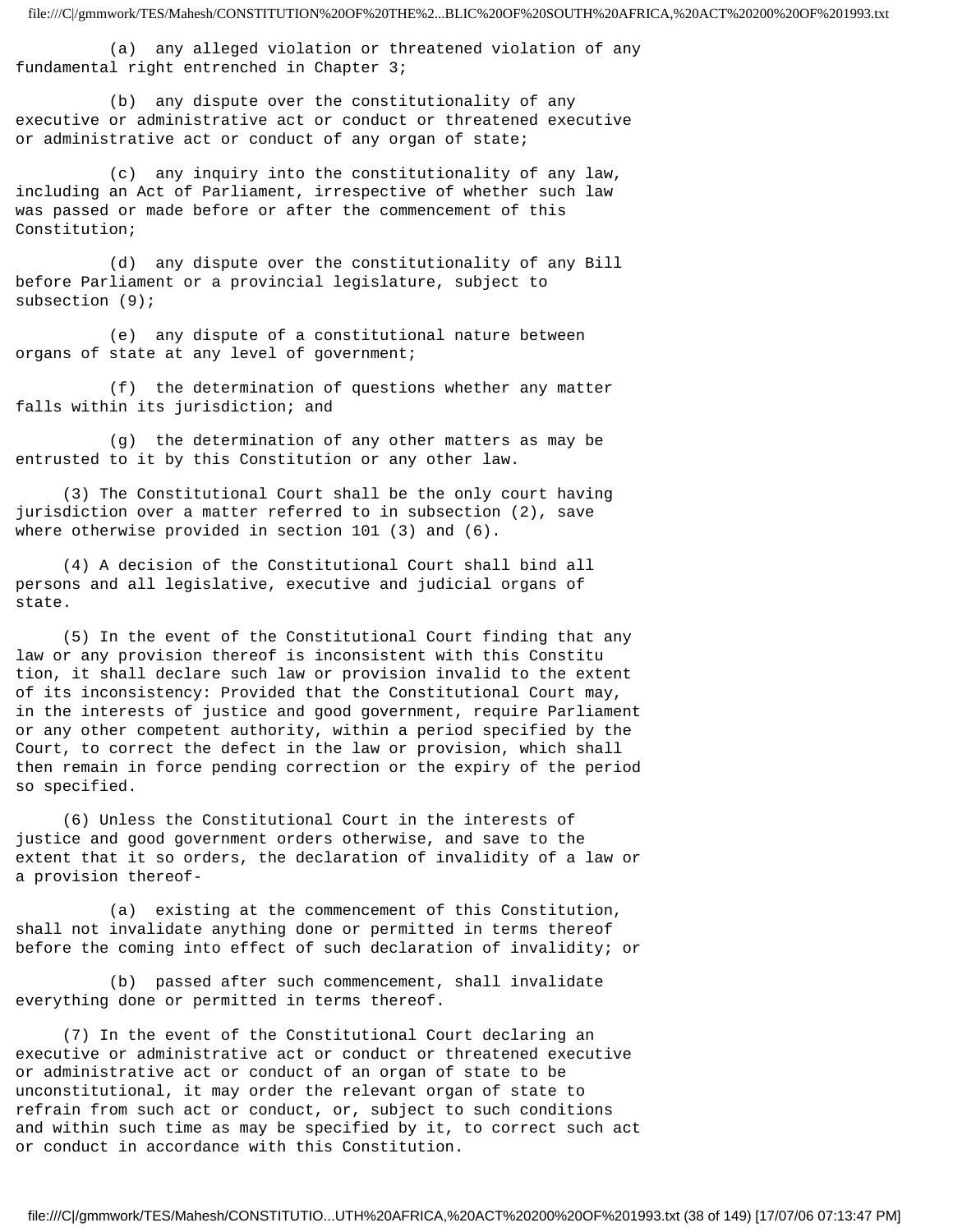(8) The Constitutional Court may in respect of the proceedings before it make such order as to costs as it may deem just and equitable in the circumstances.

 (9) The Constitutional Court shall exercise jurisdiction in any dispute referred to in subsection (2) (d) only at the request of the Speaker of the National Assembly, the President of the Senate or the Speaker of a provincial legislature, who shall make such a request to the Court upon receipt of a petition by at least one-third of all the members of the National Assembly, the Senate or such provincial legislature, as the case may be, requiring him or her to do so.

99 Composition of Constitutional Court and appointment of judges of Constitutional Court

 (1) Unless the new constitutional text provides otherwise, the judges of the Constitutional Court shall be appointed by the President for a non-renewable period of seven years.

 (2) No person shall be qualified to be appointed President or a judge of the Constitutional Court unless he or she-

(a) is a South African citizen; and

 (b) is a fit and proper person to be a judge of the Constitutional Court; and

 (c) (i) is a judge of the Supreme Court or is qualified to be admitted as an advocate or attorney and has, for a cumulative period of at least 10 years after having so qualified, practised as an advocate or an attorney or lectured in law at a university; or

 (ii) is a person who, by reason of his or her training and experience, has expertise in the field of constitu tional law relevant to the application of this Constitution and the law of the Republic.

 (3) Four judges of the Constitutional Court shall be appointed from among the judges of the Supreme Court by the President in consultation with the Cabinet and with the Chief Justice.

 (4) Subject to subsection (5), six judges of the Constitu tional Court shall be appointed by the President in consultation with the Cabinet and after consultation with the President of the Constitutional Court: Provided that not more than two persons may be appointed from the category of persons referred to in subsection (2) (c) (ii).

 (5) (a) Subject to subsection (6), an appointment or appointments under section 97 (2) or subsection (4) or (7) of this section shall only be made from the recommendations of the Judicial Service Commission, and with due regard to its reasons for such recommendations, of not more than three nominees in excess of the number of persons required to be appointed: Provided that in respect of the first appointment after the commencement of this Constitution of the six judges referred to in subsection (4), the Judicial Service Commission shall submit a list of ten nominees.

 (b) If the appointing authorities decide not to accept any or some of such recommendations, the Judicial Service Commission shall be informed thereof and be furnished with the reasons therefor.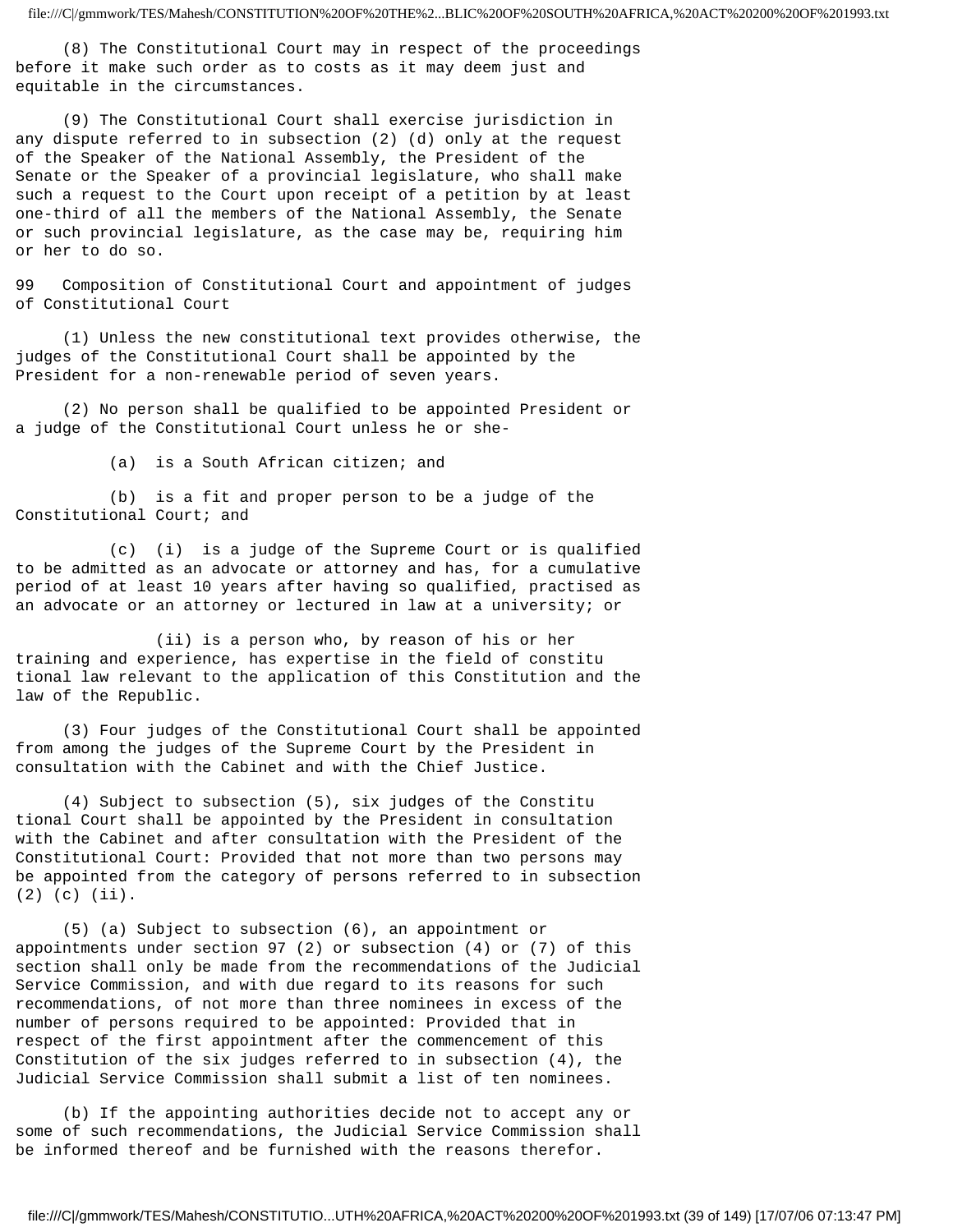(c) After having been informed in terms of paragraph (b), the Judicial Service Commission shall, in accordance with paragraph (a), submit further recommendations, whereafter the appointing authorities shall make the appointment or appointments from the recommendations as supplemented in terms of this paragraph.

 (d) In submitting its recommendations to the appointing authorities in terms of paragraphs (a) and (c) the Judicial Service Commission shall have regard to the need to constitute a court which is independent and competent and representative in respect of race and gender.

 (6) Subsection (5) shall not apply to the first appointment after the commencement of this Constitution of the President of the Constitutional Court under section 97 (2).

(7) Vacancies in the Constitutional Court shall be filled-

 (a) in the case of a vacancy in the office of a judge appointed under subsection (3), in accordance with that subsection; and

 (b) in the case of a vacancy in the office of a judge appointed under subsection (4), in accordance with that subsection.

# 100 Engaging the Constitutional Court

 (1) The conditions upon which the Constitutional Court may be seized of any matter within its jurisdiction, and all matters relating to the proceedings of and before the Court, shall be regulated by rules prescribed by the President of the Constitu tional Court in consultation with the Chief Justice, which rules shall be published in the Gazette.

 (2) The rules of the Constitutional Court may make provision for direct access to the Court where it is in the interest of justice to do so in respect of any matter over which it has jurisdiction.

#### 101 Supreme Court

 (1) There shall be a Supreme Court of South Africa, which shall consist of an Appellate Division and such provincial and local divisions, and with such areas of jurisdiction, as may be prescribed by law.

 (2) Subject to this Constitution, the Supreme Court shall have the jurisdiction, including the inherent jurisdiction, vested in the Supreme Court immediately before the commencement of this Constitution, and any further jurisdiction conferred upon it by this Constitution or by any law.

 (3) Subject to this Constitution, a provincial or local division of the Supreme Court shall, within its area of jurisdic tion, have jurisdiction in respect of the following additional matters, namely-

 (a) any alleged violation or threatened violation of any fundamental right entrenched in Chapter 3;

 (b) any dispute over the constitutionality of any executive or administrative act or conduct or threatened executive or administrative act or conduct of any organ of state;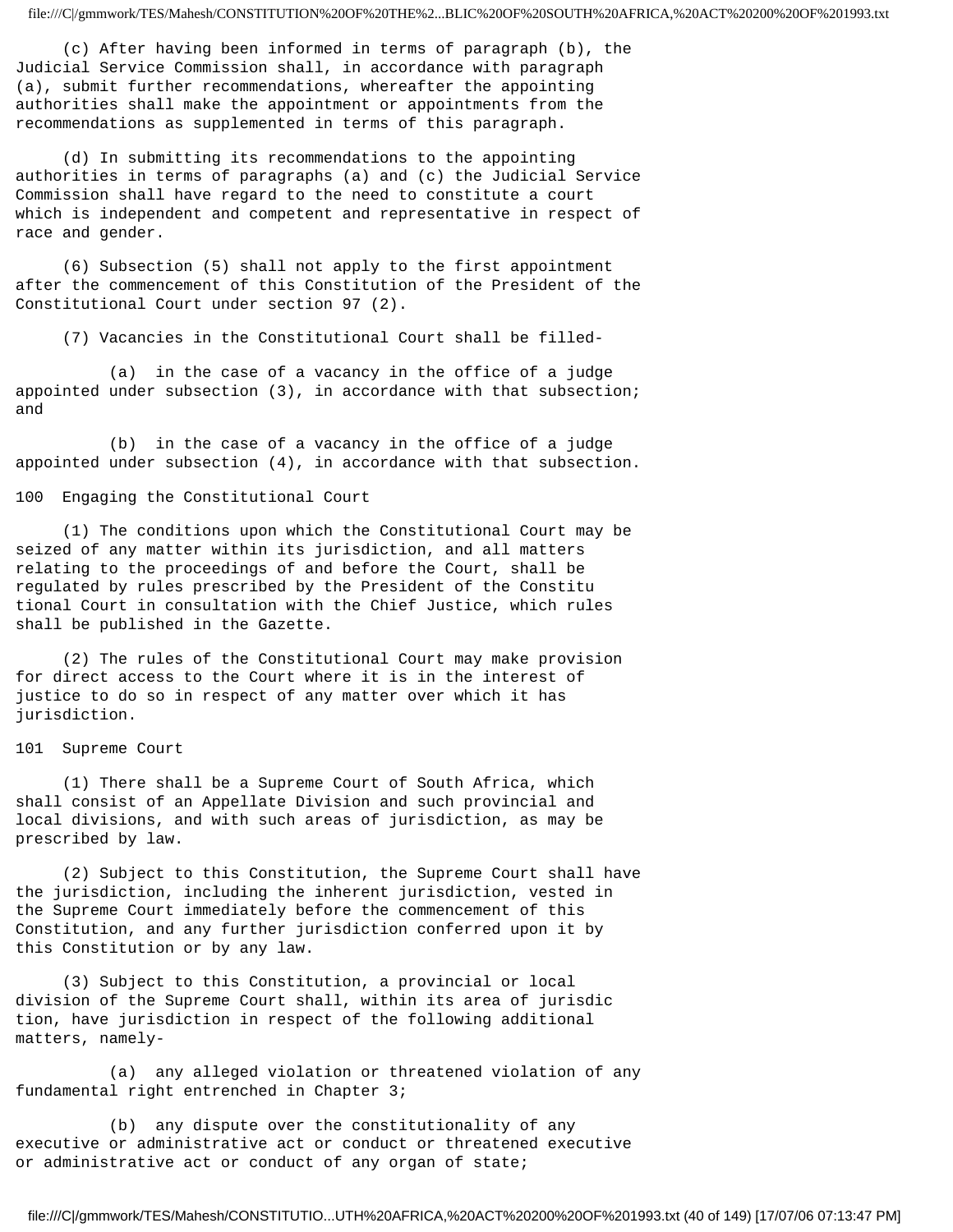(c) any inquiry into the constitutionality of any law applicable within its area of jurisdiction, other than an Act of Parliament, irrespective of whether such law was passed or made before or after the commencement of this Constitution;

 (d) any dispute of a constitutional nature between local governments or between a local and a provincial government;

 (e) any dispute over the constitutionality of a Bill before a provincial legislature, subject to section 98 (9);

 (f) the determination of questions whether any matter falls within its jurisdiction; and

 (g) the determination of any other matters as may be entrusted to it by an Act of Parliament.

 (4) For the purposes of exercising its jurisdiction under subsection (3), a provincial or local division of the Supreme Court shall have the powers of the Constitutional Court in terms of section 98 (5), (6), (7), (8) and (9) relating to the interpreta tion, protection and enforcement of this Constitution.

 (5) The Appellate Division shall have no jurisdiction to adjudicate any matter within the jurisdiction of the Constitutional Court.

 (6) If the parties to a matter falling outside the additional jurisdiction of a provincial or local division of the Supreme Court in terms of subsection (3), agree thereto, a provincial or local division shall, notwithstanding any provision to the contrary, have jurisdiction to determine such matter: Provided that a provincial or local division shall not acquire jurisdiction in terms of this subsection with regard to any matter referred to in section 102  $(12)$ .

# 102 Procedural matters

 (1) If, in any matter before a provincial or local division of the Supreme Court, there is an issue which may be decisive for the case, and which falls within the exclusive jurisdiction of the Constitutional Court in terms of section 98 (2) and (3), the provincial or local division concerned shall, if it considers it to be in the interest of justice to do so, refer such matter to the Constitutional Court for its decision: Provided that, if it is necessary for evidence to be heard for the purposes of deciding such issue, the provincial or local division concerned shall hear such evidence and make a finding thereon, before referring the matter to the Constitutional Court.

 (2) If, in any matter before a local or provincial division, there is any issue other than an issue referred to the Constitu tional Court in terms of subsection (1), the provincial or local division shall, if it refers the relevant issue to the Constitu tional Court, suspend the proceedings before it, pending the decision of the Constitutional Court.

 (3) If, in any matter before a provincial or local division, there are both constitutional and other issues, the provincial or local division concerned shall, if it does not refer an issue to the Constitutional Court, hear the matter, make findings of fact which may be relevant to a constitutional issue within the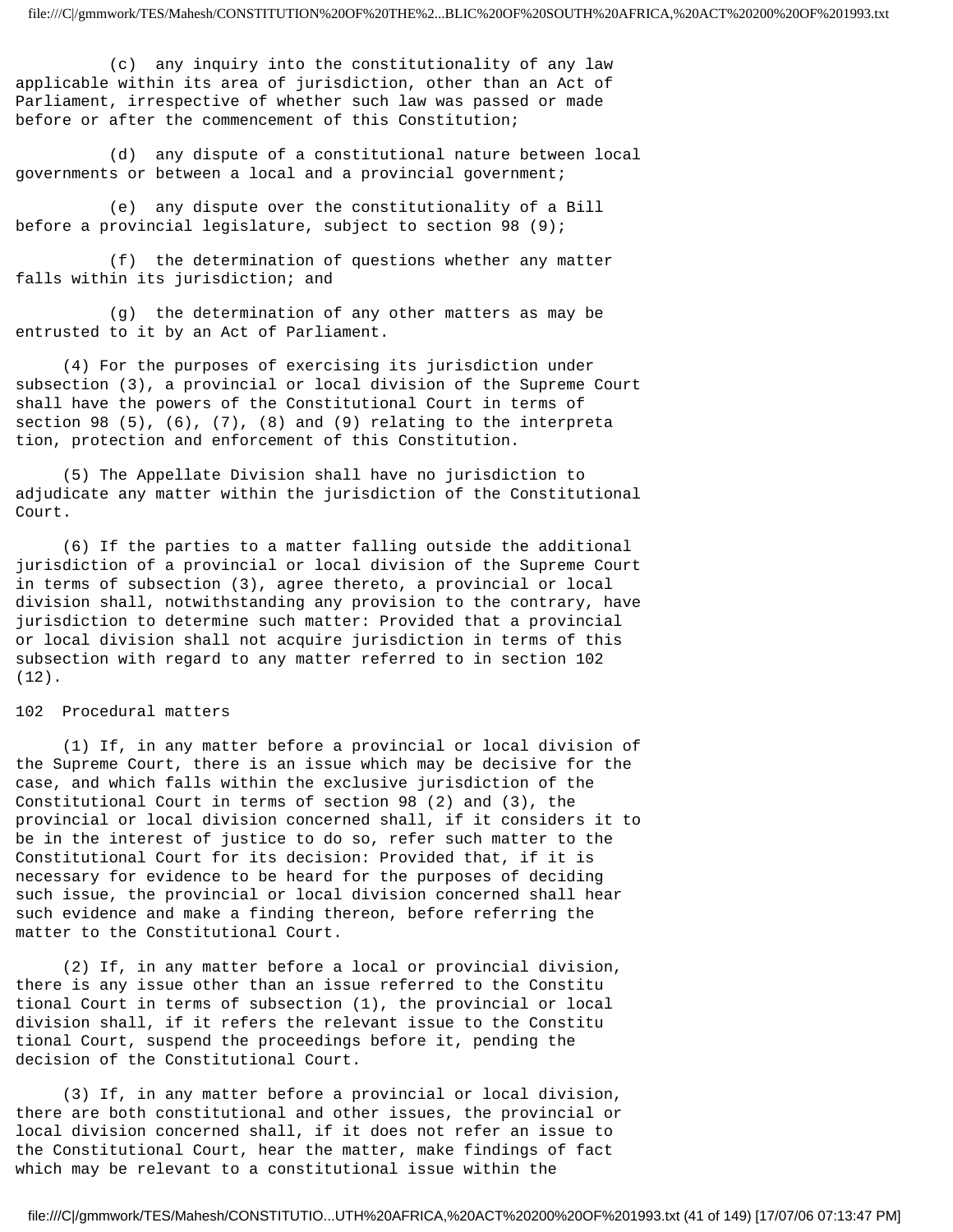exclusive jurisdiction of the Constitutional Court, and give a decision on such issues as are within its jurisdiction.

 (4) An appeal shall lie to the Appellate Division against a decision of a provincial or local division in terms of subsection (3).

 (5) If the Appellate Division is able to dispose of an appeal brought in terms of subsection (4), without dealing with any constitutional issue that has been raised, it shall do so.

 (6) If it is necessary for the purposes of disposing of the said appeal for the constitutional issue to be decided, the Appellate Division shall refer such issue to the Constitutional Court for its decision.

 (7) The Chief Justice and the President of the Constitutional Court shall jointly make rules to facilitate the procedure for dealing with appeals in which there are both constitutional and other issues, which may provide for the constitutional issues to be referred to the Constitutional Court before or after any such appeal has been heard by the Appellate Division.

 (8) If any division of the Supreme Court disposes of a matter in which a constitutional issue has been raised and such court is of the opinion that the constitutional issue is of such public importance that a ruling should be given thereon, it may, notwithstanding the fact that the matter has been disposed of, refer such issue to the Constitutional Court for a decision.

 (9) When a constitutional issue has been referred to the Constitutional Court by a division of the Supreme Court in terms of subsection (8), the Minister responsible for the administration of justice shall, at the request of the President of the Constitu tional Court, appoint counsel to argue such constitutional issue.

 (10) If the validity of a law is in dispute in any matter, and a relevant government is not a party to the proceedings, it shall be entitled to intervene as a party before the court in question, or shall be entitled to submit written argument to the said court.

 (11) Appeals to the Appellate Division and the Constitutional Court shall be regulated by law, including the rules of such courts, which may provide that leave of the court from which the appeal is brought, or to which the appeal is noted, shall be required as a condition for such appeal.

 (12) Appeals arising from matters referred to in section 101 (3) and which relate to issues of constitutionality shall lie to the Constitutional Court.

 (13) If a dispute arises between organs of state (other than a dispute referred to in section 101 (3) (d)) regarding the question whether or not any executive or administrative act or conduct or any threatened executive or administrative act or conduct of one of those organs is consistent with this Constitu tion, the organ disputing the validity of the act or conduct may apply to a provincial or local division to refer the question of the validity of such act or conduct to the Constitutional Court for its decision.

(14) If the provincial or local division concerned is of the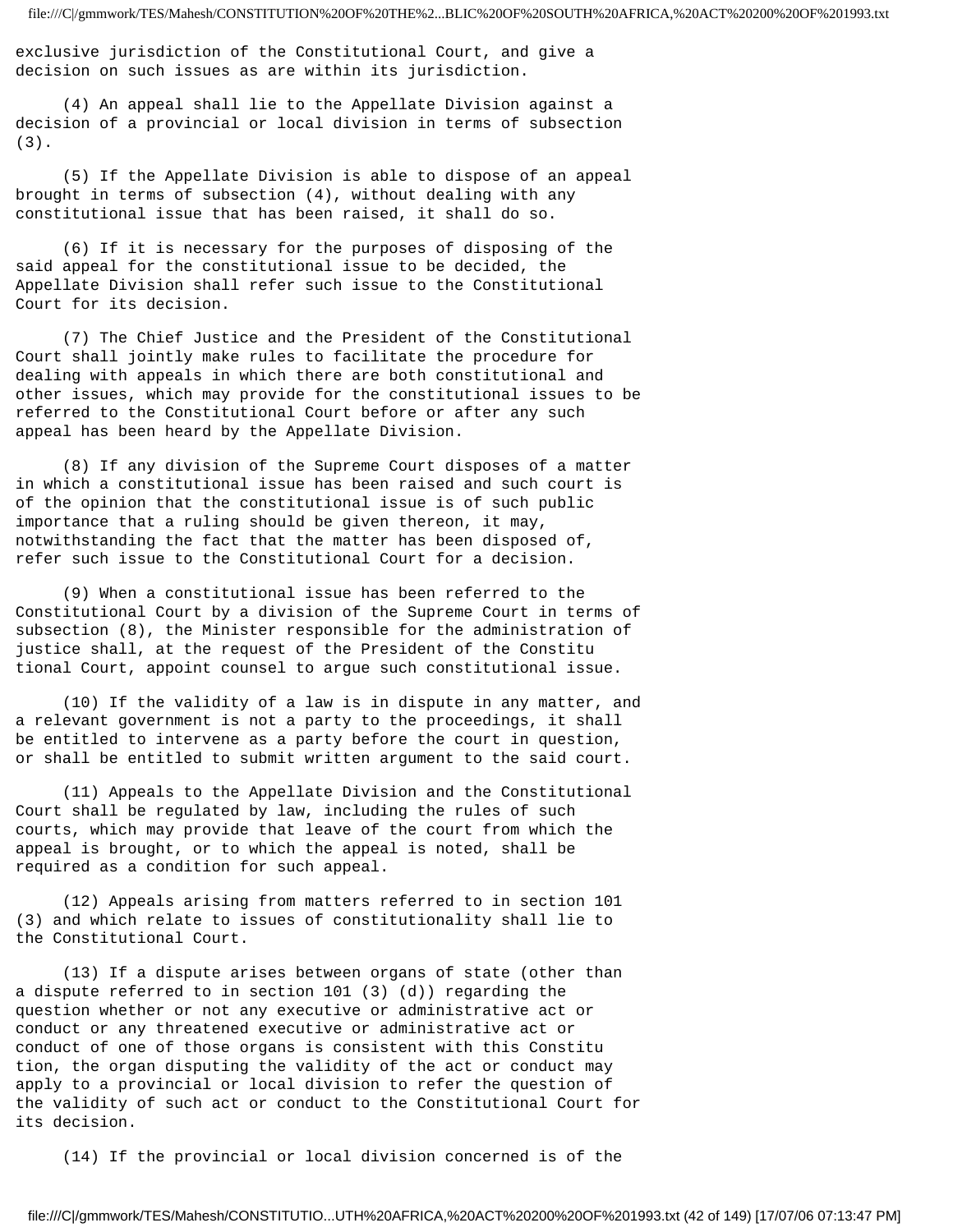opinion that the act or conduct or threatened act or conduct referred to in subsection (13) may be unconstitutional, it shall refer the matter to the Constitutional Court.

 (15) If evidence is necessary for the purpose of deciding a matter referred to in subsections (13) and (14), the provincial or local division concerned shall hear such evidence and make a finding thereon, before referring such matter to the Constitutional Court.

 (16) A decision not to refer a matter to the Constitutional Court in terms of subsection (14), shall be appealable to the Constitutional Court.

 (17) If, in any matter before a provincial or local division, the only issue raised is a constitutional issue within the exclusive jurisdiction of the Constitutional Court in terms of section 98 (2) and (3), a refusal to refer such issue to the Constitutional Court shall be appealable to the Constitutional Court.

#### 103 Other courts

 (1) The establishment, jurisdiction, composition and functioning of all other courts shall be as prescribed by or under a law.

 (2) If in any proceedings before a court referred to in subsection (1), it is alleged that any law or provision of such law is invalid on the ground of its inconsistency with a provision of this Constitution, the court shall, subject to the other provisions of this section, decide the matter on the assumption that the law or provision is valid.

 (3) If in any proceedings before a court referred to in subsection (1), the presiding officer is of the opinion that it is in the interest of justice to do so, he or she may postpone the proceedings to enable the party who has alleged that a relevant law or provision is invalid, to apply to a provincial or local division of the Supreme Court for relief in terms of subsection (4).

 (4) If the provincial or local division hearing an application referred to in subsection (3), is of the opinion that a decision regarding the validity of the law or provision is material to the adjudication of the matter before the court referred to in subsection (1), and that there is a reasonable prospect that the relevant law or provision will be held to be invalid, and that it is in the interest of justice to do so, the provincial or local division shall-

 (a) if the issue raised is within its jurisdiction, deal with such issue itself, and if it is in the exclusive jurisdiction of the Constitutional Court, refer it to the Constitutional Court for its decision after making a finding on any evidence which may be relevant to such issue; and

 (b) suspend the proceedings before the court referred to in subsection (1) pending the decision of the provincial or local division or the Constitutional Court, as the case may be.

104 Appointment, removal from office and remuneration of judges

(1) Judges of the Supreme Court shall be fit and proper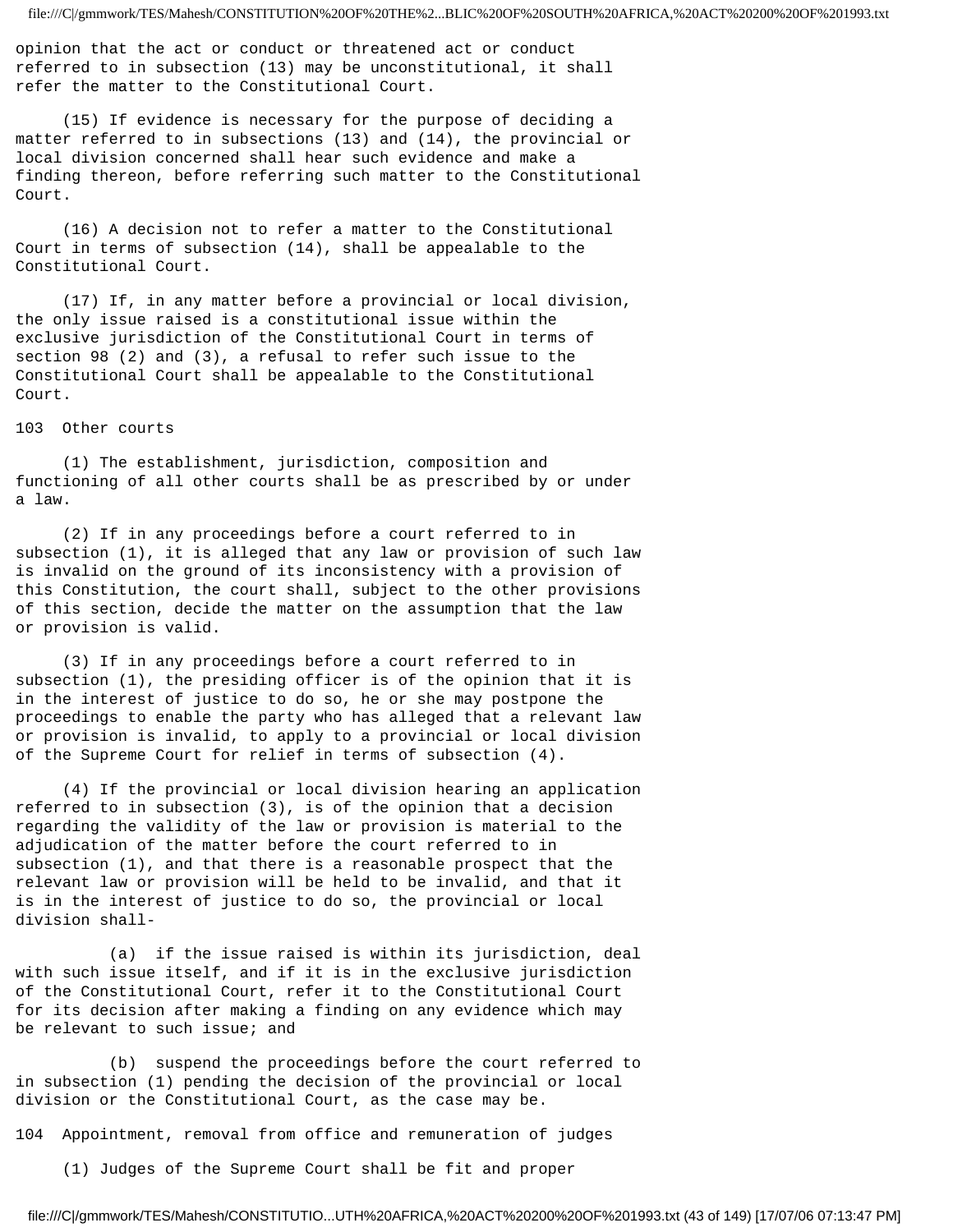persons appointed by the President acting on the advice of the Judicial Service Commission.

 (2) Judges of the Constitutional Court and the Supreme Court shall receive such remuneration as may be prescribed by or under law, and their remuneration shall not be reduced during their continuation in office.

 (3) Any judge shall, before commencing to perform the functions of his or her office, make and subscribe an oath or solemn affirmation in the terms set out in Schedule 3 before any other judge.

 (4) A judge may only be removed from office by the President on the grounds of misbehaviour, incapacity or incompetence established by the Judicial Service Commission and upon receipt of an address from both the National Assembly and the Senate praying for such removal.

 (5) A judge who is the subject of an investigation by the Judicial Service Commission in terms of subsection (4) may be suspended by the President pending such investigation.

105 Judicial Service Commission

 (1) There shall be a Judicial Service Commission, which shall, subject to subsection (3), consist of-

 (a) the Chief Justice, who shall preside at meetings of the Commission;

(b) the President of the Constitutional Court;

 (c) one Judge President designated by the Judges President;

 (d) the Minister responsible for the administration of justice or his or her nominee;

 (e) two practising advocates designated by the advocates' profession;

 (f) two practising attorneys designated by the attorneys' profession;

 (g) one professor of law designated by the deans of all the law faculties at South African universities;

 (h) four senators designated en bloc by the Senate by resolution adopted by a majority of at least two-thirds of all its members;

 (i) four persons, two of whom shall be practising attorneys or advocates, who shall be designated by the President in consultation with the Cabinet;

 (j) on the occasion of the consideration of matters specifically relating to a provincial division of the Supreme Court, the Judge President of the relevant division and the Premier of the relevant province.

(2) The functions of the Judicial Service Commission shall be-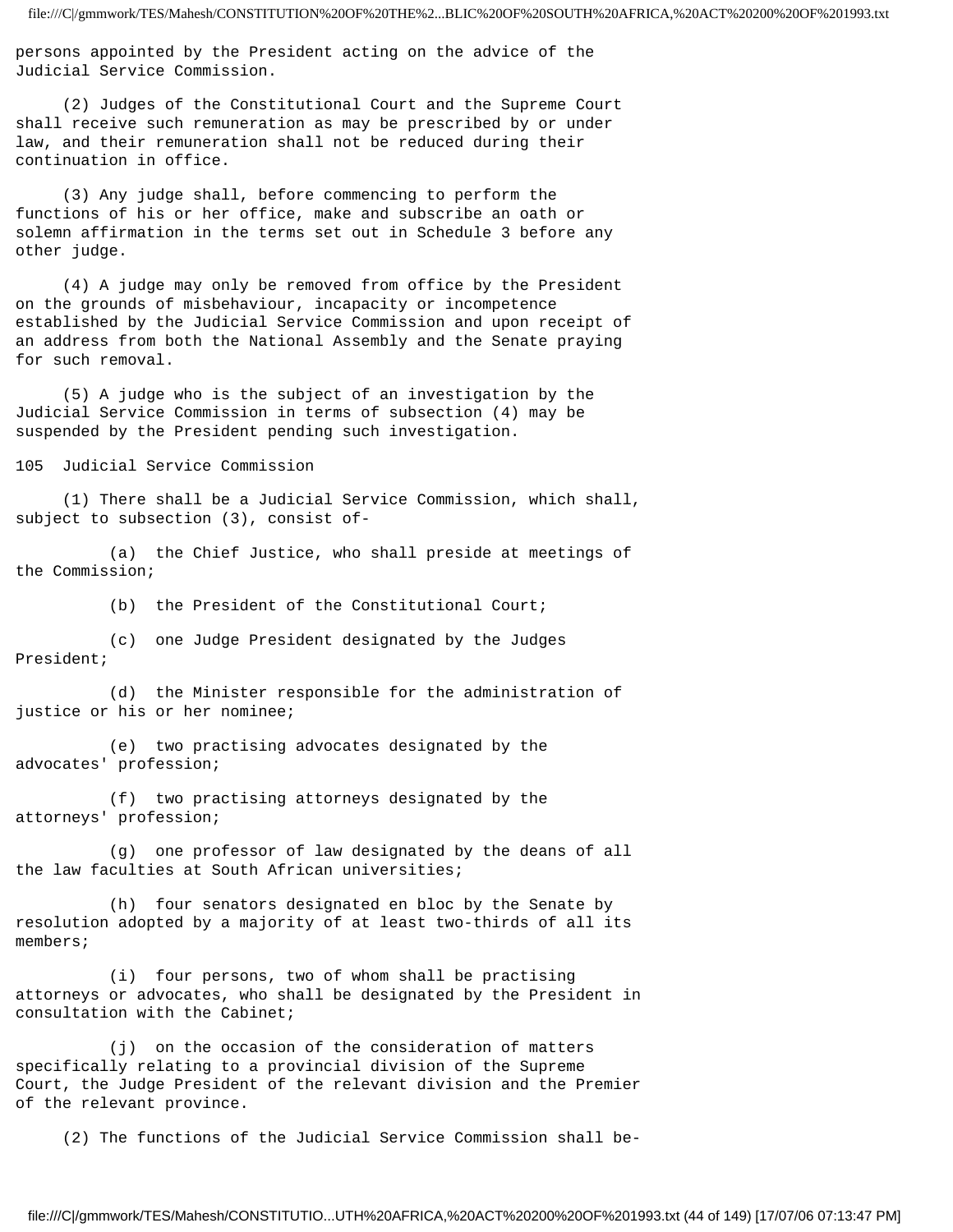(a) to make recommendations regarding the appointment, removal from office, term of office and tenure of judges of the Supreme Court in terms of section 104;

 (b) to make recommendations regarding the removal from office of judges of the Constitutional Court in terms of section 104 (4); and

 (c) to advise the national and provincial governments on all matters relating to the judiciary and the administration of justice.

 (3) When the Commission performs its functions in terms of subsection (2) (c), it shall sit without the four senators referred to in subsection (1) (h).

 (4) The Commission shall determine its own procedure, provided that the support of at least an ordinary majority of all its members shall be required for its decisions.

 (5) The Commission may appoint committees from among its number and assign any of its powers and functions to such committee.

106 Seats of Constitutional Court and Appellate Division

 (1) The seat of the Constitutional Court shall be Johannes burg.

 (2) The seat of the Appellate Division of the Supreme Court shall be Bloemfontein.

#### 107 Languages

 (1) A party to litigation, an accused person and a witness may, during the proceedings of a court, use the South African language of his or her choice, and may require such proceedings of a court in which he or she is involved to be interpreted in a language understood by him or her.

 (2) The record of the proceedings of a court shall, subject to section 3, be kept in any official language: Provided that the relevant rights relating to language and the status of languages in this regard existing at the commencement of this Constitution shall not be diminished.

#### 108 Attorneys-General

 (1) The authority to institute criminal prosecutions on behalf of the state shall vest in the attorneys-general of the Republic.

 (2) The area of jurisdiction, powers and functions of an attorney-general shall be as prescribed by or under law.

 (3) No person shall be appointed as an attorney-general unless he or she is appropriately qualified in terms of a law regulating the appointment of attorneys-general in the Republic.

### 109 Magistrates Commission

 There shall be a Magistrates Commission established by law to ensure that the appointment, promotion, transfer or dismissal of, or disciplinary steps against magistrates, take place without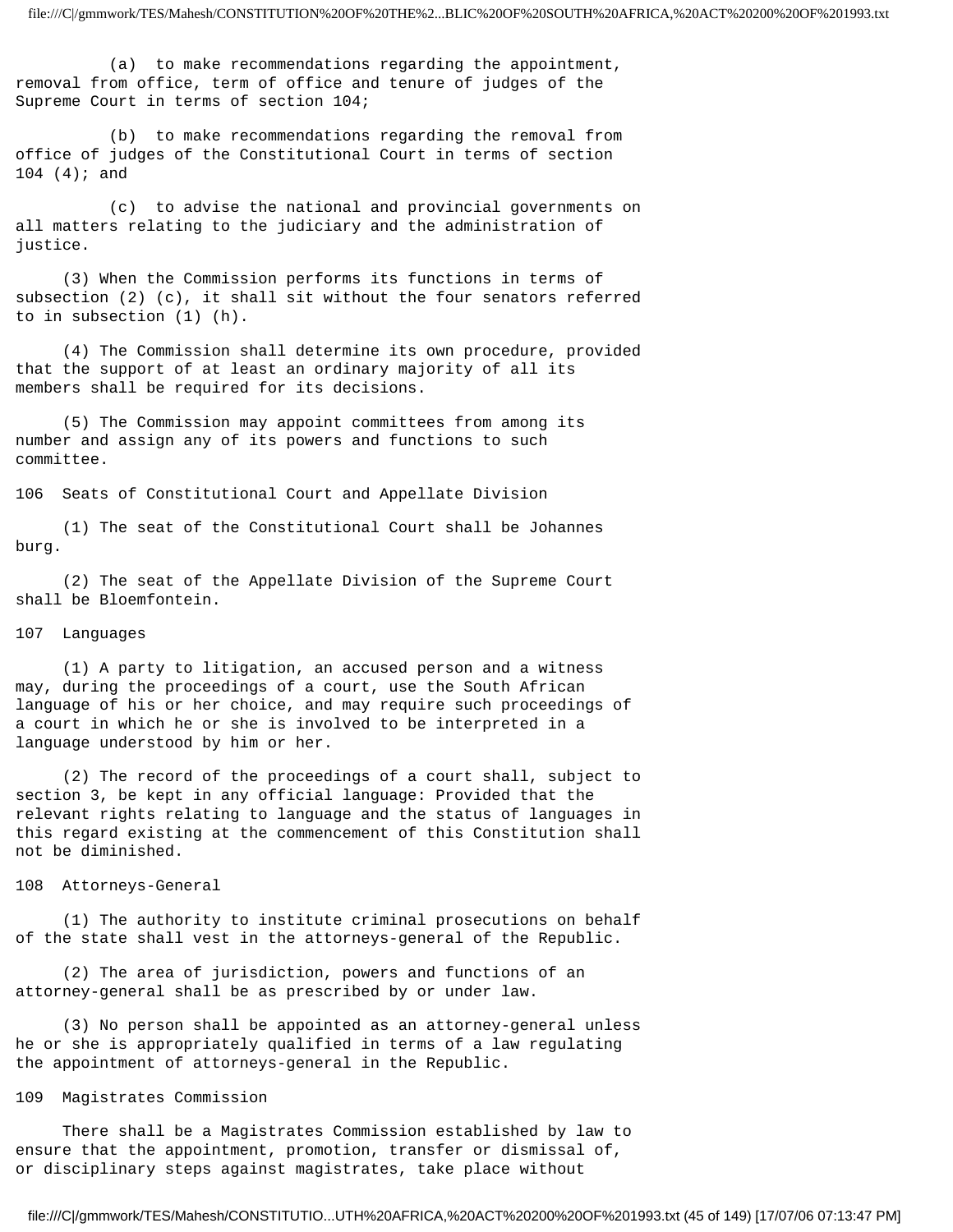favour or prejudice, and that the applicable laws and administra tive directives in this regard are applied uniformly and properly, and to ensure that no victimization or improper influencing of magistrates occurs.

#### CHAPTER 8

THE PUBLIC PROTECTOR, HUMAN RIGHTS COMMISSION, COMMISSION ON GENDER ISSUES AND RESTITUTION OF LAND RIGHTS

### The Public Protector (ss. 110-114)

110 Establishment and appointment

(1) There shall be a Public Protector for the Republic.

 (2) The President shall, whenever it becomes necessary, appoint as the Public Protector a person-

 (a) nominated by a joint committee of the Houses of Parliament composed of one member of each party represented in Parliament and willing to serve on the committee; and

 (b) approved by the National Assembly and the Senate by a resolution adopted by a majority of at least 75 per cent of the members present and voting at a joint meeting:

Provided that if any nomination is not approved as required in paragraph (b), the joint committee shall nominate another person.

 (3) The first appointment of a person as the Public Protector after the commencement of this Constitution shall be made within 60 days of the first sitting of the Senate under this Constitution.

 (4) The Public Protector shall be a South African citizen who is a fit and proper person to hold such office, and who-

(a) is a Judge of the Supreme Court of South Africa; or

 (b) is qualified to be admitted as an advocate and has, for a cumulative period of at least 10 years after having so qualified-

(i) practised as an advocate or an attorney; or

(ii) lectured in law at a university; or

 (c) has specialised knowledge of or experience for a period of at least 10 years in the administration of justice, public administration or public finance.

 (5) Unless the new constitutional text provides otherwise, the Public Protector shall hold office for a period of seven years.

 (6) The remuneration and other terms and conditions of employment of the Public Protector shall be as prescribed by or under an Act of Parliament, and such remuneration shall not be reduced, nor shall such terms and conditions be adversely altered, during his or her term of office.

 (7) The Public Protector shall not perform remunerative work outside his or her official duties.

(8) The Public Protector may be removed from office by the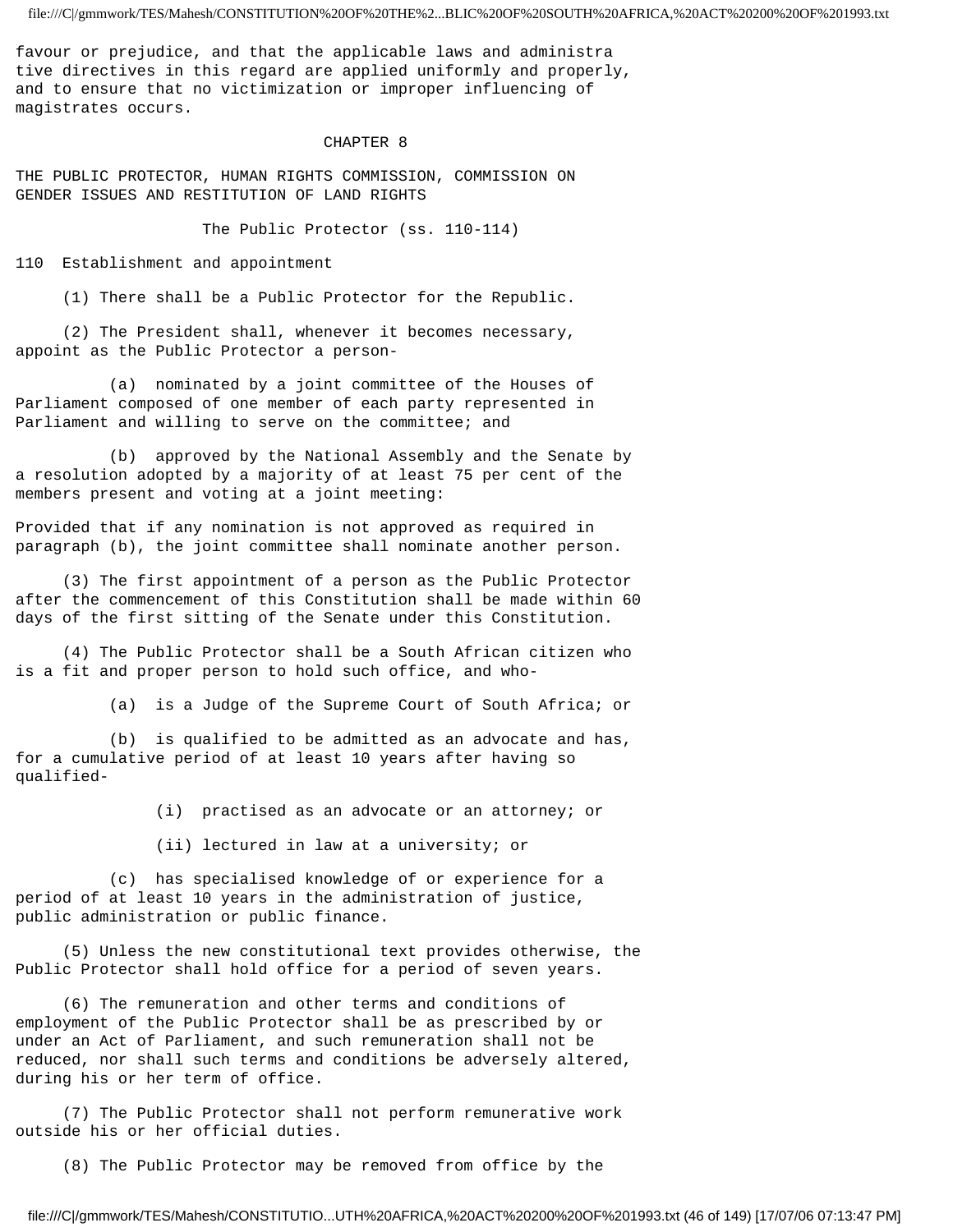President, but only on the grounds of misbehaviour, incapacity or incompetence, determined by a joint committee of the Houses of Parliament, composed as provided in subsection (2) (a), and upon receipt of an address from both the National Assembly and the Senate requesting such removal.

 (9) A Public Protector who is the subject of an investigation by a joint committee in terms of subsection (8), may be suspended by the President pending a decision in such investigation.

111 Independence and impartiality

 (1) The Public Protector shall be independent and impartial and shall exercise and perform his or her powers and functions subject only to this Constitution and the law.

 (2) The Public Protector and the persons appointed in terms of section 113 (1) shall have such immunities and privileges as may be assigned to them by or under an Act of Parliament for the purpose of ensuring the independent and impartial exercise and performance of their powers and functions.

 (3) No organ of state and no member or employee of an organ of state nor any other person shall interfere with the Public Protector or a person appointed under section 113 in the exercise and performance of his or her powers and functions.

 (4) All organs of state shall accord such assistance as may be reasonably required for the protection of the independence, impartiality, dignity and effectiveness of the Public Protector in the exercise and performance of his or her powers and functions.

112 Powers and functions

 (1) The Public Protector shall, in addition to any powers and functions assigned to him or her by any law, be competent-

 (a) to investigate, on his or her own initiative or on receipt of a complaint, any alleged-

 (i) maladministration in connection with the affairs of government at any level;

 (ii) abuse or unjustifiable exercise of power or unfair, capricious, discourteous or other improper conduct or undue delay by a person performing a public function;

 (iii) improper or dishonest act, or omission or corruption, with respect to public money;

 (iv) improper or unlawful enrichment, or receipt of any improper advantage, or promise of such enrichment or advantage, by a person as a result of an act or omission in the public administration or in connection with the affairs of government at any level or of a person performing a public function; or

 (v) act or omission by a person in the employ of government at any level, or a person performing a public function, which results in unlawful or improper prejudice to any other person;

 (b) to endeavour, in his or her sole discretion, to resolve any dispute or rectify any act or omission by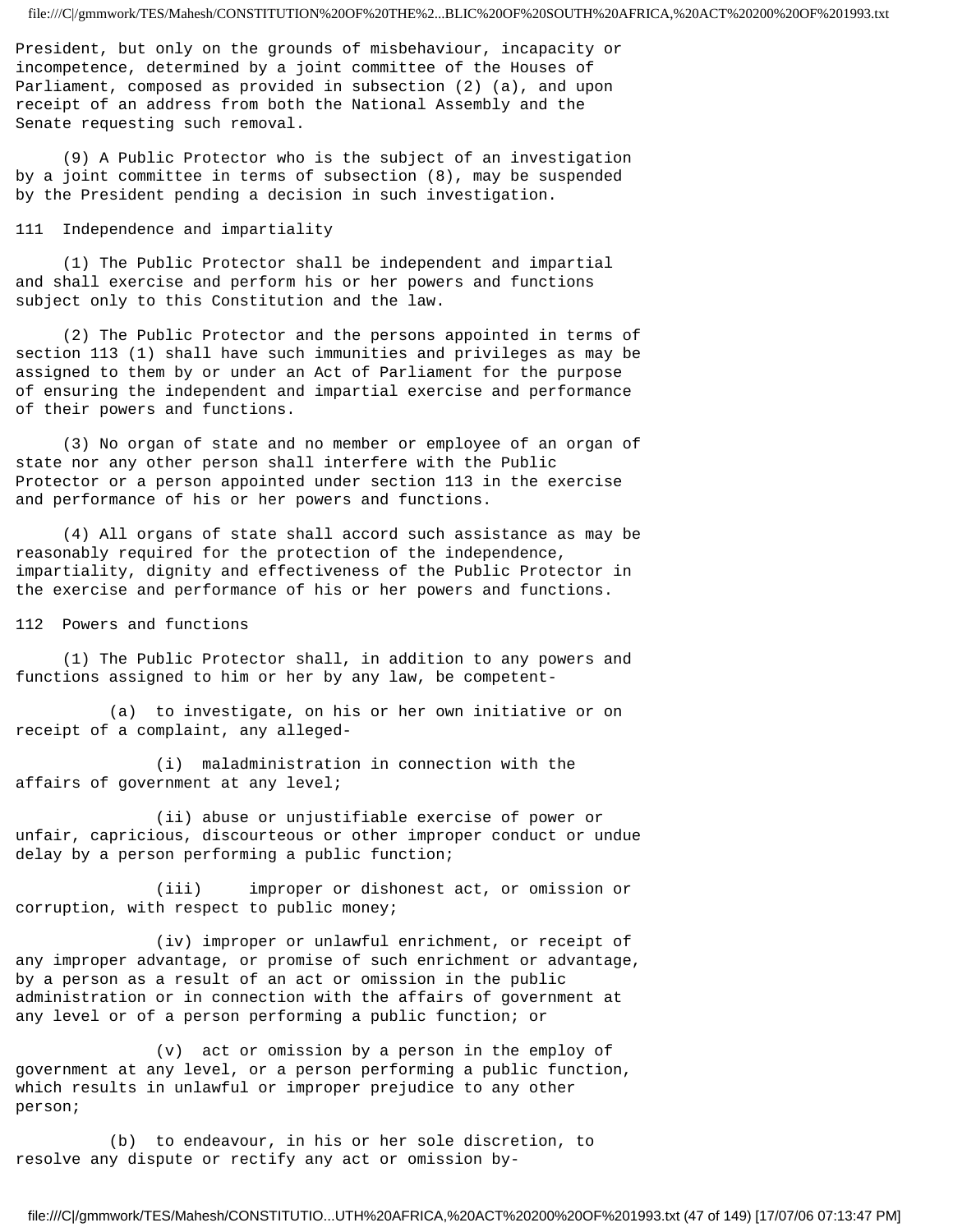(i) mediation, conciliation or negotiation;

 (ii) advising, where necessary, any complainant regarding appropriate remedies; or

 (iii) any other means that may be expedient in the circumstances; or

 (c) at any time prior to, during or after an investiga tion-

 (i) if he or she is of the opinion that the facts disclose the commission of an offence by any person, to bring the matter to the notice of the relevant authority charged with prosecutions; or

 (ii) if he or she deems it advisable, to refer any matter which has a bearing on an investigation, to the appropriate public body or authority affected by it or to make an appropriate recommendation regarding the redress of the prejudice resulting therefrom or make any other appropriate recommendation he or she deems expedient to the affected public body or authority.

 (2) Nothing in subsection (1) shall be construed as empowering the Public Protector to investigate the performance of judicial functions by any court of law.

 (3) The Public Protector shall conduct an investigation under subsection (1) with due regard to the circumstances of each case, and shall for the purposes of such investigation, in addition to such powers as may be prescribed by law, but subject to the provisions of this Constitution and the law of privilege, be competent to-

 (a) direct any person to appear before him or her to give evidence or to produce any document in his or her possession or under his or her control which, in the opinion of the Public Protector, has a bearing on the matter being inquired into, and may examine such person for that purpose; and

 (b) enter, or authorise another person to enter, any building or premises and there to make such investigation or inquiry as he or she may deem necessary, and seize anything on those premises which in his or her opinion has a bearing on the purpose of the investigation.

 (4) The Public Protector or any member of his or her staff shall be competent, but not compellable, to answer questions in any proceedings in or before a court of law or any body or institution established by or under any law, in connection with any information which in the course of his or her investigation has come to his or her knowledge.

 (5) Recourse to, or the exercise and performance of any powers and functions of, the Public Protector shall not oust the jurisdiction of a court of law to hear any matter or cause whatsoever.

 (6) The Public Protector shall report in writing on his or her activities to Parliament at least once every year.

113 Staff and expenditure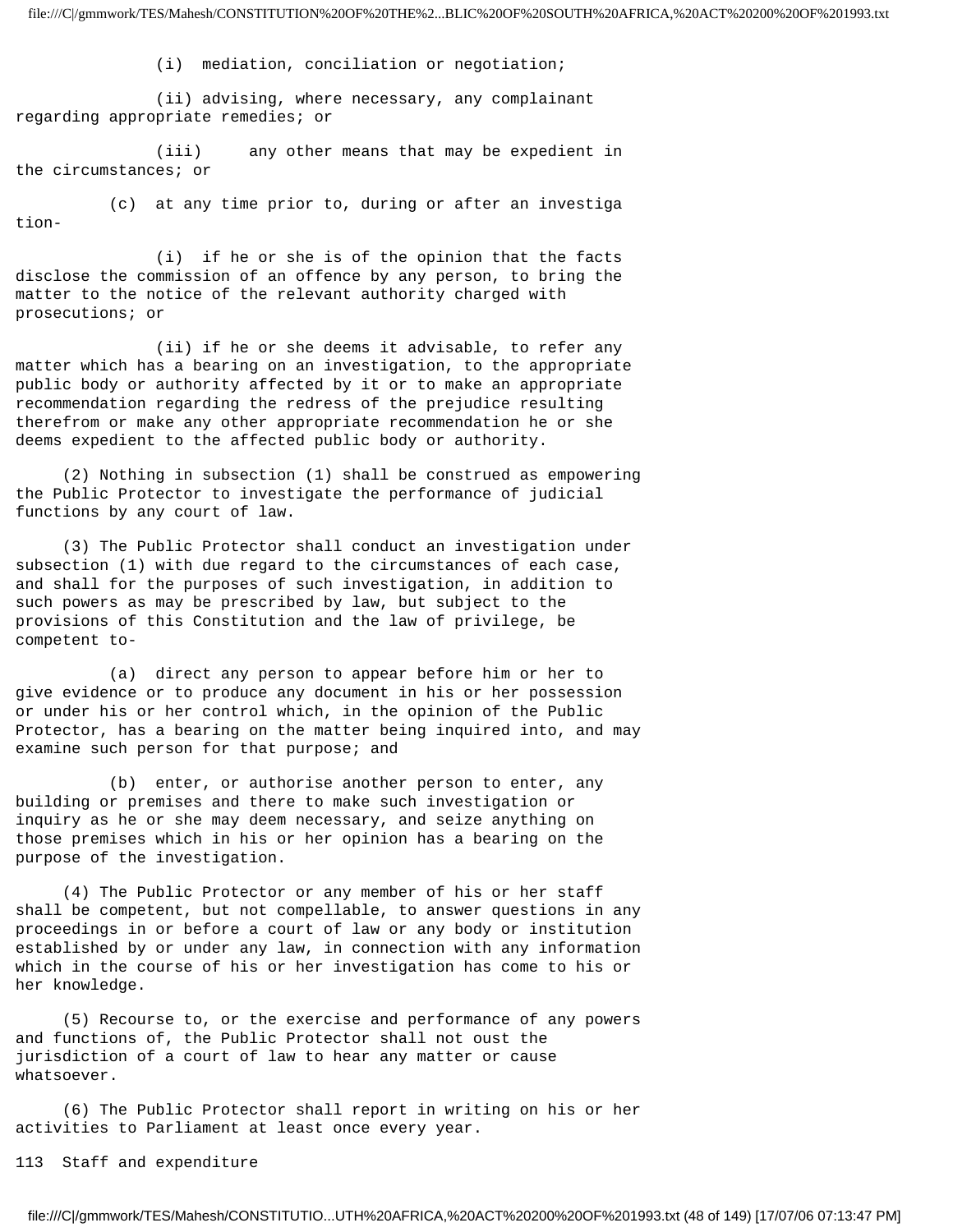(1) The Public Protector may appoint, on such terms and conditions of service as may be determined by or under a law, such persons as may be necessary for the discharge of the work of the office of the Public Protector.

 (2) The Public Protector may delegate any of his or her powers or functions to persons referred to in subsection (1) subject to such conditions as may be determined by or under a law.

 (3) Expenditure incidental to the exercise and performance of the powers and functions of the Public Protector in terms of this Constitution or under any other law shall be defrayed from money appropriated by Parliament.

114 Provincial public protectors

 (1) A provincial legislature may, subject to subsections (2) and (3), by law provide for the establishment, appointment, powers and functions of a provincial public protector and for matters in connection therewith.

 (2) A provincial law referred to in subsection (1) shall not in any way derogate from the powers and functions of the Public Protector.

 (3) A provincial public protector shall be appointed by the Premier of a province in consultation with the Public Protector, provided that the appointment shall be confirmed by resolution of a majority of at least two-thirds of all the members of the provincial legislature.

 (4) A provincial public protector shall exercise and perform his or her powers and functions in consultation with the Public Protector, who shall have concurrent jurisdiction in the provinces.

Human Rights Commission (ss. 115-118)

115 Establishment and appointments

 (1) There shall be a Human Rights Commission, which shall consist of a chairperson and 10 members who are fit and proper persons, South African citizens and broadly representative of the South African community.

 (2) The members of the Commission shall be appointed as provided in subsection (3) and vacancies in the Commission shall be filled accordingly.

 (3) The President shall, whenever it becomes necessary, appoint as a member of the Commission a person-

 (a) nominated by a joint committee of the Houses of Parliament composed of one member of each party represented in Parliament and willing to participate in the committee; and

 (b) approved by the National Assembly and the Senate by a resolution adopted by a majority of at least 75 per cent of the members present and voting at a joint meeting:

Provided that if any nomination is not approved as required in paragraph (b), the joint committee shall nominate another person.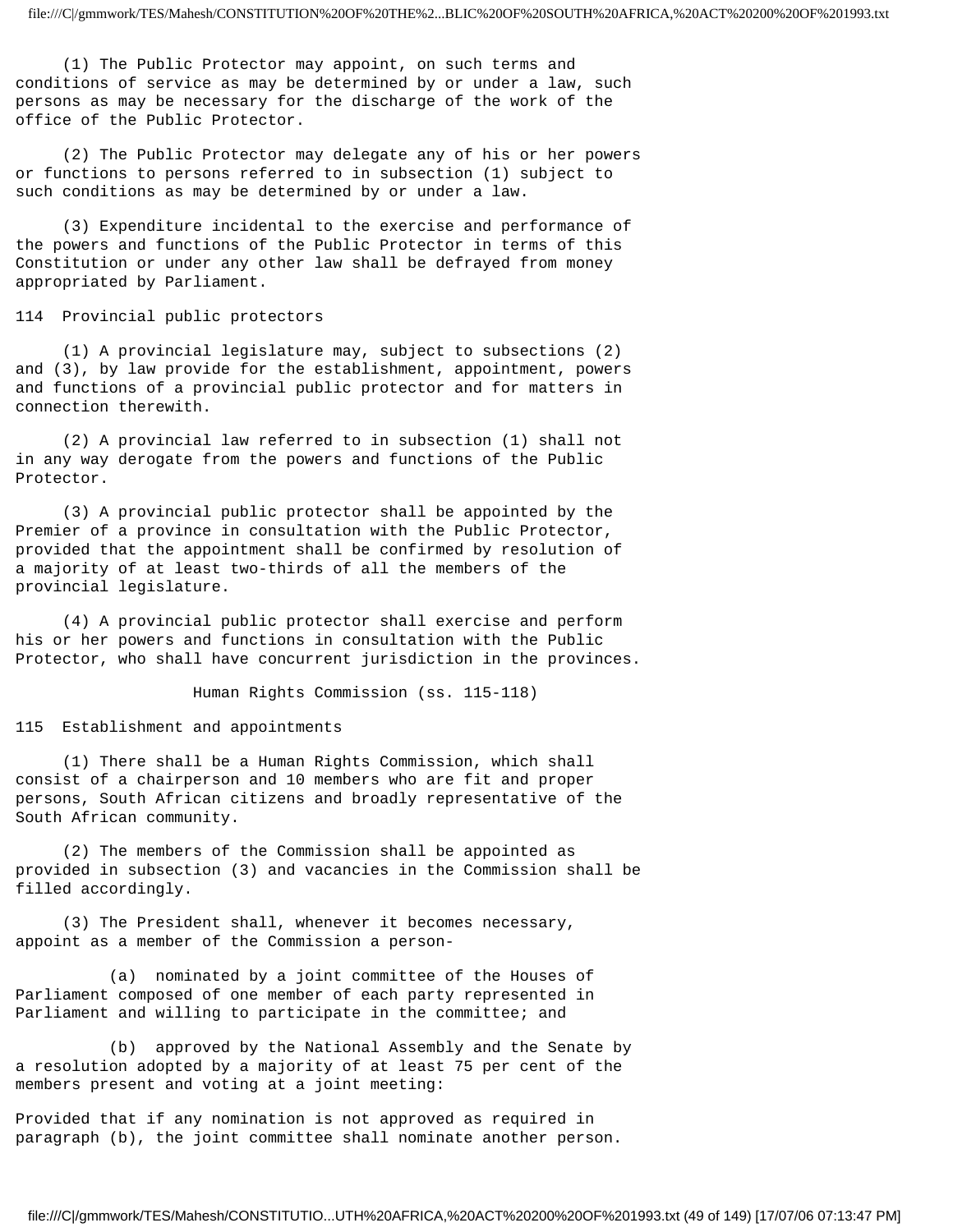(4) The first members of the Commission after the commencement of this Constitution, shall be appointed within 60 days of the first sitting of the Senate under this Constitution.

 (5) A Chairperson and a Deputy Chairperson of the Commission shall as often as it becomes necessary be elected by the members of the Commission from among their number.

116 Powers and functions

 (1) The Commission shall, in addition to any powers and functions assigned to it by law, be competent and be obliged to-

 (a) promote the observance of, respect for and the protection of fundamental rights;

 (b) develop an awareness of fundamental rights among all people of the Republic;

 (c) make recommendations to organs of state at all levels of government where it considers such action advisable for the adoption of progressive measures for the promotion of fundamental rights within the framework of the law and this Constitution, as well as appropriate measures for the further observance of such rights;

 (d) undertake such studies for report on or relating to fundamental rights as it considers advisable in the performance of its functions; and

 (e) request any organ of state to supply it with information on any legislative or executive measures adopted by it relating to fundamental rights.

 (2) If the Commission is of the opinion that any proposed legislation might be contrary to Chapter 3 or to norms of international human rights law which form part of South African law or to other relevant norms of international law, it shall immediately report that fact to the relevant legislature.

 (3) The Commission shall be competent to investigate on its own initiative or on receipt of a complaint, any alleged violation of fundamental rights, and if, after due investigation, the Commission is of the opinion that there is substance in any complaint made to it, it shall, in so far as it is able to do so, assist the complainant and other persons adversely affected thereby, to secure redress, and where it is necessary for that purpose to do so, it may arrange for or provide financial assistance to enable proceedings to be taken to a competent court for the necessary relief or may direct a complainant to an appropriate forum.

# 117 Staff and expenditure

 (1) The Commission shall appoint a director, who shall be the chief executive officer of the Commission and who shall be empowered to appoint staff subject to the approval of the Commission and on such terms and conditions of service as may be determined by or under an Act of Parliament.

 (2) Expenditure incidental to the exercise and performance of the powers and functions of the Commission in terms of this Constitution or any other law shall be defrayed from money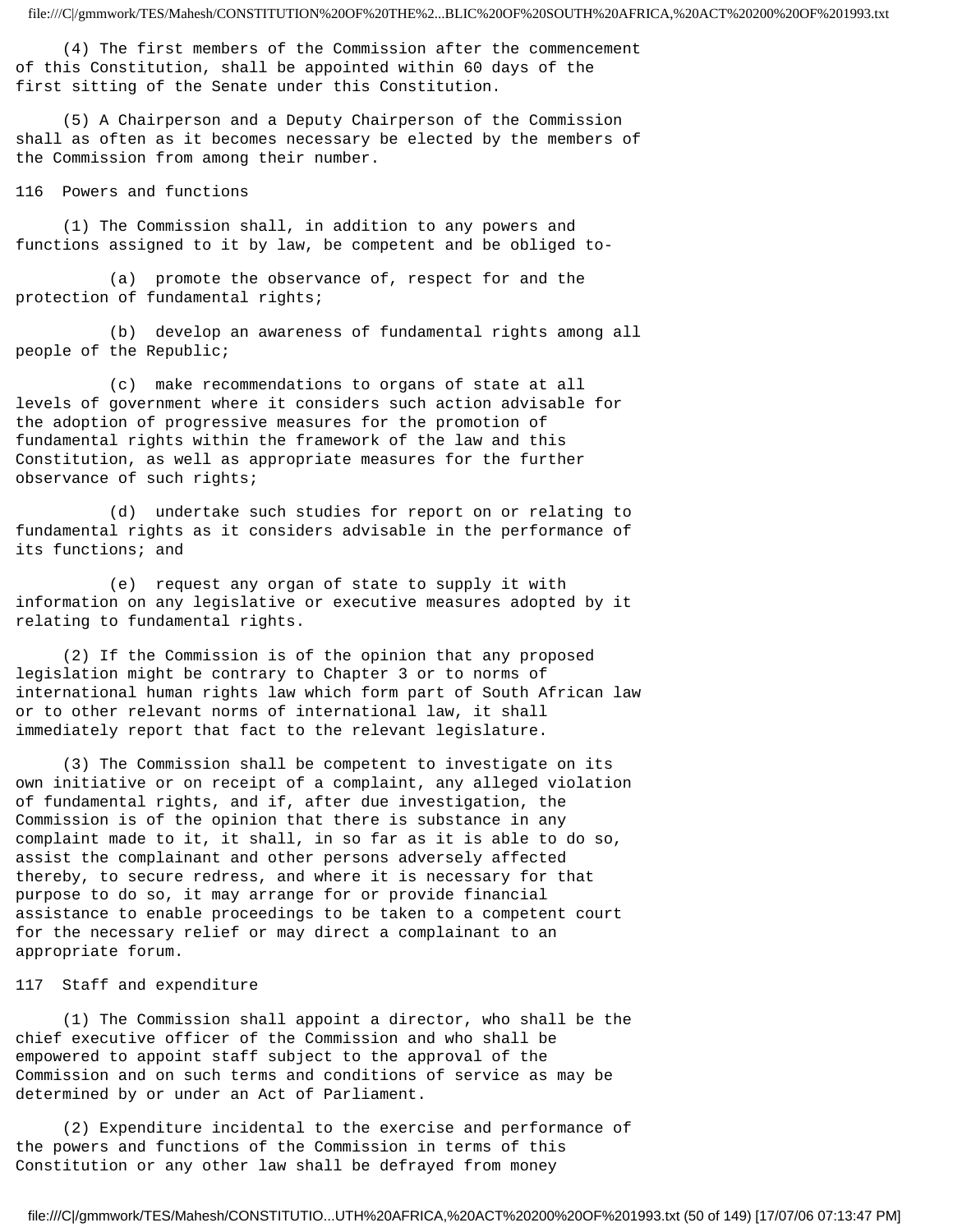appropriated by Parliament.

# 118 Reports

 The Commission shall report to the President at least once every year on its activities, and the President shall cause such report to be tabled promptly in the National Assembly and the Senate.

Commission on Gender Equality (ss. 119-120)

#### 119 Establishment

 (1) There shall be a Commission on Gender Equality, which shall consist of a chairperson and such number of members as may be determined by an Act of Parliament.

 (2) The Commission shall consist of persons who are fit and proper for appointment, South African citizens and broadly representative of the South African community.

 (3) The object of the Commission shall be to promote gender equality and to advise and to make recommendations to Parliament or any other legislature with regard to any laws or proposed legislation which affects gender equality and the status of women.

#### 120 Composition and functioning

 The Act of Parliament referred to in section 119 shall provide for the composition, powers, functions and functioning of the Commission on Gender Issues and for all other matters in connection therewith.

Restitution of Land Rights (ss. 121-123)

# 121 Claims

 (1) An Act of Parliament shall provide for matters relating to the restitution of land rights, as envisaged in this section and in sections 122 and 123.

 (2) A person or a community shall be entitled to claim restitution of a right in land from the state if-

 (a) such person or community was dispossessed of such right at any time after a date to be fixed by the Act referred to in subsection  $(1)$ ; and

 (b) such dispossession was effected under or for the purpose of furthering the object of a law which would have been inconsistent with the prohibition of racial discrimination contained in section 8 (2), had that section been in operation at the time of such dispossession.

 (3) The date fixed by virtue of subsection (2) (a) shall not be a date earlier than 19 June 1913.

 (4) (a) The provisions of this section shall not apply to any rights in land expropriated under the Expropriation Act, 1975 (Act 63 of 1975), or any other law incorporating by reference that Act, or the provisions of that Act with regard to compensation, if just and equitable compensation as contemplated in section 123 (4) was paid in respect of such expropriation.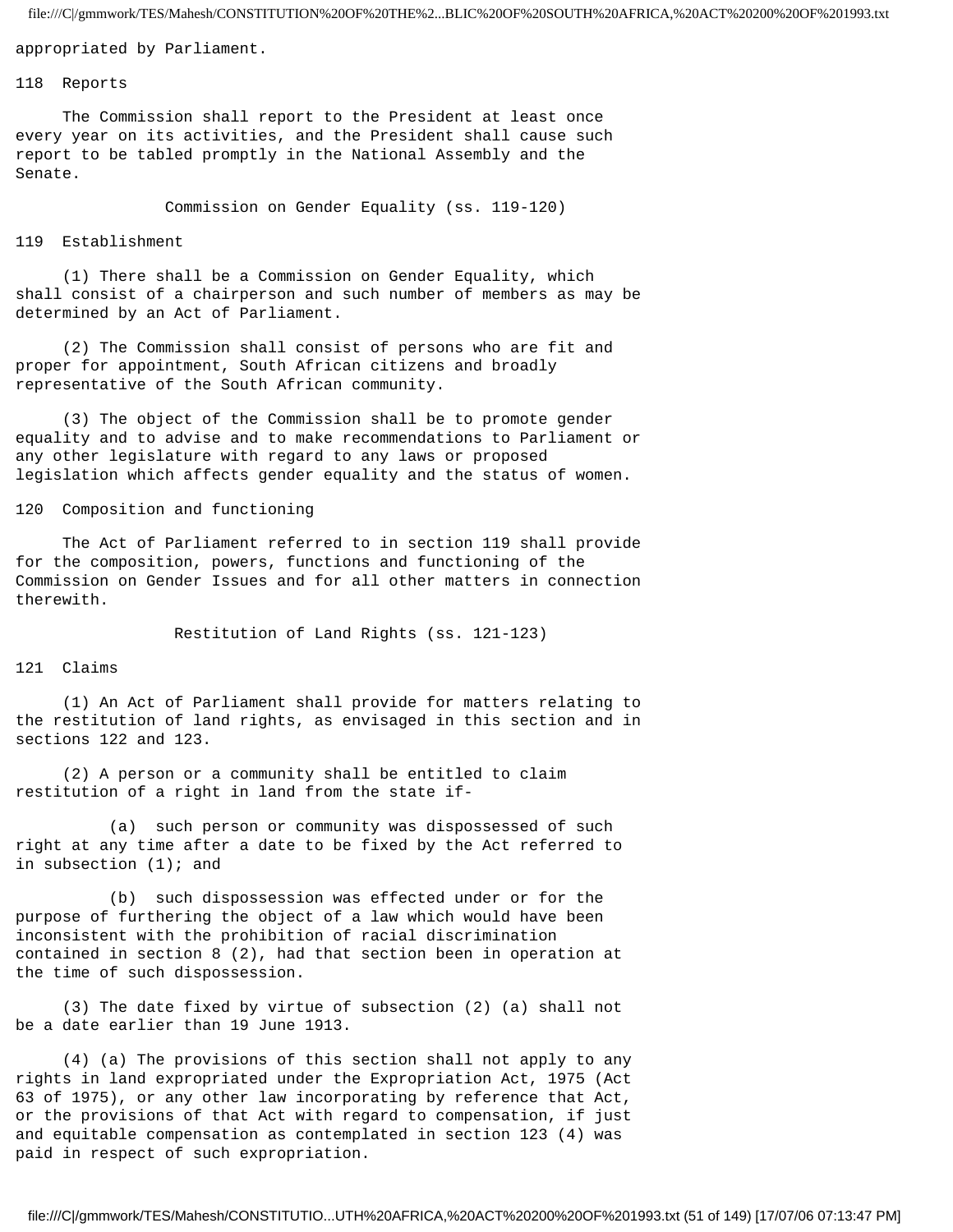(b) In this section `Expropriation Act, 1975' shall include any expropriation law repealed by that Act.

 (5) No claim under this section shall be lodged before the passing of the Act contemplated in subsection (1).

 (6) Any claims under subsection (2) shall be subject to such conditions, limitations and exclusions as may be prescribed by such Act, and shall not be justiciable by a court of law unless the claim has been dealt with in terms of section 122 by the Commission established by that section.

## 112 Commission

 (1) The Act contemplated in section 121 (1) shall establish a Commission on Restitution of Land Rights, which shall be competent to-

(a) investigate the merits of any claims;

 (b) mediate and settle disputes arising from such claims;

 (c) draw up reports on unsettled claims for submission as evidence to a court of law and to present any other relevant evidence to the court; and

 (d) exercise and perform any such other powers and functions as may be provided for in the said Act.

 (2) The procedures to be followed for dealing with claims in terms of this section shall be as prescribed by or under the said Act.

#### 123 Court orders

 (1) Where a claim contemplated in section 121 (2) is lodged with a court of law and the land in question is-

 (a) in the possession of the state and the state certifies that the restoration of the right in question is feasible, the court may, subject to subsection (4), order the state to restore the relevant right to the claimant; or

 (b) in the possession of a private owner and the state certifies that the acquisition of such land by the state is feasible, the court may, subject to subsection (4), order the state to purchase or expropriate such land and restore the relevant right to the claimant.

 (2) The court shall not issue an order under subsection (1) (b) unless it is just and equitable to do so, taking into account all relevant factors, including the history of the dispossession, the hardship caused, the use to which the property is being put, the history of its acquisition by the owner, the interests of the owner and others affected by any expropriation, and the interests of the dispossessed: Provided that any expropriation under subsection (1) (b) shall be subject to the payment of compensation calculated in the manner provided for in section 28 (3).

 (3) If the state certifies that any restoration in terms of subsection (1) (a) or any acquisition in terms of subsection (1)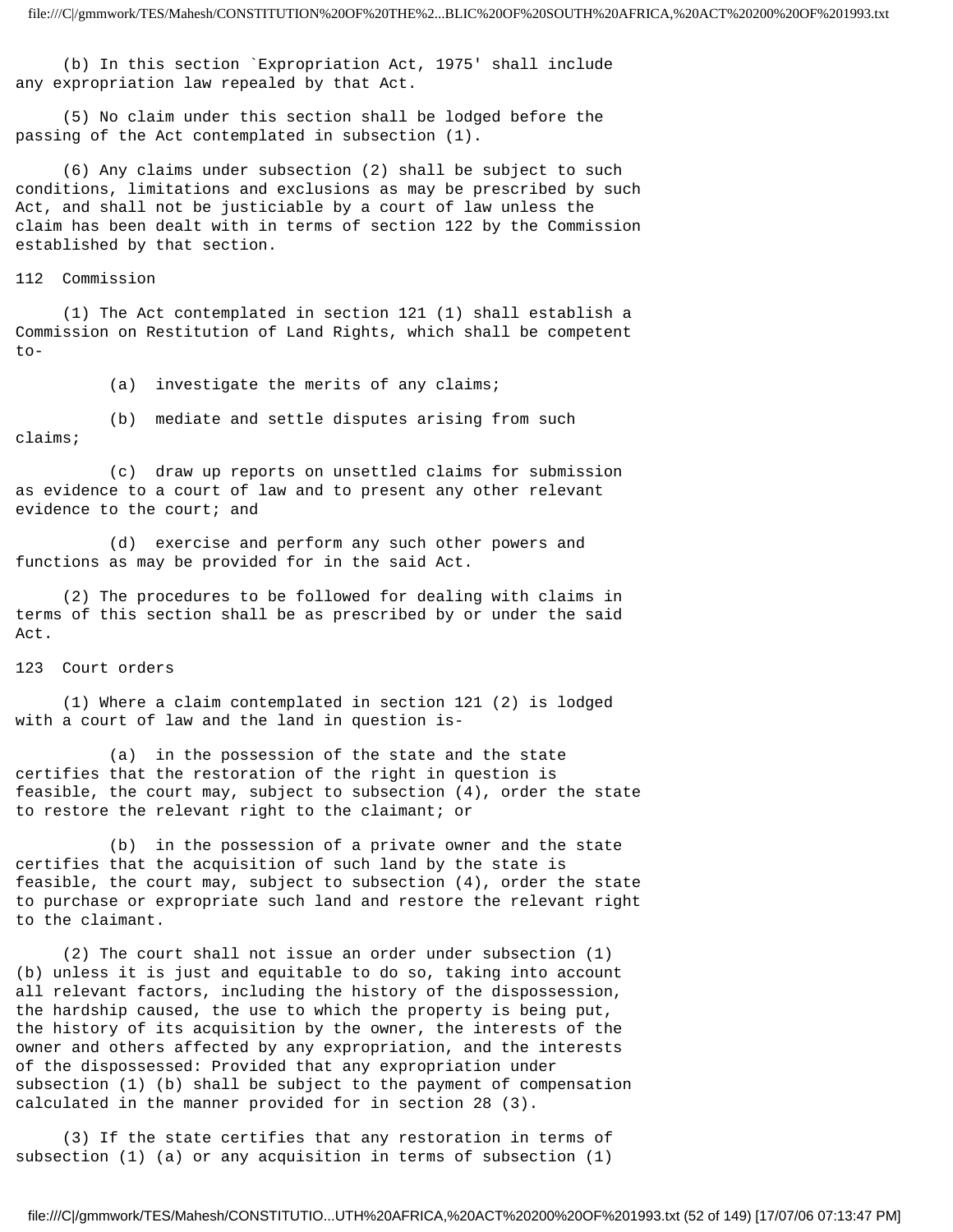(b) is not feasible, or if the claimant instead of the restoration of the right prefers alternative relief, the court may, subject to subsection (4), order the state, in lieu of the restoration of the said right-

 (a) to grant the claimant an appropriate right in available alternative state-owned land designated by the state to the satisfaction of the court, provided that the state certifies that it is feasible to designate alternative state-owned land;

- (b) to pay the claimant compensation; or
- (c) to grant the claimant any alternative relief.

 (4) (a) The compensation referred to in subsection (3) shall be determined by the court as being just and equitable, taking into account the circumstances which prevailed at the time of the dispossession and all such other factors as may be prescribed by the Act referred to in section 121 (1), including any compensation that was paid upon such dispossession.

 (b) If the court grants the claimant the relief contemplated in subsection (1) or (3), it shall take into account, and, where appropriate, make an order with regard to, any compensation that was paid to the claimant upon the dispossession of the right in question.

#### CHAPTER 9

PROVINCIAL GOVERNMENT (s 124)

124 Establishment of provinces

 (1) The following provinces are hereby established, which for the purposes of this Constitution, but subject to subsection (2), shall be recognised as the provinces of the Republic:

- (a) Eastern Cape;
- (b) Eastern Transvaal;
- (c) Natal;
- (d) Northern Cape;
- (e) Northern Transvaal;
- (f) North-West;
- (g) Orange Free State;
- (h) Pretoria-Witwatersrand-Vereeniging; and
- (i) Western Cape:

Provided that Parliament shall at the request of a provincial legislature alter the name of a province in accordance with the request of such legislature.

 (2) The areas of the respective provinces shall be as defined in Part 1 of Schedule 1: Provided that the establishment of the Northern Cape as a separate province, the establishment in the area of the Eastern Cape of one province, and the inclusion of the areas specified in paragraphs (a) to (f) and (i) to (n) of Part 2 of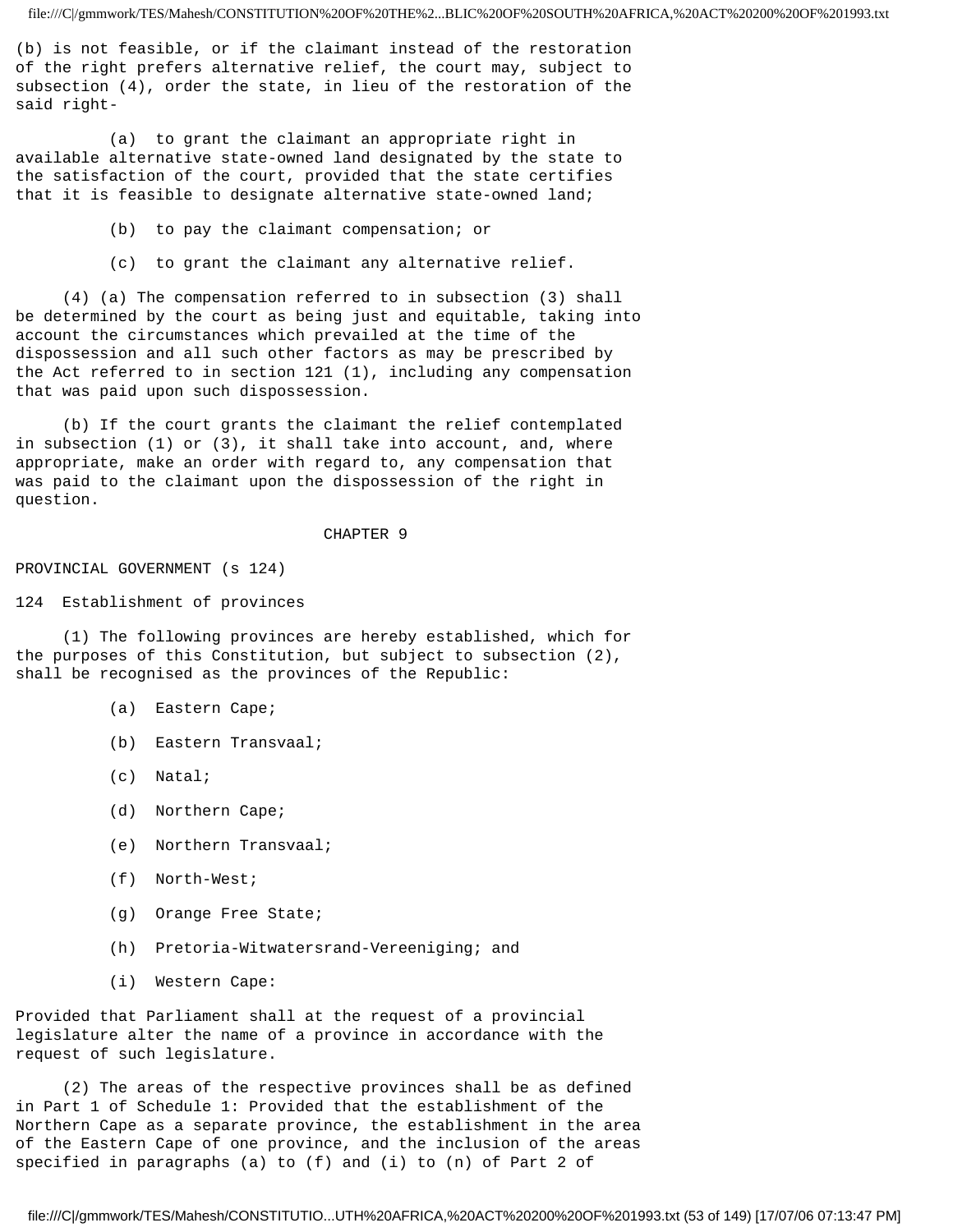Schedule 1 within the provinces as defined in Part 1 of Schedule 1, shall be subject to alteration in accordance with this section.

 (3) (a) A referendum may be held in terms of this section in each of the areas specified in paragraphs (a) to (n) of Part 2 of Schedule 1 (hereinafter referred to as an affected area) to determine the views of the voters ordinarily resident in such area regarding an issue referred to in subsection (5) or (6).

 (b) A referendum referred to in paragraph (a) shall be held in an affected area within three months of the lodging with the Secretary to Parliament of a petition signed by persons entitled to vote and ordinarily resident in such area.

 (c) The number of signatures on such a petition shall be at least equal in number to such percentage of the votes recorded in terms of subsection (4) in respect of the affected area in question, as may be determined by the Independent Electoral Commission.

 (d) The Independent Electoral Commission shall not be dissolved in terms of the Independent Electoral Commission Act, 1993 (Act 150 of 1993), after the first election held under this Constitution until it has made a determination in terms of paragraph (c) in respect of all the affected areas.

 (e) Such a petition shall be lodged with the Secretary to Parliament within a period of six months of the commencement of this Constitution or a period referred to in subsection (10), whichever period expires first.

 (4) In the first election of the National Assembly and the provincial legislatures held under this Constitution, votes cast in each of the affected areas shall be counted separately and recorded for use for the purposes of this section.

 (5) Subject to subsection (7), the object of a referendum in respect of an area referred to in paragraph  $(e)$ ,  $(f)$ ,  $(g)$  or  $(h)$  of Part 2 of Schedule 1, shall be the determination of the views of voters ordinarily resident in such an area, concerning, as the case may be-

 (a) the continued inclusion of the area referred to in the said paragraph (e) in the provincial territory of the Eastern Cape, or its inclusion in the provincial territory of Natal;

 (b) the continued inclusion of the area referred to in the said paragraph (f) in the provincial territory of Preto ria-Witwatersrand-Vereeniging, or its inclusion in the provincial territory of the Eastern Transvaal;

 (c) the continued existence of the area referred to in the said paragraph (g) as one province, or its division into two separate provinces on either side of the line forming the eastern boundaries of the districts of Venterstad, Steynsburg, Hofmeyr, Tarka, Fort Beaufort, Albany and Bathurst; or

 (d) the continued existence of the area referred to in the said paragraph (h) as a separate province, or its discontinu ance as a separate province, in which event those districts of the said area north of the Orange River shall be included in the provincial territory of the North-West, and those districts south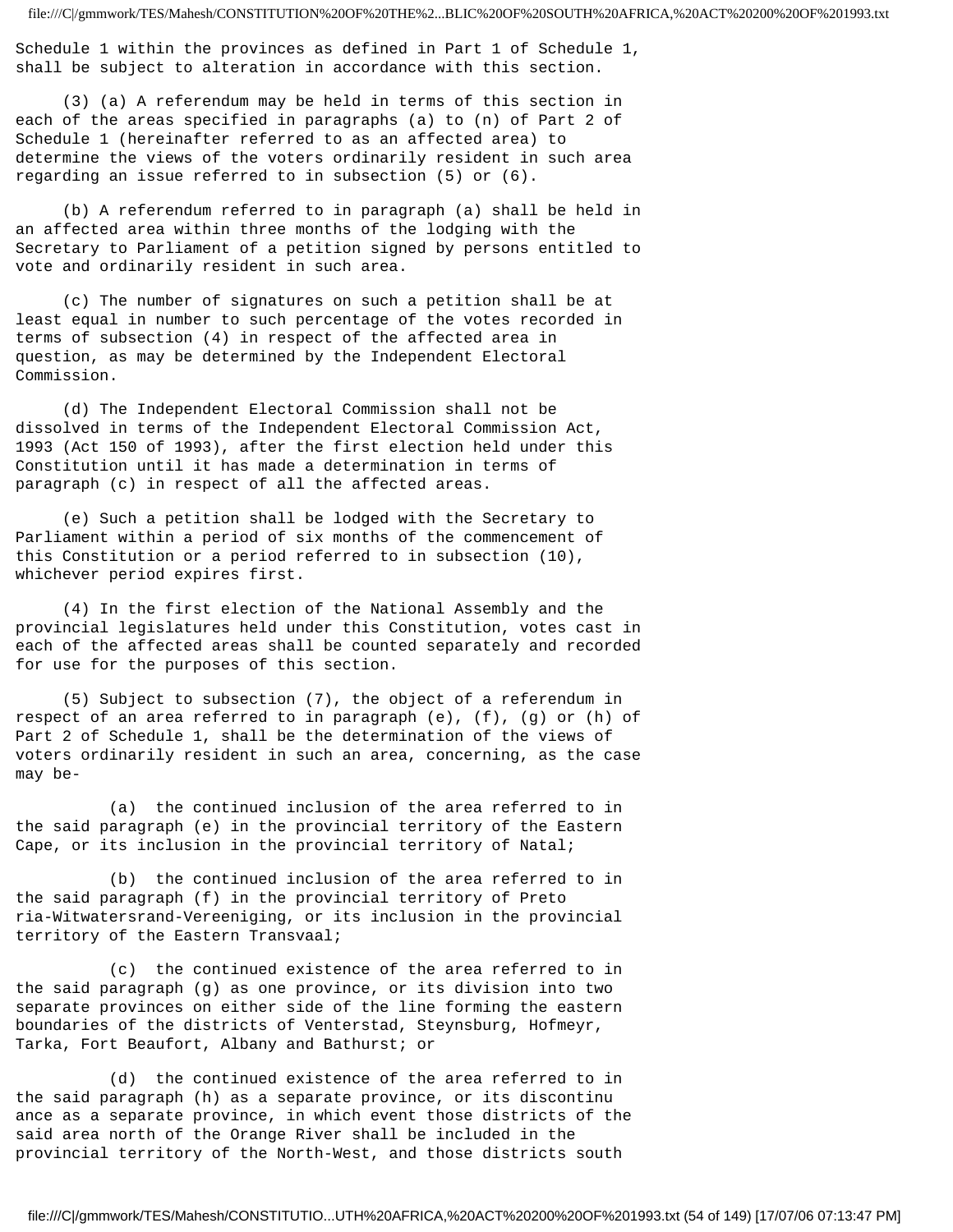of the Orange River shall be included in the provincial territory of the Western Cape:

Provided that in the case of a referendum regarding an issue referred to in-

 (i) paragraphs (a) and (b) of this subsection, a majority of votes cast shall be required to sanction the inclusion of the areas in question in the provincial territories of Natal or the Eastern Transvaal, as the case may be;

 (ii) paragraph (c) of this subsection, a majority of at least 60 per cent of the votes cast in either of the two blocks mentioned in paragraph (g) of Part 2 of Schedule 1 shall be required to sanction the division of the said area into two separate provinces; and

 (iii) paragraph (d) of this subsection, a majority of at least 60 per cent of the votes cast shall be required to sanction the discontinuance of the Northern Cape as a separate province.

 (6) Subject to subsection (7), the object of a referendum in respect of an area referred to in paragraph (a), (b), (c), (d),  $(i)$ ,  $(j)$ ,  $(k)$ ,  $(1)$ ,  $(m)$  or  $(n)$  of Part 2 of Schedule 1, shall be the determination of the views of the majority of the voters ordinarily resident in such an area, concerning-

 (a) in the case of the area referred to in the said paragraph (a), the continued inclusion of such area in the provincial territory of the Northern Transvaal, or its inclusion in the provincial territory of the Eastern Transvaal;

 (b) in the case of the area referred to in the said paragraph (b), the continued inclusion of such area in the provincial territory of the Northern Cape, or its inclusion in the provincial territory of the Western Cape;

 (c) in the case of the area referred to in the said paragraph (c), the continued inclusion of such area in the provincial territory of the Eastern Transvaal, or its inclusion in the provincial territory of the Northern Transvaal;

 (d) in the case of the area referred to in the said paragraph (d), the continued inclusion of such area in the provincial territory of the Eastern Cape, or its inclusion in the provincial territory of Natal;

 (e) in the case of the area referred to in the said paragraph (i), the continued inclusion of such area in the provincial territory of the Eastern Transvaal, or its inclusion in the provincial territory of Pretoria-Witwatersrand-Vereeniging;

 (f) in the case of the area referred to in the said paragraph (j), the continued inclusion of such area in the provincial territory of the Orange Free State, or its inclusion in the provincial territory of Pretoria-Witwatersrand-Vereeniging;

 (g) in the case of the area referred to in the said paragraph (k), the continued inclusion of such area in the provincial territory of the Western Cape, or its inclusion in the provincial territory of the Northern Cape;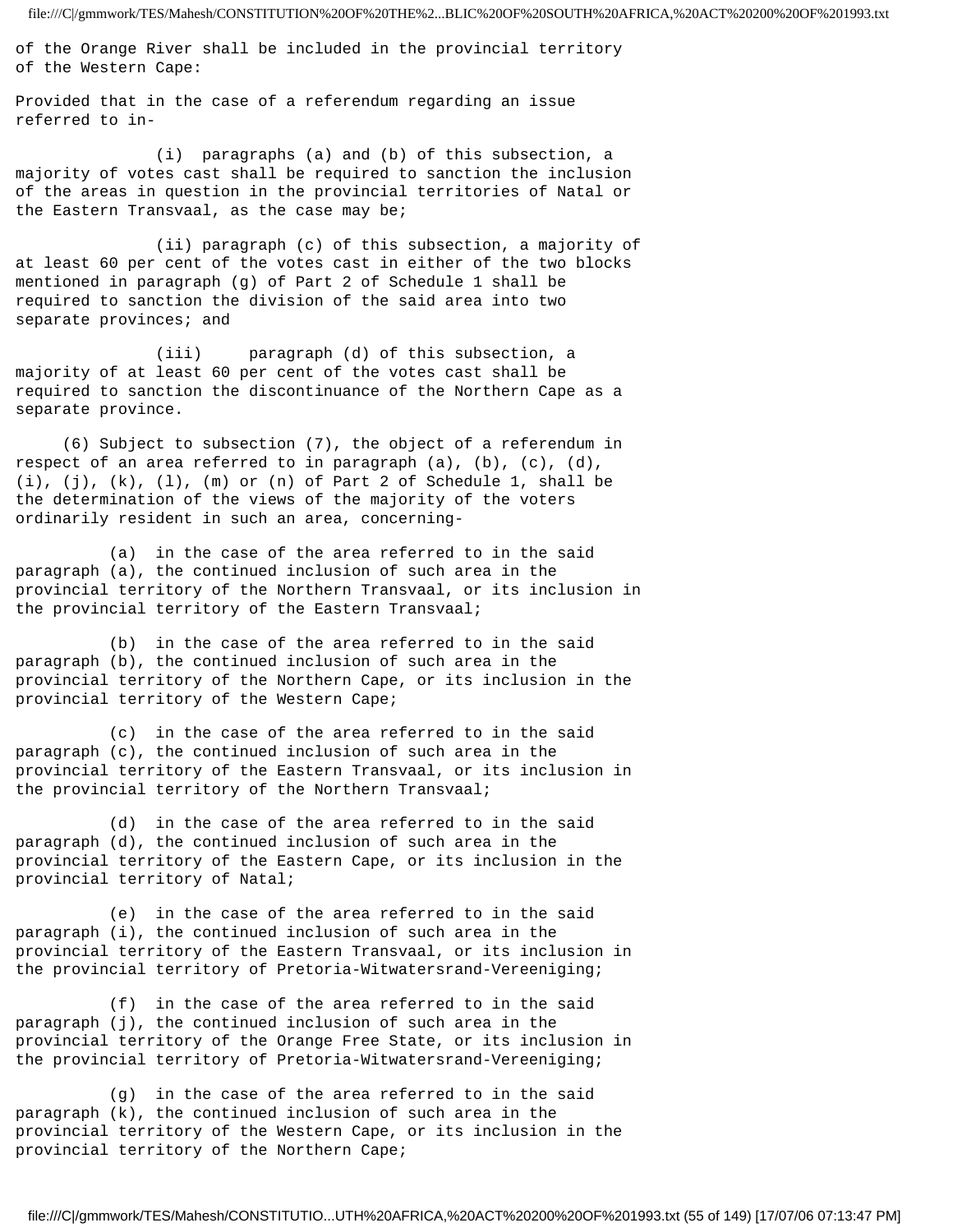(h) in the case of the area referred to in the said paragraph (l), the continued inclusion of such area in the provincial territory of Natal, or its inclusion in the provincial territory of the Eastern Cape;

 (i) in the case of the area referred to in the said paragraph (m), the continued inclusion of such area in the provincial territory of the Northern Cape, or its inclusion in the provincial territory of the North-West; or

 (j) in the case of the area referred to in the said paragraph (n), the continued inclusion of such area in the provincial territory of the North-West, or its inclusion in the provincial territory of Pretoria-Witwatersrand-Vereeniging.

 (7) (a) The Independent Electoral Commission shall be competent to make regulations or give directions concerning the implementation of this section, including-

 (i) the formulation of the question to be put before the electorate in any particular referendum;

 (ii) the determination of the sequence of referendums with reference to a province in respect of which more than one petition contemplated in subsection (3) (e) or (10) is received;

 (iii) the drawing up and registering of party lists for an affected area;

 (iv) the identification of persons entitled to vote in a referendum or election held in terms of this section;

 (v) procedures relating to the drawing up of petitions for the purposes of this section; and

 (vi) any other matters which it considers necessary for such implementation.

 (b) This subsection shall come into operation on the date of promulgation of this Constitution.

 (8) A party or parties representing a majority of voters in an affected area may within a period of one month of the date of the first election under this Constitution of members of the provincial legislature of the province within which such area falls in terms of Part 1 of Schedule 1, petition the Independent Electoral Commission to publish a notice in terms of subsection (9).

 (9) If a petition is lodged with the Independent Electoral Commission in terms of subsection (8), requesting that an affected area be altered as contemplated in subsection (5) or (6), and the Independent Electoral Commission is satisfied that the petition has the support of a party or parties representing a majority of voters in that affected area, it shall forthwith cause to be published in the Gazette, notice of the fact that it has received such a petition.

 (10) Within five months of the date of publication of a notice referred to in subsection (9) a petition may be lodged with the Secretary to Parliament, calling for a referendum contemplated in subsection (3) to be held in the area in respect of which such notice was published.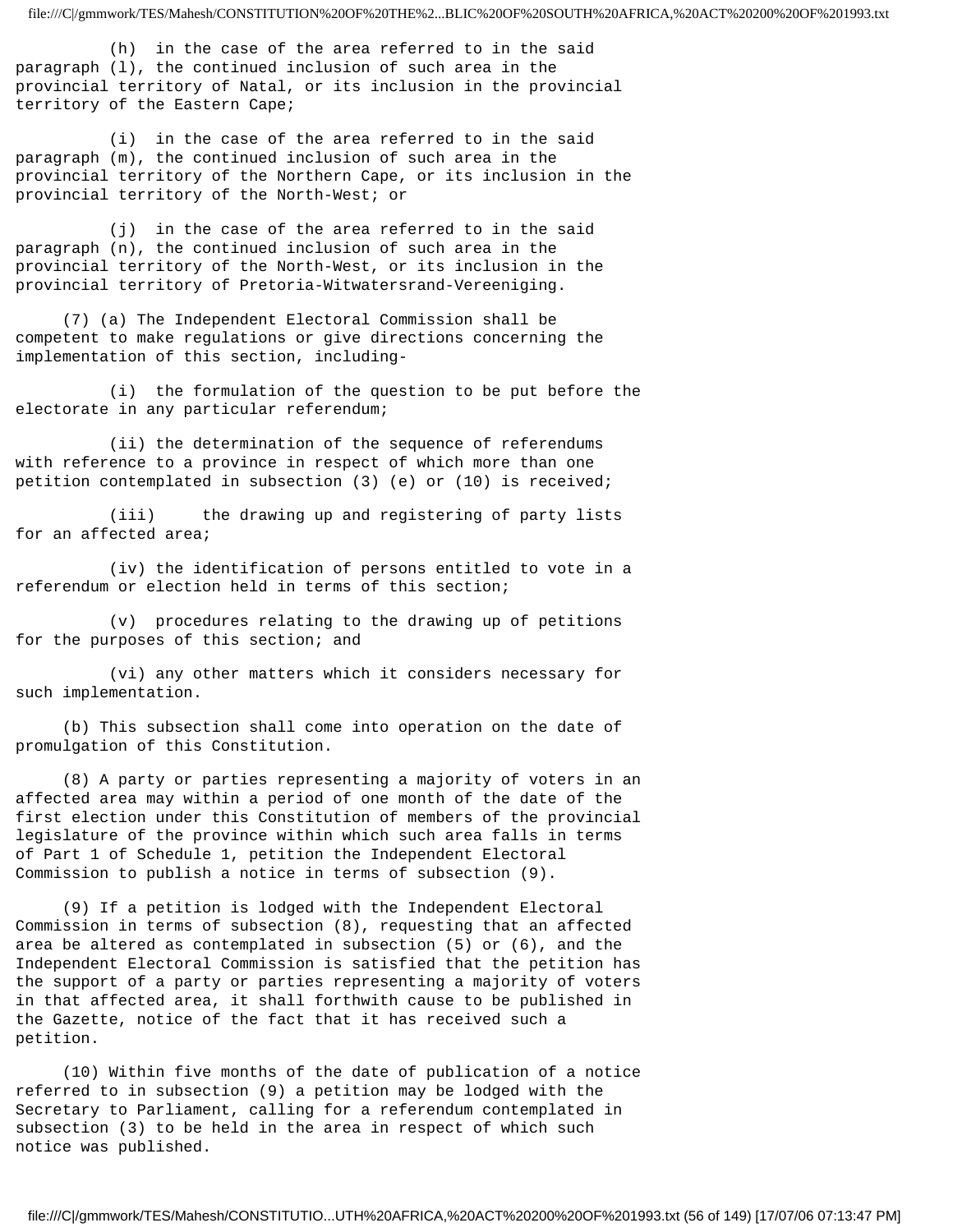(11) If a petition for a referendum as provided for in subsection (10) is lodged with the Secretary to Parliament, the petition lodged with the Independent Electoral Commission under subsection (8) will lapse, and the result of the referendum in respect of such area will be decisive.

 (12) If a petition for a referendum as provided for in subsection (10) is not lodged with the Secretary to Parliament within the period referred to in that subsection, the Independent Electoral Commission shall, upon the expiry of that prescribed period, forthwith cause to be published in the Gazette, notice of that fact, and the alteration contemplated in the notice published in terms of subsection (9) shall thereupon be implemented in accordance with subsection (13).

 (13) (a) For the purpose of implementing an alteration in terms of subsection (12), or an alteration pursuant to a referendum held in terms of subsection (3), the Independent Electoral Commission shall, if it considers it necessary to do so as a result of an alteration to be made, give directions concerning-

 (i) the establishment of a new provincial legislature or the reconstitution of an existing provincial legislature;

 (ii) the holding of an election of a new or reconstituted provincial legislature;

 (iii) the allocation of seats within such new or reconstituted provincial legislature; and

 (iv) the names of the persons who will become or remain members of such provincial legislature.

 (b) The Independent Electoral Commission shall for the purposes of any directions under paragraph (a) have regard to-

 (i) representations made to it by political parties who will or may be affected by any such directions;

 (ii) party lists compiled by parties for the purpose of the election of the provincial legislatures which will be dissolved or reconstituted;

 (iii) party lists compiled pursuant to any regulation made or directions given by it in terms of subsection (7);

 (iv) the provisions of Schedule 2 (without necessarily being bound thereby in regard to the sequence in which seats are to be awarded or forfeited); and

 (v) all other factors which in its opinion are relevant to such directions:

Provided that if it is of the opinion that any particular alteration does not require an existing provincial legislature to be reconstituted, it may direct that notwithstanding such alteration, such provincial legislature shall not be reconstituted.

 (c) If a Premier, member of the Executive Council of a province, senator or other officer has been elected, appointed or nominated in terms of this Constitution by the members of any provincial legislature affected by directions given by the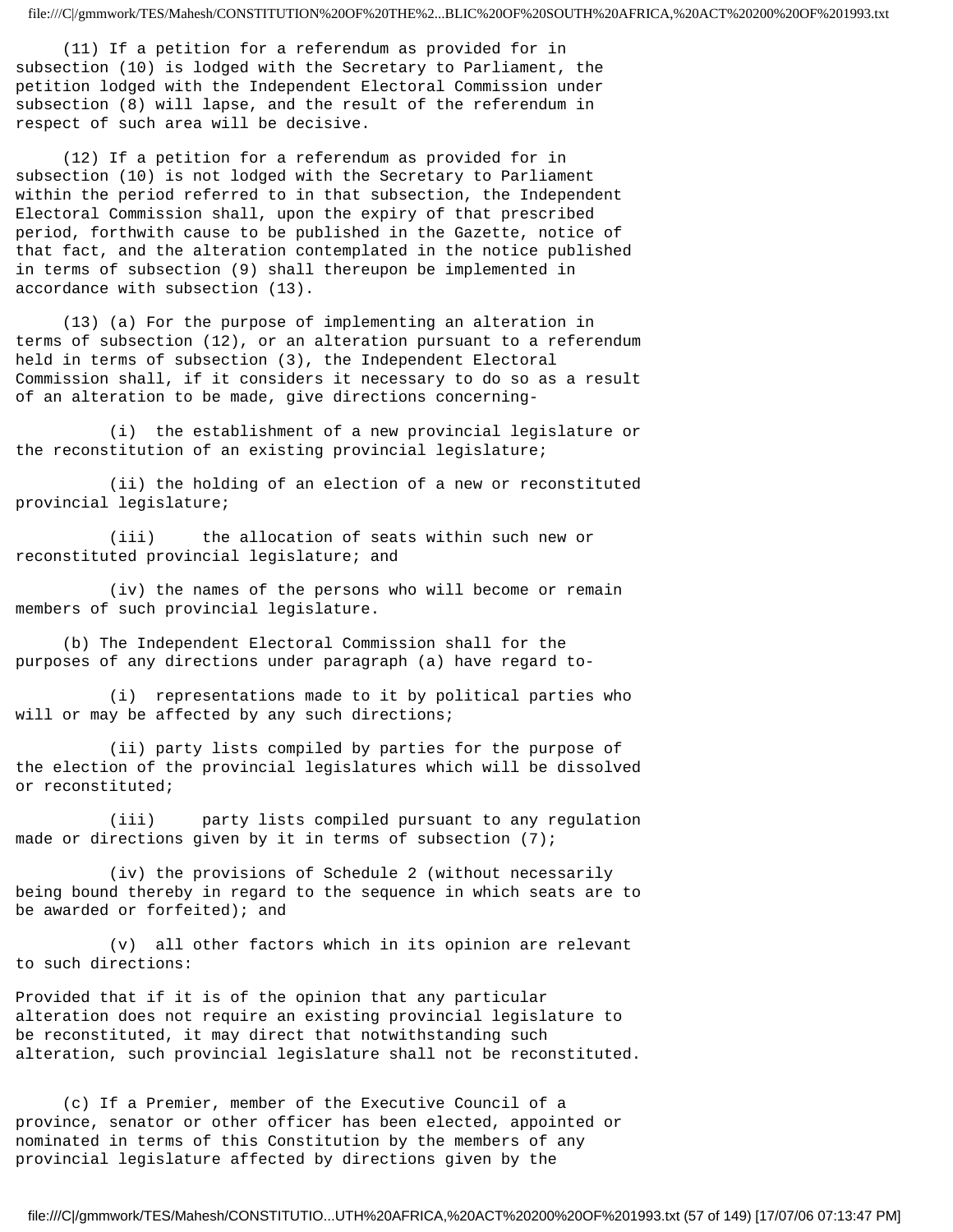Independent Electoral Commission in terms of paragraph (a), the Independent Electoral Commission may also give directions that new elections, appointments or nominations be made, in which event such elections, appointments or nominations shall be carried out in accordance with this Constitution, and within such times as the Independent Electoral Commission may prescribe.

 (14) The President shall by proclamation in the Gazette, to take effect on such date as may be determined by the Independent Electoral Commission, amend subsection (1) and Schedule 1 to give effect to any alteration made in terms of this section.

 (15) Notwithstanding the provisions of section 62, Parliament may by a majority of votes in each House, effect consequential amendments to this Constitution arising out of any alterations to provinces or provincial boundaries, or directions given by the Independent Electoral Commission in terms of this section.

Provincial Legislative Authority (ss. 125-143)

125 Provincial legislature

(1) There shall be a legislature for each province.

 (2) The legislative authority of a province shall, subject to this Constitution, vest in the provincial legislature, which shall have the power to make laws for the province in accordance with this Constitution.

 (3) Laws made by a provincial legislature shall, subject to any exceptions as may be provided for by an Act of Parliament, be applicable only within the territory of the province.

126 Legislative competence of provinces

 (1) A provincial legislature shall, subject to subsections (3) and (4), have concurrent competence with Parliament to make laws for the province with regard to all matters which fall within the functional areas specified in Schedule 6.

 (2) The legislative competence referred to in subsection (1), shall include the competence to make laws which are reasonably necessary for or incidental to the effective exercise of such legislative competence.

 (3) An Act of Parliament which deals with a matter referred to in subsection (1) or (2) shall prevail over a provincial law inconsistent therewith, only to the extent that-

 (a) it deals with a matter that cannot be regulated effectively by provincial legislation;

 (b) it deals with a matter that, to be performed effectively, requires to be regulated or co-ordinated by uniform norms or standards that apply generally throughout the Republic;

 (c) it is necessary to set minimum standards across the nation for the rendering of public services;

 (d) it is necessary for the determination of national economic policies, the maintenance of economic unity, the protection of the environment, the promotion of inter-provincial commerce, the protection of the common market in respect of the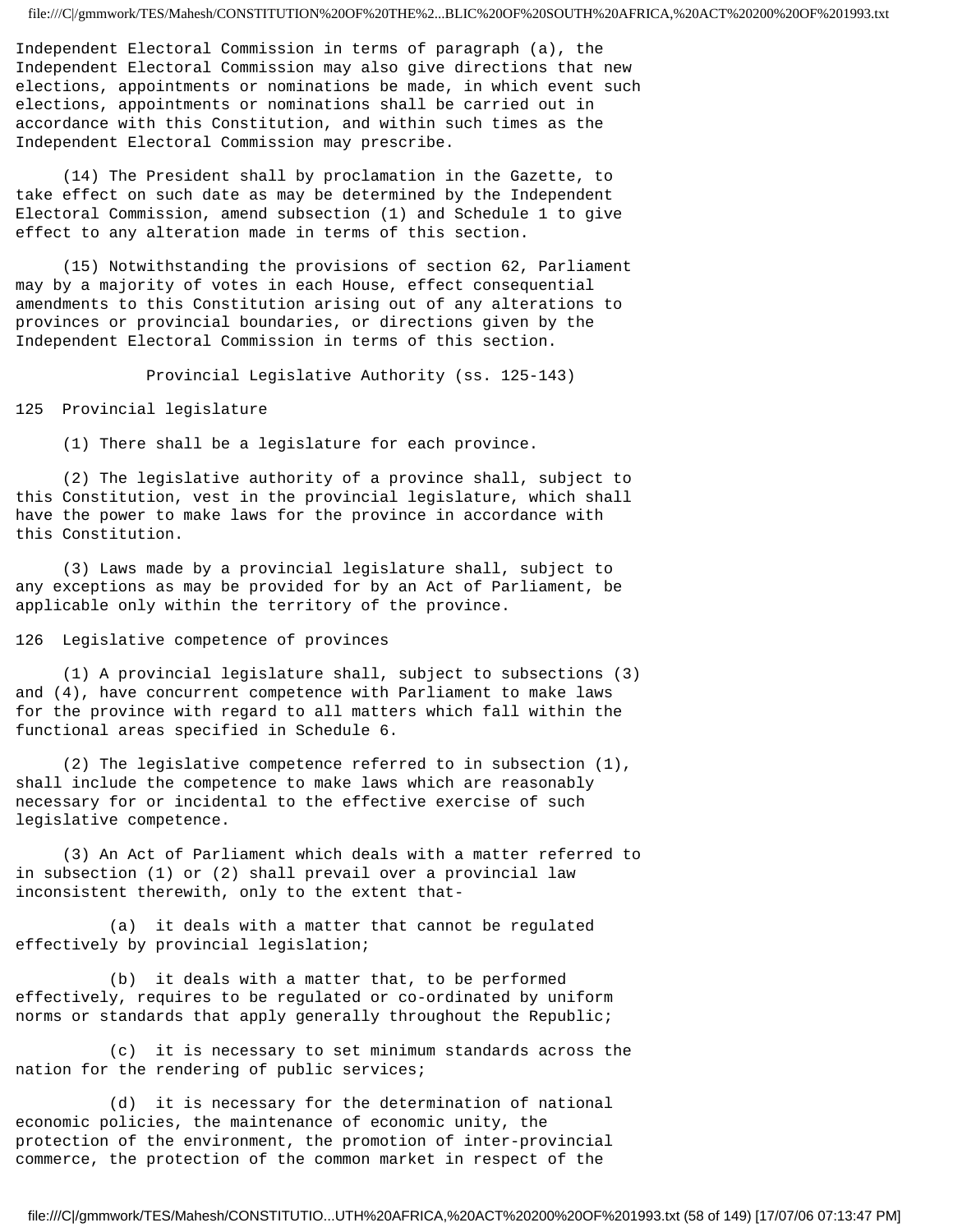mobility of goods, services, capital or labour, or the maintenance of national security; or

 (e) the provincial law materially prejudices the economic, health or security interests of another province or the country as a whole.

 (4) An Act of Parliament shall prevail over a provincial law, as provided for in subsection (3), only if it applies uniformly in all parts of the Republic.

 (5) An Act of Parliament and a provincial law shall be construed as being consistent with each other, unless, and only to the extent that, they are, expressly or by necessary implication, inconsistent with each other.

 (6) A provincial legislature may recommend to Parliament the passing of any law relating to any matter in respect of which such legislature is not competent to make laws or in respect of which an Act of Parliament prevails over a provincial law in terms of subsection (3).

127 Composition of provincial legislatures

 (1) A provincial legislature shall consist of not fewer than 30 and not more than 100 members elected in accordance with the system of proportional representation of voters provided for in Schedule 2 and the Electoral Act, 1993.

 (2) The number of seats in a provincial legislature shall, subject to subsection (1), be determined in accordance with Schedule 2.

 (3) The members of a provincial legislature shall be elected from provincial lists of party candidates for the province in question.

128 Duration and dissolution of provincial legislatures

 (1) A provincial legislature, as constituted in terms of an election of such legislature under this Constitution, shall, subject to subsection (2), continue for five years as from the date of such election, at the expiry of which it shall be dissolved.

 (2) If during the period referred to in subsection (1) a provincial legislature is dissolved in terms of section 154 (1) or (3) (c) or 162, the provincial legislature as constituted then, shall continue for the period up to the day immediately preceding the commencement of polling for the election of the provincial legislature held in pursuance of such dissolution.

 (3) Notwithstanding any dissolution of a provincial legislature-

 (a) every person who at the date of the dissolution is a member of the provincial legislature shall remain a member thereof;

 (b) the provincial legislature shall remain competent to perform its functions; and

 (c) the Premier of the province shall be competent to summon the provincial legislature by proclamation in the Provincial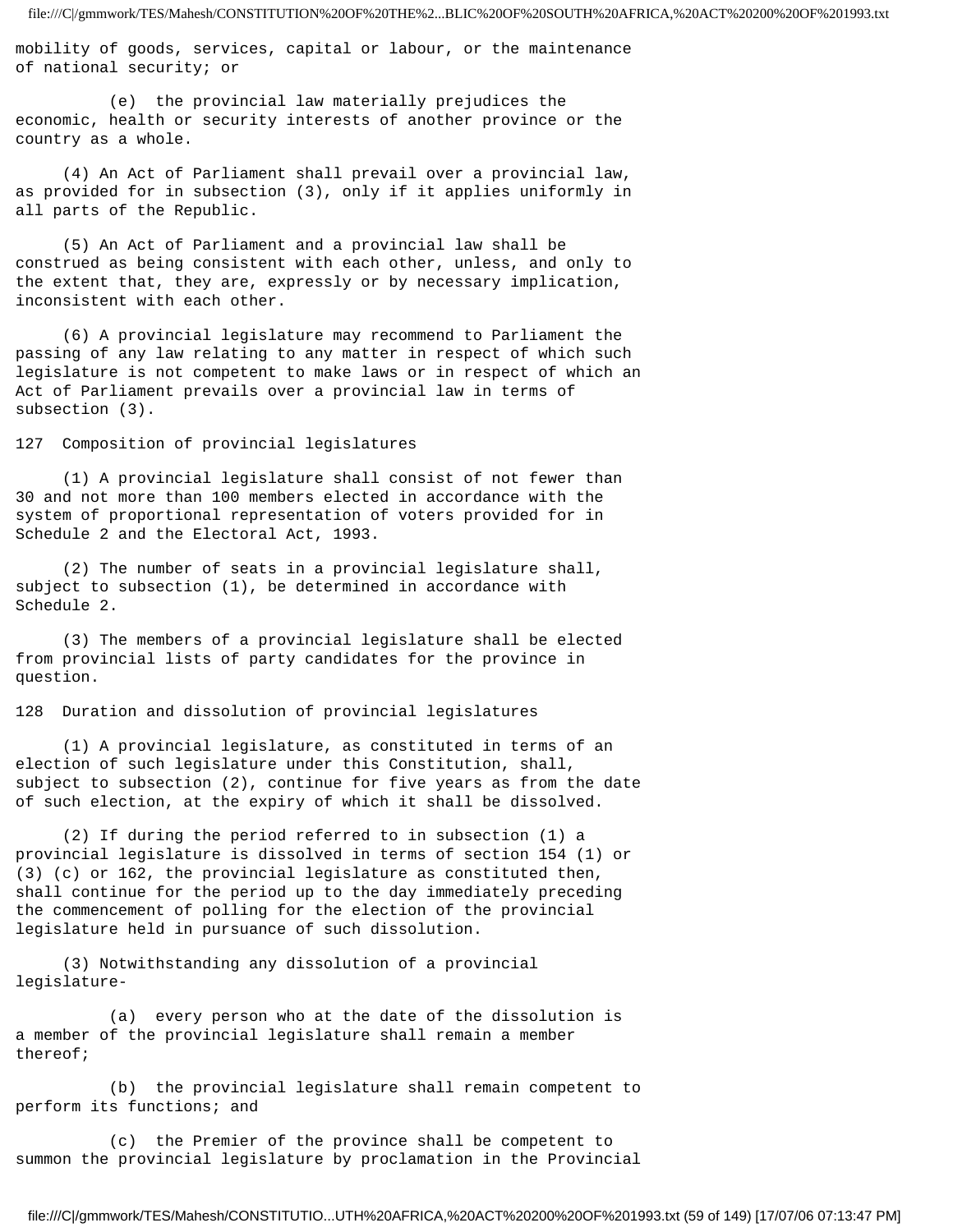Gazette to an extraordinary sitting for the dispatch of urgent business,

during the period for which the provincial legislature continues in terms of subsection (2) after the dissolution.

### 129 Elections

 (1) If a provincial legislature is dissolved in terms of section  $128$  (1),  $154$  (1) or (3) (c) or  $162$ , the Premier of the province shall upon such dissolution, by proclamation in the Provincial Gazette call an election of such legislature, which election shall take place within 90 days after the dissolution of the legislature on a date or dates specified in the proclamation.

 (2) An election referred to in subsection (1), shall be conducted in accordance with the Electoral Act, 1993.

130 Sittings of provincial legislature

 (1) The Secretary of a provincial legislature shall convene such legislature within seven days after an election of such legislature.

 (2) The provincial legislature shall sit during such periods and on such days and during such hours as it may determine: Provided that the Premier of a province may at any time by proclamation in the Provincial Gazette summon the provincial legislature to an extraordinary sitting for the dispatch of urgent business.

131 Speaker and Deputy Speaker of provincial legislature

 (1) At its first sitting after it has been convened under section 130 (1), and after the election of the Premier of the province, a provincial legislature with a judge of the Supreme Court designated by the Chief Justice acting as the chairperson, shall elect one of its members to be the Speaker, and shall thereafter elect another of its members to be the Deputy Speaker of such legislature.

 (2) The provisions of Schedule 5 and section 41 (3) to (10) shall apply mutatis mutandis in respect of the Speaker and the Deputy Speaker of a provincial legislature.

132 Qualification for membership of provincial legislatures

 (1) No person shall be qualified to become or remain a member of a provincial legislature unless he or she is qualified to become a member of the National Assembly.

 (2) A member of a provincial legislature who is elected as the Premier or appointed as a member of the Executive Council of a province shall for the purposes of section 42 (1) (e) be deemed not to hold an office of profit under the Republic.

 (3) The provisions of section 40 (2), (3), (4) and (5) shall mutatis mutandis apply to a person nominated as a candidate for election to a provincial legislature, and in any such application a reference in that section to a regional list shall be construed as a reference to a provincial list as contemplated in Schedule 2.

133 Vacation of seats and filling of vacancies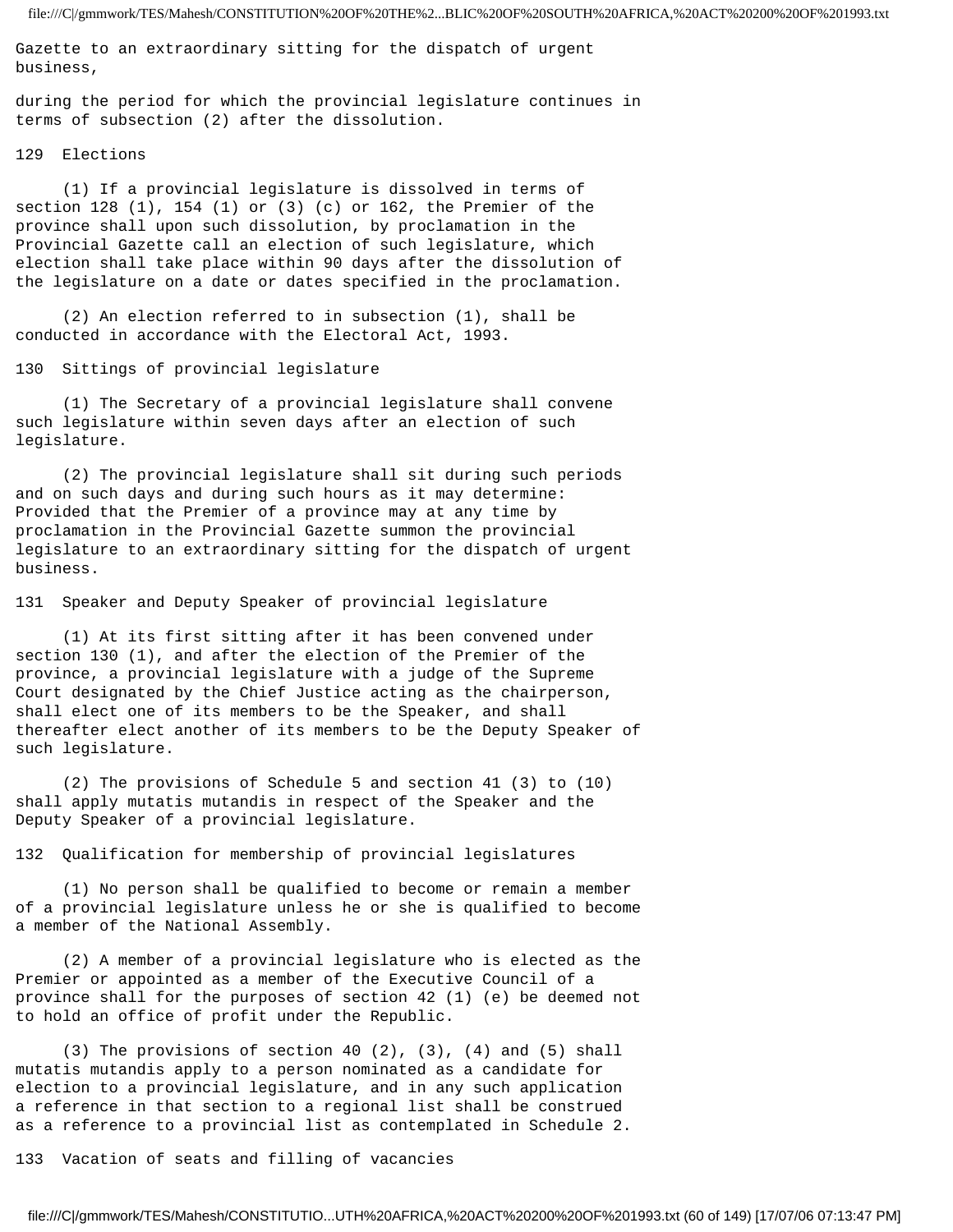(1) A member of a provincial legislature shall vacate his or her seat if he or she-

 (a) ceases to be eligible to be a member of the provincial legislature in terms of section 132;

 (b) ceases to be a member of the party which nominated him or her as a member of the provincial legislature;

 (c) resigns his or her seat by submitting his or her resignation in writing to the Secretary of the provincial legislature;

 (d) absents himself or herself voluntarily from sittings of the provincial legislature for 30 consecutive sitting days, without having obtained the leave of the provincial legislature in accordance with the rules and orders; or

 (e) becomes a member of the National Assembly or the Senate.

 (2) The provisions of section 44 (1) and (2) shall apply mutatis mutandis in respect of the filling of vacancies in a provincial legislature, and in any such application a reference to-

 (a) the National Assembly shall be construed as a reference to a provincial legislature; and

 (b) a list of party candidates shall be construed as a reference to a list referred to in section 127 (3).

 (3) A nomination in terms of this section shall be submitted in writing to the Speaker of the provincial legislature in question.

### 134 Oath or affirmation by members

 Every member of a provincial legislature, before taking his or her seat, shall make and subscribe an oath or solemn affirmation in the terms set out in Schedule 3 before a judge of the Supreme Court designated by the Chief Justice for this purpose, or, in the case of a member nominated under section 133, before the Speaker of the provincial legislature.

135 Powers, privileges and immunities of provincial legislatures and benefits of members

 (1) A provincial legislature shall have full power to control, regulate and dispose of its internal affairs and shall have all such other powers, privileges and immunities as may, subject to this Constitution, be prescribed by a law of such legislature.

 (2) Subject to the rules and orders of a provincial legislature there shall be freedom of speech and debate in or before such legislature and any committee thereof, and such freedom shall not be impeached or questioned in any court.

 (3) A member of a provincial legislature shall not be liable to any civil or criminal proceedings, arrest, imprisonment or damages by reason of anything which he or she has said, produced or submitted in or before or to such legislature or any committee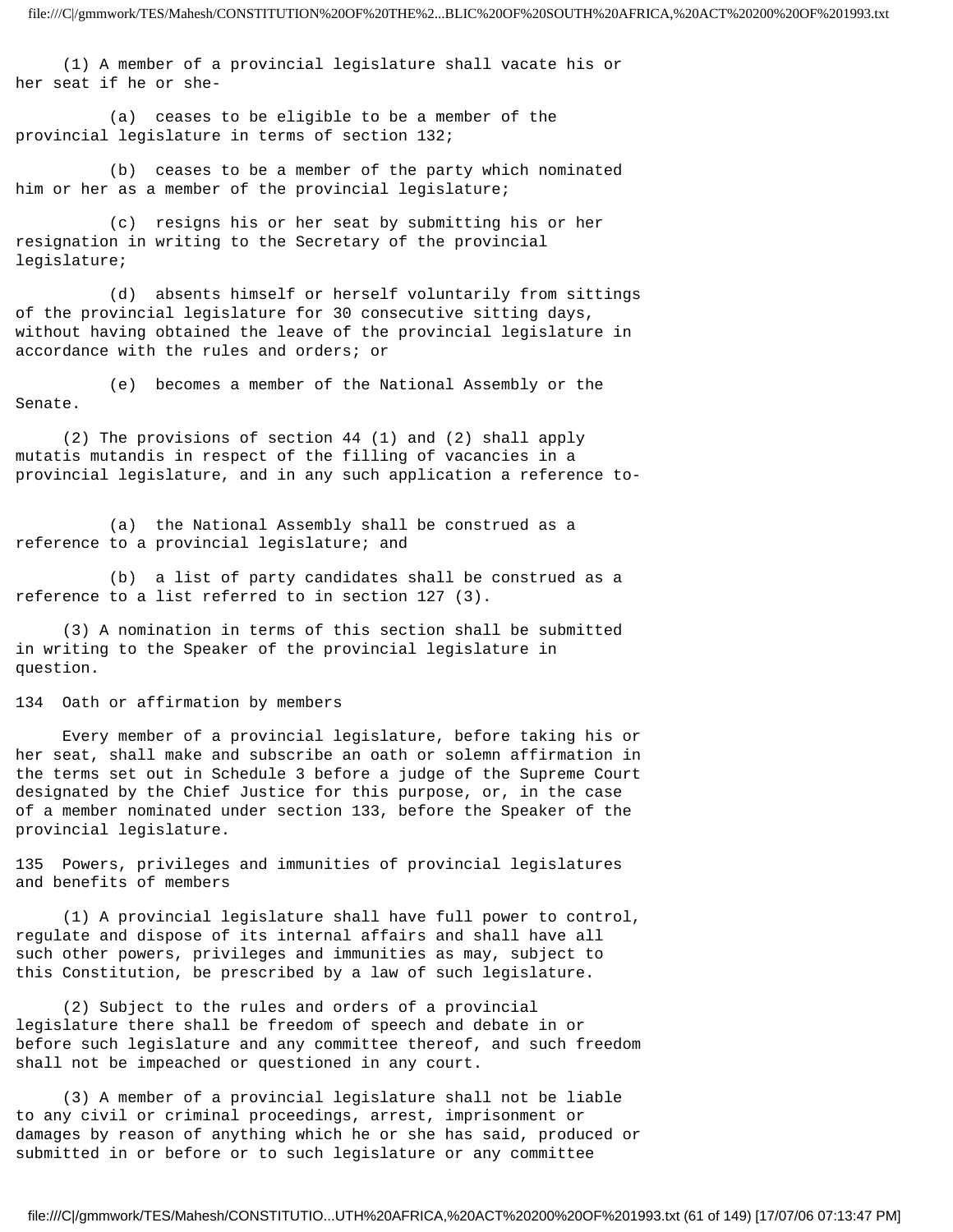thereof or by reason of anything which may have been revealed as a result of what he or she has said, produced or submitted in or before or to such legislature or any committee thereof.

 (4) There shall be paid out of and as a charge on the Provincial Revenue Fund of a province to a member of the legislature of that province such salary and allowances, and upon his or her retirement, or to his or her widow or widower upon his or her death, such pension and pension benefits, as may be prescribed by a law of the provincial legislature.

### 136 Penalty for sitting or voting when disqualified

 Any person who in terms of this Constitution is disqualified to sit as a member of a provincial legislature and who, while so disqualified and knowing that he or she is so disqualified, sits or votes as such a member, shall be liable to a penalty determined by the rules and orders for each day on which he or she so sits or votes, which may be recovered for credit of the Provincial Revenue Fund concerned by action in a court of law.

# 137 Rules and orders

 (1) A provincial legislature may make rules and orders in connection with the conduct of its business and proceedings.

 (2) The provisions of section 58 shall apply mutatis mutandis in respect of a provincial legislature.

#### 138 Quorum

 The presence of at least one third or, when a vote is taken on a Bill, of at least one half of all the members of the provincial legislature other than the Speaker or other presiding member, shall be necessary to constitute a sitting of such legislature.

# 139 Requisite majorities

 Save where otherwise required in this Constitution, all questions before a provincial legislature shall be determined by a majority of votes cast.

#### 140 Assent to Bills

 (1) A Bill duly passed by a provincial legislature in accordance with this Constitution shall be assented to by the Premier of the province subject to section 147 (1) (b).

 (2) A Bill referred to in subsection (1) to which the Premier has assented and a copy of which he or she has signed, shall upon its promulgation be a law of the provincial legislature in question.

### 141 Signature and enrolment of provincial laws

 (1) A law of a provincial legislature referred to in section 140 (2) shall be enrolled of record in the office of the Registrar of the Appellate Division of the Supreme Court in such official South African languages as may be required in terms of section 3, and copies of the law so enrolled shall be conclusive evidence of the provisions of such law.

(2) In the case of a conflict between copies of a law enrolled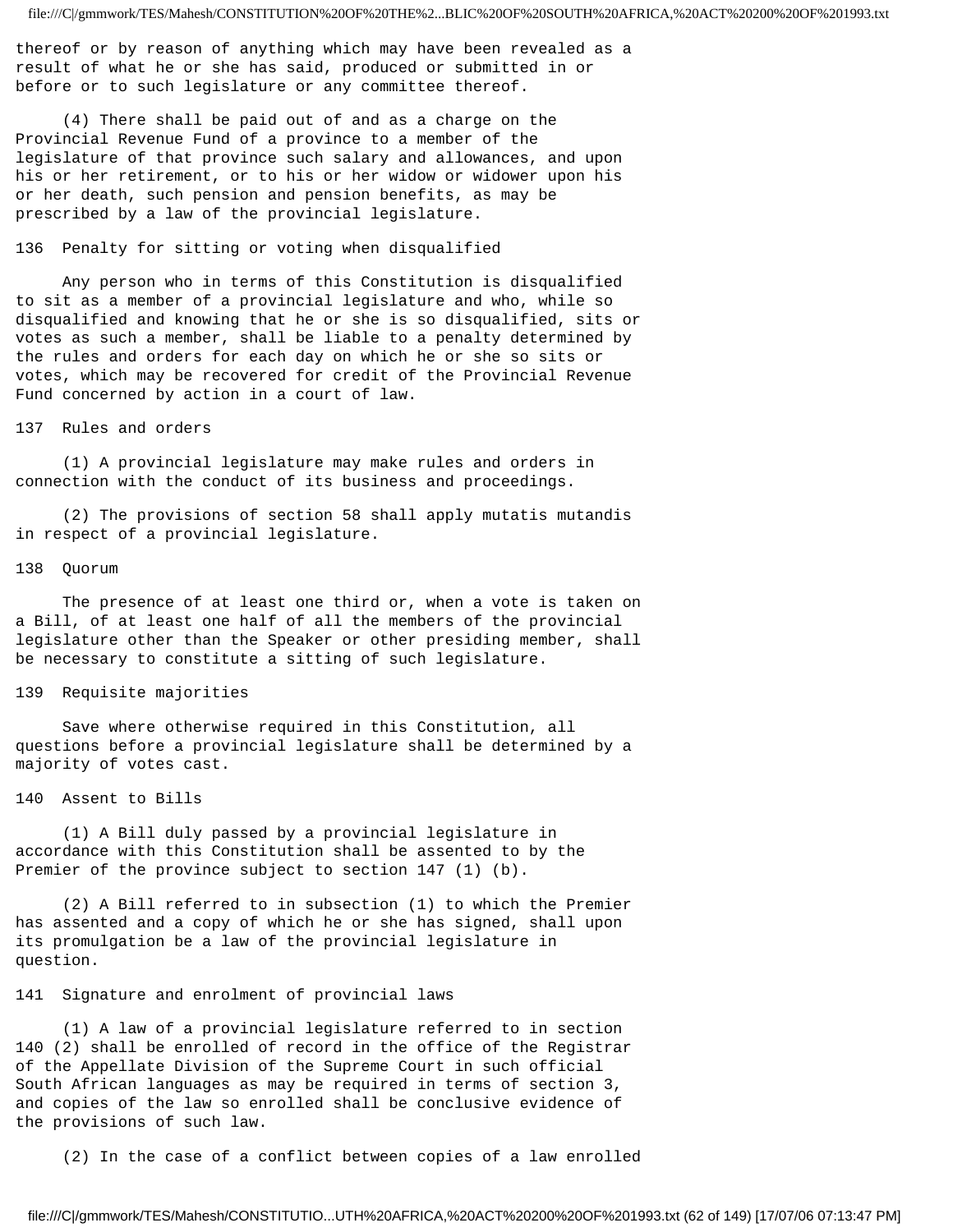in terms of subsection (1), the copy signed by the Premier shall prevail.

 (3) The public shall have the right of access to copies of a law so enrolled, subject to such laws as may be passed by Parliament to protect the safety and durability of the said copies and with due regard to the convenience of the Registrar's staff.

#### 142 Public access to provincial legislatures

 Sittings of a provincial legislature shall be held in public, and the public, including the media, shall have access to such sittings: Provided that reasonable measures may be taken to regulate such access, and to provide for the search of and, where appropriate, the refusal of entry or the removal of any person.

### 143 Administration of provincial legislatures

 (1) For the purposes of setting up a provisional administra tion of a provincial legislature, the Transitional Executive Council shall as soon as possible after the commencement of this Constitution appoint for each provincial legislature a provisional secretary, who shall hold office as Secretary until an appointment is made in terms of subsection (2).

 (2) The Executive Council of a province shall after consultation with the Commission on Provincial Government appoint a Secretary and such other staff as may be necessary for the discharge of the work of such legislature.

 (3) Persons appointed under this section shall be remunerated out of and as a charge on the Provincial Revenue Fund of the province.

### Provincial Executive Authority (ss. 144-154)

# 144 Executive authority of provinces

 (1) The executive authority of a province shall vest in the Premier of the province, who shall exercise and perform his or her powers and functions subject to and in accordance with this Constitution.

 (2) A province shall have executive authority over all matters in respect of which such province has exercised its legislative competence, matters assigned to it by or under section 235 or any law, and matters delegated to it by or under any law.

## 145 Election of Premiers

 (1) (a) The provincial legislature of a province shall at its first sitting after it has been convened in terms of section 130 (1), elect one of its members as the Premier of the province.

 (b) A provincial legislature shall thereafter, as often as it again becomes necessary to elect a Premier, elect one of its members as the Premier of the province.

 (c) The provisions of Schedule 5 shall apply mutatis mutandis in respect of the election of the Premier of a province.

 (2) A judge of the Supreme Court designated by the Chief Justice for this purpose, shall preside over an election referred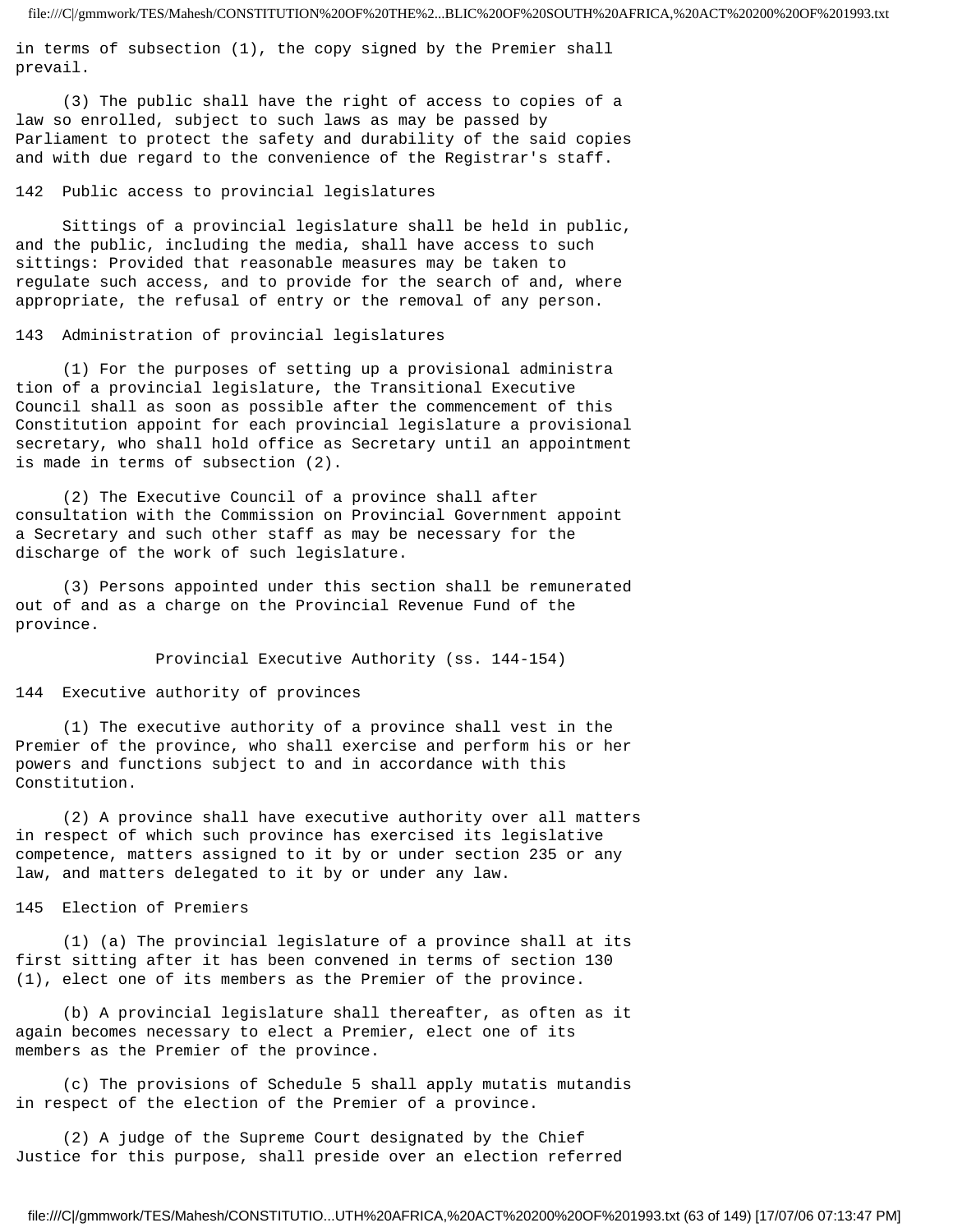to in subsection (1).

 (3) The election of a Premier in terms of subsection (1) (b) shall take place at a time and on a date fixed by the judge so designated: Provided that-

 (a) if such election of a Premier is occasioned by reason of a dissolution of the provincial legislature, it shall take place within 14 days after the election of the provincial legislature held in pursuance of such dissolution; or

 (b) if such election of a Premier is occasioned by reason of a vacancy in the office of Premier, it shall take place within 30 days after the vacancy arose.

146 Tenure of and removal from office of Premiers

 (1) The Premier of a province elected in terms of section 145 (1) shall, subject to subsection (2) and section 154(2), hold office-

(a) for the period referred to in section  $128$  (1); or

 (b) if the provincial legislature is dissolved during such period, for the period until such dissolution,

and shall thereafter remain in office until a Premier has been elected in terms of section 145 (1) (b) after the dissolution and has assumed office.

 (2) The Premier of a province shall cease to hold office on a resolution adopted by the provincial legislature by a majority of at least two-thirds of all its members and impeaching the Premier on the ground of a serious violation of this Constitution or the other laws of the Republic or the province in question, or of misconduct or inability rendering him or her unfit to exercise and perform his or her powers and functions in accordance with section 147.

147 Responsibilities, powers and functions of Premiers

 (1) The Premier of a province shall be responsible for the observance of the provisions of this Constitution and all other laws by the executive of the province, and shall be competent to exercise and perform the following powers and functions, namely-

 (a) to assent to, sign and promulgate Bills duly passed by the provincial legislature;

 (b) in the event of a procedural shortcoming in the legislative process, to refer a Bill passed by the provincial legislature back for further consideration by such legislature;

(c) to convene meetings of the Executive Council;

(d) to appoint commissions of enquiry;

 (e) to make such appointments as may be necessary under powers conferred upon him or her by this Constitution or any other law; and

 (f) to proclaim referenda and plebiscites in terms of this Constitution or a provincial law.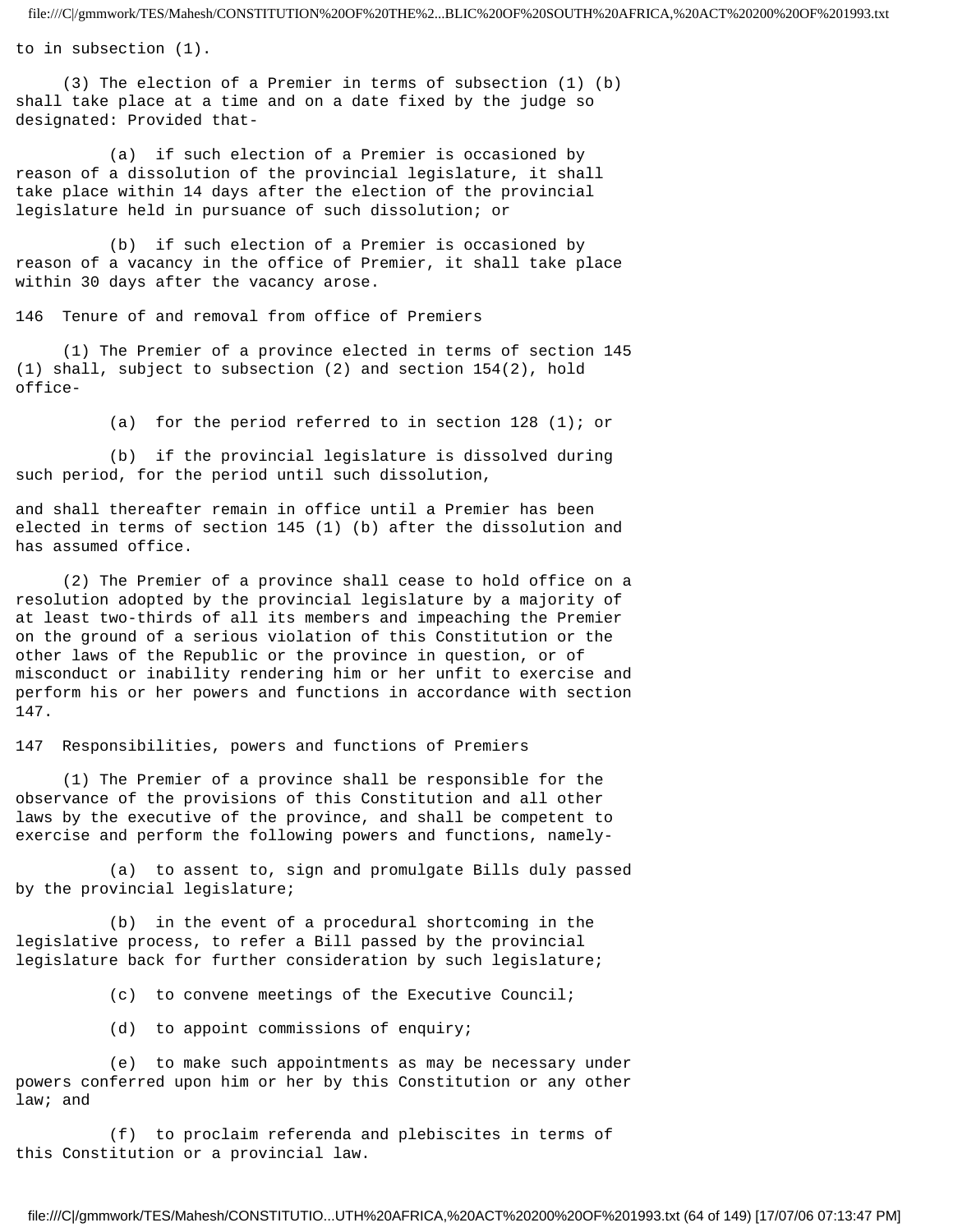(2) The Premier of a province shall exercise and perform all powers and functions assigned to him or her by this Constitution or any other law, except those specified in subsection (1) or where otherwise expressly or by implication provided in this Constitu tion, in consultation with the Executive Council of the province: Provided that the Executive Council may delegate its consultation function in terms of this subsection, with reference to any particular power or function of the Premier, to any member or members of the Executive Council.

# 148 Acting Premiers

 (1) The Premier of a province shall appoint one of the members of the Executive Council of the province to act as Premier during his or her absence or temporary incapacity.

 (2) Should it be necessary that an Acting Premier be appointed and the Premier is absent or unable to make such an appointment, or if the office of Premier is vacant, the other members of the Executive Council shall make such appointment.

 (3) An Acting Premier shall while acting as Premier have all the powers and functions vested in the office of Premier.

149 Executive Councils

 (1) The Executive Council of a province shall consist of the Premier and not more than 10 members appointed by the Premier in accordance with this section.

 (2) A party holding at least 10 per cent of the seats in a provincial legislature and which has decided to participate in the Executive Council, shall be entitled to be allocated one or more of the Executive Council portfolios in proportion to the number of seats held by it in the provincial legislature relative to the number of seats held by the other participating parties.

 (3) Executive Council portfolios shall for the purposes of subsection (2) be allocated mutatis mutandis in accordance with the formula set out in paragraphs (a) to (e) of section 88 (3), to the respective participating parties.

 (4) The Premier of a province shall after consultation with the leaders of the participating parties-

 (a) determine the specific portfolios to be allocated to the respective participating parties in accordance with the number of portfolios allocated to them in terms of subsection (3);

 (b) appoint in respect of each such portfolio a member of the provincial legislature who is a member of the party to which that portfolio was allocated under paragraph (a), as the member of the Executive Council responsible for that portfolio;

 (c) if it becomes necessary for the purposes of this Constitution or in the interest of good government, vary any determination under paragraph (a), subject to subsection (3);

(d) terminate any appointment under paragraph (b)-

 (i) if he or she is requested to do so by the leader of the party of which the relevant member of the Executive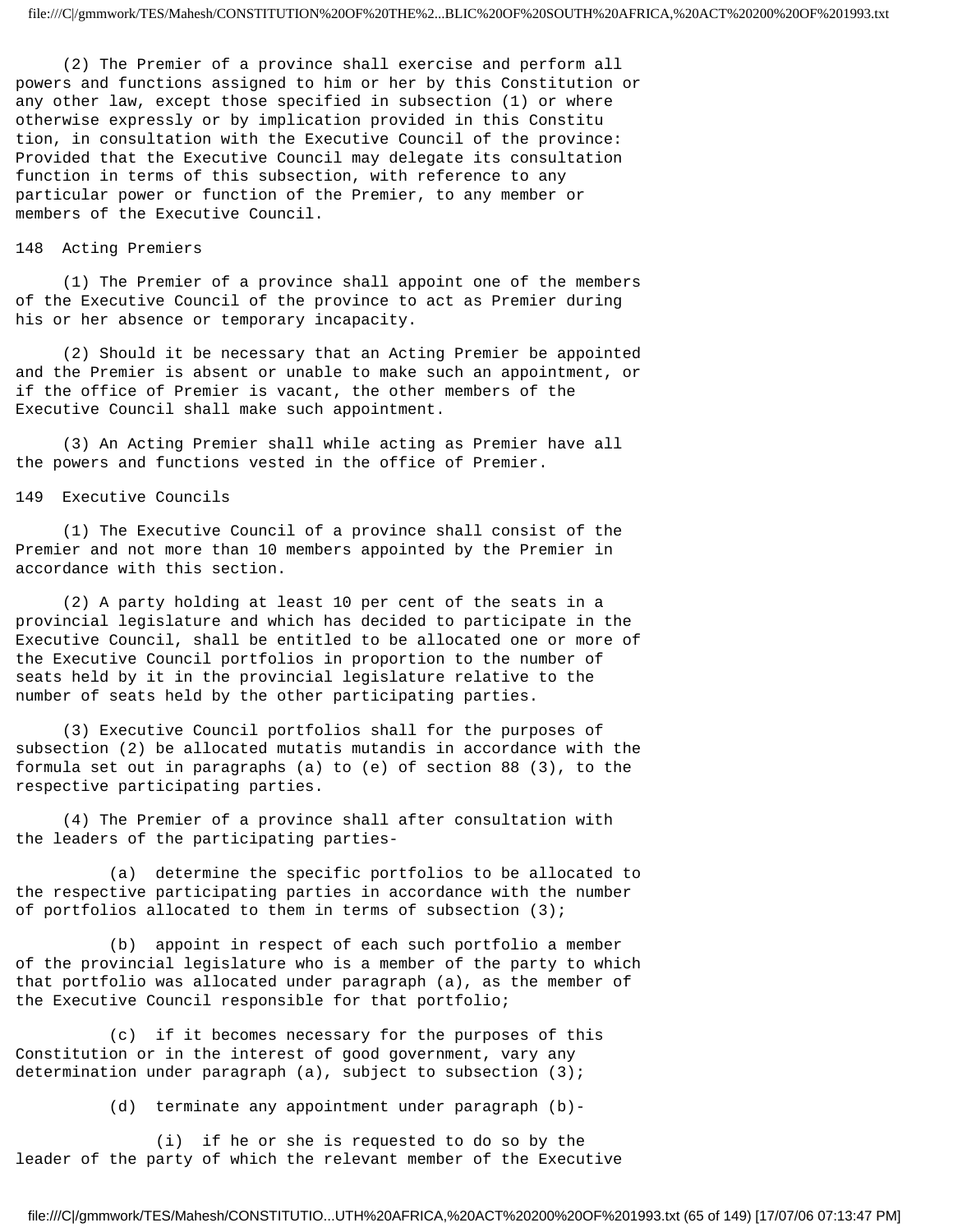Council is a member; or

 (ii) if it becomes necessary for the purposes of this Constitution or in the interest of good government; or

 (e) fill when necessary, subject to paragraph (b), a vacancy in the office of a member of the Executive Council.

 (5) Subsection (4) shall be implemented in the spirit underlying the concept of a government of national unity, and the Premier and the other functionaries concerned shall for the purposes of subsection (4) endeavour to achieve consensus at all times: Provided that if consensus cannot be achieved on-

 (a) the exercise of a power referred to in paragraph (a), (c) or (d) (ii) of that subsection, the Premier's decision shall prevail;

 (b) the exercise of a power referred to in paragraph (b), (d) (i) or (e) of that subsection affecting a person who is not a member of the Premier's party, the decision of the leader of the party of which such person is a member shall prevail; and

 (c) the exercise of a power referred to in paragraph (b) or (e) of that subsection affecting a person who is a member of the Premier's party, the Premier's decision shall prevail.

 (6) If any determination of portfolio allocations is varied under subsection (4) (c), the affected members of the Executive Council shall vacate their portfolios but shall be eligible, where applicable, for re-appointment to other portfolios allocated to their respective parties in terms of the varied determination.

 (7) The Premier or a member of the Executive Council shall, before formally assuming office, make and subscribe an oath or solemn affirmation in the terms set out in Schedule 3 before a judge of the Supreme Court designated by the Chief Justice for this purpose.

 (8) No member of an Executive Council may take up any other paid employment, engage in activities inconsistent with his or her membership of the Executive Council, or expose himself or herself to any situation which carries with it the risk of a conflict between his or her responsibilities as a member of the Executive Council and his or her private interests.

 (9) No member of the Executive Council shall use his or her position as such, or directly or indirectly use information entrusted confidentially to him or her in such capacity, to enrich himself or herself or any other person.

 (10) There shall be paid out of and as a charge on the Provincial Revenue Fund of a province to the Premier or a member of an Executive Council of such province such salary and allowances, and upon his or her retirement, or to his or her widow or widower upon his or her death, such pension and pension benefits, as may be prescribed by a law of the provincial legislature.

# 150 Executive Council procedure

 (1) Meetings of the Executive Council shall be presided over by the Premier.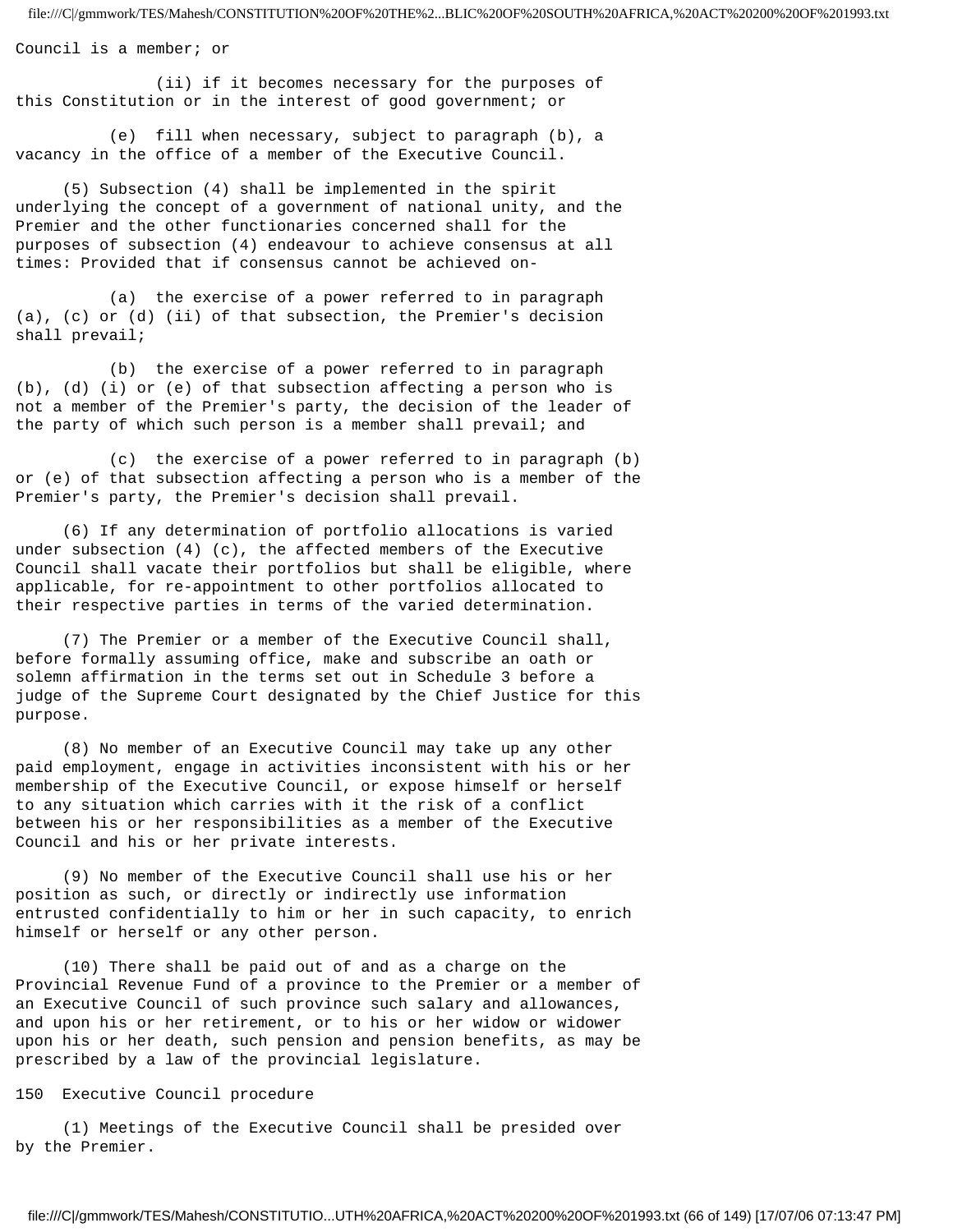(2) The Executive Council shall function in a manner which gives consideration to the consensus-seeking spirit underlying the concept of a government of national unity as well as the need for effective government.

151 Temporary assignment of powers and functions to Executive Council members

 Whenever a member of an Executive Council of a province is absent or for any reason unable to exercise and perform any of the powers and functions assigned to him or her, or whenever a member of an Executive Council has vacated his or her office and a successor has not yet been appointed, the Premier may appoint any other member of the Council to act in the said member's stead, either generally or in the exercise or performance of any specific power or function.

152 Transfer of powers and functions from one member to another member

 (1) The Premier of a province may assign the administration of a law which is entrusted to any particular member of the Executive Council or which entrusts to any particular member of the Council any power or function, to any other member of the Council.

 (2) Any reference in such a law to a particular member of the Executive Council as the member to whom the administration of such a law is entrusted, shall upon the assignment under subsection (1) of the administration of such a law to another member of the Council, be construed as a reference to the latter.

153 Accountability of members of Executive Councils

 (1) A member of an Executive Council of a province shall be accountable individually both to the Premier and the provincial legislature of the province for the administration of the portfolio allocated to him or her, and all members of an Executive Council shall correspondingly be accountable collectively for the performance of the functions of the provincial government and for its policies.

 (2) A member of an Executive Council shall administer his or her portfolio in accordance with the policy determined by the Executive Council.

 (3) If a member of an Executive Council of a province fails to administer his or her portfolio in accordance with the policy of the Executive Council, the Premier of the province may require the member concerned to bring the administration of the portfolio into conformity with such policy.

 (4) If the member concerned fails to comply with a requirement of the Premier under subsection (3), the Premier may, after consultation with the member, and if the member is not a member of the Premier's party, or is not the leader of a participating party, also after consultation with the leader of such member's party, remove the member from office.

154 Votes of no confidence

 (1) If a provincial legislature passes a vote of no confidence in the Executive Council, including the Premier, the Premier shall, unless he or she resigns, dissolve such legislature and call an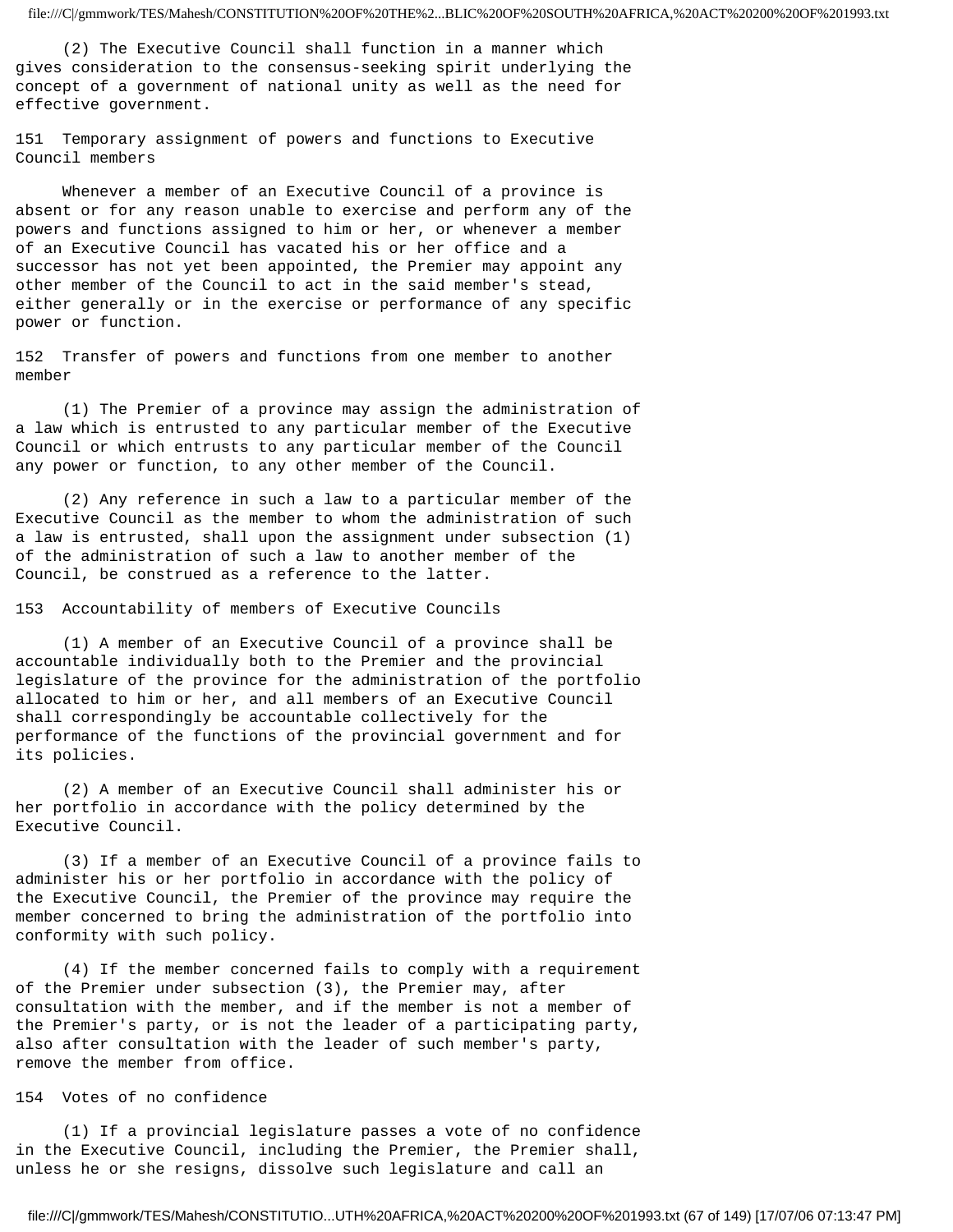election in accordance with section 129.

 (2) If a provincial legislature passes a vote of no confidence in the Premier, but not in the other members of the Executive Council, the Premier shall resign.

 (3) If a provincial legislature passes a vote of no confidence in the Executive Council, excluding the Premier, the Premier may-

(a) resign;

 (b) reconstitute the Executive Council in accordance with section  $149$  (4); or

 (c) dissolve such legislature and call an election in accordance with section 129.

 (4) The Premier shall where required, or where he or she elects, to do so in terms of this section, dissolve the provincial legislature by proclamation in the Provincial Gazette within 14 days of the vote of no confidence.

Provincial Finance and FiscaL Affairs (ss. 155-159)

155 Provinces' share of revenue collected nationally

 (1) A province shall be entitled to an equitable share of revenue collected nationally to enable it to provide services and to exercise and perform its powers and functions.

 (2) The equitable share of revenue referred to in subsection (1) shall consist of-

 (a) a percentage, as fixed by an Act of Parliament, of income tax on individuals which is collected within the province;

 (b) a percentage, as fixed by an Act of Parliament, of value-added tax or other sales tax which is collected within the province; and

 (c) other conditional or unconditional allocations out of national revenue to a province.

 (3) The percentages referred to in subsection (2) (a) and (b) shall be fixed reasonably after taking into account the national interest and recommendations of the Financial and Fiscal Commission.

 (4) Allocations referred to in subsection (2) (c) shall be determined in accordance with an Act of Parliament, with due regard to the national interest and after taking into account-

 (a) the provision that has to be made for interest and other payments in respect of the national debt; and

 (b) the different fiscal capacities, including the revenues derived from sources referred to in subsection (2) (a) and (b), fiscal performances, efficiency of utilisation of revenue, needs and economic disparities within and between provinces, as well as the developmental needs, administrative responsibilities and other legitimate interests of the provinces, and any other objective criteria identified by the Financial and Fiscal Commission; and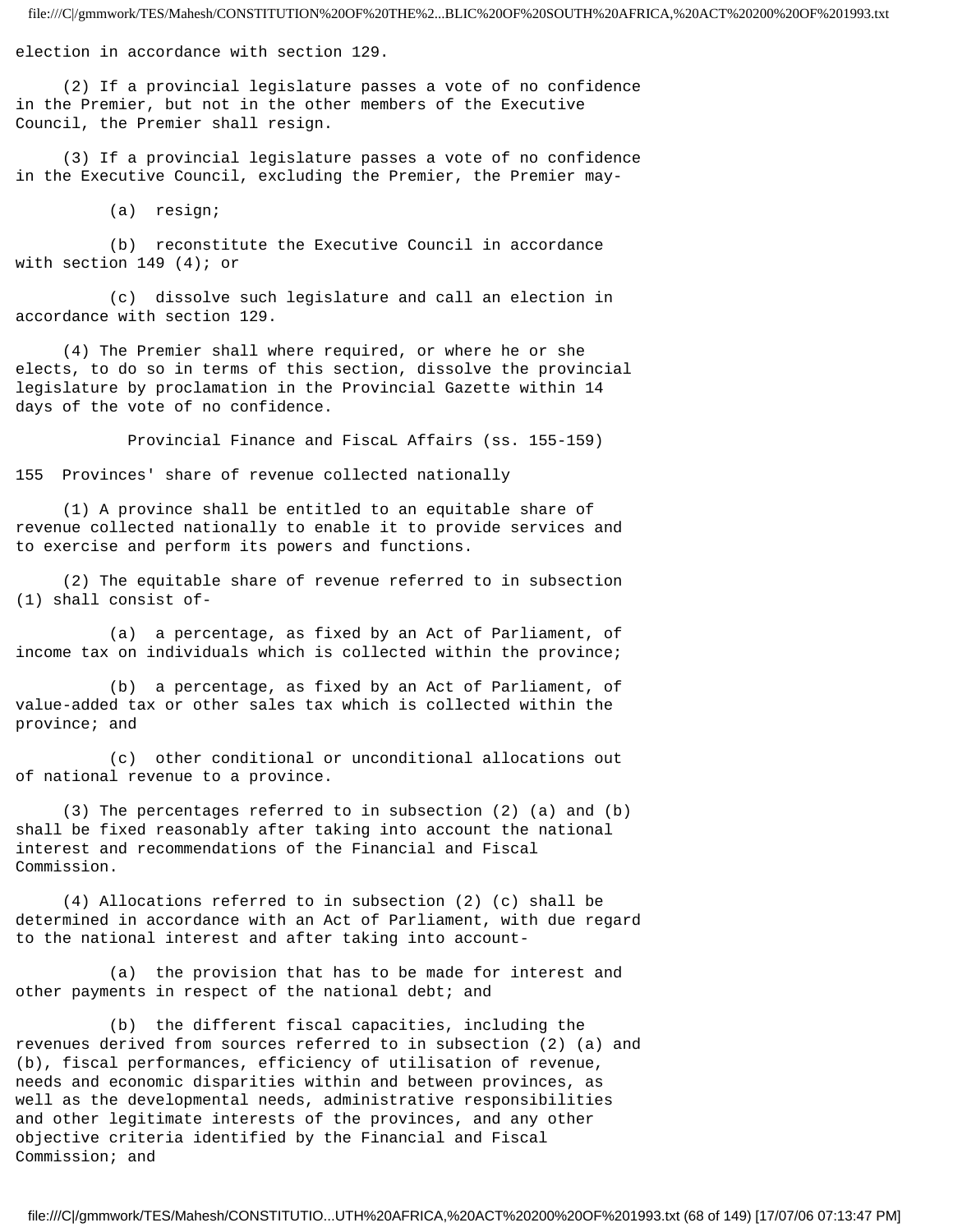(c) the legitimate needs and interests of the national government; and

 (d) the recommendations of the Financial and Fiscal Commission.

156 Levying of taxes by provinces

 (1) A province may levy taxes, surcharges or levies other than of a kind referred to in section 155 (2) (a) or (b), provided that-

 (a) it is authorised to do so by an Act of Parliament passed after recommendations of the Financial and Fiscal Commission on the draft text of any such Act have been submitted to and considered by Parliament; and

 (b) there is no discrimination against non-residents of that province who are South African citizens.

 (2) A provincial legislature shall not be entitled to levy taxes detrimentally affecting national economic policies, inter-provincial commerce or the national mobility of goods, services, capital and labour.

 (3) A provincial legislature shall be competent to enact legislation authorising the imposition of user charges: Provided that-

 (a) the criteria to be taken into account in raising such charges may be regulated by an Act of Parliament passed after recommendations of the Financial and Fiscal Commission relating to the draft text of any such Act have been submitted to and considered by Parliament; and

 (b) they do not discriminate against non-residents of that province who are South African citizens.

157 Raising of loans by provinces

(1) A province-

 (a) shall, subject to subsection (2), not be competent to raise loans for current expenditure; and

 (b) shall be competent to raise loans for capital expenditure, provided it does so within the framework of norms and conditions prescribed by an Act of Parliament passed after recommendations of the Financial and Fiscal Commission relating to the draft text of any such Act have been submitted to and considered by Parliament.

 (2) Loans referred to in subsection (1) (a) may be raised for bridging finance during a fiscal year, subject to the condition that they shall be redeemed in that same fiscal year and subject to such further conditions as may be prescribed by an Act of Parliament passed after recommendations of the Financial and Fiscal Commission relating to the draft text of any such Act have been submitted to and considered by Parliament.

(3) A province may not guarantee a loan unless-

(a) the Financial and Fiscal Commission has verified the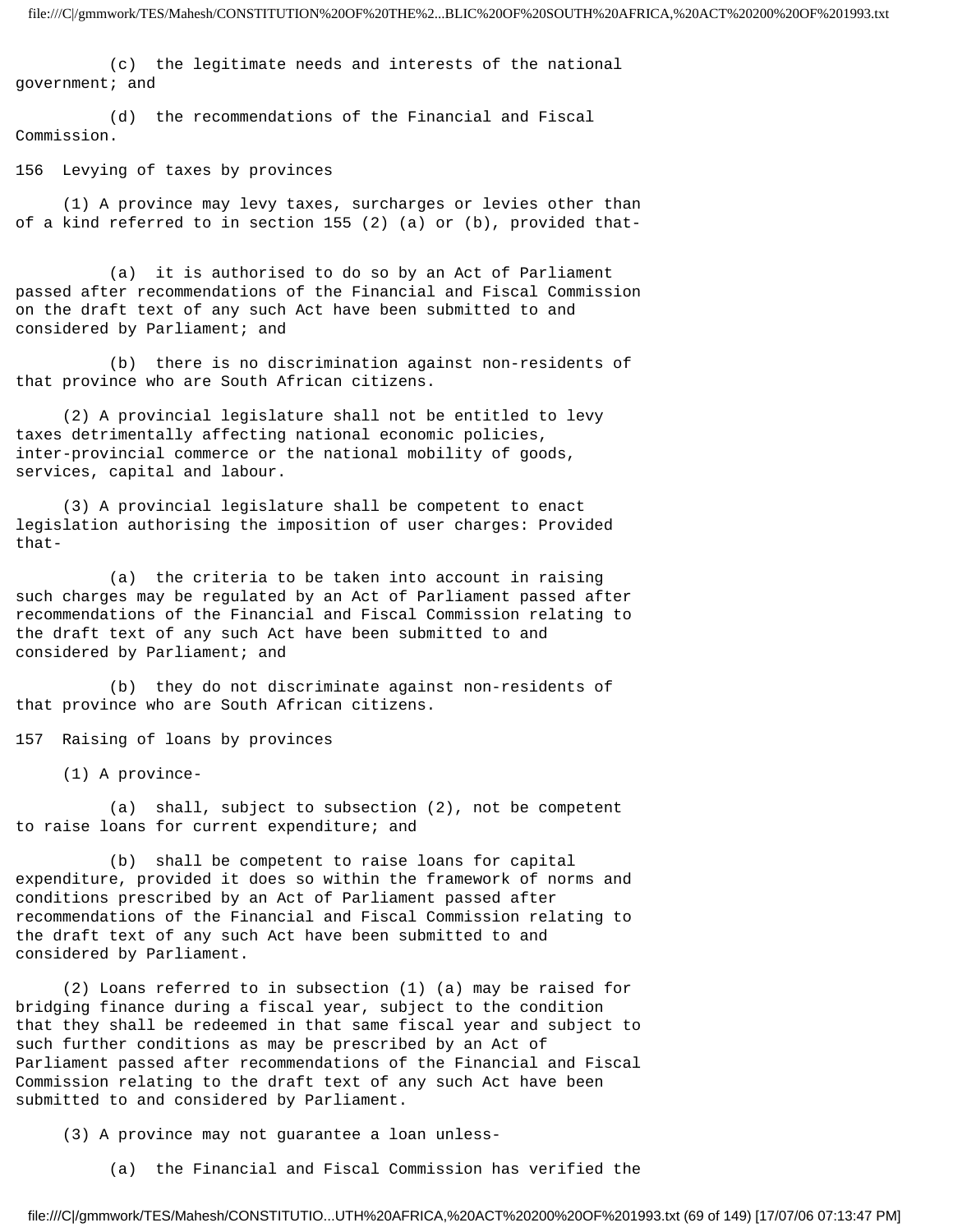need for a guarantee and recommended that it be given; and

 (b) the giving of the guarantee has been approved by a resolution of Parliament.

158 Revenue allocations by national government

Revenue allocations made by the national government-

 (a) to a provincial or local government shall be made through an appropriation Act; and

 (b) to a local government shall ordinarily be made through the provincial government of the province in which the local government is situated.

159 Provincial Revenue Funds

 (1) There is hereby established in the administration of each province a Provincial Revenue Fund, into which shall be paid all revenue raised by or accruing to the provincial government.

 (2) No money may be withdrawn from a Provincial Revenue Fund otherwise than by virtue of an appropriation made in accordance with a law of the provincial legislature concerned.

Provincial Constitutions (ss. 160-162)

160 Adoption of provincial constitutions

 (1) The provincial legislature shall be entitled to pass a constitution for its province by a resolution of a majority of at least two-thirds of all its members.

 (2) A provincial legislature may make such arrangements as it deems appropriate in connection with its proceedings relating to the drafting and consideration of a provincial constitution.

(3) A provincial constitution shall not be inconsistent with-

 (a) a provision of this Constitution, including this Chapter and the Constitutional Principles set out in Schedule 4; and

(b) a provision of the new constitutional text.

 (4) The text of a provincial constitution passed by a provincial legislature, or any provision thereof, shall be of no force and effect unless the Constitutional Court has certified that none of its provisions is inconsistent with a provision referred to in subsection (3) (a), and if the new constitutional text is then already passed, also with a provision of the new constitutional text.

 (5) A decision of the Constitutional Court in terms of subsection (4) certifying that the text of a provincial constitu tion is not inconsistent with the said provisions, shall be final and binding, and no court of law shall have jurisdiction to enquire into or pronounce upon the validity of such text or any provision thereof.

161 Development of provincial constitutional dispensation

(1) The development of a system of provincial government shall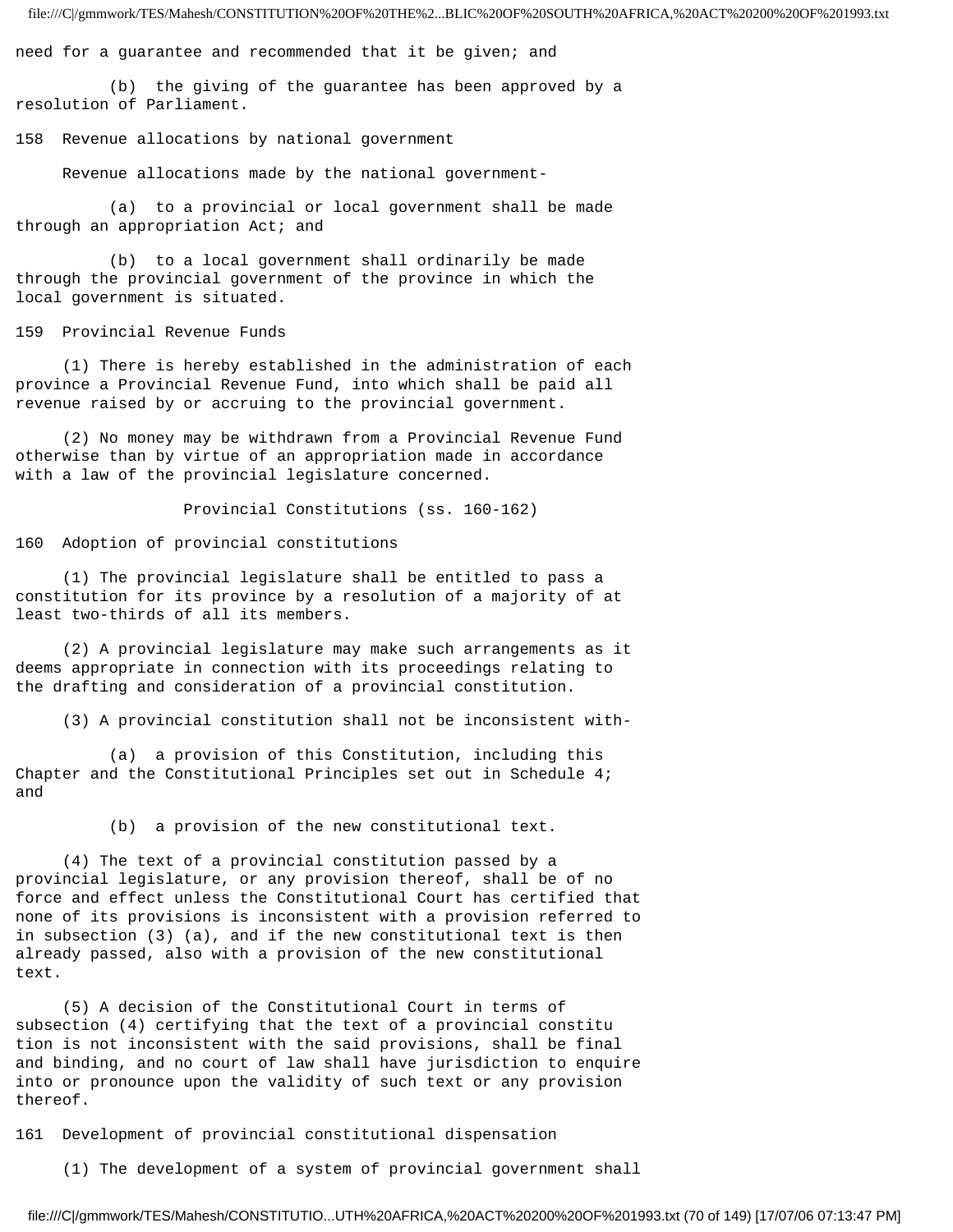receive the priority attention of the Constitutional Assembly, and in this regard it shall take into consideration any recommendations of the Commission on Provincial Government and any comments thereon by the respective provincial governments.

 (2) Any recommendations of the Commission to the Constitu tional Assembly shall include draft provisions for inclusion in the new constitutional text in so far as they relate to matters falling within the ambit of the Commission's object in terms of section 164.

 (3) The Constitutional Assembly shall deal with such draft provisions in the same manner as it is required in terms of this Constitution to deal with other constitutional proposals.

 (4) Draft provisions recommended by the Commission which are not adopted by the Constitutional Assembly shall lapse, except if the Constitutional Assembly by resolution of a majority of the members present and voting refers the recommended provisions back to the Commission for further consideration.

 (5) Draft provisions referred back to the Commission may again be presented to the Constitutional Assembly, provided that if amended in one or more substantive respects, the provisions of this section regarding the acceptance, rejection or referral of the recommendations of the Commission shall apply mutatis mutandis.

### 162 Election of new provincial governments

 A provincial government may at any time after the commencement of a provincial constitution contemplated in section 160 or of the constitutional dispensation contemplated in section 161, petition the Constitutional Assembly to dissolve its provincial legislature and to call an election for the establishment of a new provincial legislature and executive authority in that province.

Commission on Provincial Government (ss. 163-173)

163 Establishment of Commission on Provincial Government

 There is hereby established a Commission on Provincial Government consisting of not less than 10 and not more than 15 members appointed by the President subject to section 165.

# 164 Object and functions of Commission

 (1) The object of the Commission is to facilitate the establishment of provincial government, and the Commission shall for the achievement of that object be competent-

 (a) to advise the Constitutional Assembly on the development of a constitutional dispensation with regard to provincial systems of government;

 (b) to advise the national government or a provincial government on the establishment and consolidation of administrative institutions and structures in a province or on any matter arising out of the application of section 124; and

 (c) to make recommendations to the national government or a provincial government on the rationalisation of statutory enactments or public sector resources directed at the introduction and maintenance of an effective system of provincial government.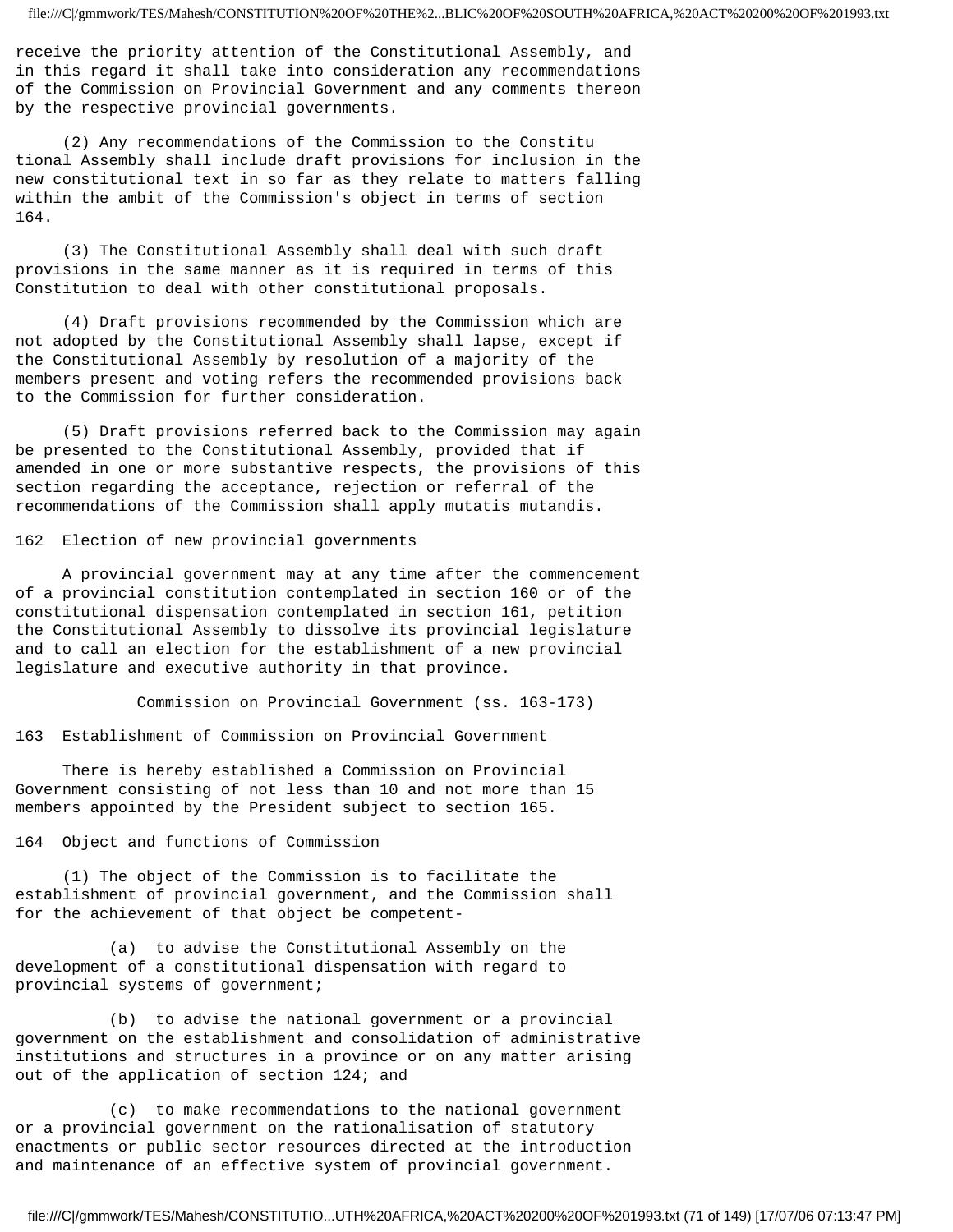(2) Advice to the Constitutional Assembly in terms of subsection (1) (a), shall include recommendations in the form of draft constitutional provisions regarding-

 (a) the finalisation of the number and the boundaries of the provinces of the Republic;

 (b) the constitutional dispensations of such provinces, including the constitutional structures within such provinces as well as the method of their election and their authority, functions and procedures;

 (c) measures, including transitional measures, that provide for the phasing in of new provincial constitutional dispensations;

 (d) the final delimitation of powers and functions between national and provincial institutions of government, with due regard to the criteria that are set out in subsection  $(3)$ ;

 (e) fiscal arrangements between the institutions of national government and those of the provincial governments;

(f) the powers and functions of local governments; and

 (g) any matter which the Commission considers to be relevant or ancillary to its functions.

 (3) In carrying out its functions the Commission shall, inter alia, take into consideration-

(a) the provisions of this Constitution;

(b) the Constitutional Principles set out in Schedule 4;

 (c) historical boundaries, including those set out in Part 1 of Schedule 1, former provincial boundaries, magisterial district boundaries and infrastructures;

 (d) administrative considerations, including the availability or non-availability of infrastructures and nodal points for service;

(e) the need to rationalise existing structures;

 (f) cost-effectiveness of government, administration and the delivery of services;

(g) the need to minimise inconvenience;

(h) demographic considerations;

(i) economic viability;

(j) developmental potential; and

(k) cultural and language realities.

165 Constitution of Commission

 (1) The members of the Commission shall be appointed by the President within 30 days of the commencement of this Constitution.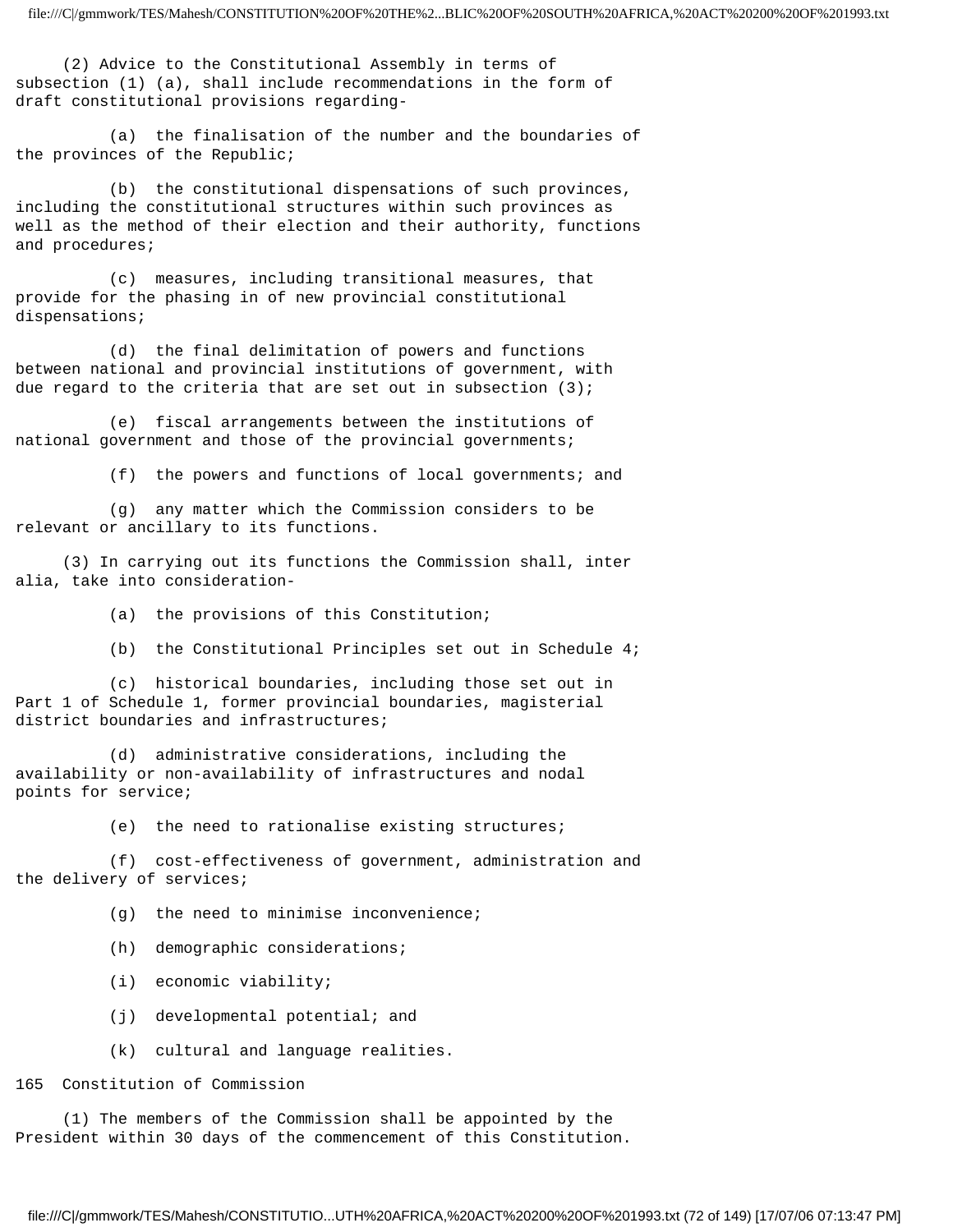(2) Unless the President otherwise determines, the members of the Commission shall be appointed in a full-time capacity.

 (3) At least one member of the Commission shall be appointed from each province with the concurrence of the Premier of the province.

 (4) A member of the Commission shall perform his or her functions fairly, impartially and independently.

 (5) A member appointed in a full-time capacity shall not perform or commit himself or herself to perform remunerative work outside his or her functions as a member of the Commission.

 (6) A member of the Commission shall not hold office in any political party or political organisation.

## 166 Chairperson and Deputy Chairperson

 (1) The President shall designate one of the members of the Commission as the Chairperson and another as the Deputy Chairper son.

 (2) (a) If the Chairperson is absent or unable to perform his or her functions as chairperson, or when there is a vacancy in the office of Chairperson, the Deputy Chairperson shall act as Chairperson, and if both the Chairperson and the Deputy Chairperson are absent or unable to perform the functions of the Chairperson, the Commission shall elect another member to act as Chairperson.

 (b) While acting as Chairperson the Deputy Chairperson or such member may exercise the powers and shall perform the functions of the Chairperson.

## 167 Vacation of office and filling of vacancies

 (1) A member of the Commission shall vacate his or her office if he or she resigns or if he or she becomes disqualified in terms of section 165 to hold office or is removed from office under subsection (2).

 (2) A member of the Commission may be removed from office by the President only on the grounds of misbehaviour, incapacity or incompetence established by a judge of the Supreme Court after an enquiry.

 (3) If a member of the Commission ceases to hold office, the President may, subject to section 165, appoint a person to fill the vacancy.

## 168 Meetings of Commission

 (1) The first meeting of the Commission shall be held within 30 days of its appointment at a time and place to be determined by the Chairperson, and subsequent meetings shall be held at a time and place determined by the Commission or, if authorised thereto by the Commission, by the Chairperson.

 (2) A quorum for a meeting of the Commission shall not be less than one half of all its members.

 (3) A decision of a majority of the members of the Commission shall constitute a decision of the Commission and in the event of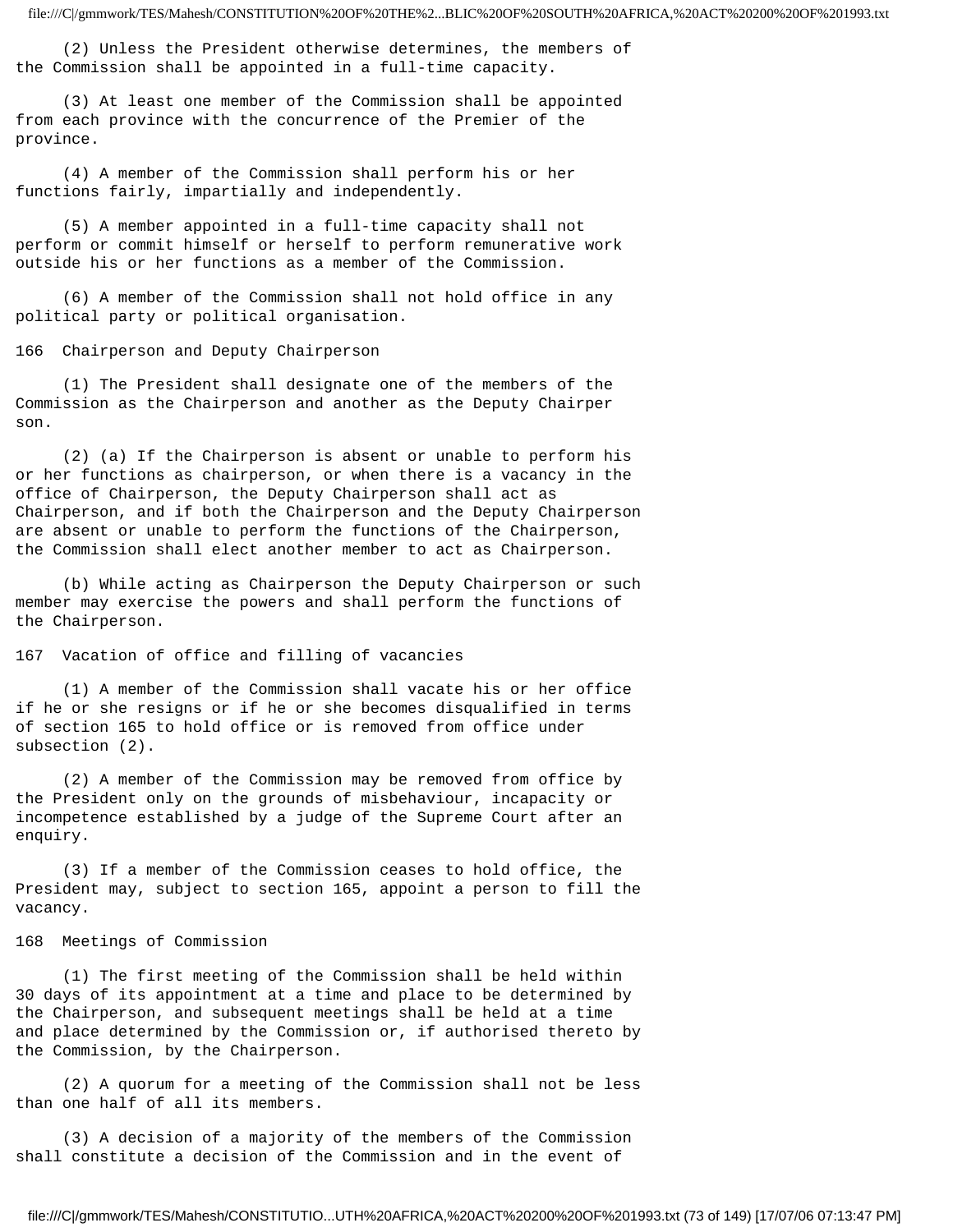an equality of votes the Chairperson shall have a casting vote in addition to his or her deliberative vote.

(4) All the decisions of the Commission shall be recorded.

169 Committees

 (1) The Commission may establish committees from among its members.

 (2) The Commission shall designate one of the members of a committee as chairperson thereof, and if any such chairperson is absent from a meeting of the committee the members present shall elect one from among their number to act as chairperson.

 (3) The Commission may, subject to such directions as it may issue from time to time-

 (a) delegate any power granted to it by or under section 164 to such a committee; and

 (b) authorise such a committee to perform any function assigned to the Commission by section 164.

 (4) The Commission shall not be divested of a power so delegated and the performance of a function so authorised, and may amend or withdraw any decision of a committee.

170 Co-option of persons to committees

 (1) A committee may co-opt any person to serve on it or to attend a particular meeting thereof in connection with a particular matter dealt with by the committee.

 (2) Such a person may take part in the proceedings of the committee in connection with such matter or at the meeting in respect of which he or she has been co-opted, but shall not be entitled to vote.

171 Remuneration of members of Commission and other persons

 Members of the Commission and persons referred to in section 170 who are not in the employment of the state, shall be paid, from moneys appropriated by Parliament for the purpose, such remunera tion and allowances as the Minister responsible for national financial affairs may determine.

## 172 Appointment of staff

 The Commission may appoint such staff as it may deem necessary for the efficient performance of its functions and administration, and may, in consultation with the Public Service Commission, determine the remuneration and conditions of service of staff members who are not public servants seconded to the service of the Commission.

#### 173 Regulations

The President may make regulations-

 (a) prescribing procedures in connection with any function of the Commission or a committee thereof;

(b) prohibiting conduct aimed at influencing or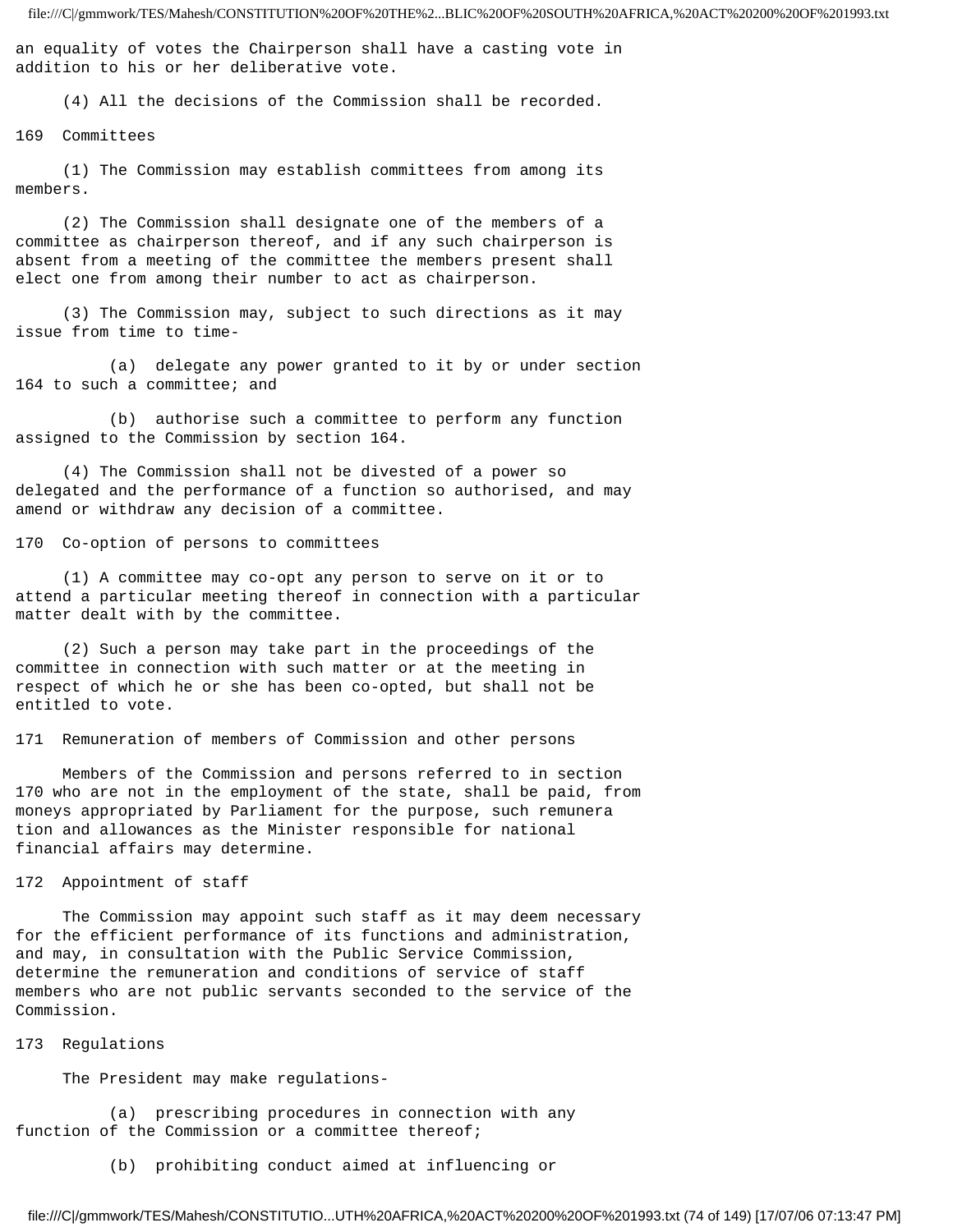attempting to influence the Commission or any committee or member thereof and prescribing penalties for any contravention of such a prohibition; and

 (c) prescribing any other matter in connection with the achievement of the object of the Commission.

CHAPTER 10

LOCAL GOVERNMENT (ss. 174-180)

174 Establishment and status of local government

 (1) Local government shall be established for the residents of areas demarcated by law of a competent authority.

 (2) A law referred to in subsection (1) may make provision for categories of metropolitan, urban and rural local governments with differentiated powers, functions and structures according to considerations of demography, economy, physical and environmental conditions and other factors which justify or necessitate such categories.

 (3) A local government shall be autonomous and, within the limits prescribed by or under law, shall be entitled to regulate its affairs.

 (4) Parliament or a provincial legislature shall not encroach on the powers, functions and structure of a local government to such an extent as to compromise the fundamental status, purpose and character of local government.

 (5) Proposed legislation which materially affects the status, powers or functions of local governments or the boundaries of their jurisdictional areas, shall not be introduced in Parliament or a provincial legislature unless it has been published for comment in the Gazette or the Provincial Gazette, as the case may be, and local governments and interested persons, including organised local government, have been given a reasonable opportunity to make written representations in regard thereto.

175 Powers and functions of local government

 (1) The powers, functions and structures of local government shall be determined by law of a competent authority.

 (2) A local government shall be assigned such powers and functions as may be necessary to provide services for the maintenance and promotion of the well-being of all persons within its area of jurisdiction.

 (3) A local government shall, to the extent determined in any applicable law, make provision for access by all persons residing within its area of jurisdiction to water, sanitation, transporta tion facilities, electricity, primary health services, education, housing and security within a safe and healthy environment, provided that such services and amenities can be rendered in a sustainable manner and are financially and physically practicable.

 (4) A local government shall have the power to make by-laws not inconsistent with this Constitution or an Act of Parliament or an applicable provincial law.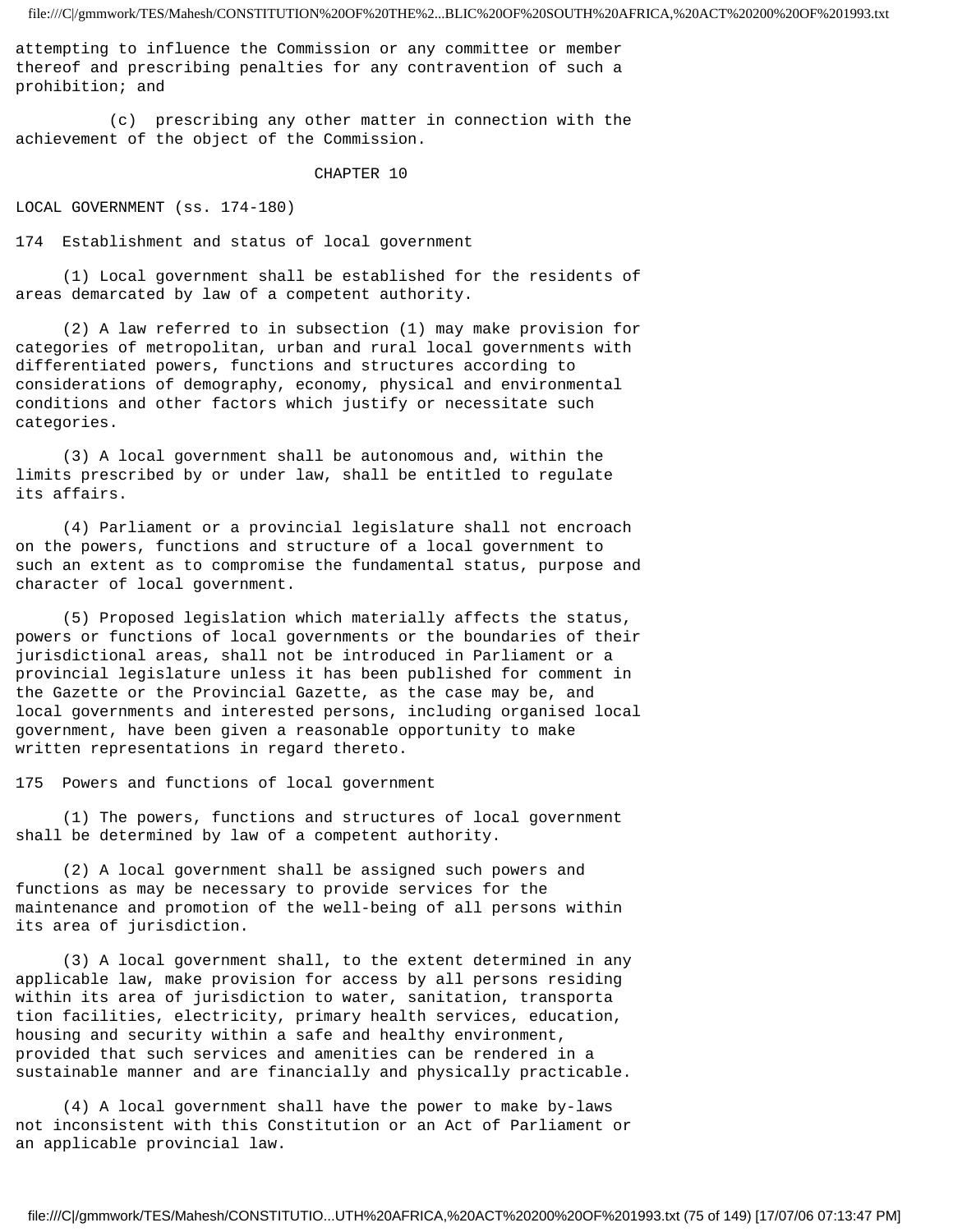(5) A local government shall have such executive powers as to allow it to function effectively.

 (6) A local government may, in its discretion, by means of a resolution of its council provide for the assignment of specified functions to local bodies or submunicipal entities within its area of jurisdiction as prescribed and regulated by or under law where, in the opinion of the council, such assignment of functions will facilitate or enhance the provision or administration of services, the adherence to municipal bylaws or, more generally, good governance in the public interest: Provided that such assignment of functions-

 (a) shall not be inconsistent with an Act of Parliament or an applicable provincial law; and

 (b) shall not diminish the accountability of such local government.

176 Council resolutions

 Matters before the council of a local government pertaining to-

 (a) the budget of the local government, shall be decided by a resolution of the council adopted by a majority of at least two-thirds of all its members; and

 (b) town planning, shall be decided by a resolution of the council adopted by at least a majority of all its members: Provided that a council may delegate the power to make decisions on matters pertaining to town planning to the executive committee or to a committee appointed for this purpose: Provided further that section 177 shall apply mutatis mutandis to the appointment and functioning of a committee appointed for this purpose.

#### 177 Executive committees

 A council of a local government shall elect, according to a system of proportional representation as may be prescribed by a law, from among its members, an executive committee to exercise such powers and perform such functions as may be determined by such council: Provided that-

 (a) the council shall determine the number of members of and the quorum for the executive committee;

 (b) the executive committee shall endeavour to exercise its powers and perform its functions on the basis of consensus among its members; and

 (c) if consensus on any matter cannot be achieved, such matter may be decided by the committee by resolution of a majority of at least two-thirds of all its members, or the committee may, if a majority of the committee so decides, submit a report and recommendation (if any) on the matter to the council for a decision.

#### 178 Administration and finance

 (1) A local government shall ensure that its administration is based on sound principles of public administration, good government and public accountability so as to render efficient services to the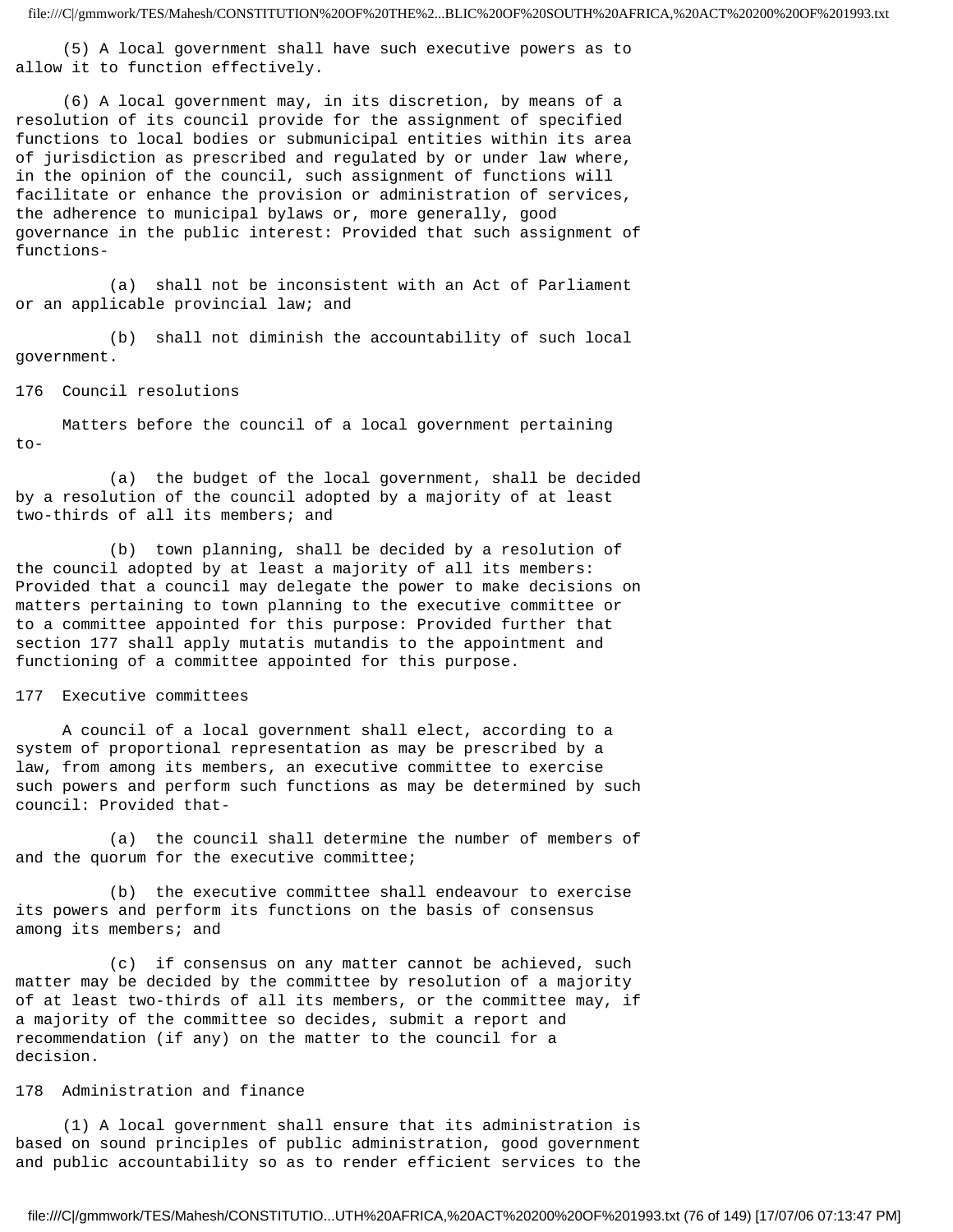persons within its area of jurisdiction and effective administra tion of its affairs.

 (2) A local government shall, subject to such conditions as may be prescribed by law of a competent legislature after taking into consideration any recommendations of the Financial and Fiscal Commission, be competent to levy and recover such property rates, levies, fees, taxes and tariffs as may be necessary to exercise its powers and perform its functions: Provided that within each local government such rates, levies, fees, taxes and tariffs shall be based on a uniform structure for its area of jurisdiction.

 (3) A local government shall be entitled to an equitable allocation by the provincial government of funds, and the Financial and Fiscal Commission shall make recommendations regarding criteria for such allocations, taking into account the different categories of local government referred to in section 174(2).

# 179 Elections

 (1) A local government shall be elected democratically, and such election shall take place in terms of an applicable law and at intervals of not less than three and not more than five years: Provided that the first local government elections after the commencement of this Constitution shall take place on the same day.

 (2) The electoral system for a local government shall include both proportional and ward representation and shall be regulated by a law referred to in subsection (1).

 (3) Subject to section 6, every natural person shall be entitled to vote in an election of a local government if he or she-

 (a) is ordinarily resident within the area of jurisdiction of that local government or is under law liable for the payment of property rates, rent, service charges or levies to that local government; and

 (b) is registered as a voter on the voters' role of that local government.

 (4) A voter shall not have more than one vote per local government.

 (5) No person shall be qualified to become or remain a member of a local government if he or she-

(a) is not eligible to vote in terms of subsection  $(3)$ ;

(b) is a member of the National Assembly or the Senate;

 (c) is not qualified to become a member of the National Assembly;

 (d) is an employee of a local government (unless, with due regard to the public interest, exemption of this disqualifica tion is given by the Executive Council of the province in which the local government is situated and proof of such exemption accompanies the nomination of such person); or

(e) is disqualified in terms of any other law.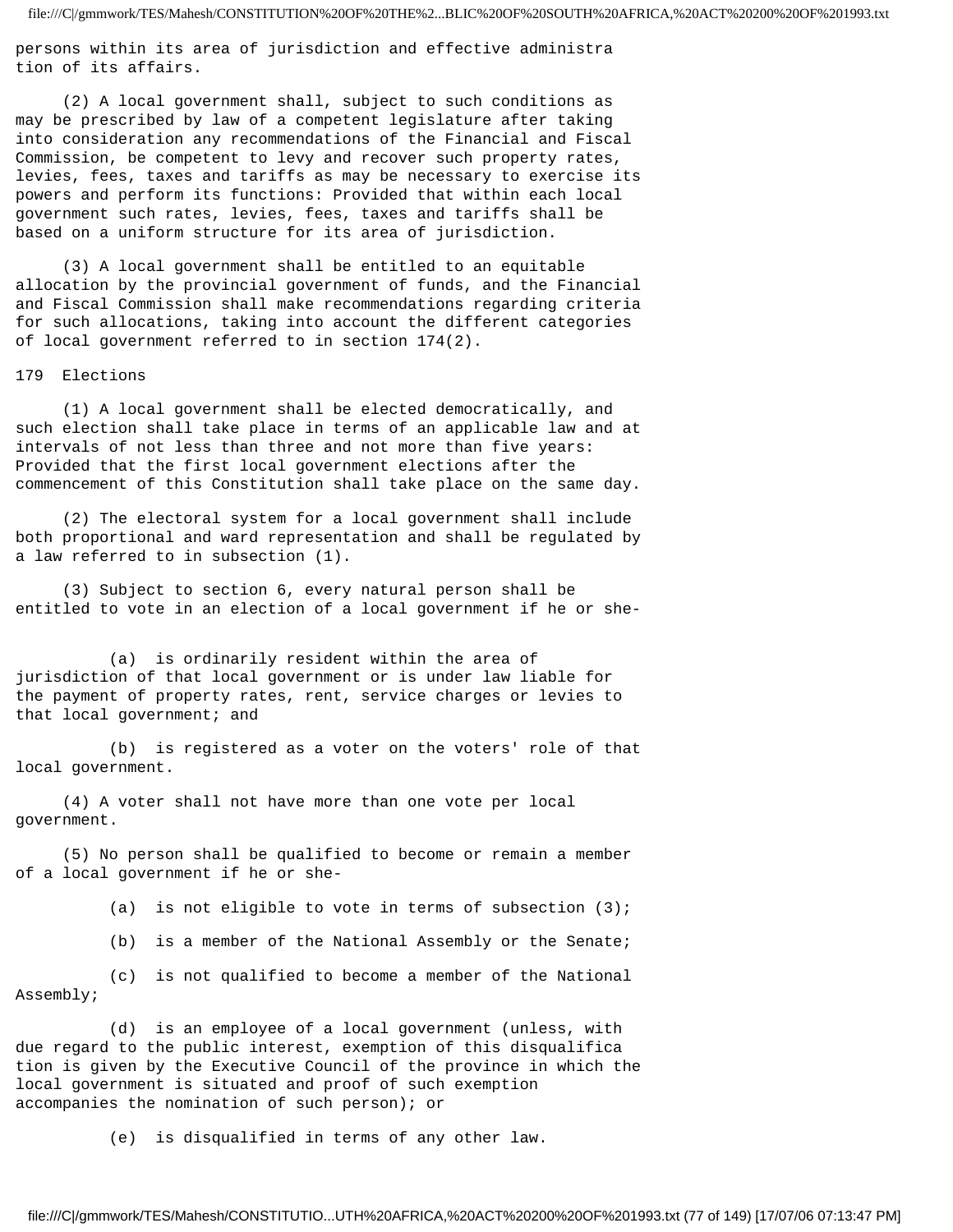#### 180 Code of conduct

 An enforceable code of conduct for members and officials of local governments shall be provided for by law.

### CHAPTER 11

#### TRADITIONAL AUTHORITIES (ss. 181-184)

181 Recognition of traditional authorities and indigenous law

 (1) A traditional authority which observes a system of indigenous law and is recognised by law immediately before the commencement of this Constitution, shall continue as such an authority and continue to exercise and perform the powers and functions vested in it in accordance with the applicable laws and customs, subject to any amendment or repeal of such laws and customs by a competent authority.

(2) Indigenous law shall be subject to regulation by law.

182 Traditional authorities and local government

 The traditional leader of a community observing a system of indigenous law and residing on land within the area of jurisdiction of an elected local government referred to in Chapter 10, shall ex officio be entitled to be a member of that local government, and shall be eligible to be elected to any office of such local government.

# 183 Provincial House of Traditional Leaders

 (1) (a) The legislature of each province in which there are traditional authorities and their communities, shall establish a House of Traditional Leaders consisting of representatives elected or nominated by such authorities in the province.

 (b) Draft legislation providing, subject to this Chapter, for the establishment, the composition, the election or nomination of representatives, and the powers and functions of a House contemplated in paragraph (a), and for procedures applicable to the exercise and performance of such powers and functions, and for any other matters incidental to the establishment and functioning of such a House, shall be introduced in a provincial legislature not later than six months after the election of the first Premier of such province in terms of this Constitution.

 (c) The traditional authorities resident in a province shall before the introduction of draft legislation referred to in paragraph (b), be consulted, in a manner determined by resolution of the provincial legislature, to establish their views on the content of such legislation.

 (2) (a) A House referred to in subsection (1) (a), shall be entitled to advise and make proposals to the provincial legislature or government in respect of matters relating to traditional authorities, indigenous law or the traditions and customs of traditional communities within the province.

 (b) Any provincial Bill pertaining to traditional authorities, indigenous law or such traditions and customs, or any other matters having a bearing thereon, shall be referred by the Speaker of the provincial legislature to the House for its comments before the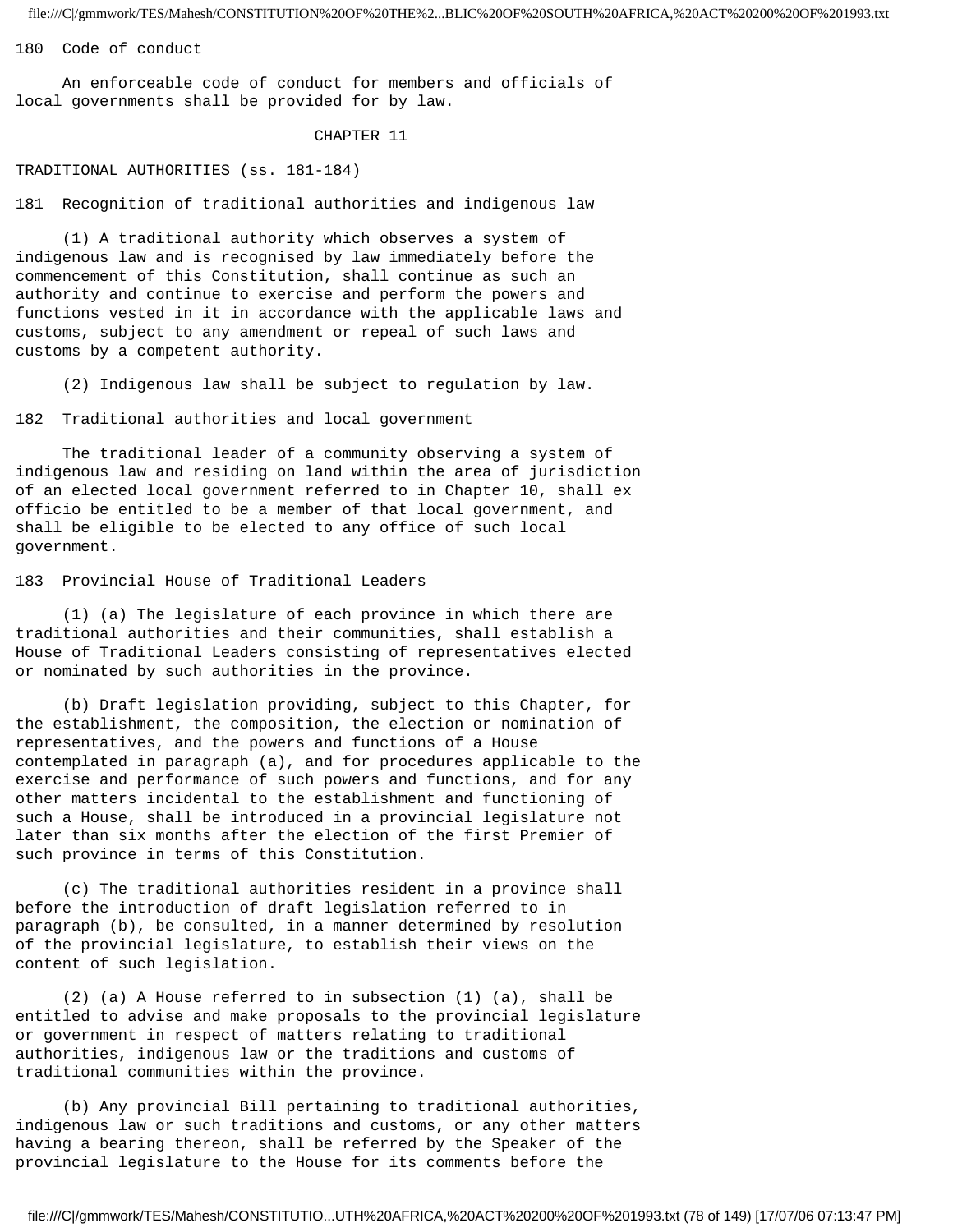Bill is passed by such legislature.

 (c) The House shall, within 30 days as from the date of such referral, indicate by written notification to the provincial legislature its support for or opposition to the Bill, together with any comments it wishes to make.

 (d) If the House indicates in terms of paragraph (c) that it is opposed to the Bill, the provincial legislature shall not pass the Bill before a period of 30 days as from the date of receipt by the Speaker of such written notification has lapsed.

 (e) If the House fails to indicate within the period prescribed by paragraph (c) whether it supports or opposes the Bill, the provincial legislature may proceed with the Bill.

184 Council of Traditional Leaders

 (1) There is hereby established a Council of Traditional Leaders consisting of a chairperson and 19 representatives elected by traditional authorities in the Republic.

 (2) The Chairperson and members of the Council shall be elected by an electoral college constituted by the members of the Houses of Traditional Leaders referred to in section 183.

 (3) (a) Draft legislation providing, subject to this Chapter, for the composition, the election of representatives and the powers and functions of the Council established by subsection (1), and for procedures applicable to the exercise and performance of such powers and functions, and for any other matters incidental to the establishment and functioning of the Council, shall be introduced in Parliament not later than six months as from the commencement of this Constitution.

 (b) Section 183 (1) (c) shall apply mutatis mutandis in respect of draft legislation referred to in paragraph (a) of this subsection, and in such application a reference therein to a provincial legislature shall be construed as a reference to Parliament.

 (4) The Council shall, in addition to any other powers and functions assigned to it by any other law, be competent-

 (a) to advise and make recommendations to the national government with regard to any matter pertaining to traditional authorities, indigenous law or the traditions and customs of traditional communities anywhere in the Republic, or any other matters having a bearing thereon; and

 (b) at the request of the President, to advise him or her on any matter of national interest.

 (5) (a) Any parliamentary Bill pertaining to traditional authorities, indigenous law or the traditions and customs of traditional communities or any other matters having a bearing thereon, shall, after having been passed by the House in which it was introduced but before it is passed by the other House, be referred by the Secretary to Parliament to the Council for its comments.

 (b) The Council shall, within 30 days as from the date of such referral, indicate by written notification to the Secretary to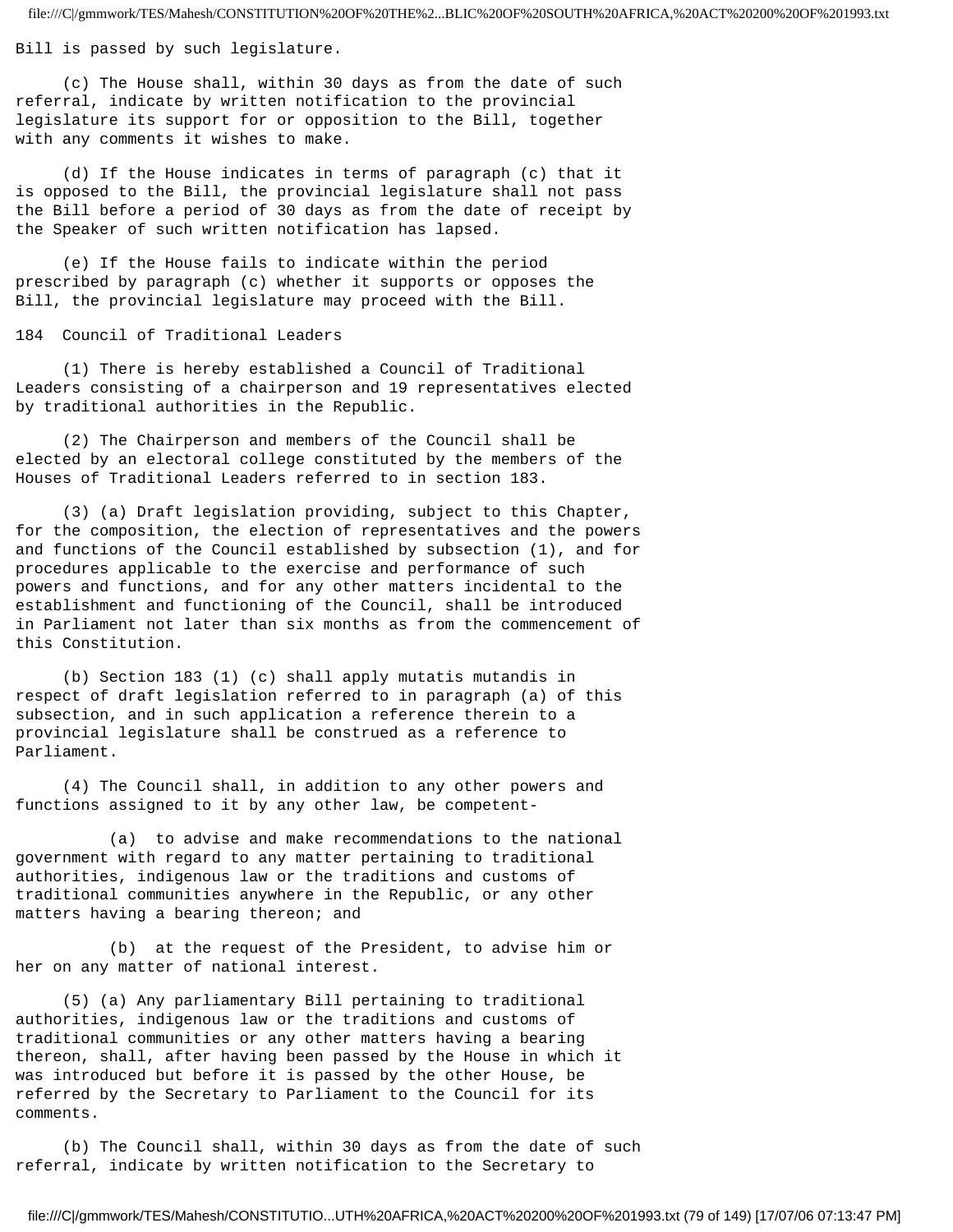Parliament its support for or opposition to the Bill, together with any comments it wishes to make.

 (c) If the Council indicates in terms of paragraph (b) its opposition to the Bill, the other House shall not pass the Bill before a period of 30 days as from the date of receipt by the said Secretary of such written notification has lapsed.

 (d) If the Council fails to indicate within the period prescribed by paragraph (b) whether it supports or opposes the Bill, Parliament may proceed with the Bill.

CHAPTER 12

FINANCE

General Financial Affairs (ss. 185-195)

#### 185 National Revenue Fund

 (1) There is hereby established a National Revenue Fund, into which shall be paid all revenues, as may be defined by an Act of Parliament, raised or received by the national government, and from which appropriations shall be made by Parliament in accordance with this Constitution or any applicable Act of Parliament, and subject to the charges imposed thereby.

 (2) No money shall be withdrawn from the National Revenue Fund, except under appropriation made by an Act of Parliament in accordance with this Constitution: Provided that revenue to which a province is entitled in terms of section 155 (2) (a) and (b) shall form a direct charge against the National Revenue Fund to be credited to the respective Provincial Revenue Funds.

186 Annual budget

 The Minister responsible for national financial affairs shall in respect of every financial year cause to be laid before the National Assembly an annual budget reflecting the estimates of revenue and expenditure, which shall, inter alia, reflect capital and current expenditure of the government for that year.

187 Procurement administration

 (1) The procurement of goods and services for any level of government shall be regulated by an Act of Parliament and provincial laws, which shall make provision for the appointment of independent and impartial tender boards to deal with such procurements.

 (2) The tendering system referred to in subsection (1) shall be fair, public and competitive, and tender boards shall on request give reasons for their decisions to interested parties.

 (3) No organ of state and no member of any organ of state or any other person shall improperly interfere with the decisions and operations of the tender boards.

(4) All decisions of any tender board shall be recorded.

188 Guarantees by national government

The national government may not guarantee any provincial or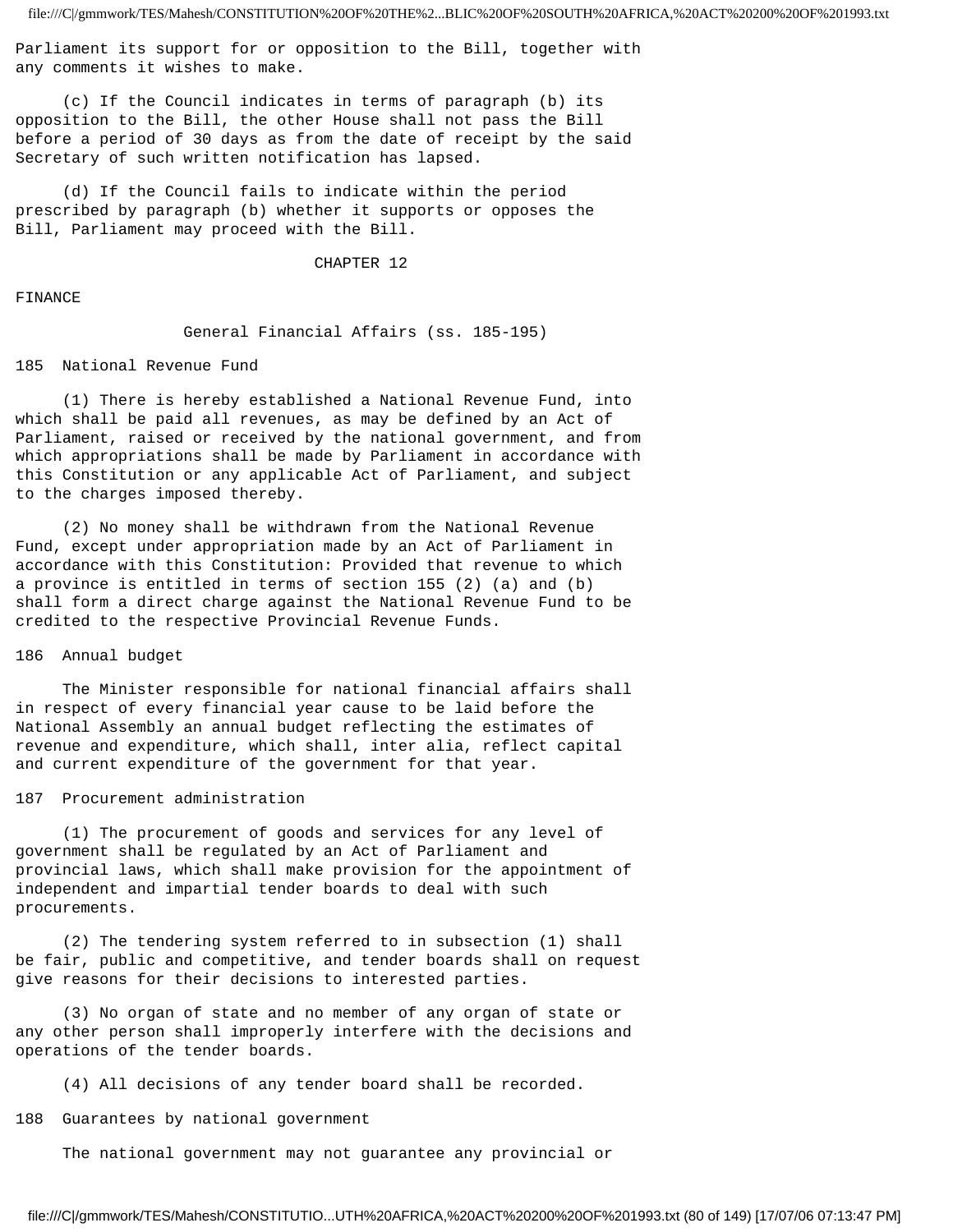local government loan, unless-

 (a) the guarantee complies with the norms and conditions for such a guarantee as set out in an Act of Parliament; and

 (b) the Financial and Fiscal Commission has made a recommendation concerning compliance of the guarantee concerned with such norms and conditions.

## 189 Special pensions

 (1) Provision shall be made by an Act of Parliament for the payment of special pensions by the national government to-

 (a) persons who have made sacrifices or who have served the public interest in the establishment of a democratic constitutional order, including members of any armed or military force not established by or under any law and which is under the authority and control of, or associated with and promotes the objectives of, a political organisation; or

(b) dependants of such persons.

 (2) The Act of Parliament referred to in subsection (1) shall prescribe the qualifications of a beneficiary of a special pension referred to in subsection (1), the conditions for the granting thereof and the manner of the determination of the amount of such pension, taking into account all relevant factors, including, inter alia, any other remuneration or pension received by such beneficiary.

190 Income tax of elected representatives

 Without derogating from the Receiver of Revenue's powers and functions, the Receiver of Revenue shall annually assess the income tax returns of all elected representatives at all levels of government.

Auditor-General (ss. 191-194)

191 Establishment and appointment

(1) There shall be an Auditor-General for the Republic.

 (2) The President shall whenever it becomes necessary appoint as Auditor-General a person-

 (a) nominated by a joint committee of the Houses of Parliament, composed of one member of each party represented in Parliament and willing to participate in the committee; and

 (b) approved by the National Assembly and the Senate by resolution adopted, without debate, by a majority of at least two-thirds of the members present and voting at a joint meeting:

Provided that if any nomination is not approved as required in paragraph (b), the joint committee shall nominate another person.

 (3) The Auditor-General shall be a South African citizen who is a fit and proper person to hold such office and who shall be appointed with due regard to his or her specialised knowledge of or experience in auditing, state finances and public administration.

(4) Unless the new constitutional text provides otherwise, the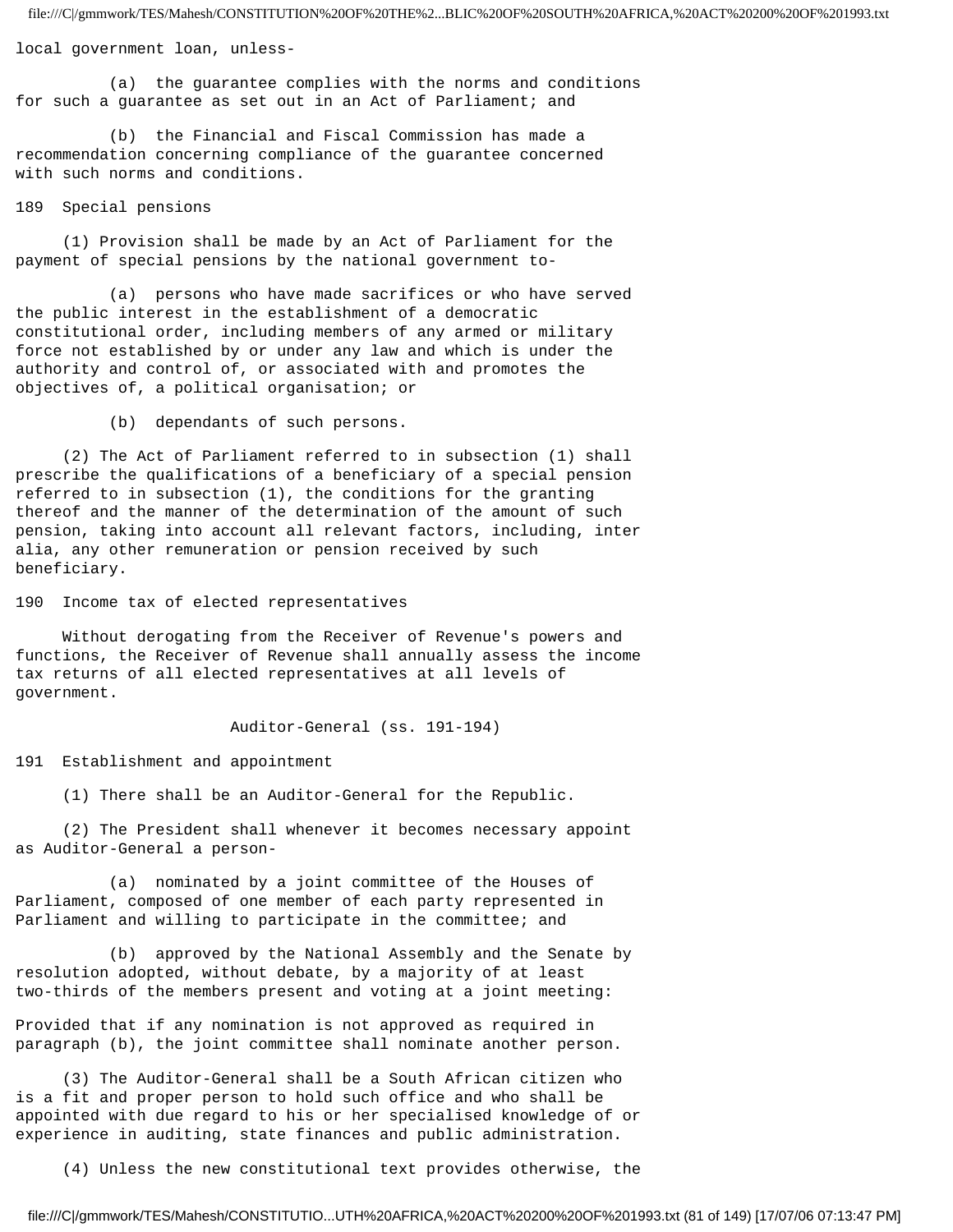Auditor-General shall be appointed for a period of not less than five years and not more than ten years and shall not thereafter be eligible for re-appointment.

 (5) If the Auditor-General is absent or unable to exercise and perform his or her powers and functions, or if the office of Auditor-General is vacant, the highest ranking member of the Auditor-General's staff shall act as Auditor-General until the vacancy is filled, and shall for that purpose have all the powers and functions of the Auditor-General.

 (6) The remuneration and other conditions of service of the Auditor-General shall be as prescribed by or under an Act of Parliament, and such remuneration and the other conditions of service shall not be altered to his or her detriment during his or her term of office.

 (7) The Auditor-General shall not perform remunerative work outside his or her official duties.

 (8) The Auditor-General shall not hold office in any political party or political organisation.

 (9) The Auditor-General may be removed from office by the President, but only on the grounds of misconduct, incapacity or incompetence determined by a joint committee of the Houses of Parliament composed as provided for in subsection (2) (a), and upon receipt of a request for such removal made by Parliament in pursuance of a resolution to that effect adopted at a joint sitting of the National Assembly and the Senate.

 (10) An Auditor-General who is the subject of an investigation by a joint committee in terms of subsection (9), may be suspended by the President pending a decision in such investigation.

 (11) The Auditor-General may at any time resign, subject to his or her conditions of service, by lodging his or her resignation in writing with the President.

192 Independence and impartiality

 (1) The Auditor-General shall be independent and impartial and shall exercise and perform his or her powers and functions subject only to this Constitution and the law.

 (2) The Auditor-General and the persons appointed under section 194 (1) shall have such immunities and privileges as may be assigned to them by or under an Act of Parliament for the purpose of ensuring the independent and impartial exercise and performance of their powers and functions.

 (3) No organ of state and no member or employee of an organ of state nor any other person shall interfere with the Auditor-General or a person appointed under section 194 (1) in the exercise or performance of his or her powers or functions.

 (4) All organs of state shall accord such assistance as may be reasonably required for the protection of the independence, impartiality, dignity and effectiveness of the Auditor-General in the exercise and performance of his or her powers and functions.

193 Powers and functions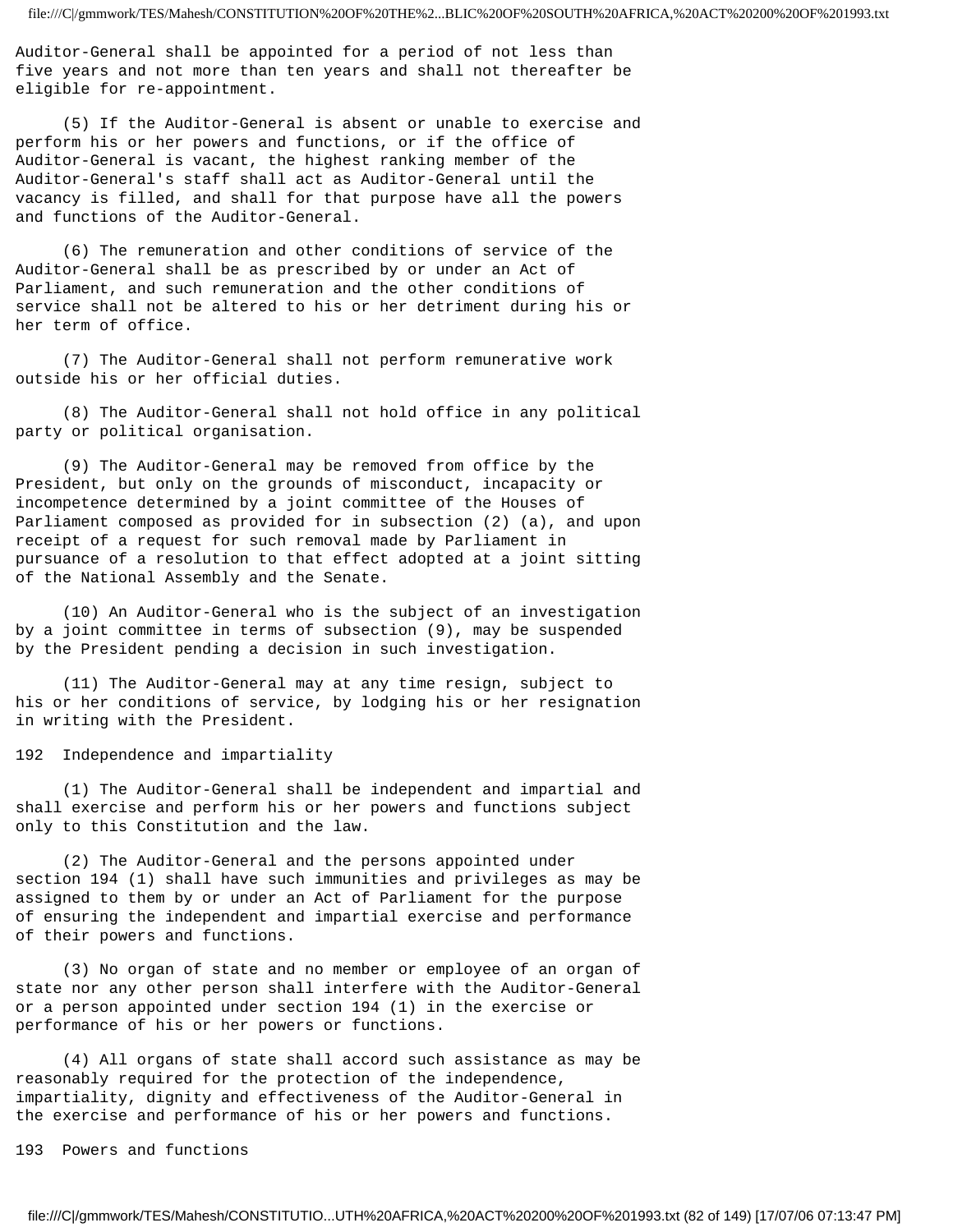(1) The Auditor-General shall audit and report on all the accounts and financial statements of all the accounting officers at national and provincial level of government, other than that of the office of Auditor-General, and of all other persons in the national and provincial public services entrusted with public assets, trust property and other assets.

 (2) The Auditor-General shall audit and report on all the accounts and financial statements of any local government, board, fund, institution, company, corporation or other organisation established or constituted by or under any law and of which the accounts and financial statements are required in terms of a law to be audited by the Auditor-General, and the accounts and financial statements of all persons in the employment of such a body who have been entrusted by it with its assets, or any other assets.

 (3) The Auditor-General shall also, at the request of the President or Parliament, conduct performance audits.

 (4) The Auditor-General may, whenever he or she considers it to be in the public interest, or upon receipt of a complaint, investigate, audit and report on the accounts and financial statements of any statutory body or any other institution in control of public funds.

 (5) No further duties or functions may be imposed upon or assigned to the Auditor-General other than by means of an Act of Parliament.

 (6) Whenever the Auditor-General or a person appointed in terms of section 194 (1) exercises or performs his or her powers and functions in terms of this Constitution, he or she shall have access to all books, records and other documents and information relating to the accounts and financial statements referred to in this section.

 (7) The Auditor-General shall report on the accounts examined by him or her and submit such reports to the authorities designated by an Act of Parliament to receive them, and, unless otherwise provided by an Act of Parliament, such reports or a report by the Auditor-General on any other matter shall be submitted to Parliament within seven days after receipt thereof by such authority.

 (8) The Auditor-General shall make public any report referred to in subsection (7) after the expiry of a period of 14 days from the date on which such report was submitted to the authorities concerned.

### 194 Staff and expenditure

 (1) The Auditor-General may appoint, in accordance with a law, such persons as may be necessary for the discharge of the work of the office of the Auditor-General.

 (2) The Auditor-General may, subject to such conditions as may be prescribed by or under a law, delegate any of his or her powers to a person referred to in subsection (1), or authorise such a person to perform any function of the Auditor-General.

 (3) Expenditure incurred during the exercise and performance of the powers and functions of the Auditor-General in terms of this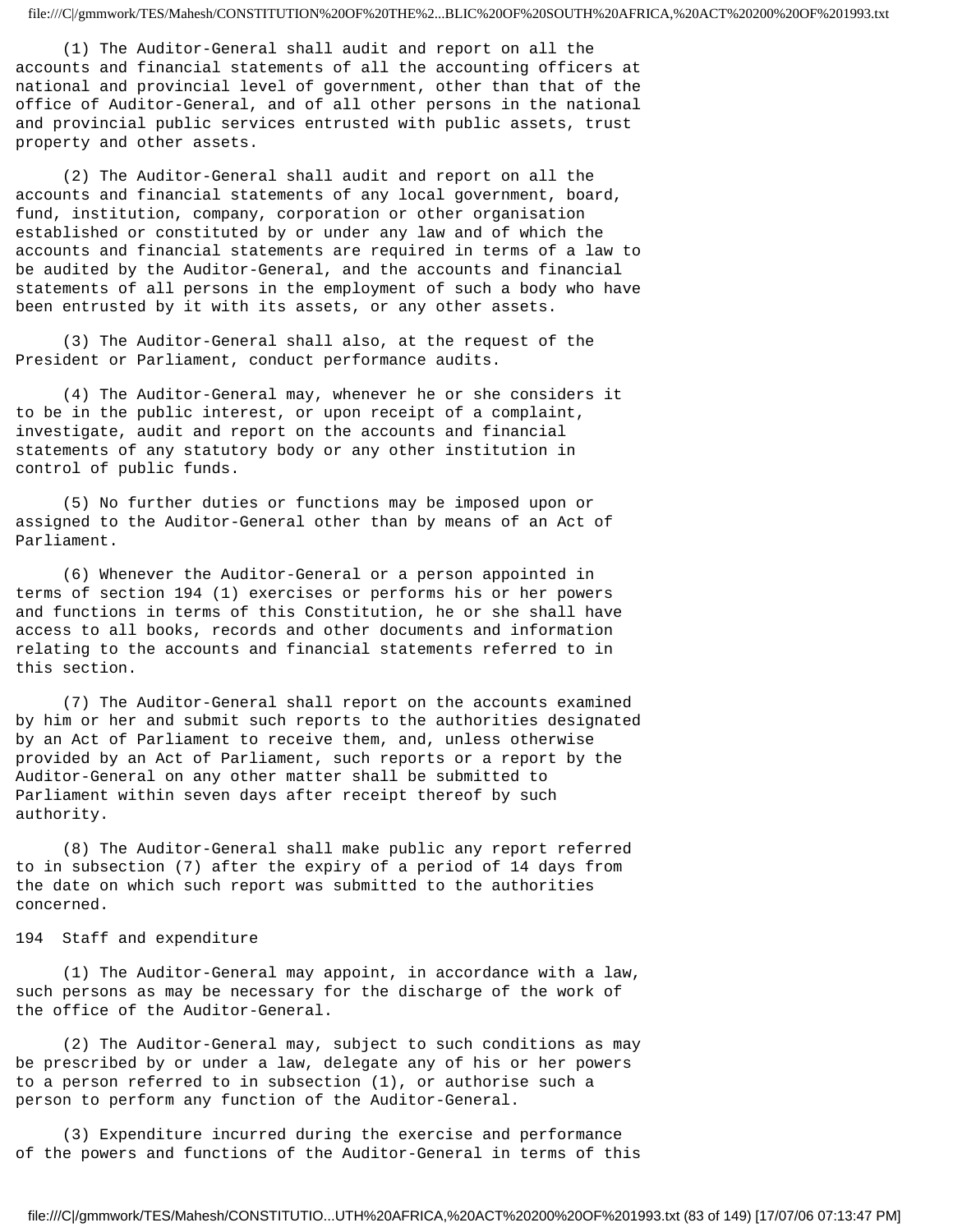Constitution or under any other law shall be defrayed from money appropriated by Parliament for such purpose and from fees raised or money obtained in a manner authorised by an Act of Parliament.

South African Reserve Bank (ss. 195-197)

#### 195 Central Bank

 The South African Reserve Bank, established and regulated by an Act of Parliament, shall be the central bank of the Republic.

# 196 Primary objectives

 (1) The primary objectives of the South African Reserve Bank shall be to protect the internal and external value of the currency in the interest of balanced and sustainable economic growth in the Republic.

 (2) The South African Reserve Bank shall, in the pursuit of its primary objectives referred to in subsection (1), exercise its powers and perform its functions independently, subject only to an Act of Parliament referred to in section 197: Provided that there shall be regular consultation between the South African Reserve Bank and the Minister responsible for national financial matters.

# 197 Powers and functions

 The powers and functions of the South African Reserve Bank shall be those customarily exercised and performed by central banks, which powers and functions shall be determined by an Act of Parliament and shall be exercised or performed subject to such conditions as may be prescribed by or under such Act.

Financial and Fiscal Commission (ss. 198-206)

# 198 Establishment

There is hereby established a Financial and Fiscal Commission.

199 Objects and functions

 (1) The objects and functions of the Commission shall be to apprise itself of all financial and fiscal information relevant to national, provincial and local government, administration and development and, on the basis of such information, to render advice and make recommendations to the relevant legislative authorities in terms of this Constitution regarding the financial and fiscal requirements of the national, provincial and local governments, including-

(a) financial and fiscal policies;

 (b) equitable financial and fiscal allocations to the national, provincial and local governments from revenue collected at national level;

 (c) taxes, levies, imposts and surcharges that a provincial government intends to levy;

 (d) the raising of loans by a provincial or local government and the financial norms applicable thereto;

 (e) criteria for the allocation of financial and fiscal resources; and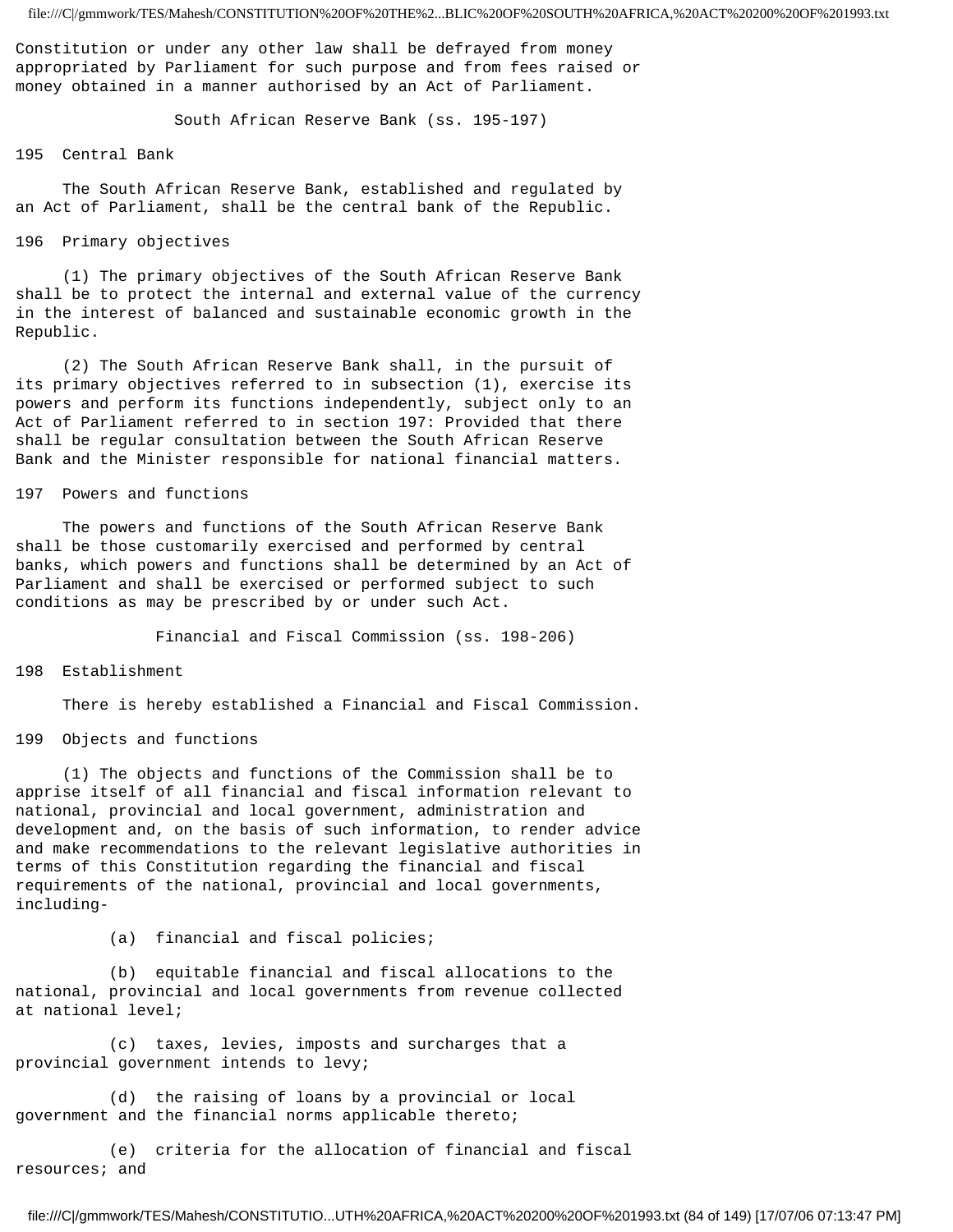(f) any other matter assigned to the Commission by this Constitution or any other law.

 (2) In performing its functions the Commission shall take into consideration, inter alia, the provisions of section 155 (4) (b) and any other provision of this Constitution.

200 Constitution, expertise and impartiality

(1) The Commission shall consist of-

 (a) a chairperson and deputy chairperson, appointed by the President in consultation with the Cabinet;

 (b) a person designated by each of the various Executive Councils of the provinces, who shall be appointed by the President; and

 (c) seven members appointed by the President on the advice of the Cabinet, at least one of whom shall have expertise in local government finance.

 (2) The first appointment of members of the Commission shall be effected within 60 days from the date of commencement of this Constitution.

 (3) No person shall be qualified to be appointed to the Commission unless he or she-

(a) is a South African citizen; and

 (b) is a person who, by reason of his or her training and experience, has expertise in economics, public finance, public administration, taxation, management or accountancy.

 (4) (a) Unless the new constitutional text provides otherwise, a member of the Commission may be removed from office only by the President and only on account of misconduct, incapacity or incompetence.

 (b) The President shall within 14 days after the removal from office of a member of the Commission, notify Parliament and the provincial legislatures by message of such removal and of the reasons therefor.

 (5) Vacancies in the Commission shall be filled in accordance with the relevant provisions of this section under which the former member concerned was appointed.

 (6) The chairperson and the deputy chairperson shall be appointed for a period of five years, and the other members of the Commission for a period of two years, but shall be eligible for re-appointment.

 (7) A member of the Commission shall perform his or her duties fairly, impartially and independently.

 (8) The chairperson and deputy chairperson shall not perform or commit himself or herself to perform remunerative work outside his or her official duties.

(9) A member of the Commission shall not hold office in any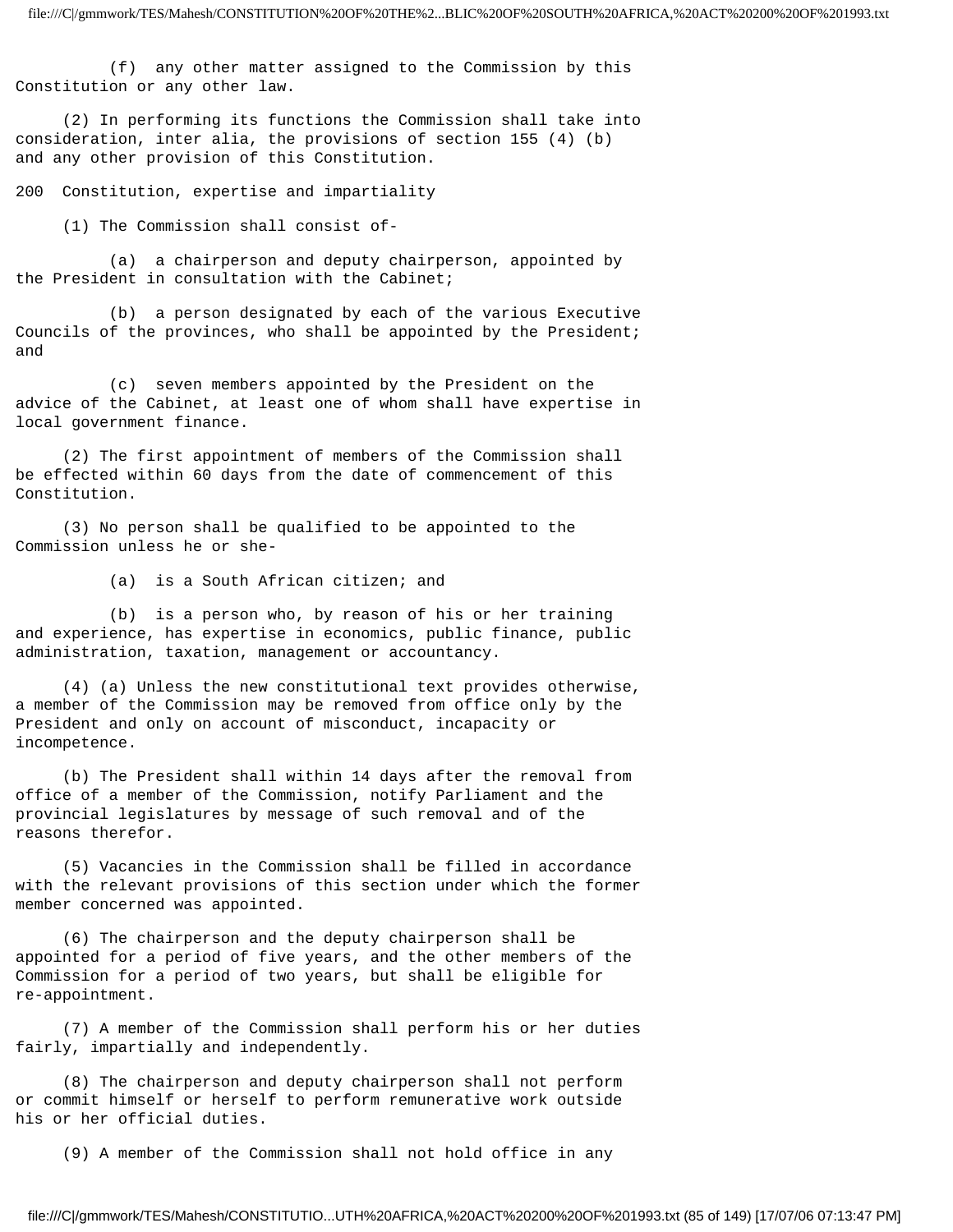political party or political organisation.

 (10) It shall be an offence to influence or attempt to influence a member of the Commission to act otherwise than in accordance with the provisions of subsection (7).

(11) The chairperson and deputy chairperson-

 (a) shall be the only full-time members of the Commission;

 (b) shall be the chief executive officer and deputy chief executive officer, respectively, of the Commission.

201 Meetings of Commission

 (1) (a) The first meeting of the Commission shall be held within 30 days of its appointment at a time and place to be determined by the chairperson, and subsequent meetings shall be held at a time and place determined by the Commission or, if authorised thereto by the Commission, by the chairperson.

 (b) If both the chairperson and deputy chairperson are absent from a meeting, the members present shall elect one from among their number to act as chairperson.

 (2) A quorum for a meeting of the Commission shall be not less than one half of all its members.

 (3) A decision of two-thirds of the members present shall constitute a decision of the Commission.

(4) All the decisions of the Commission shall be recorded.

202 Committees

 (1) The Commission may establish committees from among its number.

 (2) Any such committee shall consist of such number of members as the Commission may determine.

 (3) The Commission shall designate one of the members of a committee as chairperson thereof, and if any such chairperson is absent from a meeting of the committee the members present shall elect one from among their number to act as chairperson.

 (4) (a) The Commission may, subject to such directions as it may issue from time to time-

 (i) delegate any power conferred upon it by or under section 199 to such a committee; and

 (ii) grant authority that a function assigned to it by or under section 199 may be performed by such a committee.

 (b) The Commission shall not be divested of a power so delegated or the performance of a function so authorised, and may amend or set aside any decision of a committee.

203 Co-option of persons by committees

 (1) A committee may co-opt any person to serve on such committee or to attend a particular meeting thereof in connection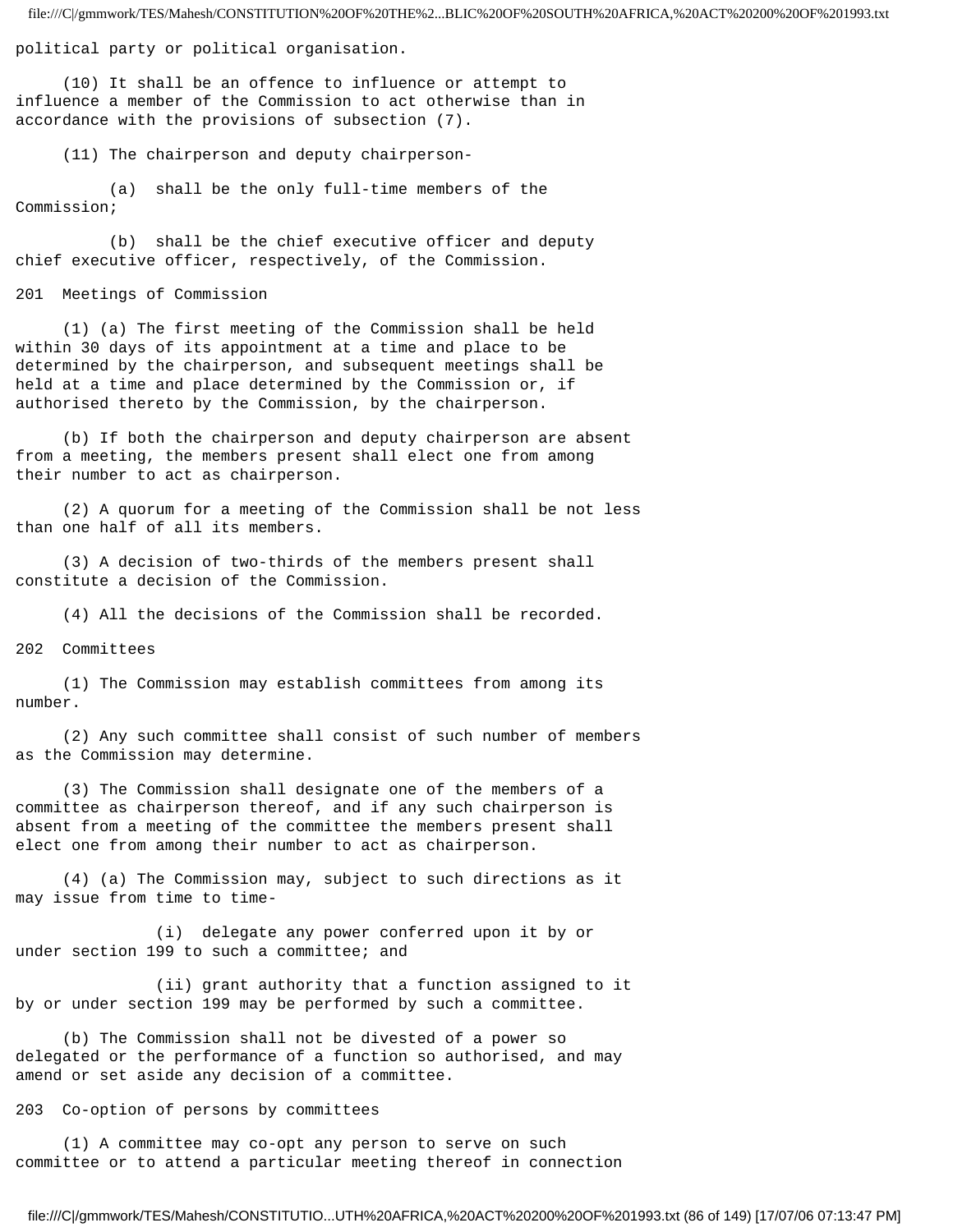with a particular matter dealt with by the committee.

 (2) Such a person may take part in the proceedings of the committee in connection with the matter or at the meeting in respect of which he or she has been co-opted, but shall not be entitled to vote.

204 Remuneration and allowances of members and other persons

 Members of the Commission and persons referred to in section 203 who are not in the employment of the state, shall be paid, from money appropriated by Parliament for that purpose, such remunera tion and allowances as the Minister responsible for national financial affairs may determine.

205 Appointment of staff

 (1) The Commission may appoint staff and accept secondment of staff as it may deem necessary in consultation with the Public Service Commission.

 (2) Expenditure incidental to the performance of the functions of the Commission in terms of this Constitution or under any other law shall be defrayed from money appropriated by Parliament.

#### 206 Regulations

The President may make regulations regarding-

 (a) procedures in connection with the performance of any function of the Commission; and

 (b) any other matter in connection with the achievement of the objects of the Commission.

Commission on Remuneration of Representatives (ss. 207-208)

207 Establishment

 (1) There shall be established by an Act of Parliament a Commission on Remuneration of Representatives.

 (2) The Commission shall make recommendations to Parliament, the provincial legislatures and local governments regarding the nature, extent and conditions of the remuneration and allowances of the members of all elected legislative bodies of the national government and of provincial and local governments, including members of the Provincial Houses of Traditional Leaders and the Council of Traditional Leaders.

208 Composition and functioning

 (1) The composition, structure, powers, functions and procedures of the Commission and related matters shall be provided for in the Act referred to in section 207.

 (2) Reports by the Commission shall be tabled in Parliament: Provided that the Commission shall report to Parliament on its activities at least once every year.

### CHAPTER 13

PUBLIC SERVICE COMMISSION AND PUBLIC SERVICE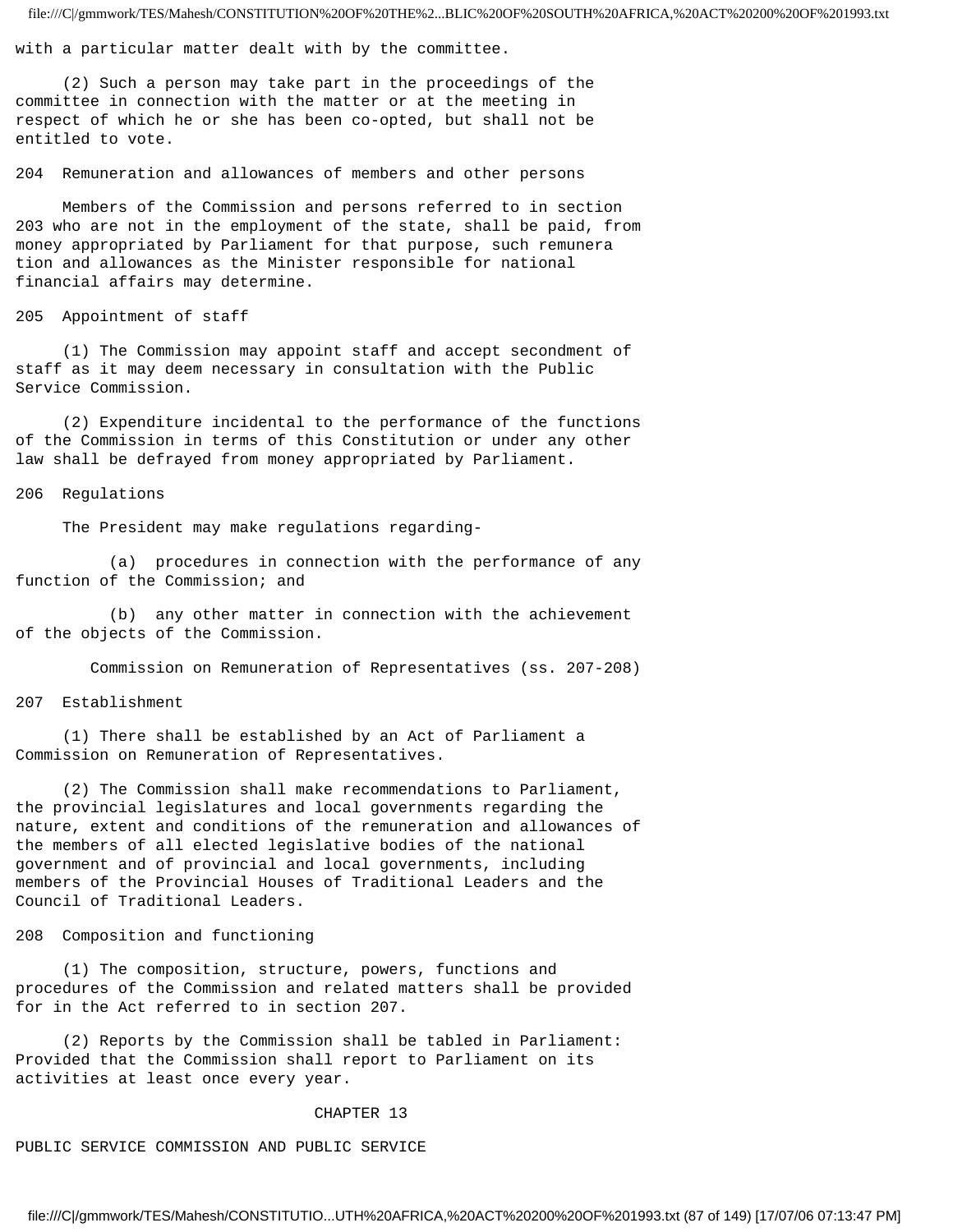Public Service Commission (ss. 209-211)

209 Establishment

 (1) There shall be a Public Service Commission for the Republic, which shall have the powers and functions entrusted to it by this Constitution or by a law of a competent authority.

 (2) The Commission shall in respect of the exercise and performance of its powers and functions be accountable to Parliament.

210 Powers and functions

(1) The Commission shall be competent-

 (a) to make recommendations, give directions and conduct enquiries with regard to-

 (i) the organisation and administration of departments and the public service;

 (ii) the conditions of service of members of the public service and matters related thereto;

 (iii) personnel practices in the public service, appointments, promotions, transfers, discharge and other career incidents of members of the public service and matters in connection with the employment of personnel;

 (iv) the promotion of efficiency and effectiveness in departments and the public service; and

 (v) a code of conduct applicable to members of the public service;

 (b) when so requested, to advise the President, a Minister or a member of the Executive Council of a province in regard to any matter relating to the public service or the employment, remuneration or other conditions of service of functionaries employed by any institution or body which receives funds wholly or partly appropriated by Parliament or a provincial legislature;

 (c) to exercise such other powers and perform such other functions as may be entrusted to it by a law of a competent authority; and

 (d) subject to any limitation imposed by law, to delegate any of its powers to a member of the Commission or an official in the public service or authorise any such member or official to perform any of its functions.

 (2) Until amended by law, the powers and functions of the Commission set out in subsection (1) shall be exercised and performed in accordance with the laws in force at the commencement of this Constitution.

 (3) A recommendation or direction of the Commission shall be implemented by the appropriate person or institution within six months unless-

(a) such recommendation or direction involves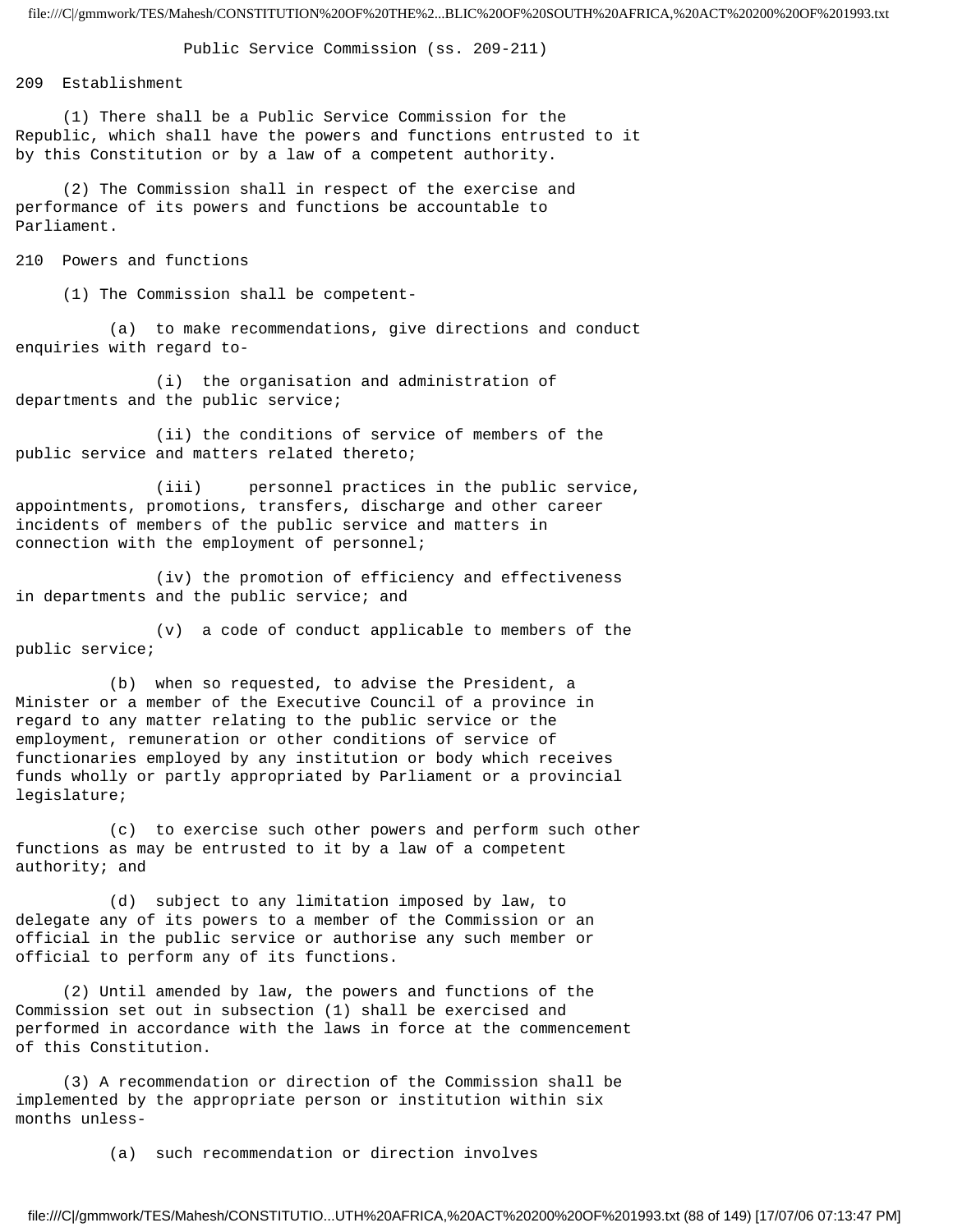expenditure from public funds and the approval of the treasury for such expenditure is not obtained; or

 (b) the President rejects it and refers it back to the Commission before its implementation.

 (4) The Commission may appoint, in a manner prescribed by law, such persons as may be necessary for the discharge of its work.

 (5) Expenditure incurred in connection with the exercise and the performance of the powers and functions of the Commission in terms of this Constitution or any other law shall be defrayed from money appropriated by Parliament and from fees raised or money obtained in a manner authorised by an Act of Parliament.

 (6) On the recommendation of the Commission the President may assign by proclamation in the Gazette any power or function of the Commission to a provincial service commission.

 (7) The Commission shall annually submit a report on its activities to Parliament.

### 211 Composition

 (1) (a) The Commission shall consist of not fewer than three members and not more than five members appointed by the President, one of whom shall be designated as the Chairperson of the Commission by the President.

 (b) The Commission shall exercise its powers and perform its functions fairly, impartially and independently.

 (c) The remuneration and other conditions of service of a member of the Commission shall be determined in accordance with an Act of Parliament, and such remuneration and the other conditions of service shall not be altered to his or her detriment during his or her term of office.

 (d) A member of the Commission shall not hold office in any political party or political organisation and shall be non-partisan in the performance of his or her functions.

 (e) A member of the Commission may be removed from office by the President on account of misconduct, or unfitness for his or her duties, or incapacity to carry them out efficiently, or if, for reasons other than unfitness or incapacity, his or her removal from office will promote efficiency, and particulars of the removal, including the reasons therefor, shall be submitted by the President to Parliament within 14 days after such removal.

 (2) A person shall be qualified to be appointed to the Commission if he or she-

(a) is a South African citizen; and

 (b) is a person who has sufficient knowledge of or experience in the administration, management or rendering of public services.

 (3) The composition, appointment, tenure, vacation of office, conditions of service and functioning of the Commission shall be as determined by Act of Parliament, and such Act shall ensure the independence and impartiality of the Commission and the efficient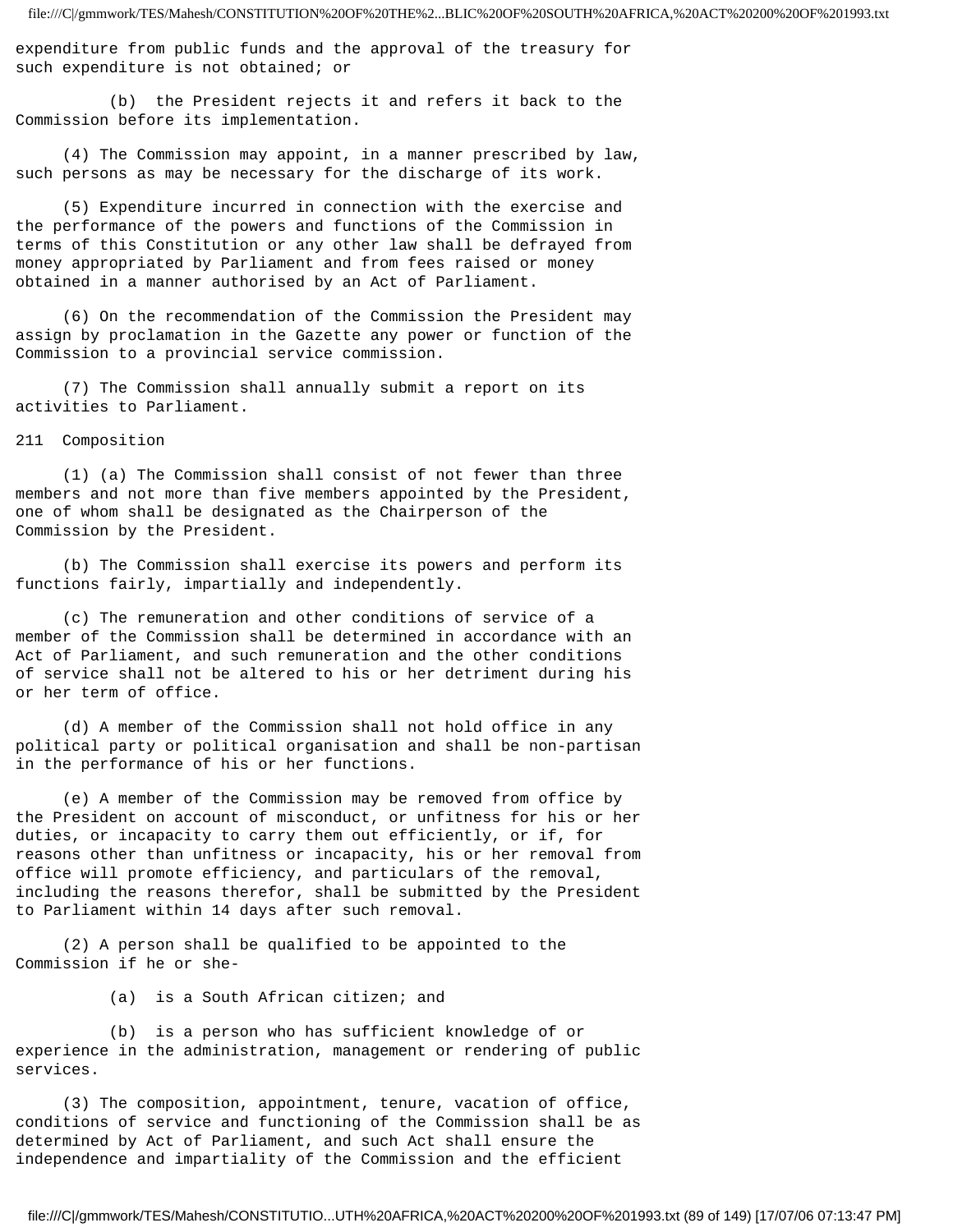and effective exercise and performance of its powers and functions.

The Public Service (s 212)

212. (1) There shall be a public service for the Republic, structured in terms of a law to provide effective public administration.

(2) Such public service shall-

 (a) be non-partisan, career-orientated and function according to fair and equitable principles;

 (b) promote an efficient public administration broadly representative of the South African community;

 (c) serve all members of the public in an unbiased and impartial manner;

 (d) be regulated by laws dealing specifically with such service, and in particular with its structure, functioning and terms and conditions of service;

 (e) loyally execute the policies of the government of the day in the performance of its administrative functions; and

 (f) be organised in departments and other organisational components, and the head of such department or organisational component shall be responsible for the efficient management and administration of his or her department or organisational component.

 (3) Employment in the public service shall be accessible to all South African citizens who comply with the requirements determined or prescribed by or under any law for employment in such service.

 (4) In the making of any appointment or the filling of any post in the public service, the qualifications, level of training, merit, efficiency and suitability of the persons who qualify for the appointment, promotion or transfer concerned, and such conditions as may be determined or prescribed by or under any law, shall be taken into account.

 (5) Subsection (4) shall not preclude measures to promote the objectives set out in subsection (2).

 (6) Provision shall be made by law for a pension for a member of the public service by means of a pension fund or funds established by law, and members of the public service who are required by law to be members of a pension fund shall be entitled to fair representation on the body which manages the applicable fund.

 (7) (a) In the event of changes to the law governing pension funds which prejudice a member of a fund, the real value of the accrued benefits of such member of a fund, and his or her beneficiary, as represented by the fund's actuarial liability towards the member or his or her beneficiary, shall be maintained.

 (b) The retirement age applicable to a public servant by law as at 1 October 1993, shall not be changed without his or her consent.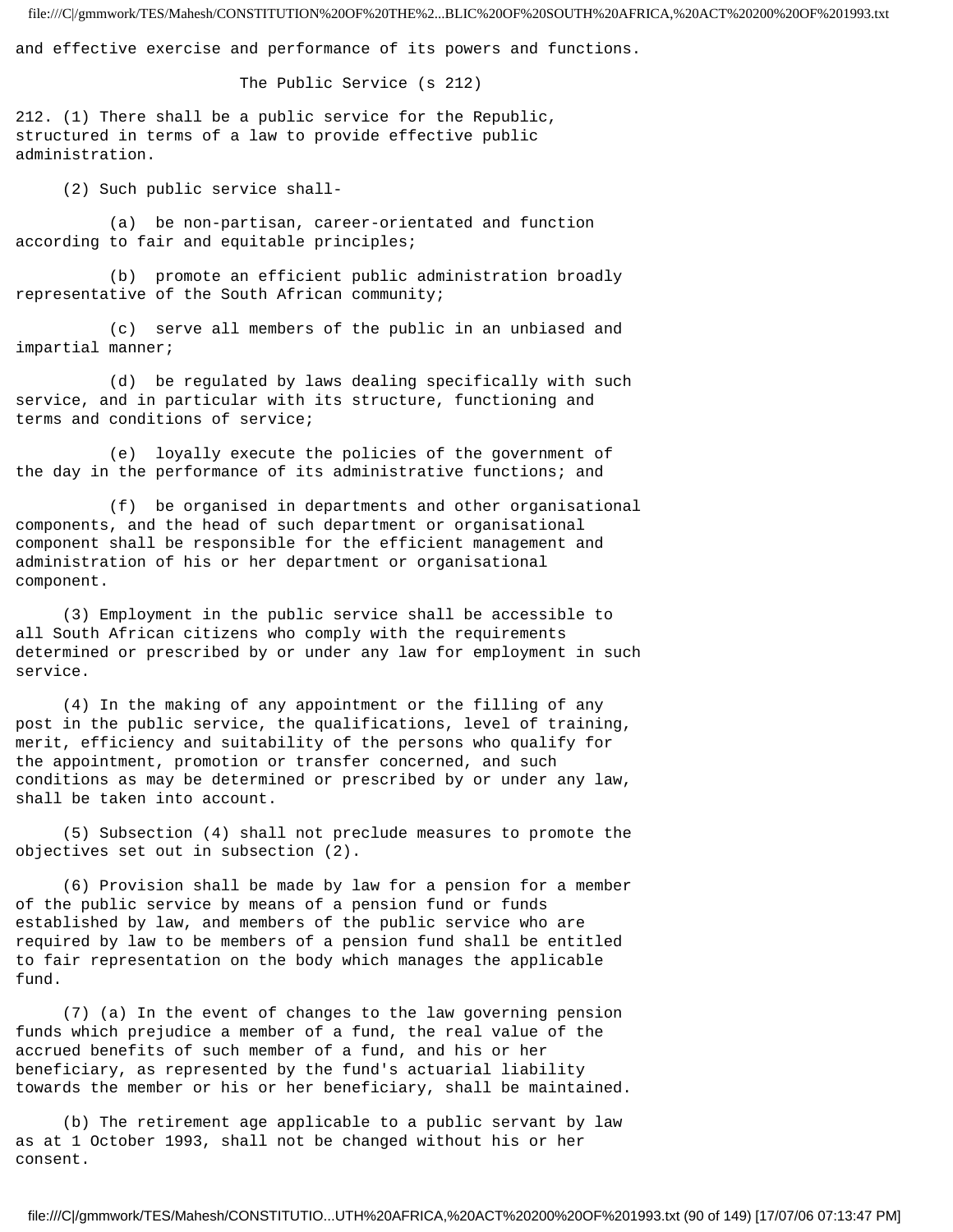(8) For the purposes of this section the public service shall include the permanent force of the National Defence Force referred to in section 226 (1).

Provincial Service Commissions (s 213)

 213. (1) A provincial legislature may provide by law for a provincial service commission and, subject to norms and standards applying nationally, such commission shall, in respect of public servants employed by the province, be competent-

 (a) to make recommendations, give directions and conduct inquiries with regard to-

 (i) the establishment and organisation of departments of the province;

 (ii) appointments, promotions, transfers, discharge and other career incidents of such public servants; and

 (iii) the promotion of efficiency and effectiveness in departments of the province;

 (b) when so requested, to advise the Premier or a member of the Executive Council of a province in regard to any matter relating to the public service or the employment, remuneration or other conditions of service of functionaries employed by any institution or body which receives funds wholly or partly appropriated by a provincial legislature;

 (c) subject to any limitation imposed by a law, to delegate any of its powers to a member of such commission or official in the public service or authorise any such member or official to perform any of its functions; and

 (d) to exercise and perform such other powers and functions of the Public Service Commission assigned to it by the President with the approval of the Premier of the province.

(2) The provisions of sections  $210$  (2), (3), (4), (5) and (7) and 211 pertaining to the Public Service Commission, shall mutatis mutandis apply to a provincial service commission, except that any reference to an Act of Parliament, Parliament or the President shall be deemed to be a reference to a provincial law, a provincial legislature or the Premier of a province, respectively.

## CHAPTER 14

POLICE AND DEFENCE

South African Police Service (ss. 214-223)

# 214 Establishment

 (1) There shall be established and regulated by an Act of Parliament a South African Police Service, which shall be structured at both national and provincial levels and shall function under the direction of the national government as well as the various provincial governments.

(2) The Act of Parliament referred to in subsection (1) shall-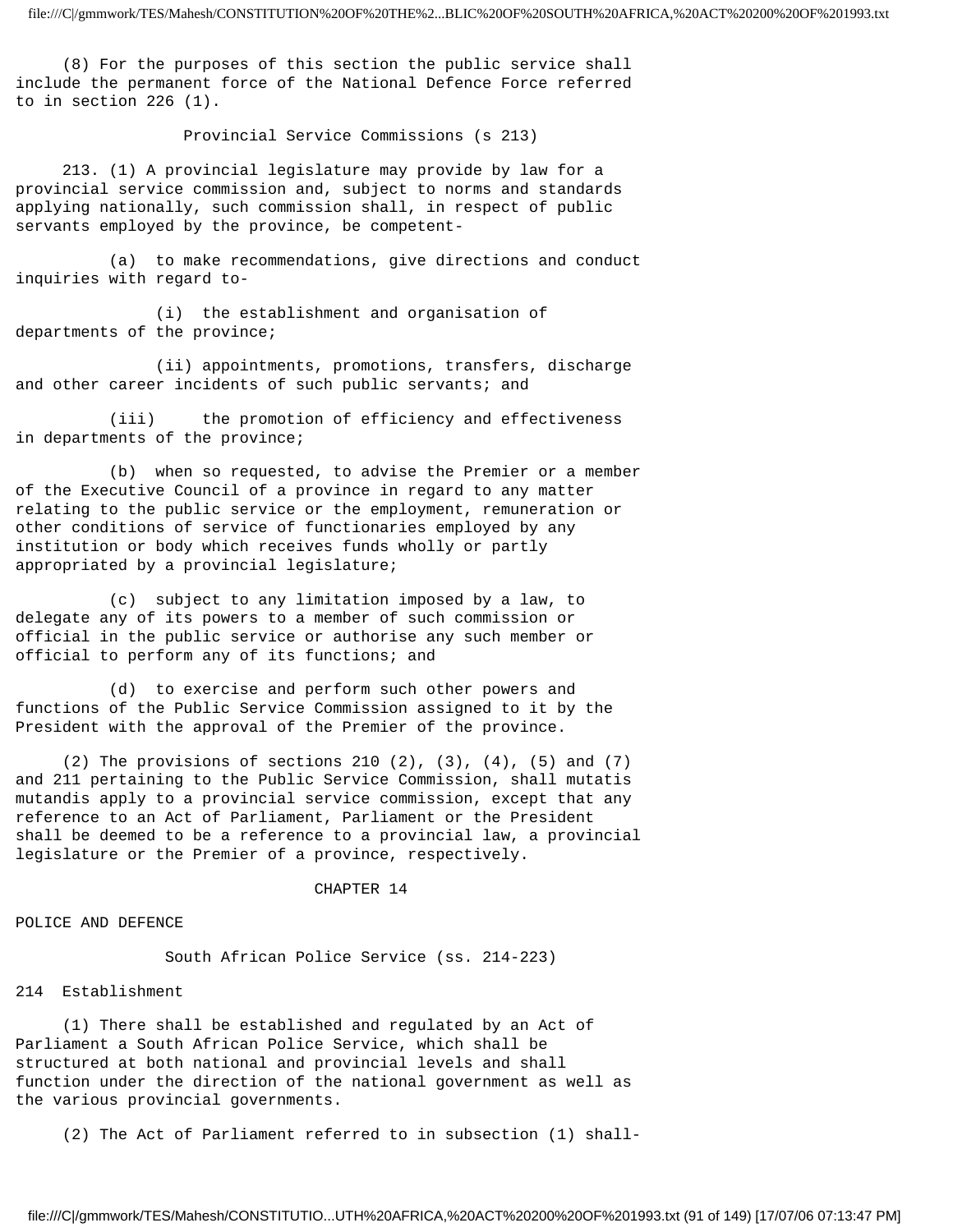(a) subject to sections 216, 217 and 218, provide for the appointment of a Commissioner of the South African Police Service (hereinafter in this Chapter called the `National Commissioner') and a Commissioner for each province (hereinafter in this Chapter called a `Provincial Commissioner');

 (b) provide for the establishment and maintenance of uniform standards of policing at all levels regarding-

(i) the exercise of police powers;

 (ii) the recruitment, appointment, promotion and transfer of members of the Service;

 (iii) suspension, dismissal, disciplinary and grievance procedures;

 (iv) the training, conduct and conditions of service of members of the Service;

 (v) the general management, control, maintenance and provisioning of the Service;

 (vi) returns, registers, records, documents, forms and correspondence; and

 (vii) generally, all matters which are necessary or expedient for the achievement of the purposes of this Constitution.

215 Powers and functions

The powers and functions of the Service shall be-

(a) the prevention of crime;

- (b) the investigation of any offence or alleged offence;
- (c) the maintenance of law and order; and

 (d) the preservation of the internal security of the Republic.

216 Minister and National Commissioner

 (1) The President shall, subject to this Constitution, charge a Minister with responsibility for the Service.

 (2) (a) The President shall, subject to section 236 (1) and (2), appoint the National Commissioner.

 (b) The National Commissioner shall exercise executive command of the Service, subject to section 219 (1) and the directions of the Minister referred to in subsection (1).

 (3) The President may, if the National Commissioner has lost the confidence of the Cabinet, institute appropriate proceedings against the Commissioner in accordance with a law.

217 Powers of provinces

 (1) The Premier of a province shall charge a member of the Executive Council of the province with responsibility for the performance by the Service in or in regard to that province of the functions set out in section 219 (1).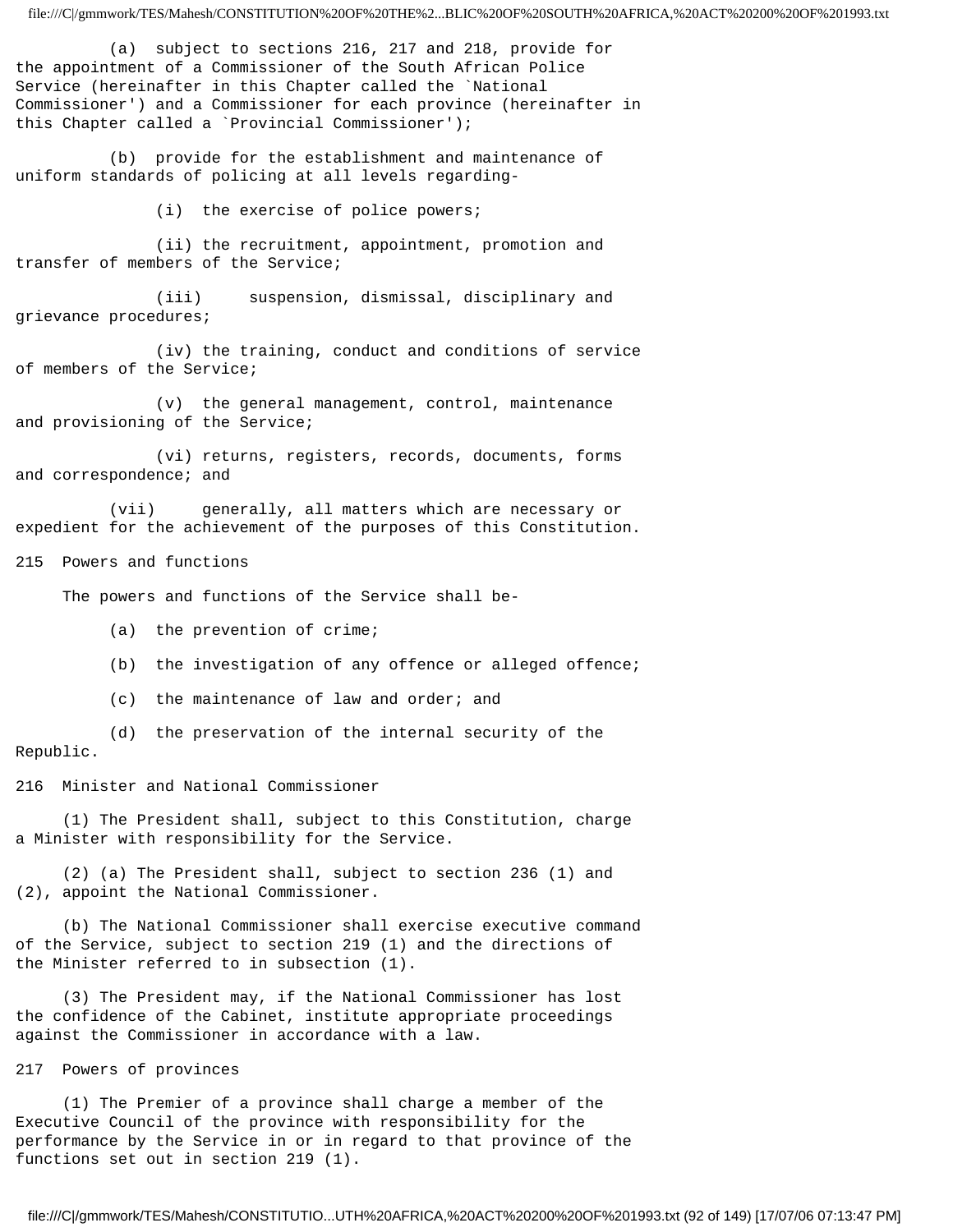(2) The member of the Executive Council referred to in subsection (1)-

 (a) shall approve or veto the appointment of the relevant Provincial Commissioner in terms of section 218 (1) (b); and

 (b) may, if the Provincial Commissioner has lost the confidence of the Executive Council, institute appropriate proceedings against the said Commissioner in accordance with a law.

 (3) A provincial legislature may pass laws not inconsistent with national legislation regarding the functions of the Service set out in section 219 (1).

(4) No provincial law may-

 (a) permit lower standards of performance of the functions of the Service than those provided for by an Act of Parliament; or

 (b) detract from the rights which citizens have under an Act of Parliament.

218 Responsibilities of National Commissioner

 (1) Subject to section 214 and the directions of the Minister referred to in section 216 (1), the National Commissioner shall be responsible for-

 (a) the maintenance of an impartial, accountable, transparent and efficient police service;

 (b) the appointment of provincial commissioners, subject to section  $217$  (2) (a);

 (c) the preservation of the internal security in the Republic;

 (d) the investigation and prevention of organised crime or crime which requires national investigation and prevention or specialised skills: Provided that the Act referred to in section 214 (1) shall set out the circumstances which shall be regarded as organised crime and the circumstances which require national investigation and prevention or specialised skills;

(e) international police liaison;

 (f) the keeping and provision of crime intelligence data, criminal records and statistics;

 (g) the training of members of the Service, including any municipal or metropolitan police services to be established;

 (h) the recruitment, appointment, promotion and transfer of all members of the Service;

(i) the provision of forensic laboratory services;

 (j) such functions relating to border control and the import and export of goods as may be assigned to the Service by law;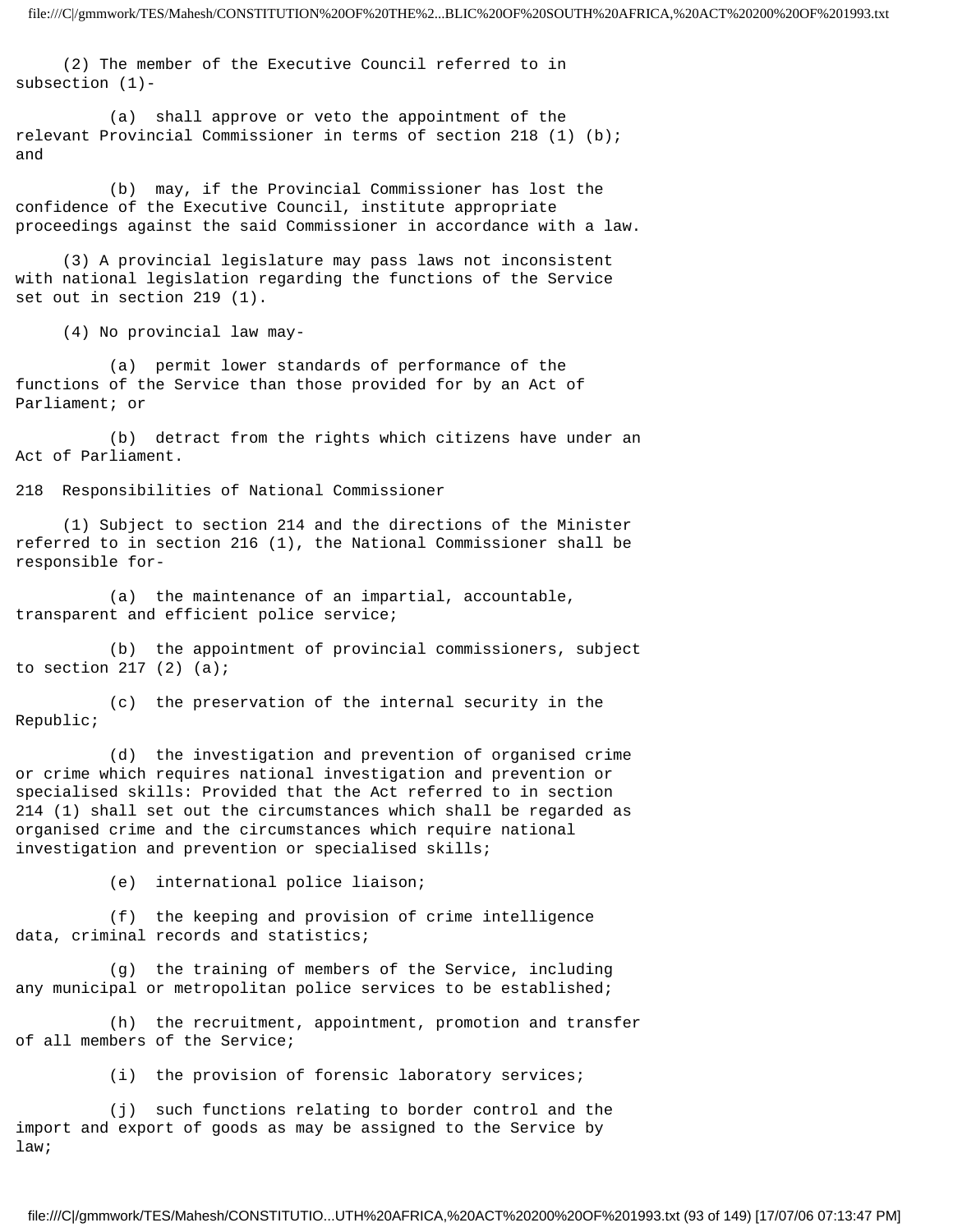(k) the establishment and maintenance of a national public order policing unit to be deployed in support of and at the request of the Provincial Commissioner: Provided that the Act referred to in section 214 (1) shall provide that the President, in consultation with the Cabinet, may direct the National Commissioner to deploy the said unit in circumstances where the Provincial Commissioner is unable to maintain public order and the deployment of the said unit is necessary to restore public order;

(l) national protection services;

 (m) the establishment of a special task force for high risk operations which require specialised skills; and

(n) subject to section 219, such other functions as-

 (i) are necessary to achieve the objectives referred to in section 217; and

 (ii) are appropriate for the National Commissioner to take responsibility for.

 (2) The National Commissioner may after consultation with the Executive Council of the province concerned assign responsibility for any function set out in this section to a Provincial Commissioner: Provided that the National Commissioner shall ensure that sufficient resources are made available to the Provincial Commissioner for such purpose.

219 Provincial Commissioners

 (1) Subject to sections 214 and 218 and the directions of the relevant member of the Executive Council referred to in section 217 (1), a Provincial Commissioner shall be responsible for-

(a) the investigation and prevention of crime;

(b) the development of community-policing services;

(c) the maintenance of public order;

 (d) the provision in general of all other visible policing services, including-

(i) the establishment and maintenance of police

stations;

(ii) crime reaction units; and

(iii) patrolling services;

 (e) protection services in regard to provincial institutions and personnel;

 (f) transfers within the province of members of the Service performing functions in terms of this section; and

 (g) the promotion, up to the rank of lieutenant-colonel, of members of the Service performing functions in terms of this section.

 (2) Subject to sections 214 and 218 and the directions of the National Commissioner, a Provincial Commissioner shall be responsible for-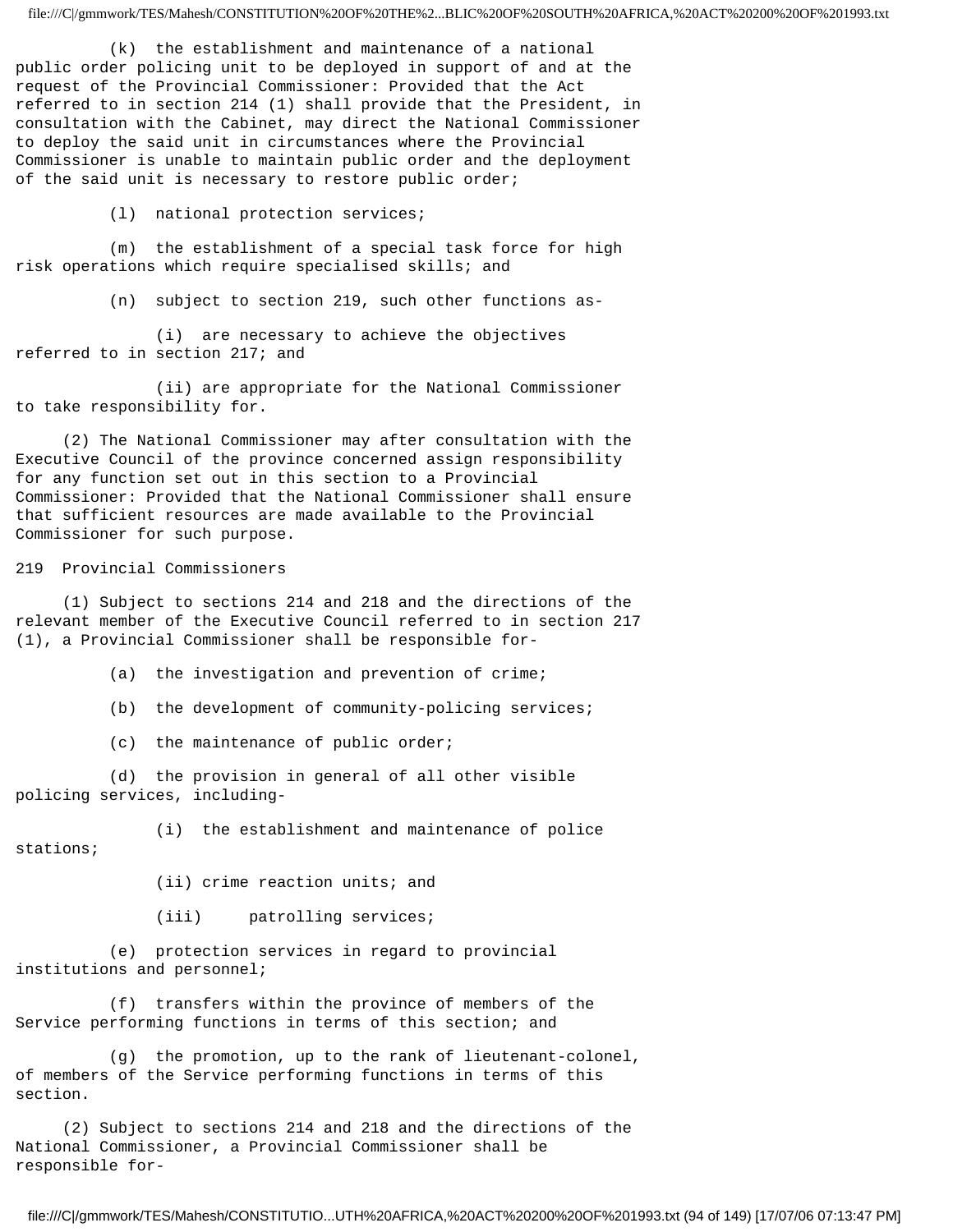(a) the maintenance and discipline of the Service in the province concerned;

 (b) the recruitment of members of the Service responsible for the functions set out in subsection (1), and the promotion of any such members to the rank of colonel or above;

 (c) such other functions as may be assigned to him or her by the National Commissioner under section 218 (2); and

 (d) subject to such procedures or mechanisms as may be established by the Board of Commissioners referred to in section 220(2), the transfer of members of the Service under his or her command to or from positions outside his or her jurisdiction.

### 220 Co-ordination and co-operation

 (1) A committee consisting of the Minister referred to in section 216 (1) and the respective members of the Executive Councils referred to in section 217 (1) shall be established to ensure the effective co-ordination of the Service and effective co-operation between the various Commissioners.

 (2) The Act referred to in section 214 (1) shall provide for the appointment of a Board of Commissioners, consisting of the National Commissioner and the Provincial Commissioners and presided over by the National Commissioner or his or her nominee, in order to promote co-operation and co-ordination in the Service.

221 Local policing

 (1) The Act referred to in section 214 (1) shall provide for the establishment of community-police forums in respect of police stations.

 (2) The functions of community-police forums referred to in subsection (1) may include-

 (a) the promotion of accountability of the Service to local communities and co-operation of communities with the Service;

 (b) the monitoring of the effectiveness and efficiency of the Service;

 (c) advising the Service regarding local policing priorities;

 (d) the evaluation of the provision of visible police services, including-

 (i) the provision, siting and staffing of police stations;

 (ii) the reception and processing of complaints and charges;

 (iii) the provision of protective services at gatherings;

 (iv) the patrolling of residential and business areas; and

(v) the prosecution of offenders; and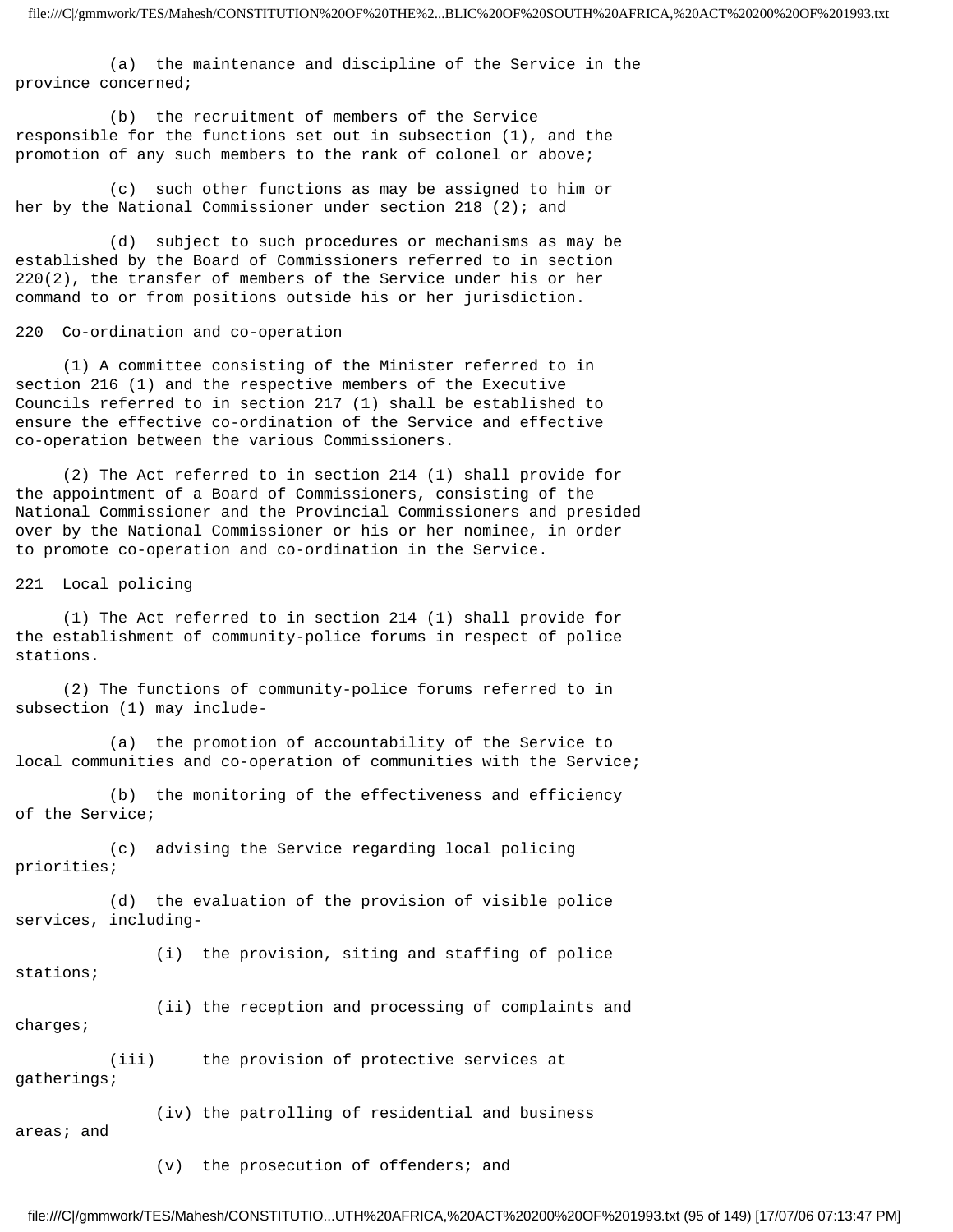(e) requesting enquiries into policing matters in the locality concerned.

 (3) The Act referred to in section 214 (1) shall make provision for the establishment by any local government of a municipal or metropolitan police service: Provided that-

 (a) such a police service may only be established with the consent of the relevant member of the Executive Council of the province referred to in section 217 (1);

 (b) the powers of such a police service shall be limited to crime prevention and the enforcement of municipal and metropolitan by-laws;

 (c) the said member of the Executive Council of the province shall, subject to paragraph (b) and the provisions of the said Act, determine the powers and functions of such a police service; and

 (d) the said Act shall provide that its provisions shall, as far as practicable, apply mutatis mutandis to any such police service.

### 222 Independent complaints mechanism

 There shall be established and regulated by an Act of Parliament an independent mechanism under civilian control, with the object of ensuring that complaints in respect of offences and misconduct allegedly committed by members of the Service are investigated in an effective and efficient manner.

223 Acts of members outside their territorial jurisdiction

 (1) No act of a member of the Service shall be invalid solely by reason of the fact that it was committed outside the province in which that member is stationed.

 (2) The National Commissioner shall by regulation determine the procedures and the relevant powers of the members of the Service to enable them to perform their functions outside their area of provincial jurisdiction.

National Defence Force (ss. 224-228)

224 Establishment of National Defence Force

 (1) The National Defence Force is hereby established as the only defence force for the Republic.

 (2) The National Defence Force shall at its establishment consist of all members of-

(a) the South African Defence Force;

 (b) any defence force of any area forming part of the national territory; and

 (c) any armed force as defined in section 1 of the Transitional Executive Council Act, 1993 (Act 151 of 1993),

and whose names, at the commencement of this Constitution, are included in a certified personnel register referred to in section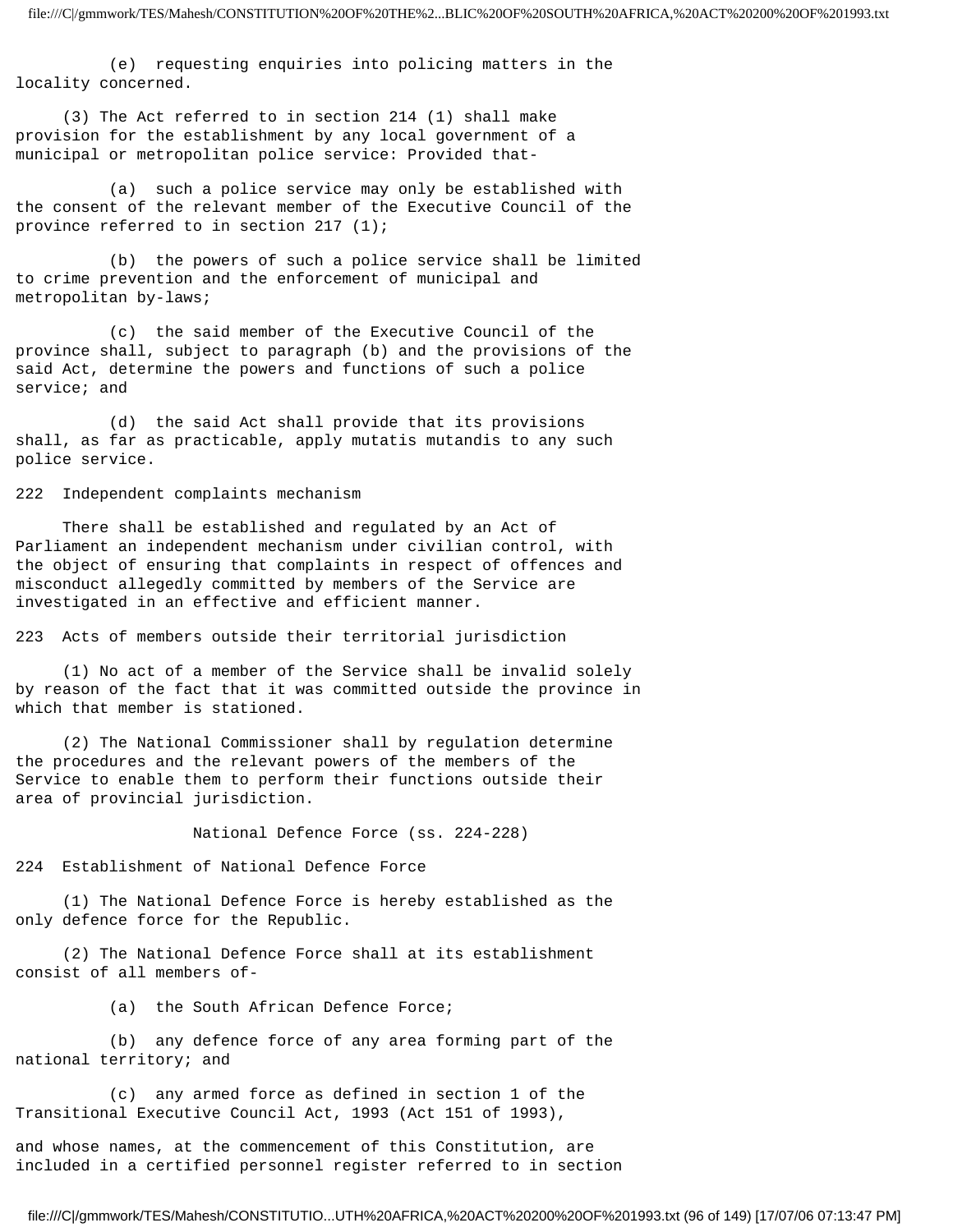16 (3) or (9) of the said Act: Provided that this subsection shall not apply to members of any such defence or armed force if the political organisation under whose authority and control it stands or with which it is associated and whose objectives it promotes did not take part in the first election of the National Assembly and the provincial legislatures under this Constitution.

 (3) Save for the National Defence Force, no other armed force or military force or armed organisation or service may be established in or for the Republic other than-

(a) as provided for in this Constitution;

 (b) a force established by or under an Act of Parliament for the protection of public property or the environment; or

 (c) a service established by or under law for the protection of persons or property.

225 Chief of National Defence Force

Subject to section 236 (1) and (2), the President shall appoint a Chief of the National Defence Force, who shall exercise military executive command of the National Defence Force, subject to the directions of the Minister responsible for defence and, during a state of national defence, of the President.

226 Members of National Defence Force

 (1) The National Defence Force shall comprise both a permanent force and a part-time reserve component.

 (2) The establishment, organisation, training, conditions of service and other matters concerning the permanent force shall be as provided for by an Act of Parliament.

 (3) The establishment, organisation, training, state of preparedness, calling up, obligations and conditions of service of the part-time reserve component shall be as provided for by an Act of Parliament.

 (4) The National Defence Force shall be established in such a manner that it will provide a balanced, modern and technologically advanced military force, capable of executing its functions in terms of this Constitution.

 (5) All members of the National Defence Force shall be properly trained in order to comply with international standards of competency.

 (6) No member of the permanent force shall hold office in any political party or political organisation.

 (7) A member of the National Defence Force shall be obliged to comply with all lawful orders, but shall be entitled to refuse to execute any order if the execution of such order would constitute an offence or would breach international law on armed conflict binding on the Republic.

 (8) Provision shall be made by an Act of Parliament for the payment of adequate compensation to-

(a) a member of the National Defence Force who suffers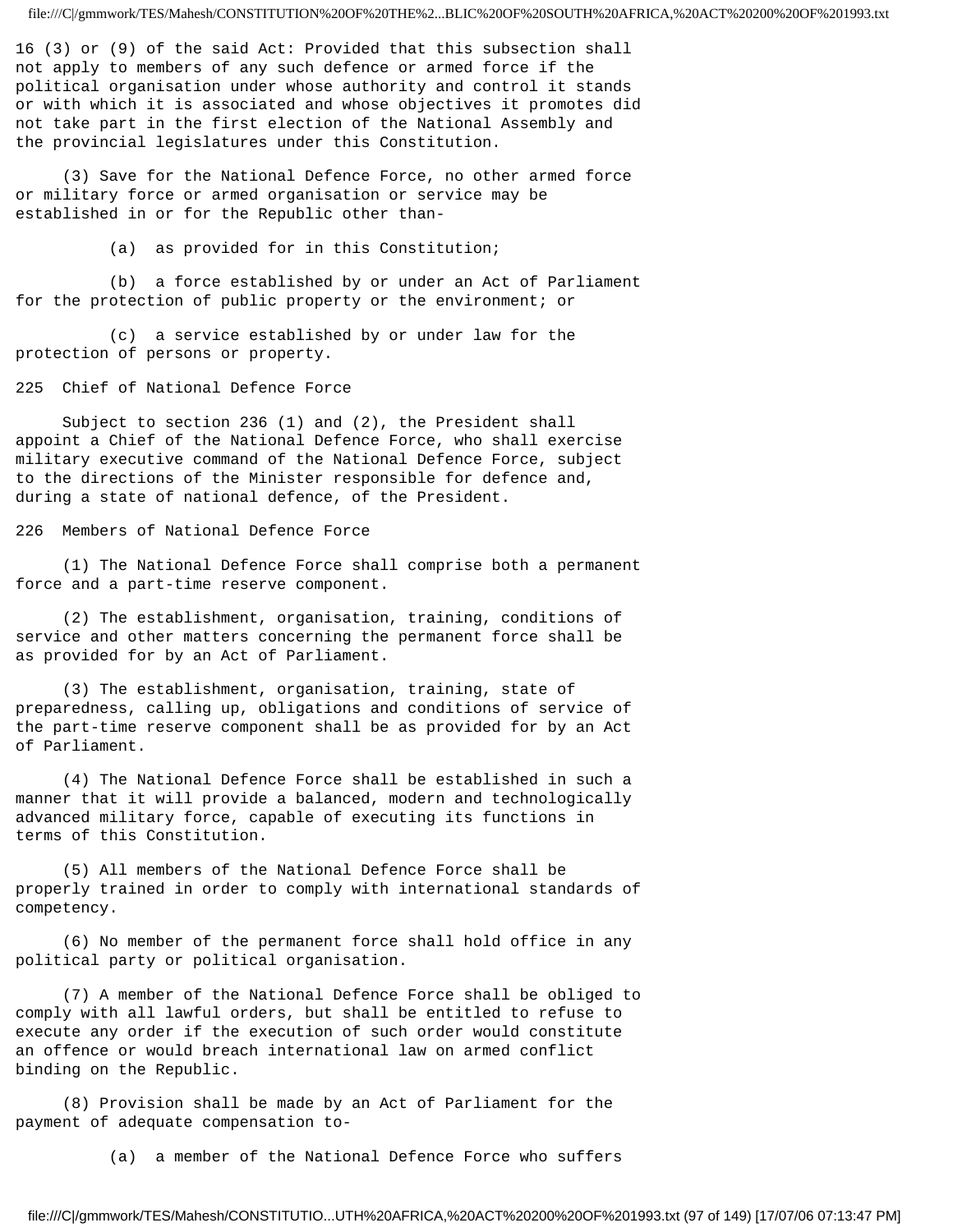loss due to physical or mental disability sustained in the execution of his or her duties as such a member; and

 (b) the immediate dependants of a member of the National Defence Force who suffer loss due to the death or physical or mental disability of such a member resulting from the execution of his or her duties as such a member.

227 Functions of National Defence Force

 (1) The National Defence Force may, subject to this Constitution, be employed-

 (a) for service in the defence of the Republic, for the protection of its sovereignty and territorial integrity;

 (b) for service in compliance with the international obligations of the Republic with regard to international bodies and other states;

 (c) for service in the preservation of life, health or property;

 (d) for service in the provision or maintenance of essential services;

 (e) for service in the upholding of law and order in the Republic in co-operation with the South African Police Service under circumstances set out in a law where the said Police Service is unable to maintain law and order on its own; and

 (f) for service in support of any department of state for the purpose of socio-economic upliftment.

(2) The National Defence Force shall-

 (a) exercise its powers and perform its functions solely in the national interest by-

(i) upholding the Constitution;

(ii) providing for the defence of the Republic; and

 (iii) ensuring the protection of the inhabitants of the Republic,

in accordance with this Constitution and any law;

 (b) exercise its powers and perform its functions under the directions of the government of the Republic;

(c) refrain from furthering or prejudicing party-po-

litical interests;

 (d) not breach international customary law binding on the Republic relating to aggression;

 (e) in armed conflict comply with its obligations under international customary law and treaties binding on the Republic; and

 (f) be primarily defensive in the exercise or performance of its powers and functions.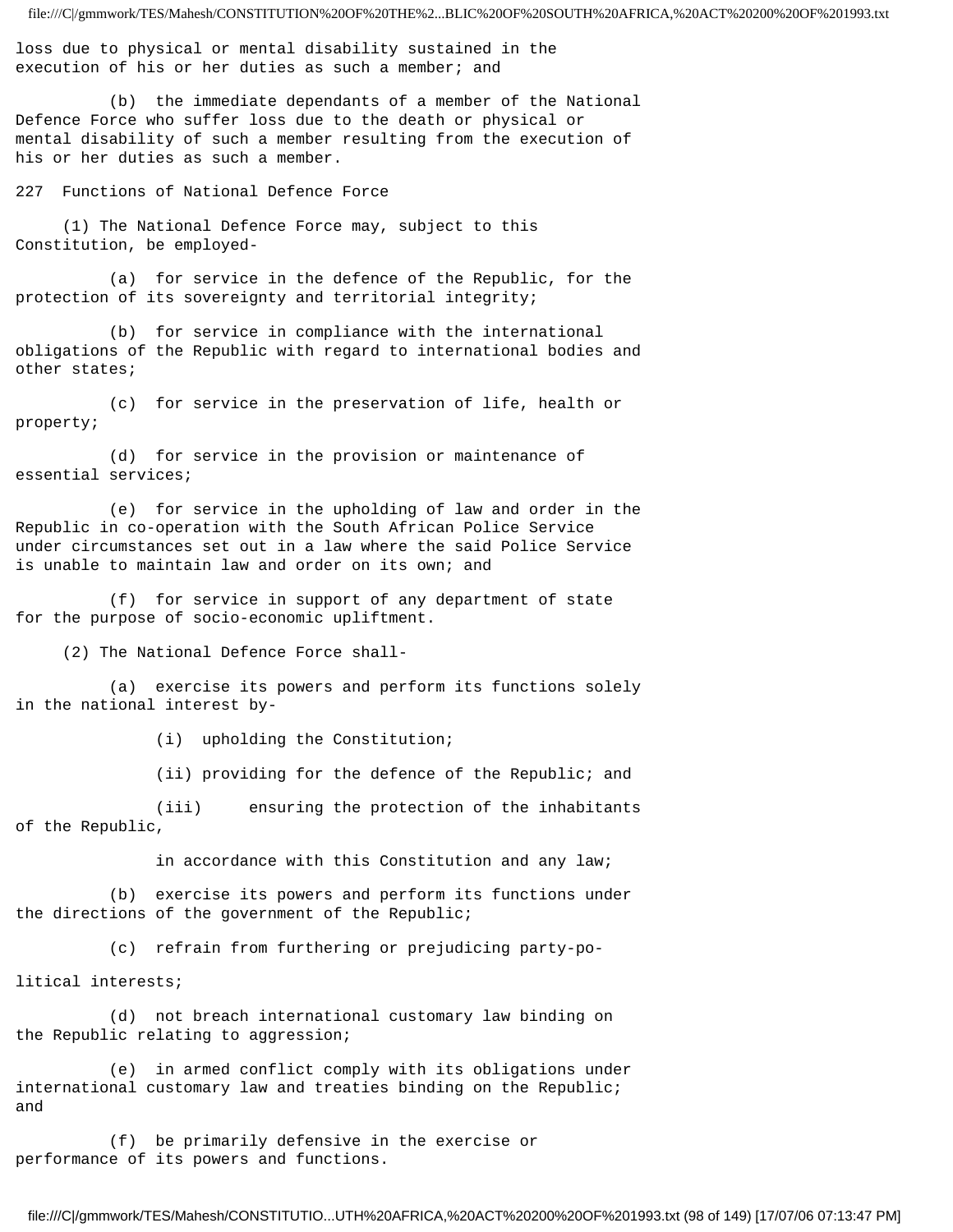(3) The employment for service, training, organisation and deployment of the National Defence Force shall be effected in accordance with the requirements of subsection (2).

228 Accountability

 (1) The Minister responsible for defence shall be accountable to Parliament for the National Defence Force.

 (2) Parliament shall annually approve a budget for the defence of the Republic.

 (3) (a) A joint standing committee of Parliament on defence shall be established, consisting of members of all political parties holding more than 10 seats in the National Assembly and willing to participate in the committee.

 (b) The total membership of the committee shall be as determined by or under the rules and orders.

 (c) Such a party shall be entitled to designate a member or members on the committee in accordance with the principle of proportional representation and as determined in accordance with the following formula:

 (i) A quota of seats per member of the committee shall be determined by dividing the total number of seats in the National Assembly held jointly by all the parties referred to in paragraph (a) by the total number of members of the committee plus one.

 (ii) The result, disregarding third and subsequent decimals, if any, shall be the quota of seats per member.

 (iii) The number of members that a participating party shall be entitled to designate on the committee, shall be determined by dividing the total number of seats held by such party in the National Assembly by the quota referred to in subparagraph (ii).

 (iv) The result shall, subject to subparagraph (v), indicate the number of members that such party is entitled to designate on the committee.

 (v) Where the application of the above formula yields a surplus not absorbed by the number of members allocated to a party, such surplus shall compete with other similar surpluses accruing to another party or parties, and any member or members which remain unallocated shall be allocated to the party or parties concerned in sequence of the highest surplus.

 (d) The committee shall be competent to investigate and make recommendations regarding the budget, functioning, organisation, armaments, policy, morale and state of preparedness of the National Defence Force and to perform such other functions relating to parliamentary supervision of the Force as may be prescribed by law.

 (4) (a) The President shall, when the National Defence Force is employed for service referred to in section 227 (1) (a), (b) or (e), forthwith inform Parliament of the reasons for such employment.

(b) If, in the case of such an employment referred to in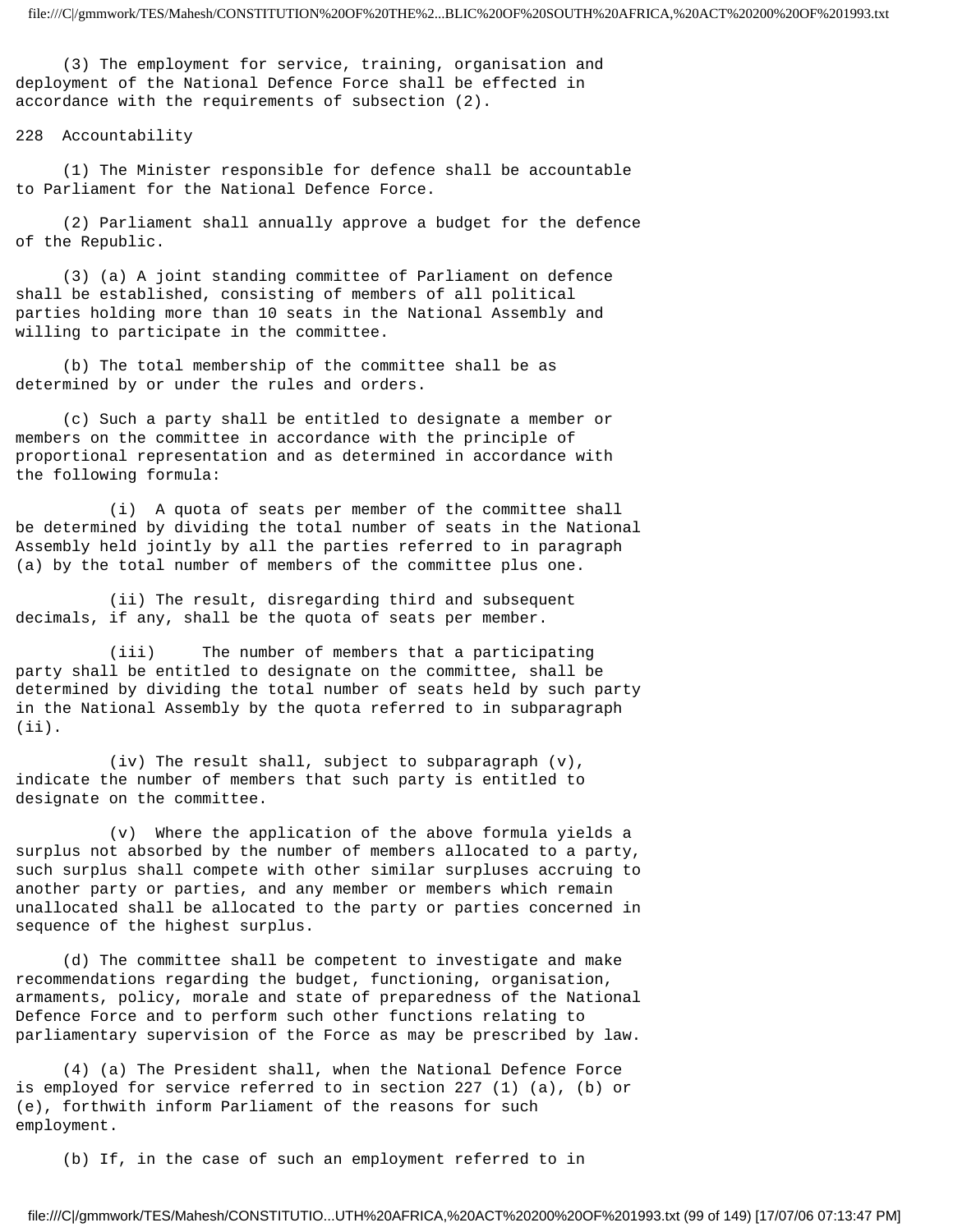section 227 (1) (a) or (b), Parliament is not sitting, the President shall summon the joint standing committee referred to in subsection (3) to meet expeditiously, but not later than 14 days after the commencement of such employment, and shall inform the committee of the reasons for such employment.

 (5) Parliament may by resolution terminate any employment referred to in section 227 (1) (a), (b) or (e), but such termination of employment shall not affect the validity of anything done in terms of such employment up to the date of such termina tion, or any right, privilege, obligation or liability acquired, accrued or incurred as at the said date under and by virtue of such employment.

CHAPTER 15

GENERAL AND TRANSITIONAL PROVISIONS (ss. 229-251)

229 Continuation of existing laws

 Subject to this Constitution, all laws which immediately before the commencement of this Constitution were in force in any area which forms part of the national territory, shall continue in force in such area, subject to any repeal or amendment of such laws by a competent authority.

230 Repeal of laws

 (1) The laws mentioned in Schedule 7 are hereby repealed to the extent set out in the third column of the said Schedule.

 (2) Notwithstanding the repeal of sections 13 and 101 (2) of the previous Constitution, any pension which, but for such repeal, would have been payable shall continue to be payable as if such repeal had not been effected.

231 Continuation of international agreements and status of international law

 (1) All rights and obligations under international agreements which immediately before the commencement of this Constitution were vested in or binding on the Republic within the meaning of the previous Constitution, shall be vested in or binding on the Republic under this Constitution, unless provided otherwise by an Act of Parliament.

 (2) Parliament shall, subject to this Constitution, be competent to agree to the ratification of or accession to an international agreement negotiated and signed in terms of section 82 (1) (i).

 (3) Where Parliament agrees to the ratification of or accession to an international agreement under subsection (2), such international agreement shall be binding on the Republic and shall form part of the law of the Republic, provided Parliament expressly so provides and such agreement is not inconsistent with this Constitution.

 (4) The rules of customary international law binding on the Republic, shall, unless inconsistent with this Constitution or an Act of Parliament, form part of the law of the Republic.

232 Interpretation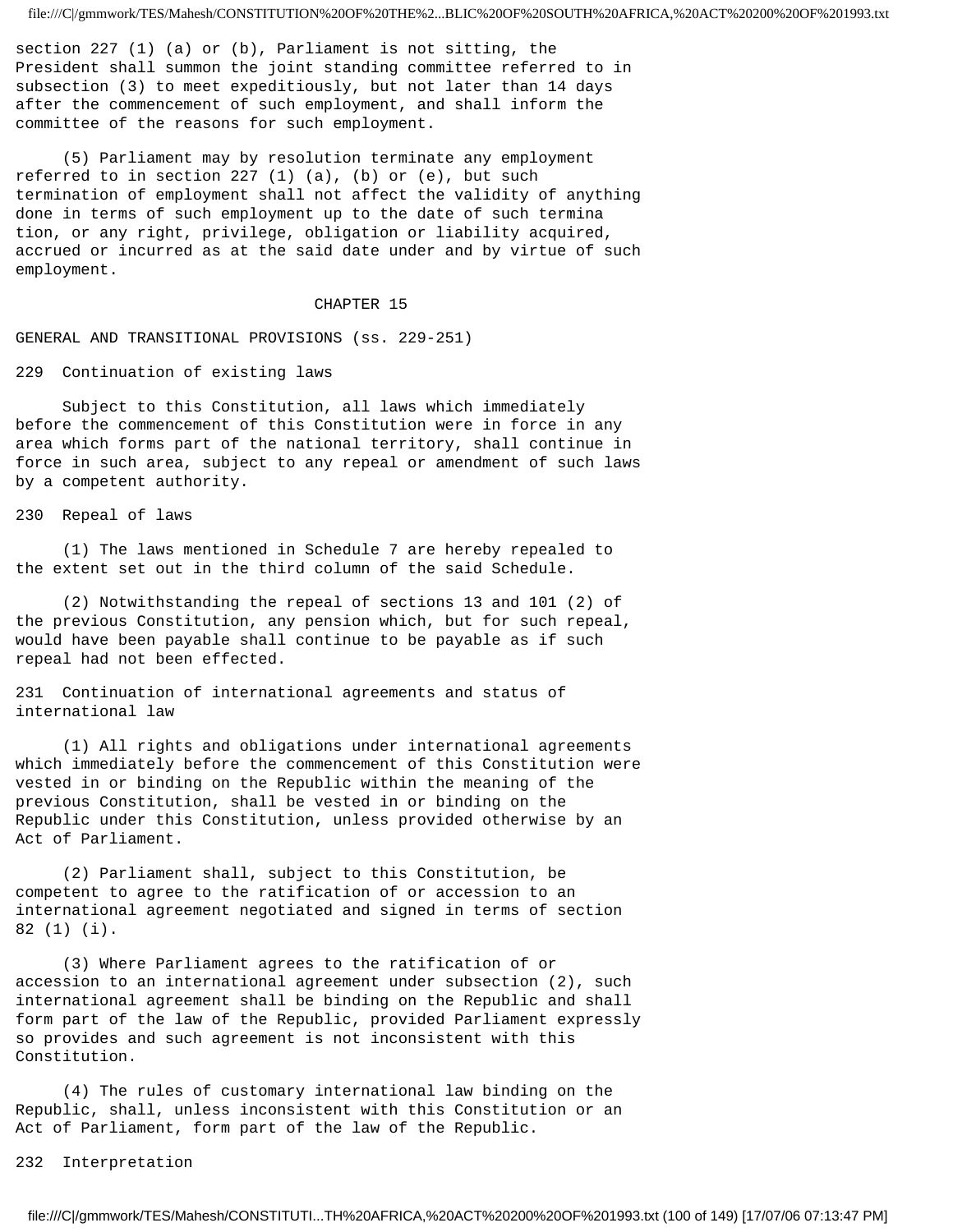(1) Unless it is inconsistent with the context or clearly inappropriate, a reference in a law referred to in section 229-

 (a) to the Republic or to any territory which after the commencement of this Constitution forms part of the national territory-

 (i) as a constitutional institution, shall be construed as a reference to the Republic referred to in section 1; or

 (ii) as a territorial area, shall be construed as a reference to that part of the national territory in which the law in question was in force immediately before such commencement, unless such law is applied by a law of a competent authority to the whole or any part of the national territory;

 (b) to a Parliament, House of a Parliament or legislative assembly or body of any territory which after the commencement of this Constitution forms part of the national territory, shall-

 (i) if the administration of such a law is allocated in terms of this Constitution to the national government, be construed as a reference to Parliament referred to in section 36; or

 (ii) if the administration of such law is allocated or assigned in terms of this Constitution to a government of a province, be construed as a reference to the provincial legislature of that province;

 (c) to a State President, Chief Minister, Administrator or other chief executive, Cabinet, Ministers' Council or executive council of any territory which after the commencement of this Constitution forms part of the national territory, shall-

 (i) if the administration of such law is allocated in terms of this Constitution to the national government, be construed as a reference to the President acting in accordance with this Constitution; or

 (ii) if the administration of such law is allocated or assigned in terms of this Constitution to a government of a province, be construed as a reference to the Premier of such province acting in terms of this Constitution;

 (d) to an official language or to both official languages, shall be construed, with due regard to section 3, as a reference to any of the official South African languages under this Constitution.

 (2) (a) Any reference in this Constitution to any particular law shall be construed as a reference to that law as it exists from time to time after any amendment or replacement thereof by a competent authority.

 (b) An amendment, replacement or repeal of a law referred to in paragraph (a), shall for the purposes of section 62 not be considered to be an amendment of this Constitution, and any such amendment, replacement or repeal of a law shall for its validity be dependent on its consistency with this Constitution in terms of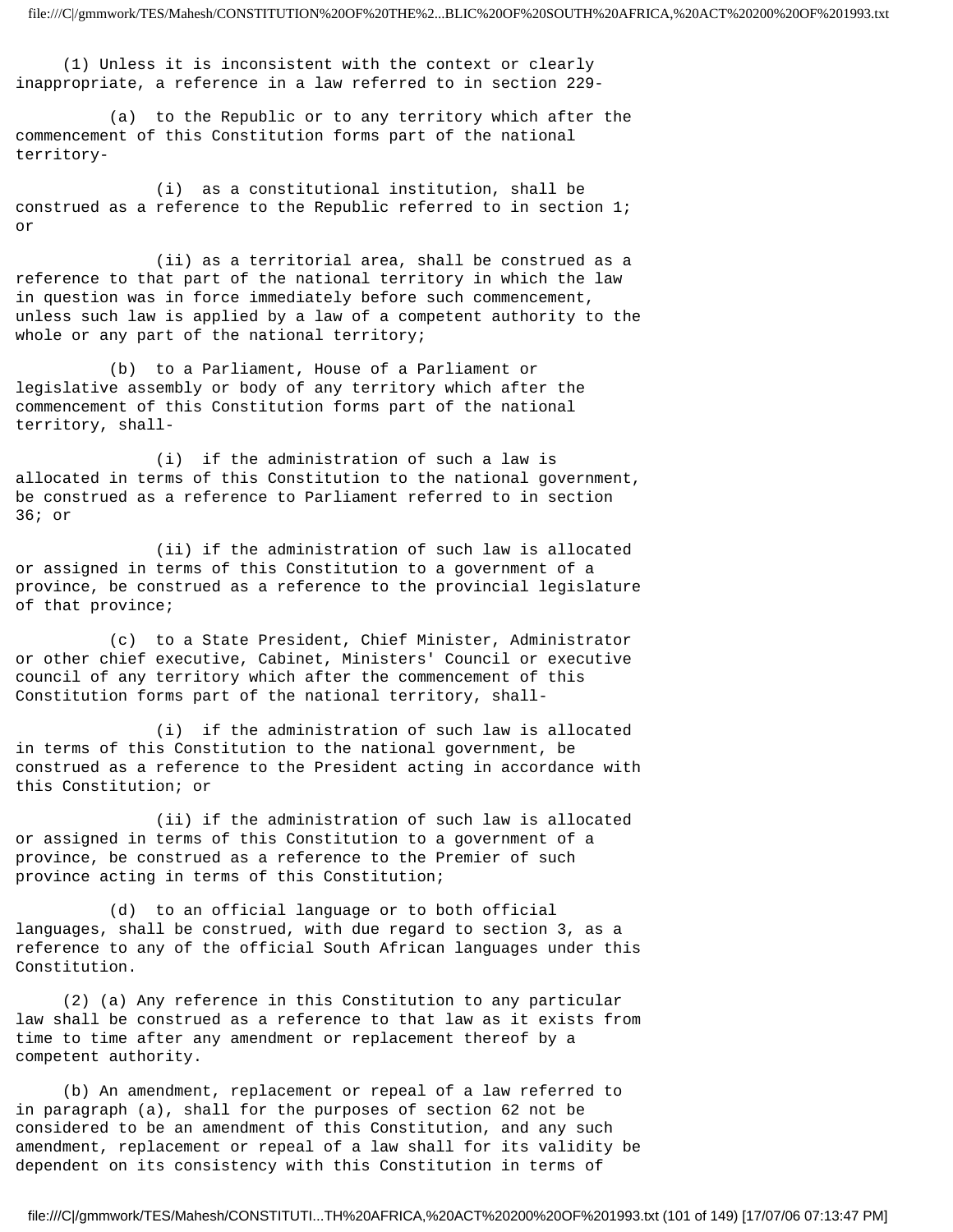section 4 (1).

 (3) No law shall be constitutionally invalid solely by reason of the fact that the wording used is prima facie capable of an interpretation which is inconsistent with a provision of this Constitution, provided such a law is reasonably capable of a more restricted interpretation which is not inconsistent with any such provision, in which event such law shall be construed as having a meaning in accordance with the said more restricted interpretation.

 (4) In interpreting this Constitution a provision in any Schedule, including the provision under the heading `National Unity and Reconciliation', to this Constitution shall not by reason only of the fact that it is contained in a Schedule, have a lesser status than any other provision of this Constitution which is not contained in a Schedule, and such provision shall for all purposes be deemed to form part of the substance of this Constitution.

 (5) (a) Notwithstanding the provisions of the Independent Electoral Commission Act, 1993 (Act 150 of 1993), the President may at any time after the dissolution of the Independent Electoral Commission in terms of section 9 of that Act, by proclamation in the Gazette, reconvene the Commission for the purposes of a referendum or election referred to in section 124.

 (b) If any person who before its dissolution was a member of the Commission, cannot or is unwilling to serve as a member after it has been reconvened under paragraph (a), Parliament may, by resolution adopted at a joint sitting of the National Assembly and the Senate by a majority of at least two-thirds of the total number of members of both Houses, appoint any suitably qualified person to replace any such member.

233 Definitions

 (1) In this Constitution, unless the context otherwise indicates-

 `Chief Justice' means the Chief Justice of the Supreme Court of South Africa referred to in section 97 (1);

 `Commission on Provincial Government' means the Commission established by section 163;

 `Financial and Fiscal Commission' means the Commission established by section 198;

 `House', in relation to Parliament, means the National Assembly or the Senate;

 `Independent Electoral Commission' means the Commission established by section 4 of the Independent Electoral Commission Act, 1993 (Act 150 of 1993);

 `National Defence Force' means the Defence Force established by section  $224$  (1);

 `National Revenue Fund' means the Revenue Fund established by section 185;

 `new constitutional text' means the text of a new Constitution contemplated in Chapter 5;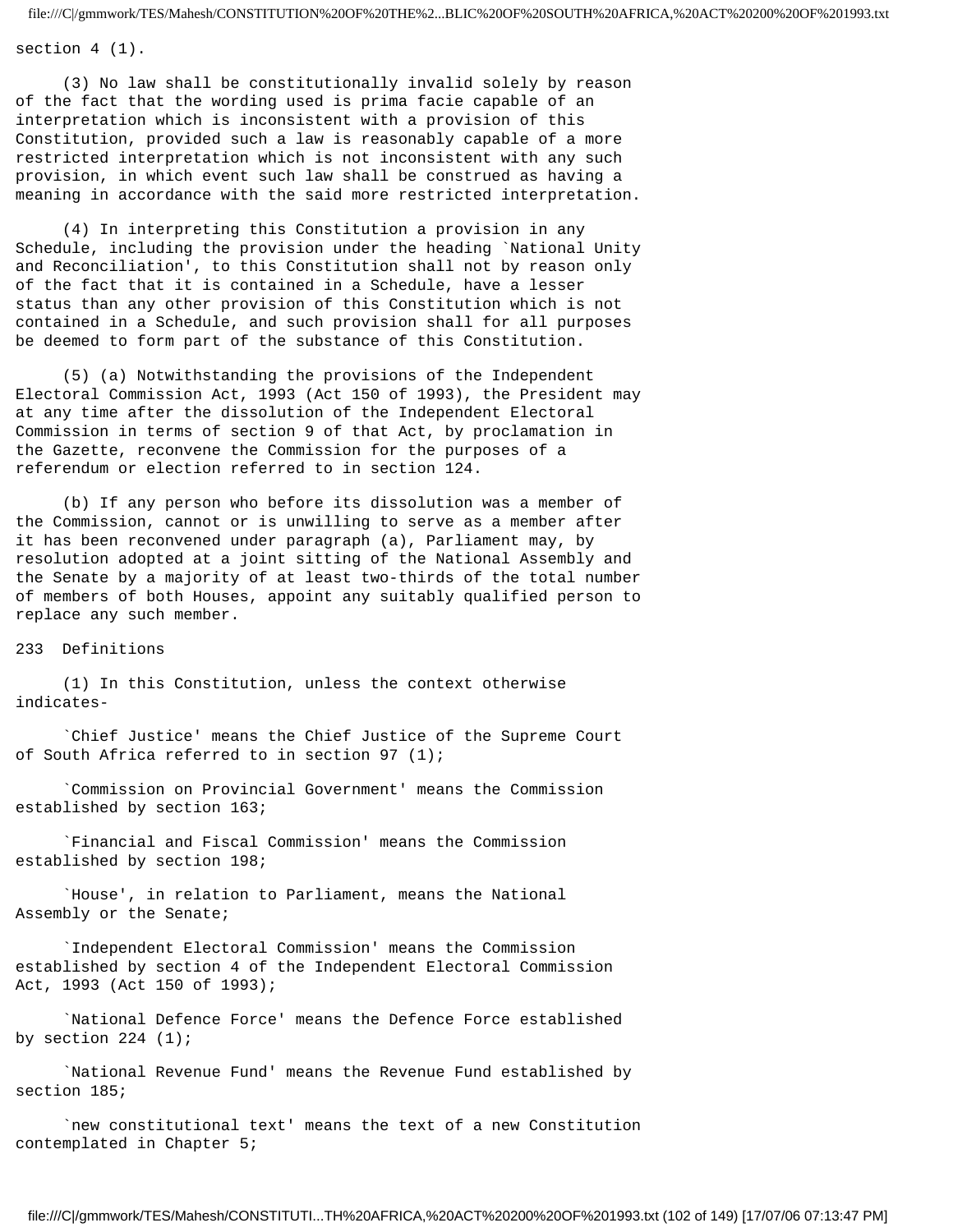`organ of state' includes any statutory body or functionary;

 `previous Constitution' means the Republic of South Africa Constitution Act, 1983 (Act 110 of 1983);

 `Provincial Revenue Fund' means the Revenue Fund of a province established by section 159 (1);

 `Public Service Commission' means the Commission established by section 209;

 `Republic' means the Republic of South Africa referred to in section 1;

 `Transitional Executive Council' means the Council established by section 2 of the Transitional Executive Council Act, 1993 (Act 151 of 1993).

 (2) A reference in this Constitution to rules and orders shall according to the context be construed as a reference to the rules and orders of the National Assembly or the Senate, or the joint rules and orders of the National Assembly and the Senate, or the rules and orders of the Constitutional Assembly, or the rules and orders of a provincial legislature.

 (3) Where in this Constitution any functionary is required to take a decision in consultation with another functionary, such decision shall require the concurrence of such other functionary: Provided that if such other functionary is a body of persons it shall express its concurrence in accordance with its own decision-making procedures.

 (4) Where in this Constitution any functionary is required to take a decision after consultation with another functionary, such decision shall be taken in good faith after consulting and giving serious consideration to the views of such other functionary.

## 234 Transitional arrangements: Legislative authorities

 (1) A person who immediately before the commencement of this Constitution was a member of Parliament or of any other legislature (excluding a local government) which exercised legislative powers in respect of any area which forms part of the national territory, shall upon such commencement cease to be such a member, but shall for the purpose of any law relating to the payment of pension benefits to such members not be disqualified solely by reason of this section.

 (2) A person who immediately before the commencement of this Constitution was employed by Parliament, shall after such commencement continue in such employment, subject to and in accordance with the applicable laws regulating such employment.

 (3) The provisions of section 236 (4), (5) and (6) shall apply mutatis mutandis in respect of a person referred to in subsection (2).

 (4) A person who immediately before the commencement of this Constitution was employed by a legislature referred to in subsection (1) other than Parliament, shall be deemed to be employed by the administration in that part of the national territory in which such legislature exercised legislative powers, subject to and in accordance with the applicable laws regulating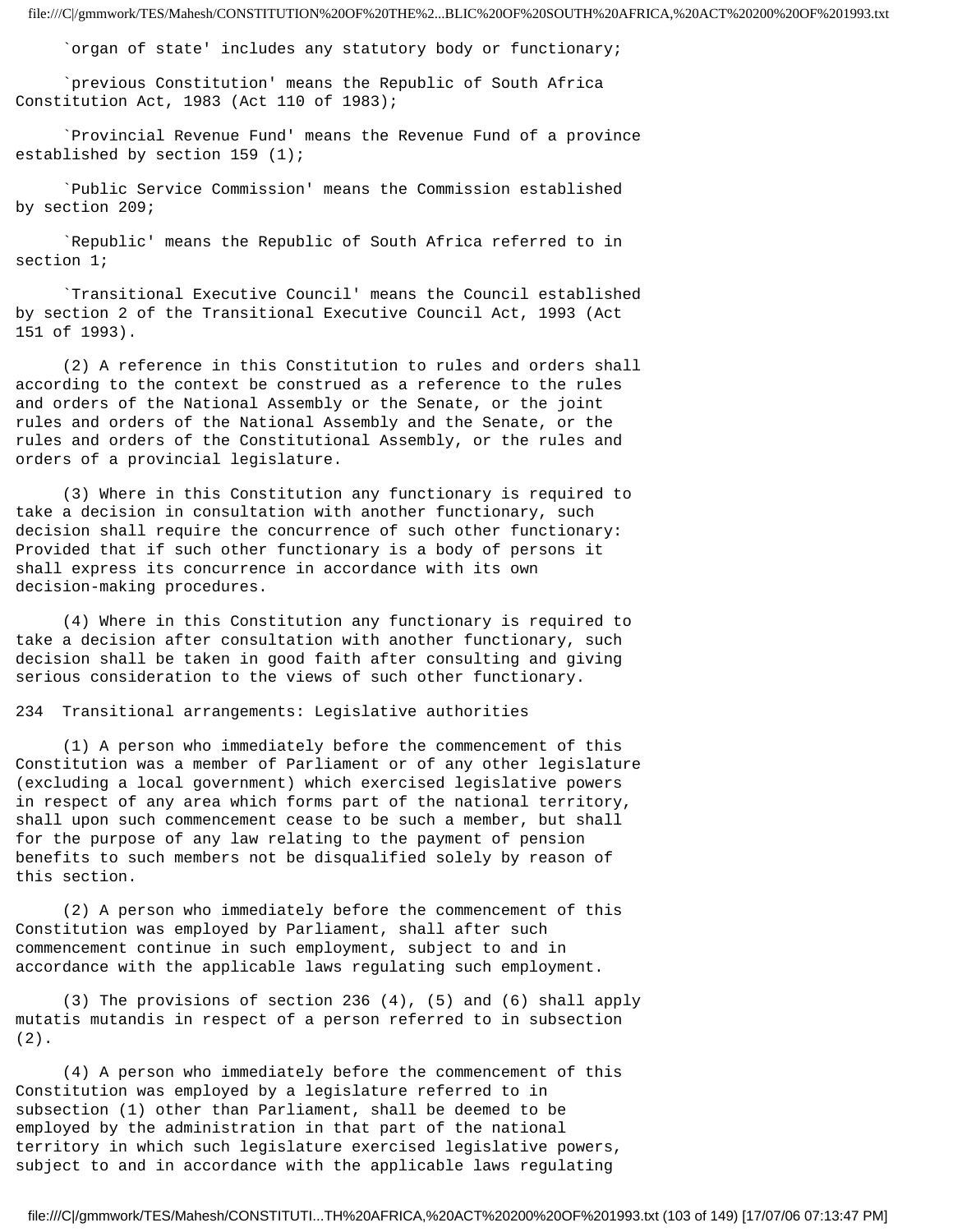such employment, and sections 236 and 237 shall apply mutatis mutandis in respect of such person.

 (5) Any matter before Parliament or any such other legislature which immediately before the commencement of this Constitution was not yet disposed of by Parliament or such legislature, as the case may be, shall lapse upon such commencement.

 (6) The rules and orders of Parliament in force immediately before the commencement of this Constitution, shall, to the extent that they can mutatis mutandis be applied in respect of the business and proceedings of Parliament under this Constitution, continue in force until amended or replaced in terms of this Constitution.

235 Transitional arrangements: Executive authorities

 (1) A person who immediately before the commencement of this Constitution was-

 (a) the State President or a Minister or Deputy Minister of the Republic within the meaning of the previous Constitution;

 (b) the Administrator or a member of the Executive Council of a province; or

 (c) the President, Chief Minister or other chief executive or a Minister, Deputy Minister or other political functionary in a government under any other constitution or constitutional arrangement which was in force in an area which forms part of the national territory,

shall continue in office until the President has been elected in terms of section 77 (1) (a) and has assumed office: Provided that a person referred to in paragraph (a), (b) or (c) shall for the purposes of section 42 (1) (e) and while continuing in office, be deemed not to hold an office of profit under the Republic.

 (2) Any vacancy which may occur in an office referred to in subsection (1) (a), (b) or (c) shall, if necessary, be filled by a person designated by the persons continuing in office in terms of subsection (1) (a), acting in consultation with the Transitional Executive Council.

 (3) Executive authority which was vested in a person or persons referred to in subsection (1) (a), (b) or (c) in terms of a constitution or constitutional arrangement in force immediately before the commencement of this Constitution, shall during the period in which the said person or persons continue in office in terms of subsection (1), be exercised in accordance with such constitution or constitutional arrangement, as if it had not been repealed or superseded by this Constitution, and any such person or persons shall continue to be competent to administer any department of state, administration, force or other institution which was entrusted to, and to exercise and perform any power or function which was vested in, him or her or them immediately before the said commencement: Provided that-

 (a) no such executive authority, power or function shall be exercised or performed if the Transitional Executive Council disapproves thereof; and

(b) once the election results of the National Assembly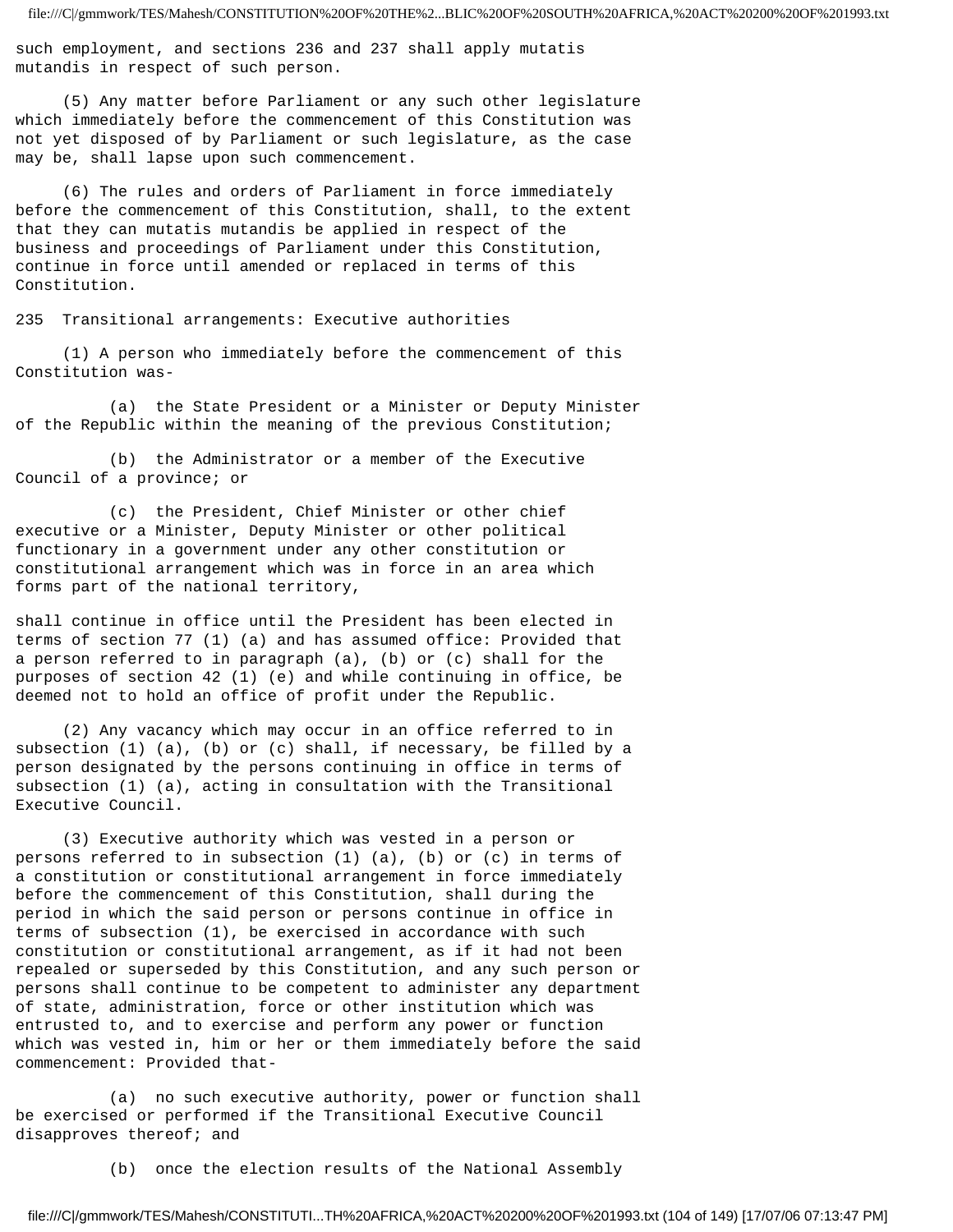have been certified by the Independent Electoral Commission in terms of the Independent Electoral Commission Act, 1993, the State President referred to in subsection (1) (a) shall exercise and perform his or her powers and functions in consultation with the leader of the party which has received the largest number of votes in the said election.

 (4) The Transitional Executive Council may by resolution of a majority of all its members at any time during the period in which the said State President continues in office in terms of subsection (1), require him or her, or any other appropriate authority, to take such steps in terms of any law as are necessary to maintain law and order, including the declaration of a state of emergency or of an area to be an unrest area in terms of an applicable law.

 (5) Upon the assumption of office by the President in terms of this Constitution-

 (a) the executive authority of the Republic as contemplated in section 75 shall vest in the President acting in accordance with this Constitution; and

 (b) the executive authority of a province as contem plated in section 144 shall, subject to subsections (8) and (9), vest in the Premier of that province acting in accordance with this Constitution, or while the Premier of a province has not yet assumed office, in the President acting in accordance with section 75 until the Premier assumes office.

 (6) The power to exercise executive authority in terms of laws which, immediately prior to the commencement of this Constitution, were in force in any area which forms part of the national territory and which in terms of section 229 continue in force after such commencement, shall be allocated as follows:

(a) All laws with regard to matters which-

 (i) do not fall within the functional areas specified in Schedule 6; or

 (ii) do fall within such functional areas but are matters referred to in paragraphs (a) to (e) of section 126 (3) (which shall be deemed to include all policing matters until the laws in question have been assigned under subsection (8) and for the purposes of which subsection (8) shall apply mutatis mutandis),

 shall be administered by a competent authority within the jurisdiction of the national government: Provided that any policing function which but for subparagraph (ii) would have been performed subject to the directions of a member of the Executive Council of a province in terms of section 219 (1) shall be performed after consultation with the said member within that province.

 (b) All laws with regard to matters which fall within the functional areas specified in Schedule 6 and which are not matters referred to in paragraphs (a) to (e) of section 126 (3) shall-

 (i) if any such law was immediately before the commencement of this Constitution administered by or under the authority of a functionary referred to in subsection (1) (a) or (b), be administered by a competent authority within the jurisdiction of the national government until the administration of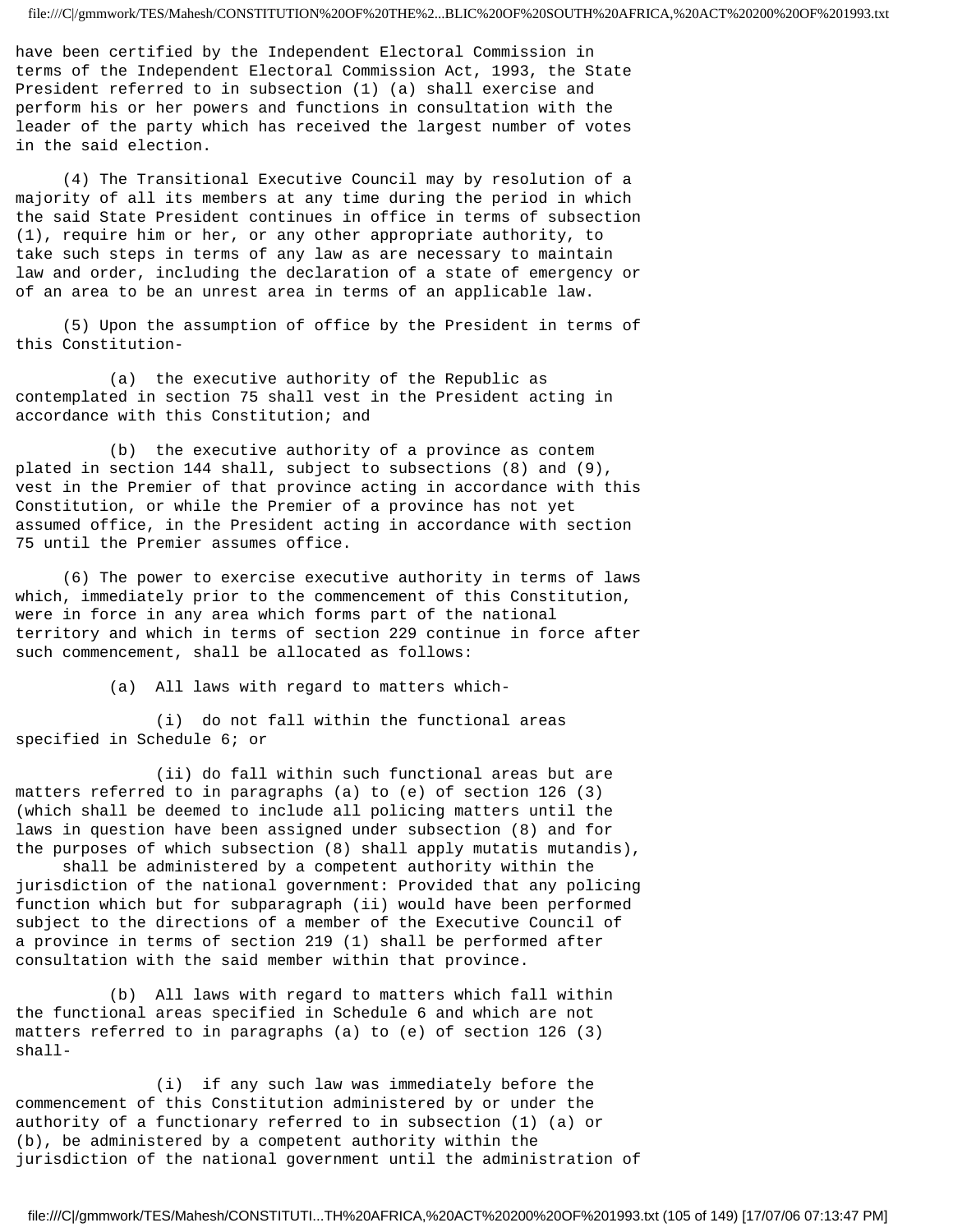any such law is with regard to any particular province assigned under subsection (8) to a competent authority within the jurisdiction of the government of such province; or

 (ii) if any such law was immediately before the said commencement administered by or under the authority of a functionary referred to in subsection (1) (c), subject to subsections (8) and (9) be administered by a competent authority within the jurisdiction of the government of the province in which that law applies, to the extent that it so applies: Provided that this subparagraph shall not apply to policing matters, which shall be dealt with as contemplated in paragraph (a).

 (c) In this subsection and subsection (8) `competent authority' shall mean-

 (i) in relation to a law of which the administra tion is allocated to the national government, an authority designated by the President; and

 (ii) in relation to a law of which the administra tion is allocated to the government of a province, an authority designated by the Premier of the province.

 (7) (a) The President may, after consultation with the Premier of a province, by proclamation in the Gazette take such measures, including legislative measures, as he or she considers necessary for the better achievement of this section.

 (b) A copy of a proclamation under paragraph (a), shall be submitted to Parliament within 14 days after the publication thereof.

 (c) If Parliament disapproves of any such proclamation or any provision thereof, such proclamation or provision shall thereafter cease to be of force and effect to the extent to which it is so disapproved, but without prejudice to the validity of anything done in terms of such proclamation up to the date upon which it so ceased to be of force and effect, or to any right, privilege, obligation or liability acquired, accrued or incurred as at the said date under and by virtue of such proclamation.

 (8) (a) The President may, and shall if so requested by the Premier of a province, and provided the province has the administrative capacity to exercise and perform the powers and functions in question, by proclamation in the Gazette assign, within the framework of section 126, the administration of a law referred to in subsection (6) (b) to a competent authority within the jurisdiction of the government of a province, either generally or to the extent specified in the proclamation.

 (b) When the President so assigns the administration of a law, or at any time thereafter, and to the extent that he or she considers it necessary for the efficient carrying out of the assignment, he or she may-

 (i) amend or adapt such law in order to regulate its application or interpretation;

 (ii) where the assignment does not relate to the whole of such law, repeal and re-enact, whether with or without an amendment or adaptation contemplated in subparagraph (i), those of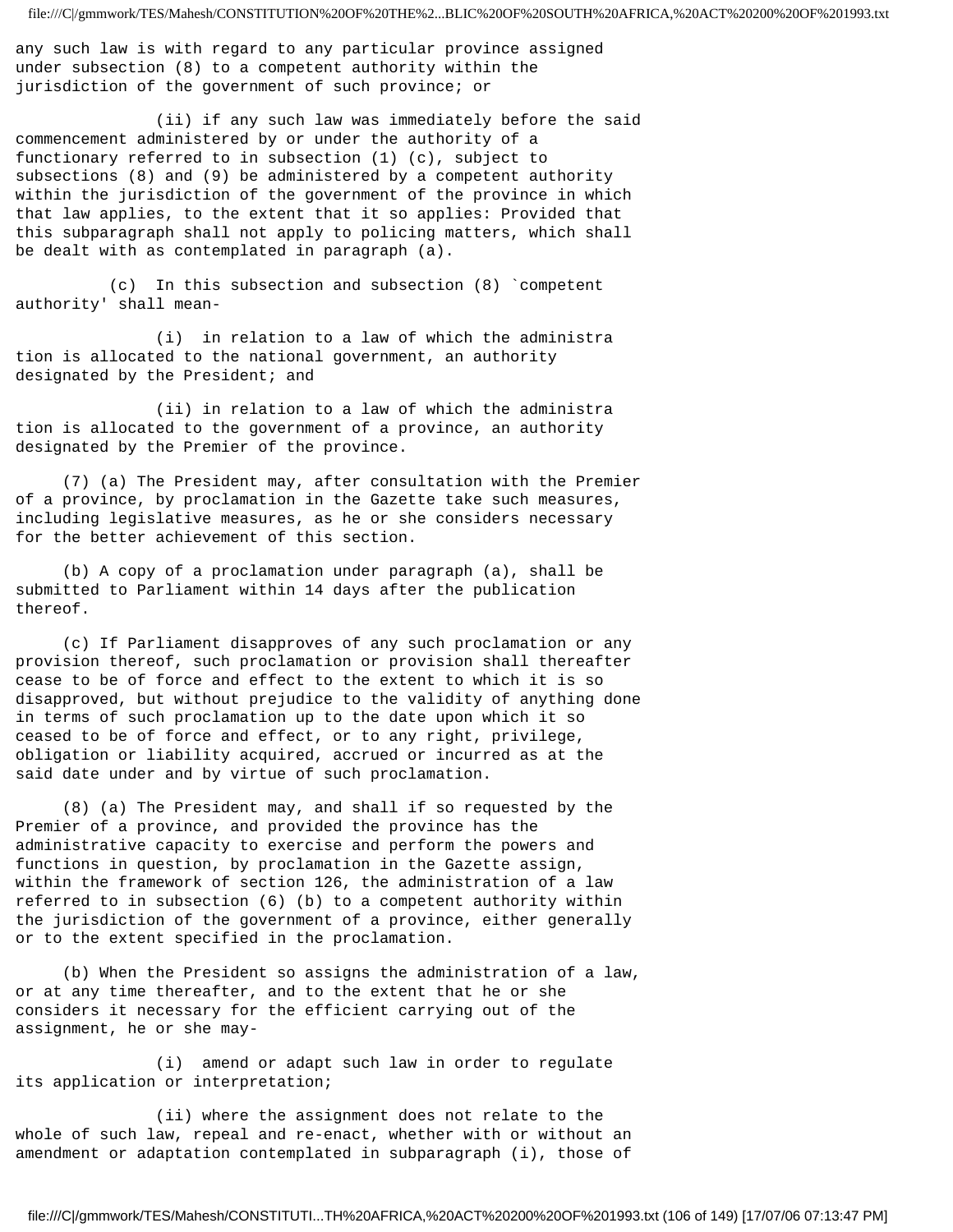its provisions to which the assignment relates or to the extent that the assignment relates to them; and

 (iii) regulate any other matter necessary, in his or her opinion, as a result of the assignment, including matters relating to the transfer or secondment of persons (subject to sections 236 and 237) and relating to the transfer of assets, liabilities, rights and obligations, including funds, to or from the national or a provincial government or any department of state, administration, force or other institution.

 (c) In regard to any policing power the President may only make that assignment effective upon the rationalisation of the police service as contemplated in section 237: Provided that such assignment to a province may be made where such rationalisation has been completed in such a province.

 (d) Any reference in a law to the authority administering such law, shall upon the assignment of such law in terms of paragraph (a) be deemed to be a reference mutatis mutandis to the appropriate authority of the province concerned.

 (9) (a) If for any reason a provincial government is unable to assume responsibility within 14 days after the election of its Premier, for the administration of a law referred to in subsection (6) (b), the President shall by proclamation in the Gazette assign the administration of such law to a special administrator or other appropriate authority within the jurisdiction of the national government, either generally or to the extent specified in the proclamation, until that provincial government is able to assume the said responsibility.

 (b) Subsection (8) (b) and (d) shall mutatis mutandis apply in respect of an assignment under paragraph (a) of this subsection.

236 Transitional arrangements: Public administration

 (1) A public service, department of state (including a police force), administration, military force as defined in section 224 (2) (a) or (b) or other institution (excluding any local government) which immediately before the commencement of this Constitution performed governmental functions under the control of an authority referred to in section 235 (1) (a), (b) or (c), shall, subject to subsection (7), continue to function as such in accordance with the laws applicable to it until it is, as the case may be, abolished or incorporated or integrated into any appropriate institution or is rationalised as contemplated in any other Chapter, consolidated with any other institution or otherwise rationalised as contemplated in section 237, as the case may be: Provided that a military force referred to in this subsection shall not be employed for service referred to in section 227 (1) (a), (b) or (e) otherwise than by the President and shall only be used for such service by the authority referred to in section 225 in accordance with section 227 (2).

 (2) A person who immediately before the commencement of this Constitution was employed by an institution referred to in subsection (1) shall continue in such employment subject to and in accordance with this Constitution and other applicable laws regulating such employment.

(3) Subject to subsections (1) and (2), all powers,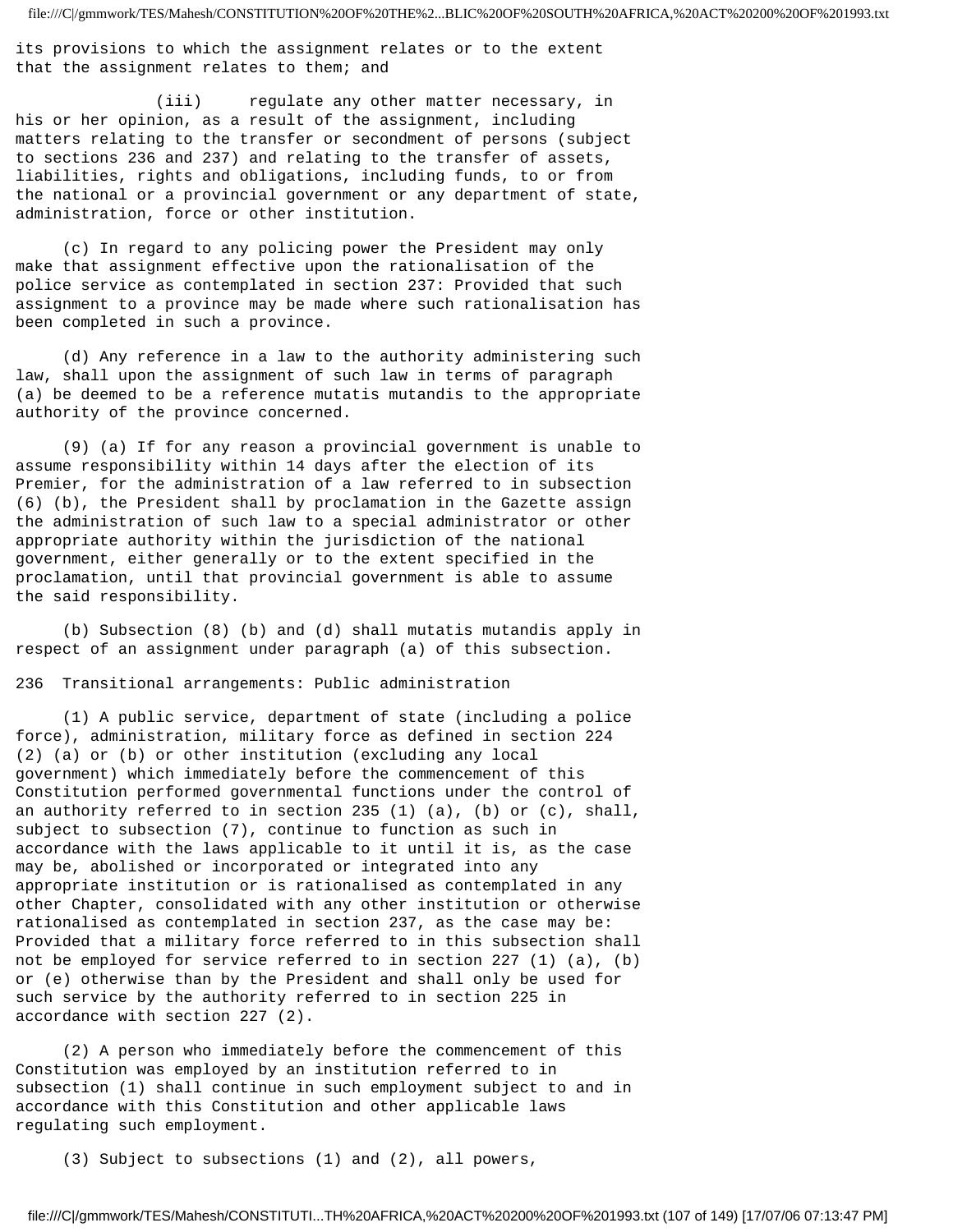directions, orders, instructions or delegations which were in force in respect of an institution which immediately before the commencement of this Constitution performed governmental functions as contemplated in subsection (1) shall, after the said commence ment, continue in force for the purpose of the continued functioning within the contemplation of subsection (1) of any such institution, until cancelled or otherwise no longer in force in law.

 (4) Subject to this Constitution and subsection (5), the terms and conditions of employment applicable to a person employed by an institution referred to in subsection (1) immediately before the commencement of this Constitution, shall continue to apply to him or her until amended by or under any law, including any law enacted in order to establish uniformity of the terms and conditions of employment in accordance with those generally prevailing at such commencement.

 (5) Subject to any law relating to unfitness or incapacity of a person to carry out his or her duties efficiently, the pensionable salary or pensionable salary scale of a person referred to in subsection (2) shall not be reduced below that applicable to such person immediately before the commencement of this Constitu tion.

 (6) Notwithstanding the provisions of this section, the conclusion or amendment of a contract, the appointment or promotion, or the award of a term or condition of service or other benefit, which occurred or may occur between 27 April 1993 and 30 September 1994 in respect of any person referred to in subsection (2), or any class of such persons, may, at the instance of a Minister or a member of the Executive Council of a province, within one year of the commencement of this Constitution be reviewed by a commission appointed by the President and presided over by a judge, and if not proper or justifiable in the circumstances of the case, the commission may reverse or alter the contract, appointment, promotion or award.

 (7) (a) At the commencement of this Constitution the South African Police existing in terms of the Police Act, 1958 (Act 7 of 1958), and all other police forces established by law shall be deemed to constitute the South African Police Service referred to in section 214, and any reference to the South African Police or any such force in the said Act or law shall be deemed to be a reference to the said Service.

 (b) Any reference in any law to the South African Police or any other police force (excluding a municipal police service) shall, unless the context indicates otherwise, be construed as a reference to the said South African Police Service.

 (8) (a) The National Defence Force referred to in section 224 shall, subject to this Constitution and any Act of Parliament, mutatis mutandis be governed by the Defence Act, 1957 (Act 44 of 1957).

 (b) Any reference in any law to a defence force referred to in section 224 (2) (a) or (b), shall be deemed to be a reference to the National Defence Force.

 (c) If the number of the members of the National Defence Force exceeds the personnel strength determined in respect of the force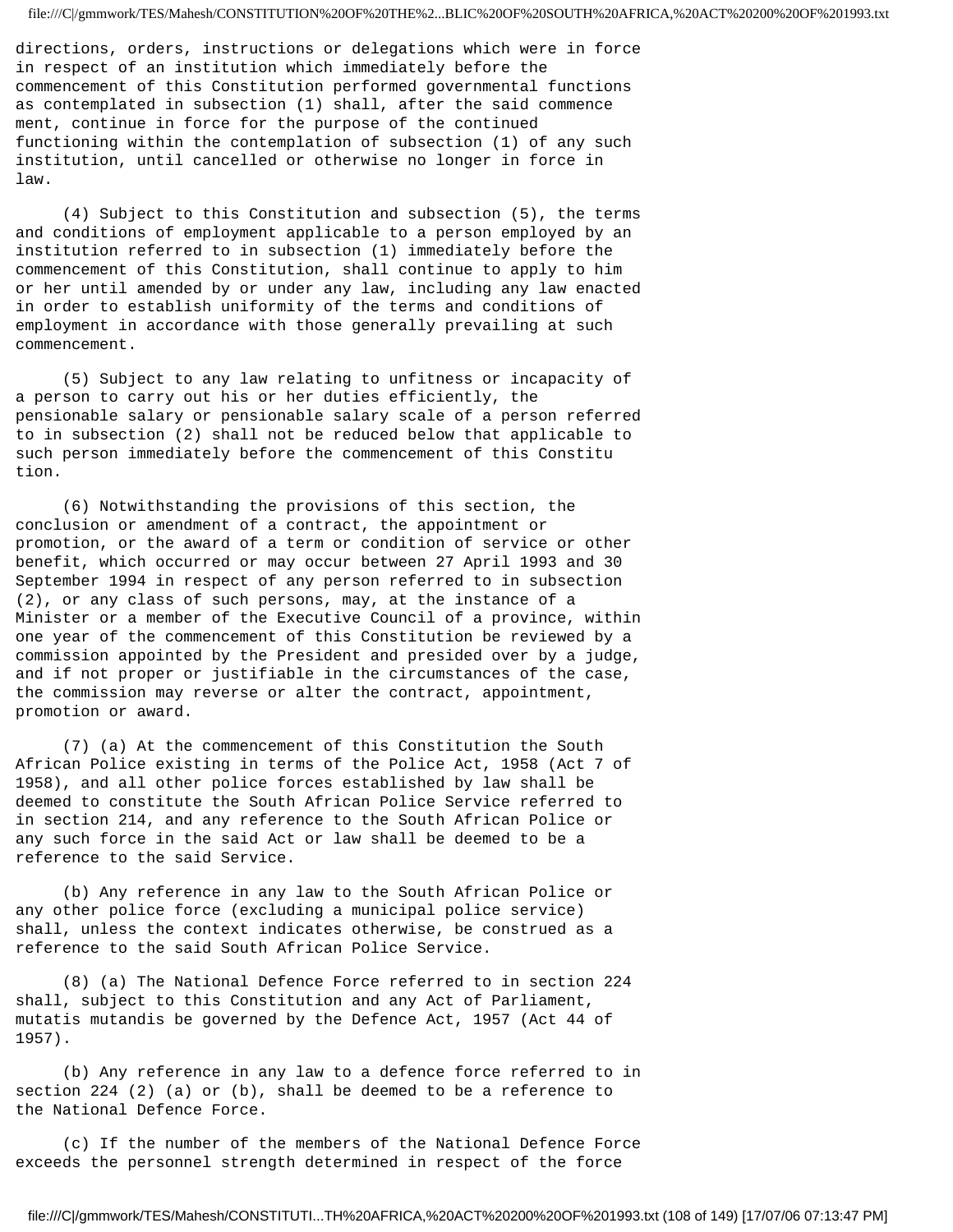design and structure for the Force, any member of the Force who, due to integration, consolidation and rationalisation of the National Defence Force is not accommodated in such force design and structure, shall be dealt with in accordance with a law.

 (d) The continuance of membership of members of the National Defence Force referred to in section 224 (2) (c) shall be subject to such members entering into an agreement for temporary or permanent appointment with the National Defence Force within a reasonable time: Provided that such agreements shall be in accordance with normal employment policies and terms and conditions of service.

237 Rationalisation of public administration

 (1) (a) All institutions referred to in section 236 (1), excluding military forces referred to in section 224 (2), shall as soon as is possible after the commencement of this Constitution be rationalised with a view to establishing within the public service contemplated in section 212 (1)-

 (i) an effective administration at the national level of government to deal with matters within the jurisdiction of the national government referred to in section 235 (5) (a); and

 (ii) an effective administration for each province to deal with matters within the jurisdiction of each provincial government referred to in section 235 (5) (b).

 (b) All military forces referred to in section 224 (2) shall be rationalised for the purposes of the National Defence Force.

(2) (a) The responsibility for the rationalisation of-

 (i) institutions referred to in section 236 (1), excluding military forces, shall primarily but not exclusively rest with the national government, which shall exercise such responsi bility in co-operation with the provincial governments and the Commission on Provincial Government, and with due regard to the advice of the Public Service Commission: Provided that in the case of policing services, the national government shall exercise such responsibility in co-operation with the committee referred to in section 220 (1) and the Board of Commissioners referred to in section  $220$  (2); and

 (ii) military forces shall rest with the national government.

 (b) Subject to section 235 (6), (7), (8) and (9), the responsibility for the internal rationalisation of an administra tion referred to in subsection (1) (a) (ii) shall primarily rest with the relevant provincial government, with due regard to the advice of the Public Service Commission and any relevant provincial service commission: Provided that the rationalisation of all police forces shall be dealt with in accordance with paragraph (a) (i).

 (3) (a) The President may, subject to subsection (2) (a), by proclamation in the Gazette take such steps as he or she considers necessary in order to achieve the aim mentioned in subsection (1).

 (b) Without derogating from the generality of paragraph (a), the steps referred to in that paragraph may include-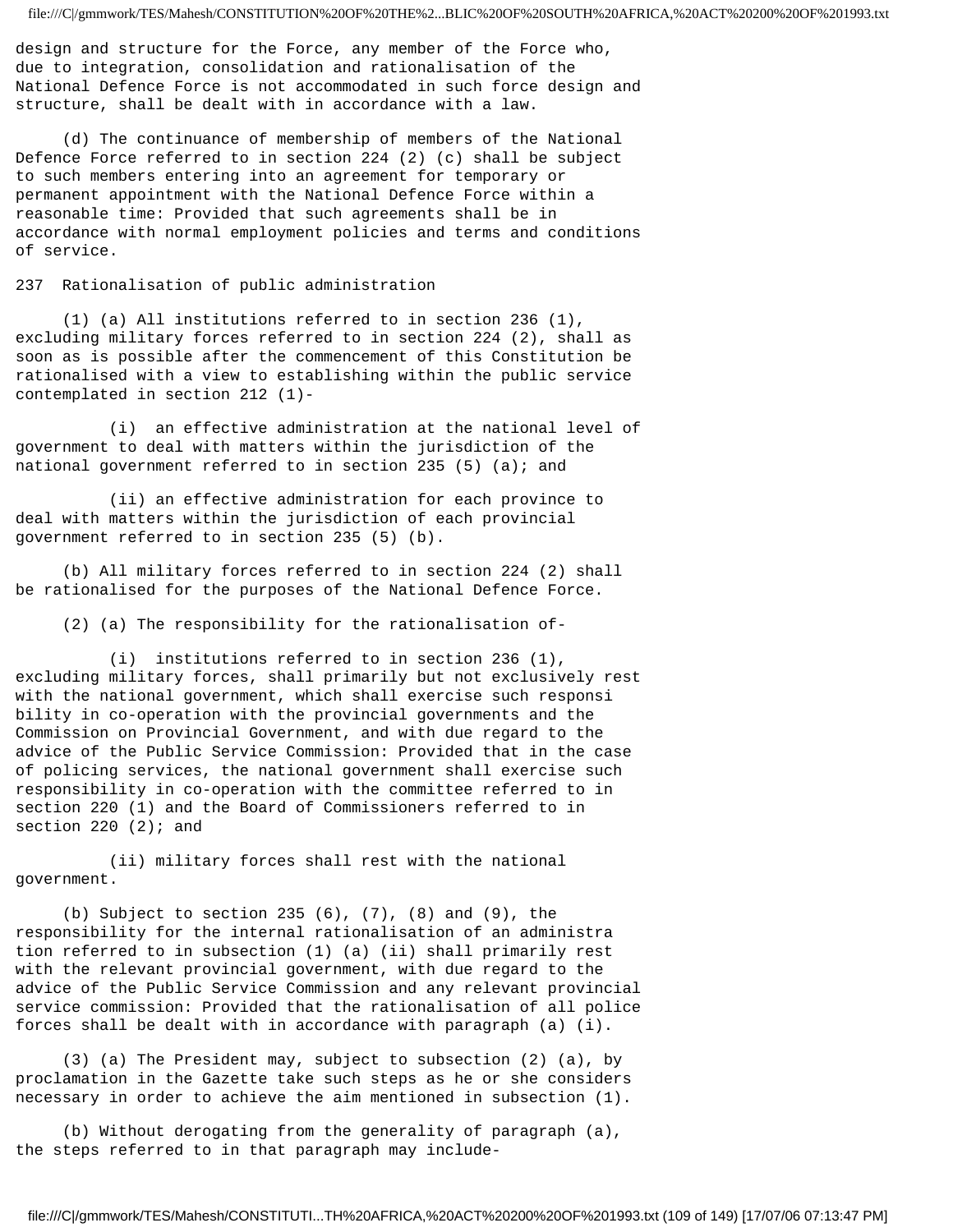(i) the amendment, repeal or replacement of any law regulating the establishment, functions and other matters relating to an institution referred to in section 236 (1), or of any law referred to in section 236 (2), or of any law which deals with any of the aforegoing matters in a consequential manner: Provided that if a law referred to in section 236 (2) is repealed, provision shall be made for the application of any law of general application regulating the employment of persons or any class of persons in the employment of the state, to the persons or class of persons affected by such repeal; and

 (ii) measures relating to the transfer or secondment of personnel, or the allocation of property, funds, rights and obligations, including administrative records, in order to establish the administrations referred to in subsection (2) and rationalise the South African Police Service and the National Defence Force.

 (c) A copy of a proclamation under paragraph (a), shall be submitted to Parliament within 14 days after the publication thereof.

 (d) If Parliament disapproves of any such proclamation or any provision thereof, such proclamation or provision shall thereafter cease to be of force and effect to the extent to which it is so disapproved, but without prejudice to the validity of anything done in terms of such proclamation up to the date upon which it so ceased to be of force and effect, or to any right, privilege, obligation or liability acquired, accrued or incurred as at the said date under and by virtue of such proclamation.

 (4) (a) The labour appeal court established by section 17A of the Labour Relations Act, 1956 (Act 28 of 1956), sitting as a special tribunal in terms of an Act to be passed by Parliament, shall be competent to determine any claim or dispute of right in terms of a law regulating as at 1 November 1993 employment in an institution referred to in section 236 (1) and arising out of the implementation of this section and section 236.

 (b) The Act of Parliament contemplated in paragraph (a) shall prescribe expeditious procedures for the adjudication of claims and disputes contemplated in this section, including the granting of interim and final relief.

 (c) Notwithstanding the provisions of any law the procedures contemplated in paragraph (b) shall be the only procedures to be followed in such court.

 (d) A decision of the court on any such claim or dispute shall be final and binding.

 (e) This subsection and the Act of Parliament contemplated in paragraph (a) shall lapse one year from the commencement of this Constitution, save that any matter properly before the court referred to in paragraph (a) on that date shall be heard and determined as if this subsection and the said Act had not lapsed.

238 Transitional arrangements: Public service commissions

 (1) A public service commission established for a public service referred to in section 236 (1) shall, subject to subsections (3) and (4), after the commencement of this Constitu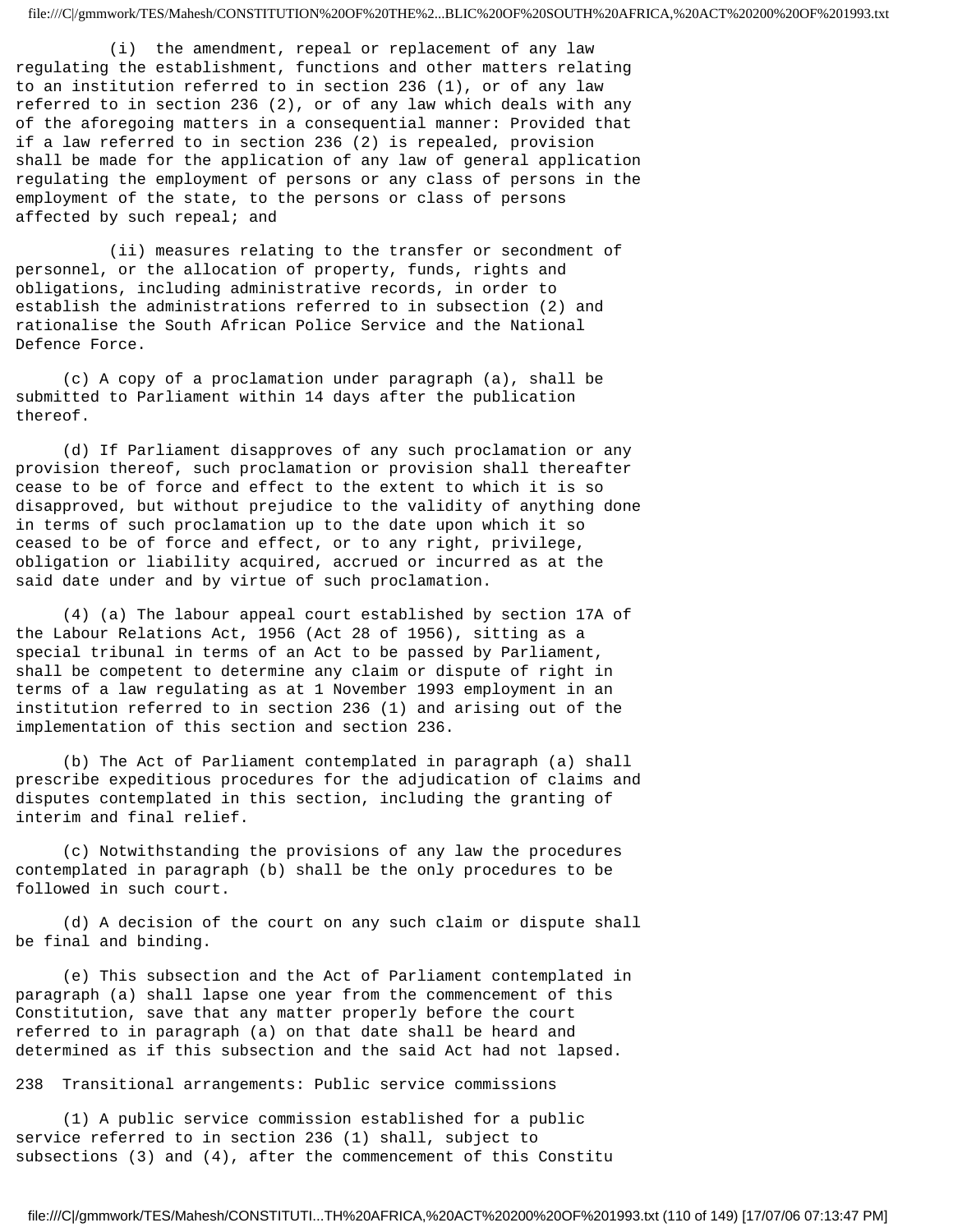tion continue to function as such in accordance with the laws applicable to it.

 (2) (a) A person who immediately before the commencement of this Constitution was the chairperson or member of a public service commission referred to in subsection (1) shall, subject to subsections (3) and (4) and section 237, after such commencement, continue in office in accordance with the laws regulating his or her appointment.

 (b) Section 236 (3), (4) and (5) shall apply mutatis mutandis in respect of a person referred to in paragraph (a) of this subsection.

 (3) The Commission for Administration established by the Commission for Administration Act, 1984 (Act 65 of 1984), shall cease to exist upon the appointment of the members of the Public Service Commission referred to in section 209: Provided that a person who immediately before such appointment held office as the chairperson or a member of the Commission for Administration shall be entitled to be appointed as a member of the Public Service Commission.

 (4) A public service commission, other than the Commission for Administration referred to in subsection (3), which continues to perform its functions in any part of the national territory, shall mutatis mutandis be subject to rationalisation under section 237 and shall cease to exist to the extent that it is superseded by the establishment of a provincial service commission contemplated in section 213 or otherwise rationalised or abolished under section 237.

(5) If-

 (a) the chairperson or a member referred to in the proviso to subsection (3) elects not to be appointed to the Public Service Commission; or

 (b) the chairperson or a member of a public service commission referred to in subsection (4), is not upon the abolition of such public service commission appointed to any provincial service commission,

the period of office for which such a chairperson or member has been appointed shall for the purpose of any applicable law regulating retirement benefits, be deemed to have been completed.

 (6) Any reference in any law to the Commission for Administra tion referred to in subsection (3), shall be deemed to be a reference to the Public Service Commission.

239 Transitional arrangements: Assets and liabilities

 (1) All assets, including funds and administrative records, which immediately before the commencement of this Constitution vested in an authority referred to in section 235 (1) (a), (b) or (c), or in a government, administration or force under the control of such an authority, shall be allocated as follows:

 (a) Where any asset is applied or intended to be applied for or in connection with a matter which-

(i) does not fall within a functional area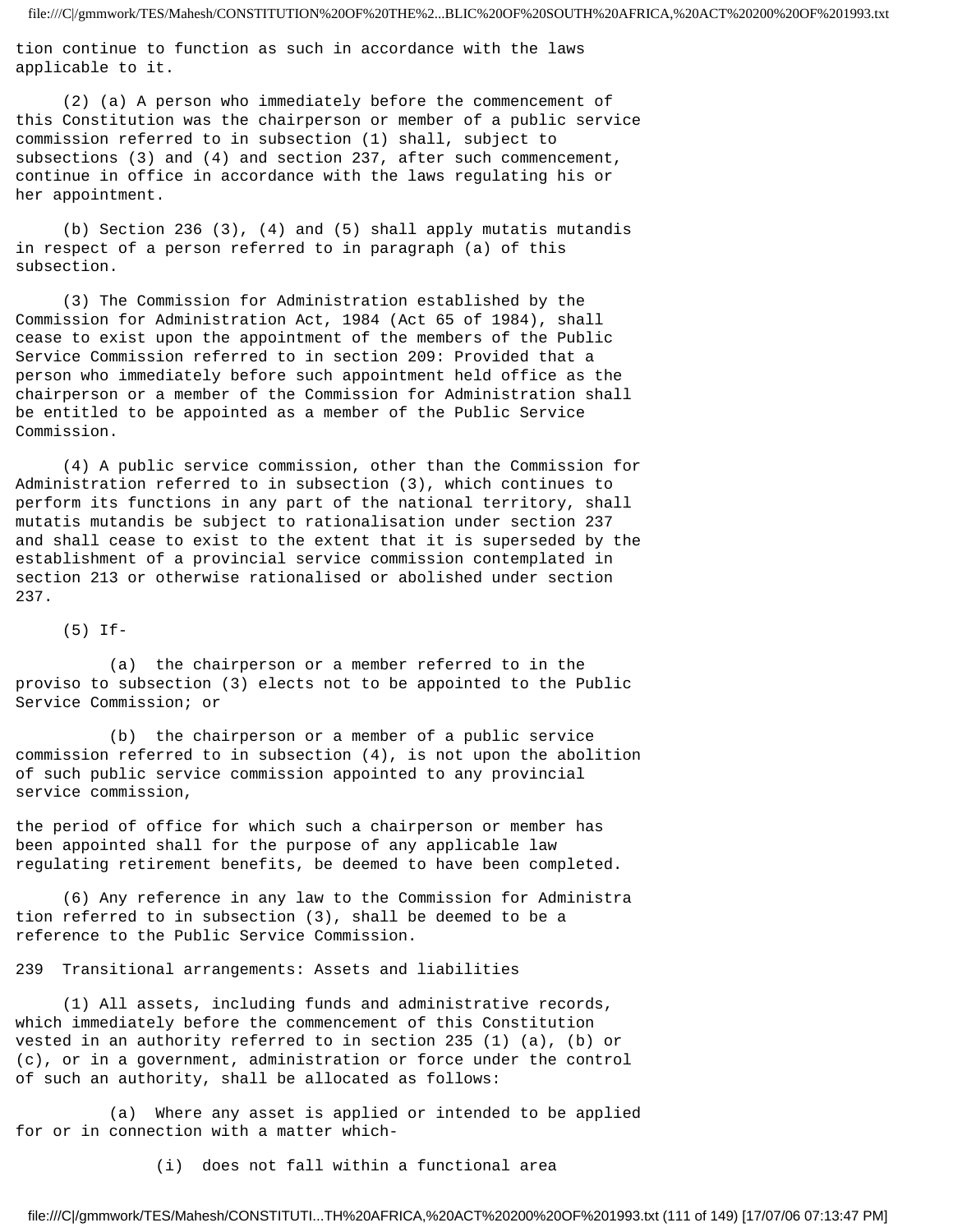specified in Schedule 6; or

 (ii) does fall within such a functional area but is a matter referred to in paragraphs (a) to (e) of section 126 (3) (which shall be deemed to include a police asset),

such asset shall vest in the national government.

 (b) Where any asset is applied or intended to be applied for or in connection with a matter which is not a matter referred to in paragraphs (a) to (e) of section 126 (3), such asset shall, subject to paragraph (c), vest in the relevant provincial government.

 (c) Where any asset referred to in paragraph (b) is applied or intended to be applied for or in connection with the administration of a particular law or the performance of a particular function in a particular area, such asset shall vest in the government to which the administration of that law is assigned, or is assigned in that particular area, in terms of section 235 (6), (8) or (9), or to which the performance of that function is entrusted, or entrusted in the particular area, in terms of section 237.

 (d) Where any asset cannot in terms of the aforegoing rules be classified with reference to a particular matter, law or function, or where there is disagreement between two or more governments, the advice of the Commission on Provincial Government shall be obtained, and any dispute shall be resolved with due regard to such advice.

 (e) Parliament shall be competent to enact a law to facilitate the application of this section and to prescribe guidelines for the resolution of disputes arising from such application.

 (f) All assets under the control of a police force shall vest in the South African Police Service.

 (2) (a) A registrar of deeds shall upon the production of a certificate by a competent authority that immovable property described in the certificate is vested in a particular government in terms of this section, make such entries or endorsements in or on any relevant register, title deed or other document to register such immovable property in the name of such government.

 (b) No duty, fee or other charge shall be payable in respect of a registration in terms of paragraph (a).

(3) (a) Subject to paragraph (b), all debts and liabilities-

 (i) directly linked to an asset vesting in terms of subsection (1) in a provincial government, shall be assumed by such provincial government; and

 (ii) other than those referred to in subparagraph (i) shall be assumed by the national government:

Provided that the servicing of all state debts and liabilities not provided for in this Constitution shall be undertaken by the national government until allocated to the relevant level of government.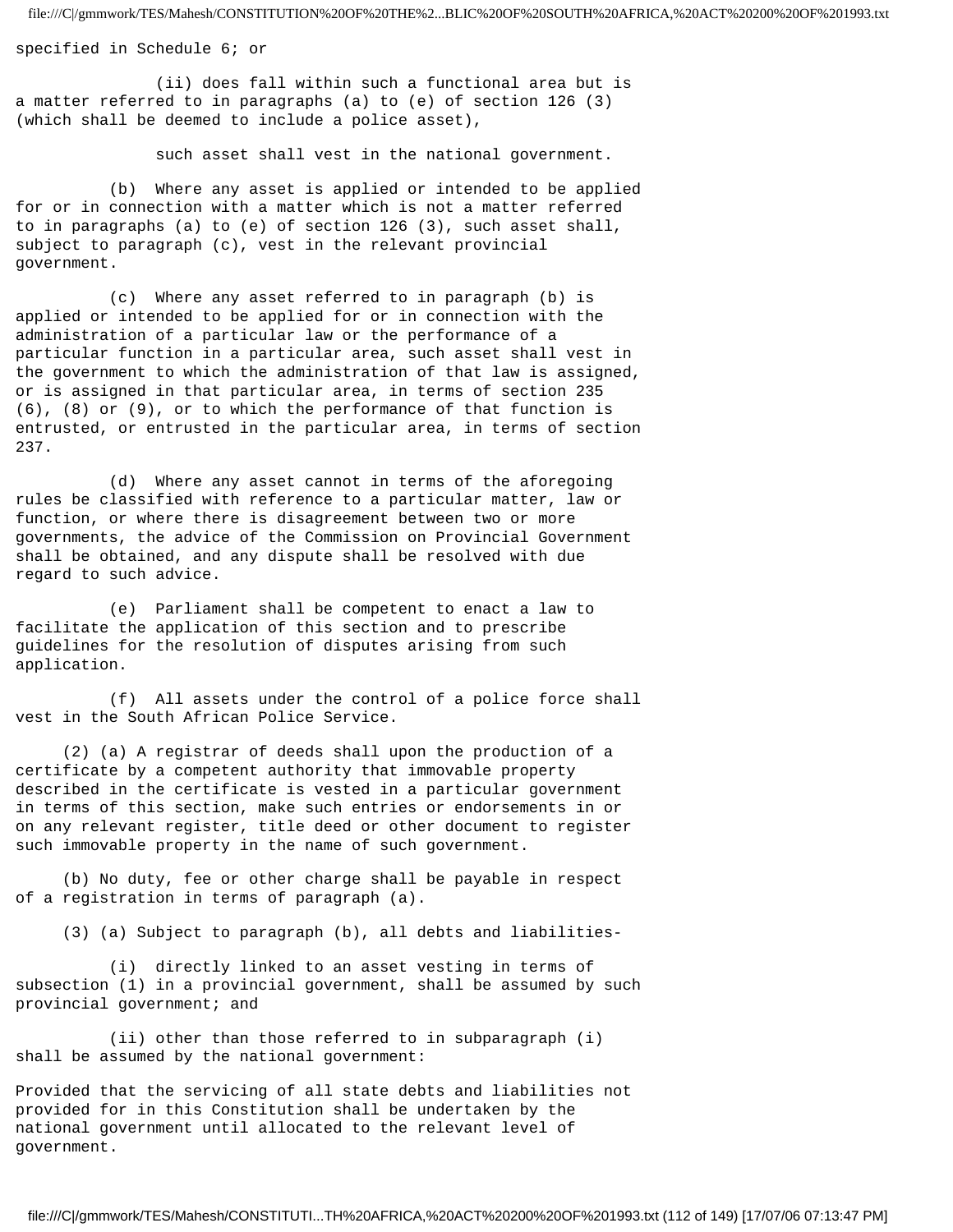(b) Parliament shall be competent to pass a law regulating the re-allocation of debts and liabilities to the national government and the respective provincial governments, but no such law shall be passed unless a report and recommendations of the Financial and Fiscal Commission has been tabled in and considered by Parliament.

 (4) Subject to and in accordance with any applicable law, the assets, rights, duties and liabilities of all forces referred to in section 224 (2) shall devolve upon the National Defence Force.

 (5) Anything done in terms of this section shall be subject to audit by the Auditor-General.

240 Transitional arrangements: State Revenue Fund

 (1) At the commencement of this Constitution the State Revenue Fund established in terms of section 81 of the previous Constitu tion shall continue to exist until an Act of Parliament contem plated in section 185(1) is adopted prescribing the administration of the National Revenue Fund.

 (2) While the State Revenue Fund continues to exist it shall for all purposes be deemed to be the National Revenue Fund.

 (3) The Accounts of the State Revenue Fund referred to in section 82 of the previous Constitution shall be phased out and closed as soon as circumstances permit.

 (4) In the 1994/1995 financial year the head of the department of the Treasury, as defined in section 1 of the Exchequer Act, 1975 (Act 66 of 1975), may, in consultation with the Minister responsible for national financial matters, from the Exchequer Account, on conditions aimed at ensuring financial control, grant advances to provincial governments as he or she deems necessary for the purposes of establishing and funding of structures of government at provincial level as contemplated in this Constitution until Parliament has appropriated money for such purposes.

 (5) Any Revenue Fund established before the commencement of this Constitution by a law in force in an area which forms part of the national territory, excluding the State Revenue Fund referred to in subsection (1), shall, subject to subsection (6) and any laws governing the application and withdrawal of moneys from such Revenue Fund, continue to exist until the money therein is transferred under this Chapter to the National Revenue Fund or to any relevant Provincial Revenue Fund, as the case may be, or otherwise dealt with by a competent authority.

 (6) Moneys in a Revenue Fund referred to in subsection (5) may only be withdrawn in order to meet expenditure for services in the area in respect of which the Fund was established and in respect of which an appropriation has been made for the current or in the immediately preceding financial year or for which there is other statutory authority: Provided that no withdrawal shall be made from such Revenue Fund other than with the concurrence of a person designated by the President for that purpose.

### 241 Transitional arrangements: Judiciary

 (1) Every court of law existing immediately before the commencement of this Constitution in an area which forms part of the national territory, shall be deemed to have been duly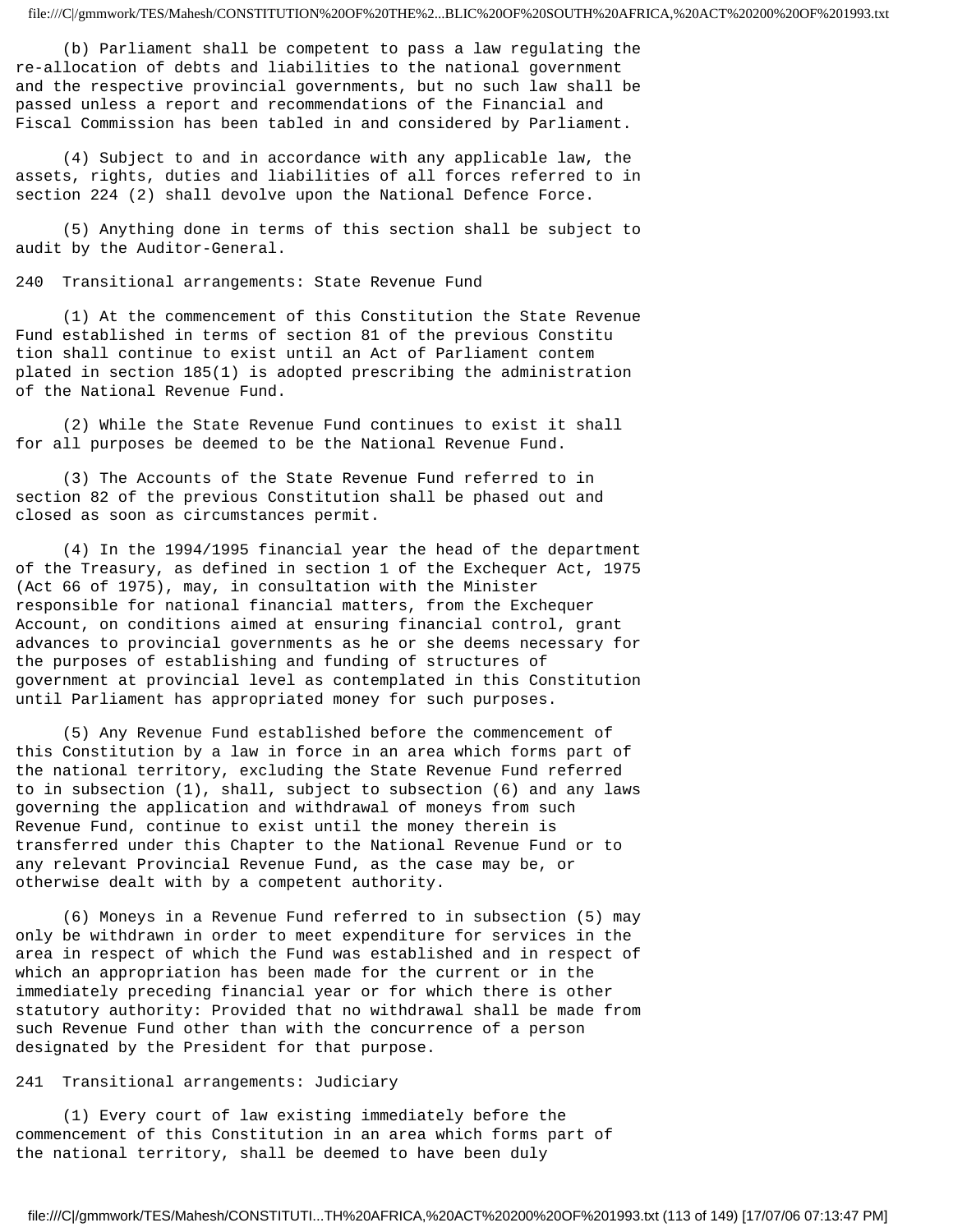constituted in terms of this Constitution or the laws in force after such commencement, and shall continue to function as such in accordance with the laws applicable to it until changed by a competent authority.

 (2) The Chief Justice of South Africa, the judges-president and deputy judges-president of the various divisions of the Supreme Court of South Africa, the judges of appeal of the Appellate Division of the said Supreme Court, and the other judges of the said Supreme Court, holding office immediately before the commencement of this Constitution, shall be deemed to have been duly appointed to the corresponding positions in terms of Chapter 7 and shall continue to hold office in accordance with the applicable laws.

 (3) All other judicial officers holding office immediately before the commencement of this Constitution in terms of a law, shall continue to hold such office in accordance with such law.

 (4) Every attorney-general holding office immediately before the commence-ment of this Constitution in terms of a law, shall continue to hold such office in accordance with such law.

 (5) Subject to this Constitution, all measures which immediately before the commencement of this Constitution were in operation and applied to judicial officers and attorneys-general, including measures regarding the remuneration, pension and pension benefits, leave gratuity and any other term and condition of service, shall continue in operation and to apply to the said judicial officers and attorneys-general, until amended or repealed by a competent authority: Provided that no such measure shall, except in accordance with an applicable law, be changed in a manner which affects such judicial officers and attorneys-general to their detriment.

 (6) The provisions of section 236 (5) and (6) shall apply mutatis mutandis in respect of persons referred to in subsections (3) and (4) of this section.

 (7) Persons referred to in subsections (2), (3) and (4) shall within 30 days of the election of the President in terms of section 77 (1) (a) make and subscribe an oath or solemn affirmation in the terms set out in Schedule 3 before the Chief Justice or a judge of the Supreme Court designated by the Chief Justice for this purpose, or, in the case of a person continuing in office or appointed as the Chief Justice or the President of the Constitutional Court, before the President.

 (8) All proceedings which immediately before the commencement of this Constitution were pending before any court of law, including any tribunal or reviewing authority established by or under law, exercising jurisdiction in accordance with the law then in force, shall be dealt with as if this Constitution had not been passed: Provided that if an appeal in such proceedings is noted or review proceedings with regard thereto are instituted after such commencement such proceedings shall be brought before the court having jurisdiction under this Constitution.

 (9) Any legal proceedings instituted before or after the commencement of this Constitution by or against a government, authority or functionary which ceased to exist at or after such commencement, may be continued by or against the relevant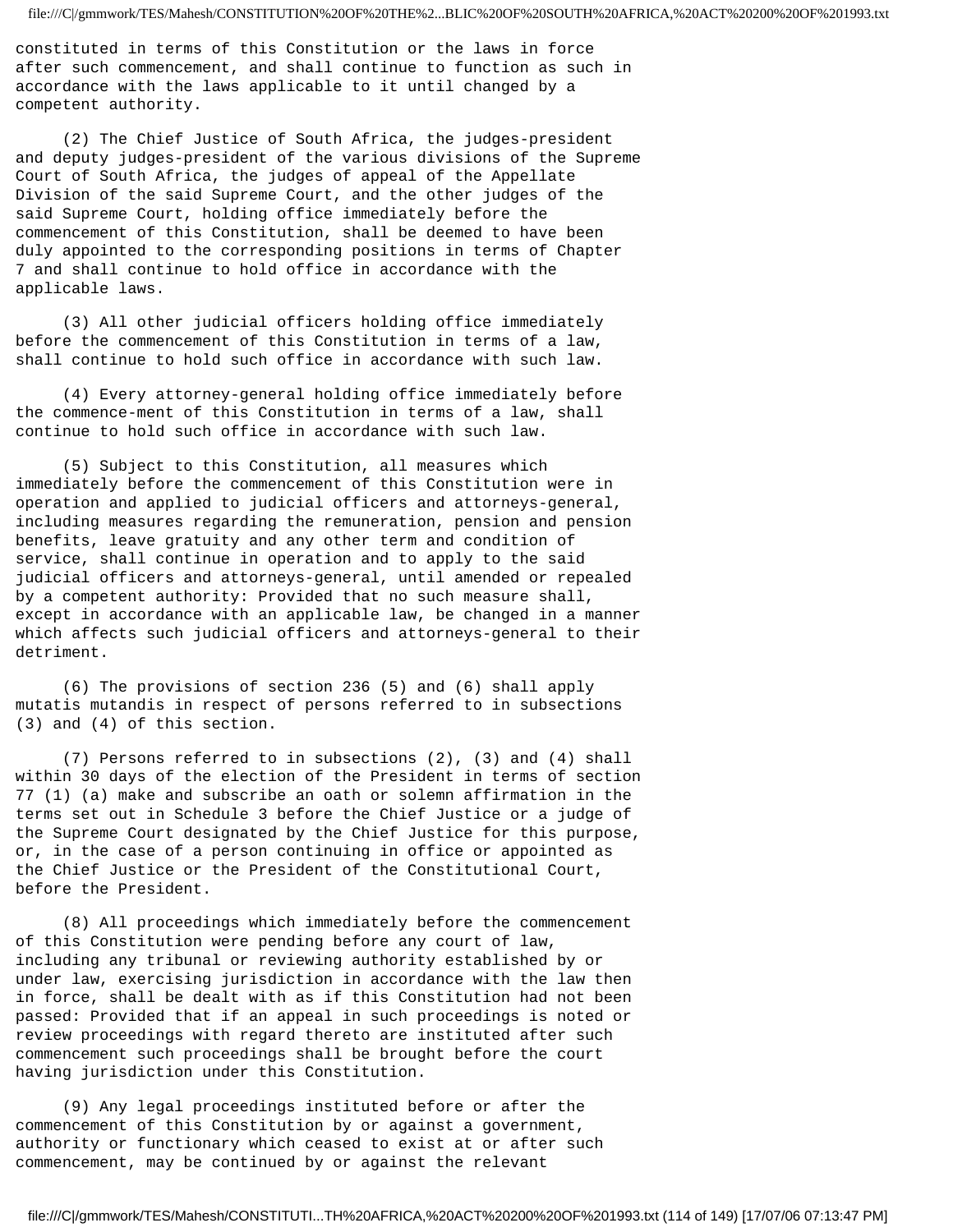government, authority or functionary which superseded the said government, authority or functionary.

 (10) The laws and other measures which immediately before the commencement of this Constitution regulated the jurisdiction of courts of law, court procedures, the power and authority of judicial officers and all other matters pertaining to the establishment and functioning of courts of law, shall continue in force subject to any amendment or repeal thereof by a competent authority.

242 Rationalisation of court structures

 (1) All jurisdictional areas and court structures appropriate thereto existing immediately before the commencement of this Constitution, shall as soon as possible after such commencement be rationalised in accordance with an Act of Parliament with a view to establishing the jurisdictional areas and court structures contemplated in Chapter 7.

 (2) The rationalisation of the jurisdictional areas and court structures referred to in subsection (1) shall be the responsibil ity of the national government after consultation with the Judicial Service Commission.

 (3) The rationalisation contemplated in subsection (1) includes-

 (a) the amendment, repeal or replacement of any law regulating the establishment, functions, jurisdiction and other matters relating to a court referred to in section 241 (1), or of any law referred to in section 241 (2), or of any law which deals with any of the aforegoing matters in a consequential manner: Provided that if a law referred to in section 241 (2) is repealed, provision shall be made for the application of any law of general application regulating the service of judicial officers or any class of judicial officers, to the judicial officers or class of judicial officers affected by such repeal; and

 (b) measures relating to the transfer or secondment of judicial officers, or the allocation of property, including court and administrative records, in order to establish the said jurisdictional areas or court structures.

243 Transitional arrangements: Ombudsman

 (1) A person who immediately before the commencement of this Constitution was-

 (a) the Ombudsman in terms of the Ombudsman Act, 1979 (Act 118 of 1979), shall continue to hold office and to exercise and perform the powers and functions of the Ombudsman in accordance with the said Act until the Public Protector has been appointed under section 110 and has assumed office;

 (b) an assistant to the Ombudsman, shall continue as such until the Public Protector has been appointed and has assumed office, whereupon such person shall be deemed to have been appointed under section 113; or

 (c) an ombudsman in terms of a law of an area which forms part of the national territory (other than the Ombudsman referred to in paragraph (a)), or in the employ of such an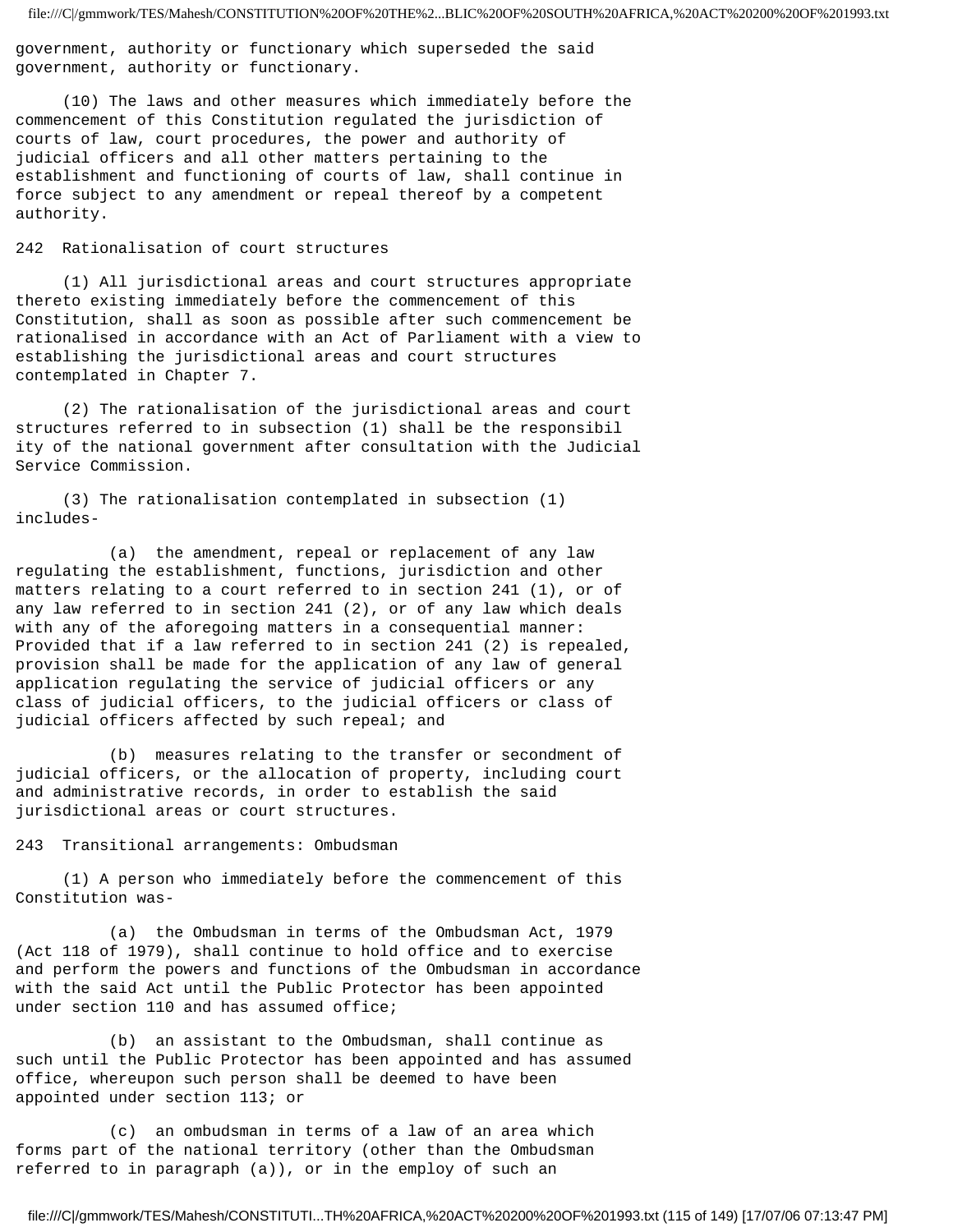ombudsman, shall continue in such office or employment in accordance with the law which regulated such office or employment, until the office of such ombudsman is abolished or such ombudsman or person is appointed as, or to the office of, a provincial public protector contemplated in section 114.

 (2) Section 236 (4), (5) and (6) shall apply mutatis mutandis to a person referred to in subsection (1) (c).

244 Transitional arrangements: Auditor-General

 (1) A person who immediately before the commencement of this Constitution was-

 (a) the Auditor-General in terms of the Auditor-General Act, 1989 (Act 52 of 1989), shall continue in office subject to section 191 and the laws applicable to such office;

 (b) employed in terms of the Audit Arrangements Act, 1992 (Act 122 of 1992), shall continue in such employment subject to and in accordance with this Constitution, the said Act and any other applicable law regulating such employment; and

 (c) the auditor-general of any area which forms part of the national territory (other than the Auditor-General referred to in paragraph (a)), shall continue in such office or employment in accordance with the laws regulating such office or employment, until such office of auditor-general is abolished by law: Provided that any such auditor-general shall be eligible for appointment under section 194: Provided further that should such a person not be appointed, he or she shall have the right to retire and if he or she so retires he or she shall be entitled to such pension as he or she would have been entitled to under the pensions law applicable to him or her if he or she had been compelled to retire from the public service owing to the abolition of his or her post.

 (2) For the purpose of subsection (1), the persons referred to in that subsection shall not be dealt with less favourably than an officer or employee in a public service.

245 Transitional arrangements: Local government

 (1) Until elections have been held in terms of the Local Government Transition Act, 1993, local government shall not be restructured otherwise than in accordance with that Act.

 (2) Restructuring of local government which takes place as a result of legislation enacted by a competent authority after the elections referred to in subsection (1) have been held, shall be effected in accordance with the principles embodied in Chapter 10 and the Constitution as a whole.

 (3) (a) For the purposes of the first election of members of a local government after the commencement of this Constitution, the area of jurisdiction of such local government shall be divided into wards in accordance with the Act referred to in subsection (1).

 (b) Forty per cent of the members of the local government shall be elected according to the system of proportional representation applicable to an election of the National Assembly and regulated specifically by or under the Act referred to in subsection (1), and sixty per cent of the members shall be elected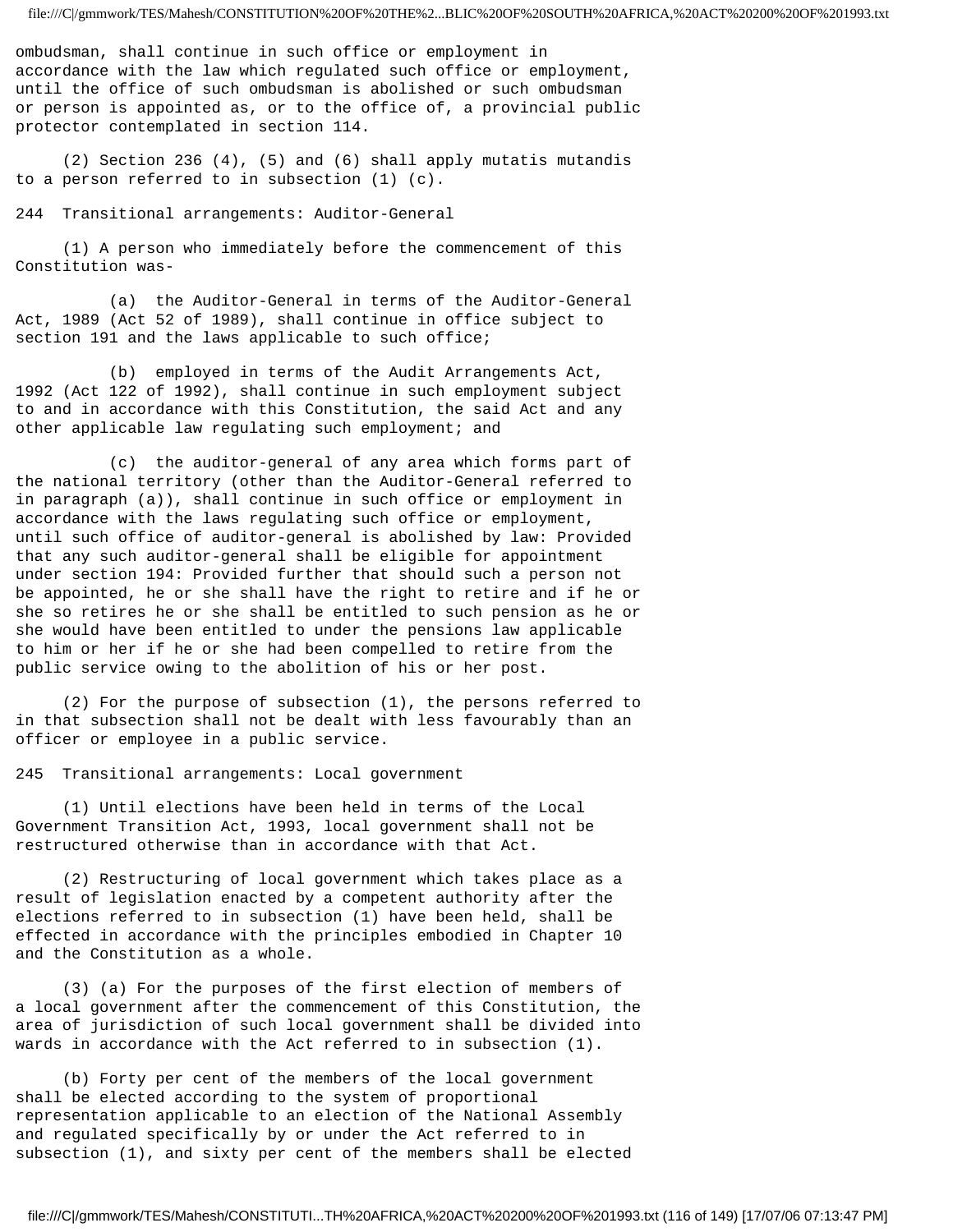on the basis that each such member shall represent a ward as contemplated in paragraph (b): Provided that, notwithstanding anything to the contrary contained in this Constitution, where the area of jurisdiction of the local government includes-

 (i) the area of jurisdiction of any institution or body as was referred to in section 84 (1) (f) of the Provincial Government Act, 1961 (Act 32 of 1961); and

 (ii) any other area not falling within the area of jurisdiction of the institution or body referred to in subparagraph (i),

no area referred to in subparagraph (i) or (ii) shall be allocated less than half of the total number of wards of the local government concerned: Provided further that an area referred to in subpara graph (i) shall be deemed not to include any area for which a local government body referred to in paragraphs (a), (b) and (c) of the definition of `local government body' in section 1 (1) of the Act referred to in subsection (1) of this section (as that Act exists at the commencement of this Constitution), has been established.

246 Transitional arrangements: Pensions of political of-

### fice-bearers

 The right of any person in terms of any law which at the commencement of this Constitution provides for the payment of pensions from the exchequer or from any pension fund or arrangement to which the state contributes or has contributed, to or in respect of political office-bearers or former political office-bearers (including members and former members of Parliament and of any other legislative assembly which exercised legislative powers in respect of any area which forms part of the national territory) shall continue and shall not be diminished: Provided that those who have already received benefits that were due to them shall not benefit again by reason of the provisions of this section.

247 Special provisions regarding existing educational institutions

 (1) The national government and the provincial governments as provided for in this Constitution shall not alter the rights, powers and functions of the governing bodies, management councils or similar authorities of departmental, community-managed or state-aided primary or secondary schools under laws existing immediately before the commencement of this Constitution unless an agreement resulting from bona fide negotiation has been reached with such bodies and reasonable notice of any proposed alteration has been given.

 (2) The national government shall not alter the rights, powers and functions of the controlling bodies of universities and technikons under laws existing immediately before the commencement of this Constitution, unless agreement resulting from bona fide negotiation has been reached with such bodies, and reasonable notice of any proposed alteration has been given.

 (3) Should agreement not be reached in terms of subsection (1) or (2), the national government and the provincial governments shall, subject to the other provisions of this Constitution, not be precluded from altering the rights, powers and functions of the governing bodies, management councils or similar authorities of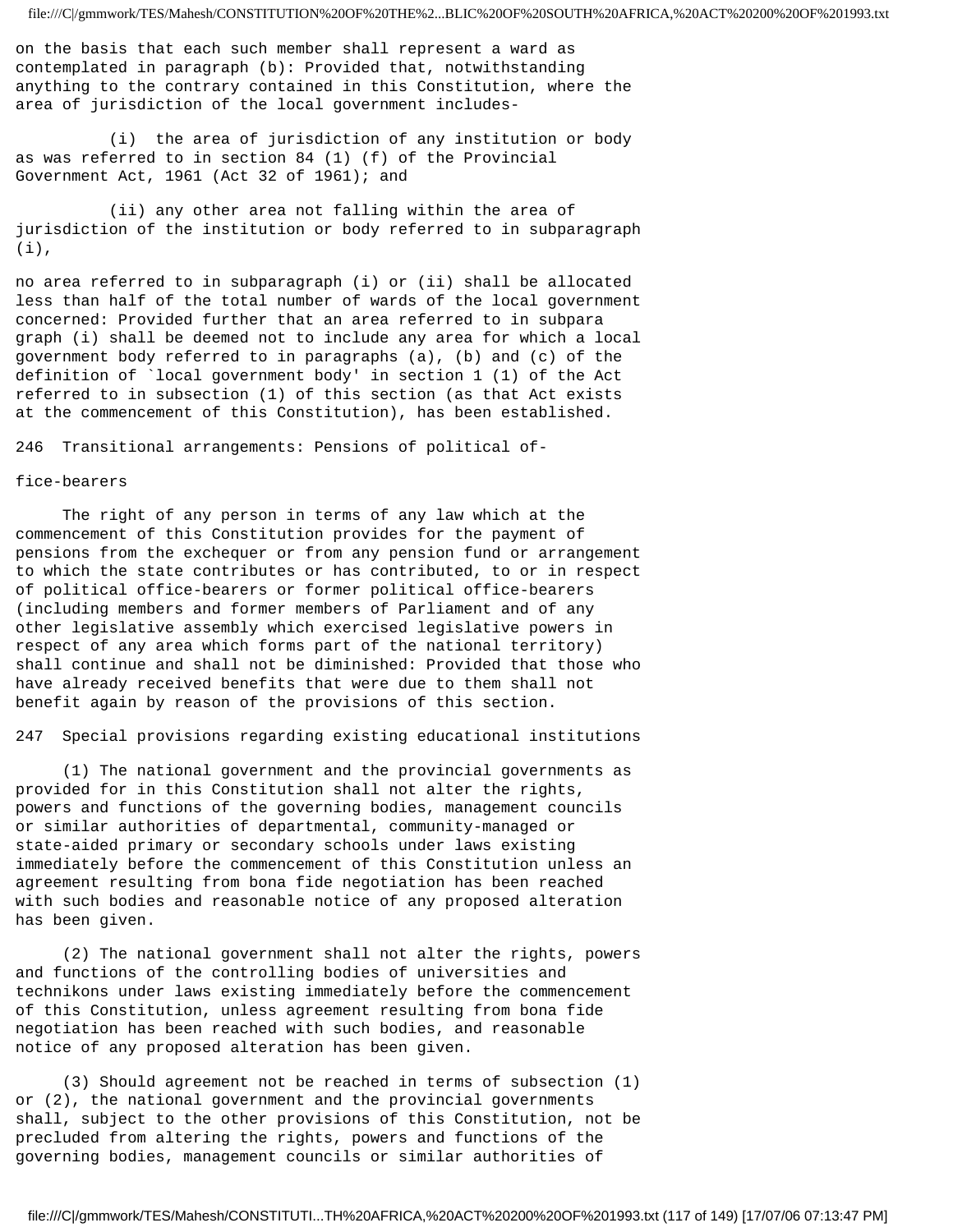departmental, community-managed or state-aided primary or secondary schools, as well as the controlling bodies of universities and technikons, provided that interested persons and bodies shall be entitled to challenge the validity of any such alteration in terms of this Constituton.

 (4) In order to ensure an acceptable quality of education, the responsiblegovernment shall provide funds to departmental, community-managed or state-aided primary or secondary schools on an equitable basis.

248 National flag and anthem

 (1) The State President may at any time before the commence ment of this Constitution or while continuing in office in terms of section 235 (1) (a), exercise, on the advice of the Transitional Executive Council, the powers conferred upon the President by section 2 (1) and (2), and if the State President in the exercise of such powers issues a proclamation referred to in that section, such proclamation shall for all purposes be deemed to form part of this Constitution.

 (2) This section shall come into operation on the date of promulgation of this Constitution.

249 First election of National Assembly

 (1) Notwithstanding the fact that Chapter 4 may not yet be in force, the State President may, by proclamation in the Gazette, call an election in terms of the Electoral Act, 1993, for the election of the members of the National Assembly.

 (2) Such election shall be conducted in accordance with Schedule 2 and the Electoral Act, 1993.

 (3) This section shall come into operation on the date of promulgation of this Constitution.

250 Non-certification of election by Independent Electoral Commission

 (1) If in the application of section 18 of the Independent Electoral Commission Act, 1993, the Independent Electoral Commission declares that it is unable to certify that any election referred to in that section was substantially free and fair, the Commission shall declare that either-

 (a) it is able to determine a result based on the votes which could be counted; or

(b) it is unable to determine any result.

 (2) If the Independent Electoral Commission declares as contemplated in subsection (1) (a)-

 (a) a new election shall be held for the National Assembly and the provincial legislatures or a relevant provincial legislature, as the case may be, mutatis mutandis in accordance with this Constitution and the Electoral Act, 1993, as soon as practicable but in any event not later than 12 months after the date of the election in question: Provided that any reference to the Transitional Executive Council in the said Act shall be deemed to be a reference to Parliament;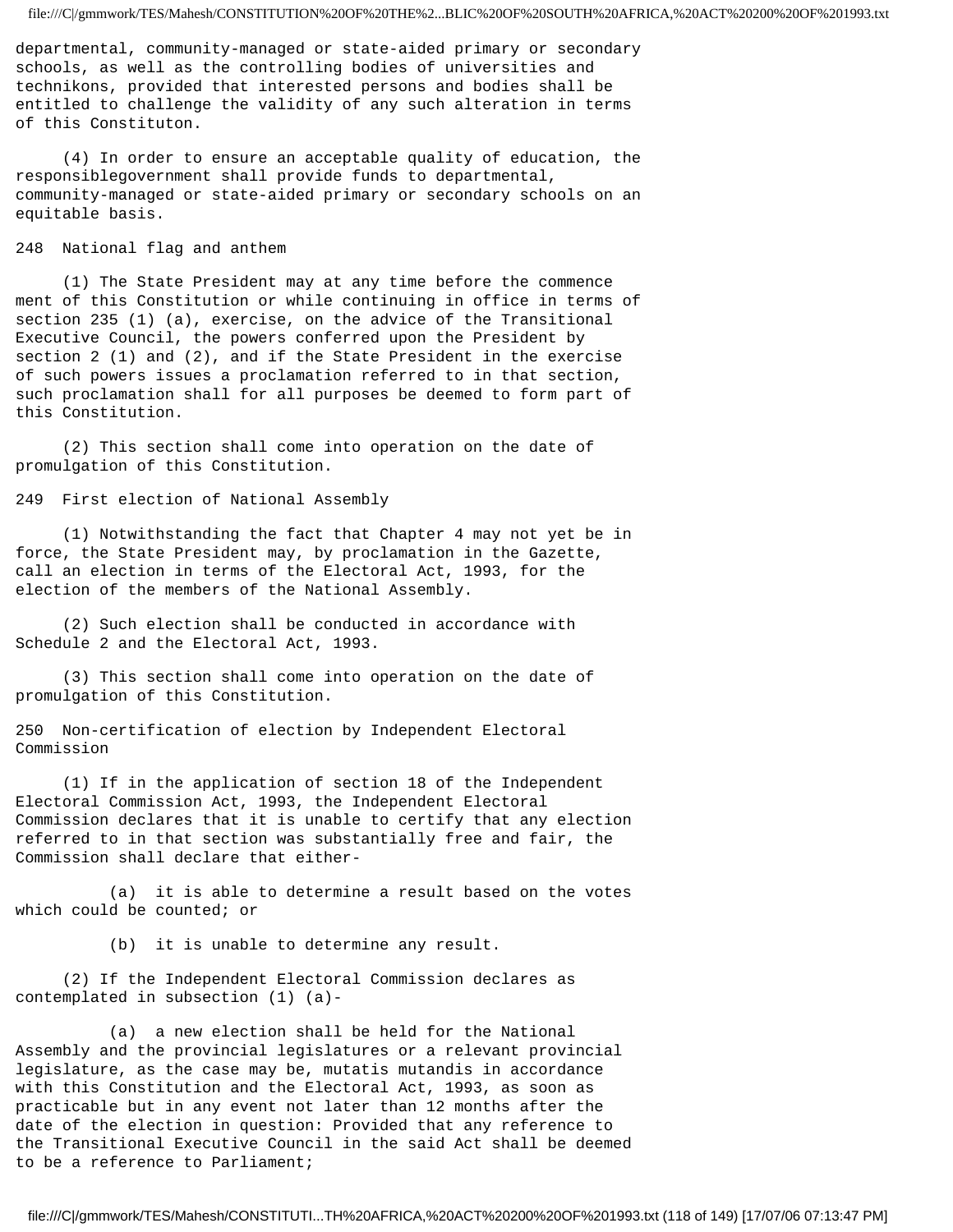(b) Parliament and the provincial legislatures or a provincial legislature, as the case may be, shall be established on the basis of the result determined in terms of subsection (1) (a): Provided that no provincial legislature shall be established unless the National Assembly is established;

 (c) no amendment by a Parliament established on the basis of a declaration in terms of subsection (1) (a), of this Constitution, the Independent Electoral Commission Act, 1993, the Electoral Act, 1993, the Independent Media Commission Act, 1993, or the Independent Broadcasting Authority Act, 1993, shall be permissible until the election contemplated in paragraph (a) has been certified as substantially free and fair in terms of the Independent Electoral Commission Act, 1993; and

 (d) any provincial legislature established on the basis of a declaration in terms of subsection (1) (a), shall have no legislative competence save for the enactment of laws necessary for the appropriation of revenue or moneys, or the imposition of taxation within the framework of section 126, until the election contemplated in paragraph (a) has been certified as substantially free and fair in terms of the Independent Electoral Commission Act, 1993.

 (3) If the Independent Electoral Commission declares as contemplated in subsection (1) (b)-

 (a) a new election shall be held for the National Assembly and the provincial legislatures, or a relevant provincial legislature, as the case may be, in accordance with this Constitution and the Electoral Act, 1993, as soon as practicable, but in any event not later than within 10 weeks after the date of the election in question: Provided that a new election for the National Assembly and the provincial legislatures shall be held simultaneously; and

 (b) the constitutional arrangements under the Republic of South Africa Constitution Act, 1983 (Act 110 of 1983), the Transitional Executive Council Act, 1993, the Independent Electoral Commission Act, 1993, the Electoral Act, 1993, the Independent Media Commission Act, 1993, and the Independent Broadcasting Authority Act, 1993, shall apply, until the election referred to in paragraph (a) has been held.

 (4) Notwithstanding the provisions of any other law, the Independent Electoral Commission shall continue to exist for the purposes set out in this section and the Commission shall exercise its function contemplated in section 18 of the Independent Electoral Commission Act, 1993, with reference to an election referred to in this section: Provided that section 232 (5) (b) shall apply mutatis mutandis in respect of the replacement of members of the Commission.

#### 251 Short title and commencement

 (1) This Act shall be called the Constitution of the Republic of South Africa, 1993, and shall, subject to subsection (2), come into operation on 27 April 1994.

 (2) The State President may, in consultation with the Transitional Executive Council, by proclamation in the Gazette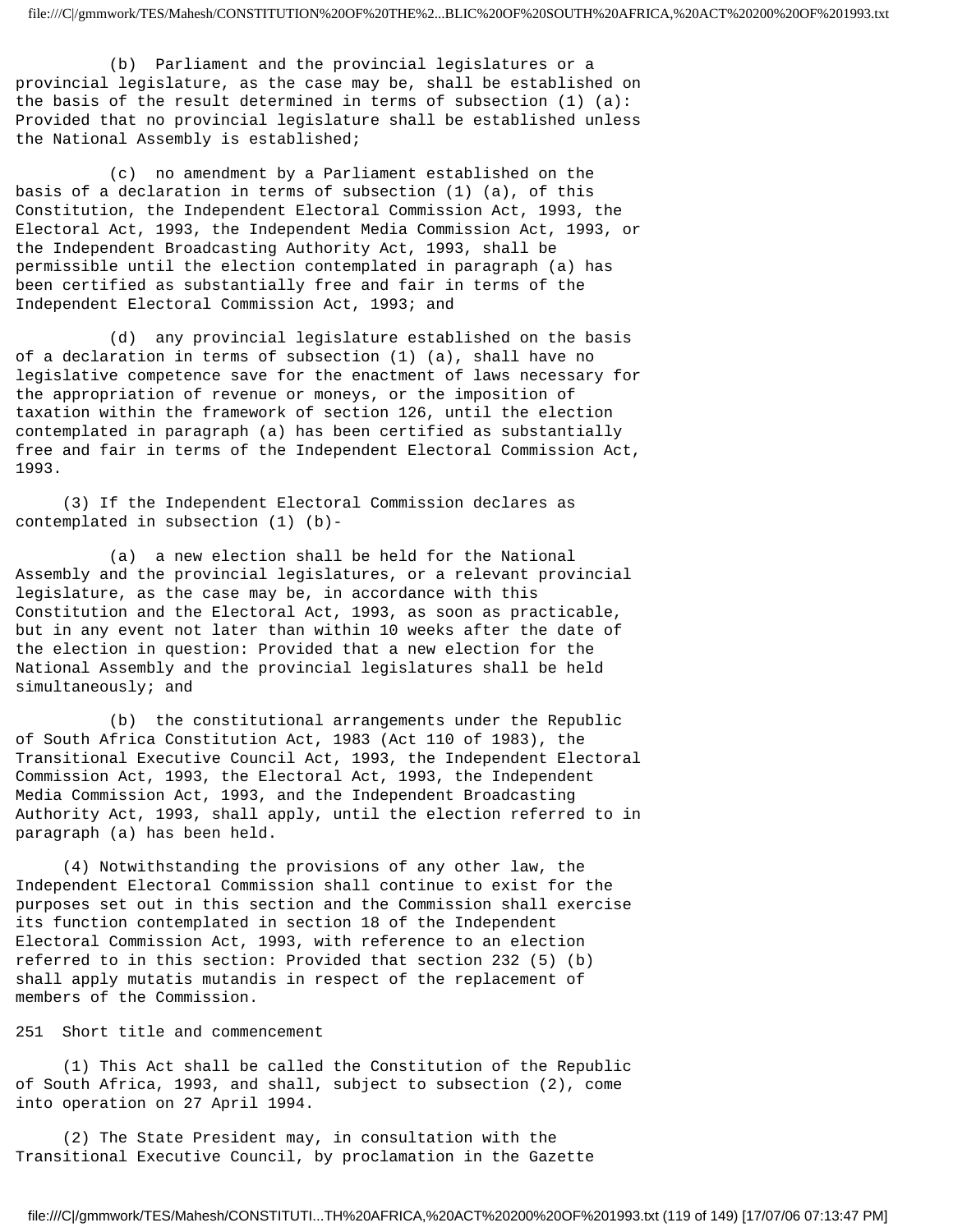provide that a provision of this Constitution specified in the proclamation shall come into operation on a date prior to the date referred to in subsection (1).

 (3) Different dates may be fixed in terms of subsection (2) in respect of different provisions of this Constitution.

 (4) A reference in a provision of this Constitution to the commencement of this Constitution shall, unless the context otherwise indicates, be construed as a reference to the commence ment of such provision.

National Unity and Reconciliation

 This Constitution provides a historic bridge between the past of a deeply divided society characterised by strife, conflict, untold suffering and injustice, and a future founded on the recognition of human rights, democracy and peaceful co-existence and development opportunities for all South Africans, irrespective of colour, race, class, belief or sex.

 The pursuit of national unity, the well-being of all South African citizens and peace require reconciliation between the people of South Africa and the reconstruction of society.

 The adoption of this Constitution lays the secure foundation for the people of South Africa to transcend the divisions and strife of the past, which generated gross violations of human rights, the transgression of humanitarian principles in violent conflicts and a legacy of hatred, fear, guilt and revenge.

 These can now be addressed on the basis that there is a need for understanding but not for vengeance, a need for reparation but not for retaliation, a need for ubuntu but not for victimisation.

 In order to advance such reconciliation and reconstruction, amnesty shall be granted in respect of acts, omissions and offences associated with political objectives and committed in the course of the conflicts of the past. To this end, Parliament under this Constitution shall adopt a law determining a firm cut-off date, which shall be a date after 8 October 1990 and before 6 December 1993, and providing for the mechanisms, criteria and procedures, including tribunals, if any, through which such amnesty shall be dealt with at any time after the law has been passed.

 With this Constitution and these commitments we, the people of South Africa, open a new chapter in the history of our country.

 Nkosi sikelel' iAfrika. God seen Suid-Afrika Morena boloka sechaba sa heso. May God bless our country Mudzimu fhatutshedza Afrika. Hosi katekisa Afrika

Schedule 1

PART 1

DEFINITIONS OF PROVINCES

#### THE PROVINCE OF NATAL

Districts created in terms of the Magistrates' Courts Act,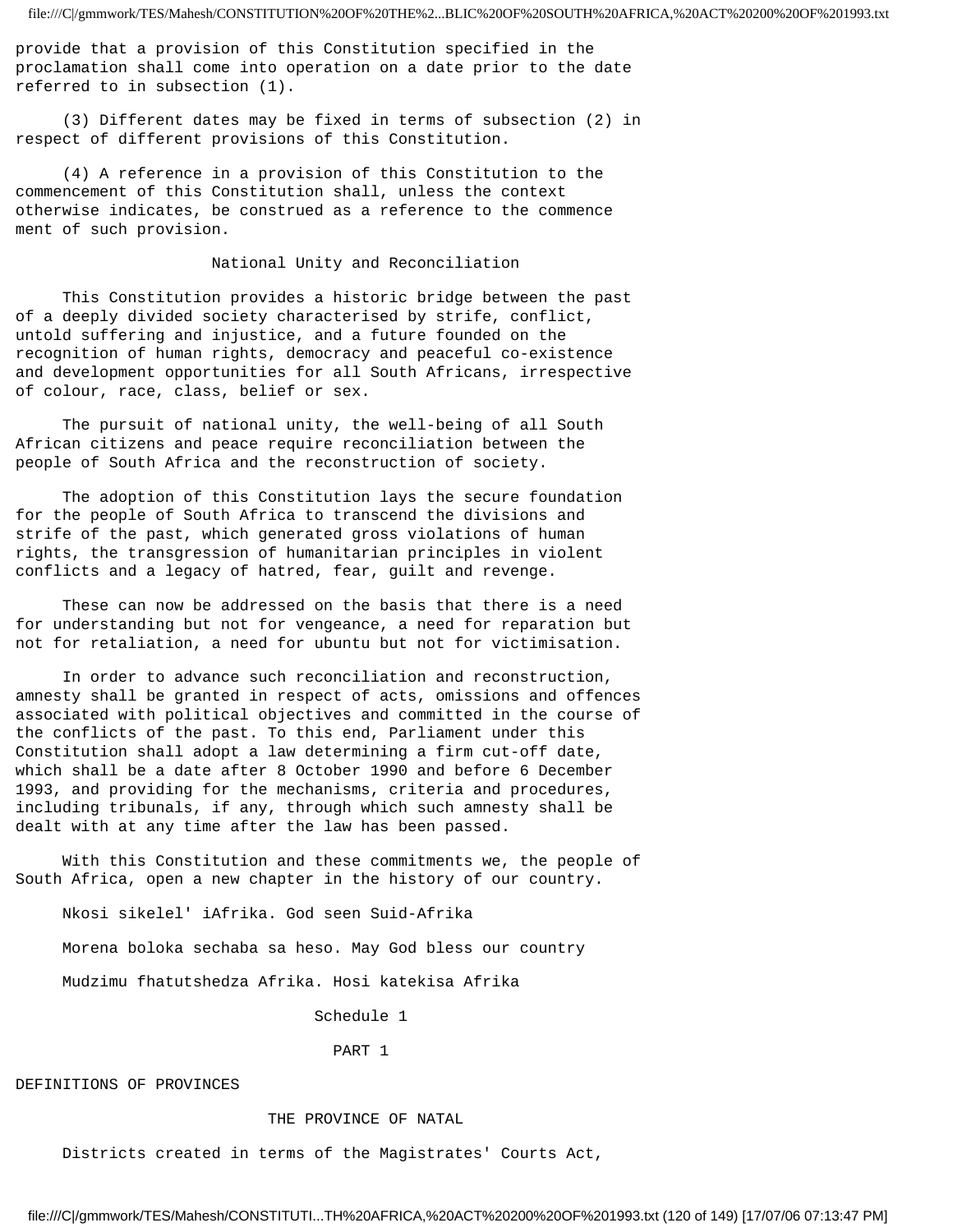1944 (Act 32 of 1944)

| Alfred     | Kranskop         | Ngutu*           |
|------------|------------------|------------------|
| Babanango  | Lions River      | Paulpietersburg  |
| Bergville  | Lower Tugela     | Piet Retief (2)  |
| Camperdown | Lower Umfolozi   | Pietermaritzburg |
| Chatsworth | Mapumulo*        | Pinetown         |
| Dannhauser | Mhlabatini*      | Polela           |
| Dundee     | Mooi River       | Port Shepstone   |
| Durban     | Mount Currie (1) | Richmond         |
| Eshowe     | Msinga*          | Ubombo           |
| Estcourt   | Mtonjaneni       | Umbumbulu*       |
| Glencoe    | Mtunzini         | $Umlazi*$        |
| Hlabisa    | Ndwedwe*         | Umvoti           |
| Impendle   | New Hanover      | Umzinto          |
| Inanda     | Newcastle        | Underberg        |
| Inqwavuma* | Ngotshe          | Utrecht          |
| Ixopo      | Nkandhla*        | Vryheid          |
| Klip River | Nongoma*         | Weenen           |
|            |                  |                  |

 (1) Excluding land mentioned in Proclamations R141 of 30 September 1983 and 43 of 26 April 1985 and the farms Drumleary 130 and Stanford 127.

(2) Only the Simdlangentsha and Pongola areas, described as:

#### PONGOLA

 From the north-western beacon of Portion 45 (Diagram A 4265/55) of the farm Pongola 61 HU on the boundary between the Republic of South Africa and Swaziland; thence east along the said boundary between the Republic of South Africa and Swaziland to the north-eastern corner of the farm Devils Dive 79 HU, thence generally south along the said boundary to the south-eastern corner of the farm Lebombo's Poort 92 HU, thence generally west along the middle of the Pongola River, to the south-eastern corner of the farm Zwartkloof 60 HU; thence generally north along the boundaries of the following so as to exclude them out of this area: the said farm Zwartkloof 60 HU, Kranskloof 59 HU and Portion 45 (Diagram A 4275/55) of the farm Pongola 61 HU to the north-eastern beacon of the last-named Portion 45, the place of beginning.

#### SIMDLANGENTSHA

 From the north-western beacon of Portion 10 (Diagram A 1373/39) of the farm Voorslag 24 HU, in a south-eastern direction along the north-eastern boundary of the said Voorslag 24 HU to the north-western beacon of the farm Beginsel 56 HU; thence eastwards along the northern boundaries of the following properties: the said farm Beginsel 56 HU, Kranskloof 59 HU and Portion 45 (Diagram A 4265/55) of the farm Pongola 61 HU, to the north-eastern beacon of the latter portion; thence in a general southern direction along the boundaries of the following properties so as to include them in this area: the said Portion 45 HU, the farm Kranskloof 59 HU and Zwartkloof 60 HU to the south-eastern beacon of the latter farm in the middle of the Pongola River; thence in a general western direction along the middle of the said Pongola River to the northernmost beacon of the farm Gunsteling 45 HU; thence in a general north-eastern direction along the boundaries of the following properties so as to include them in this area: the said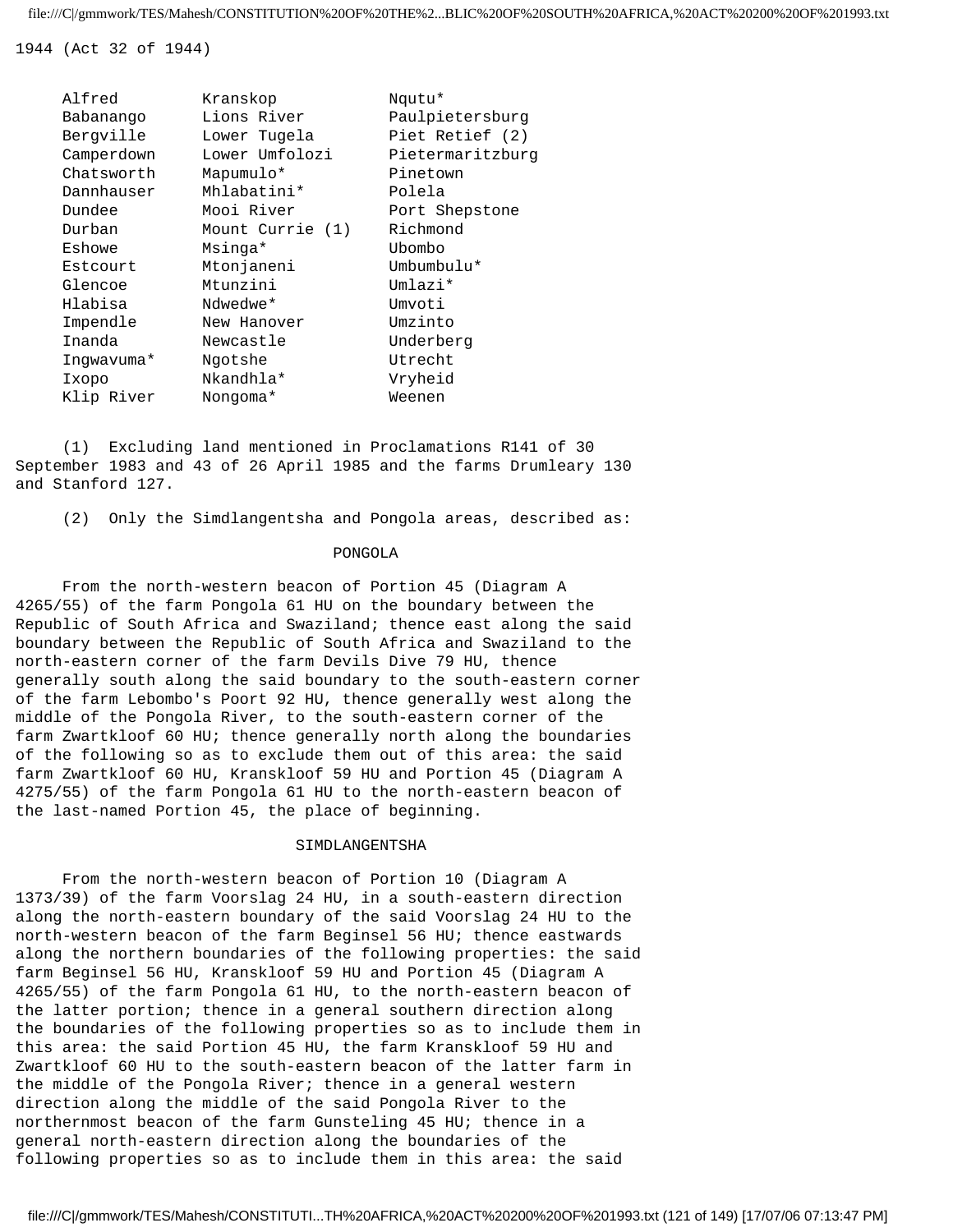farm Gunsteling 45 HU, Prudentie 46 HU, Oranjedal 38 HU, Tobolsk 28 HU, Belgrade 27 HU and Portion 10 (Diagram A 1373/39) of the farm Voorslag 24 HU to the north-western beacon of the latter farm, the place of beginning.

\* Kwazulu districts, as they were on 1 February 1977.

THE PROVINCE OF NORTHERN CAPE

 Districts created in terms of the Magistrates' Courts Act, 1944 (Act 32 of 1944)

| Barkly West | Hartswater  | Philipstown   |
|-------------|-------------|---------------|
| Britstown   | Hay         | Postmasburg   |
| Calvinia    | Herbert     | Prieska       |
| Carnarvon   | Hopetown    | Richmond      |
| Colesberg   | Kenhardt    | Sutherland    |
| De Aar      | Kimberley   | Victoria West |
| Fraserburg  | Kuruman (1) | Warrenton     |
| Gordonia    | Namaqualand | Williston     |
| Hanover     | Noupoort    |               |
|             |             |               |

 (1) Excluding the areas as described in Proclamation 103 of 31 October 1991.

THE PROVINCE OF NORTHERN TRANSVAAL

 (a) Districts created in terms of the Magistrates' Courts Act, 1944 (Act 32 of 1944)

| Dzanani*      | Phalaborwa          | Thabazimbi (3) |
|---------------|---------------------|----------------|
| Ellisras      | Pietersburg         | Vuvani*        |
| Letaba 1      | Potgietersrust      | Warmbaths (4)  |
| Letaba 2      | Sibasa*             | Waterberg      |
| Messina $(1)$ | Soutpansberg $1(2)$ |                |
| Mutale*       | Soutpansberg 2      |                |

 (1) Including the areas as described in Proclamations 187 of 24 September 1982, R51 of 27 March 1986 and 178 of 28 October 1988

 (2) Including the areas as described in Proclamation R51 of 27 March 1986

 (3) Excluding the areas as described in Proclamation R222 of 28 November 1986

 (4) Excluding the areas as described in Proclamation R98 of 30 June 1989

\* Venda districts, as they were on 13 September 1979

 (b) The area for which the Gazankulu Legislative Assembly has been instituted in terms of section 1 of the Self-governing Territories Constitution Act, 1971 (Act 21 of 1971)

 (c) The area for which the Lebowa Legislative Assembly has been instituted in terms of section 1 of the Self-governing Territories Constitution Act, 1971 (Act 21 of 1971), excluding the area consisting of the following properties-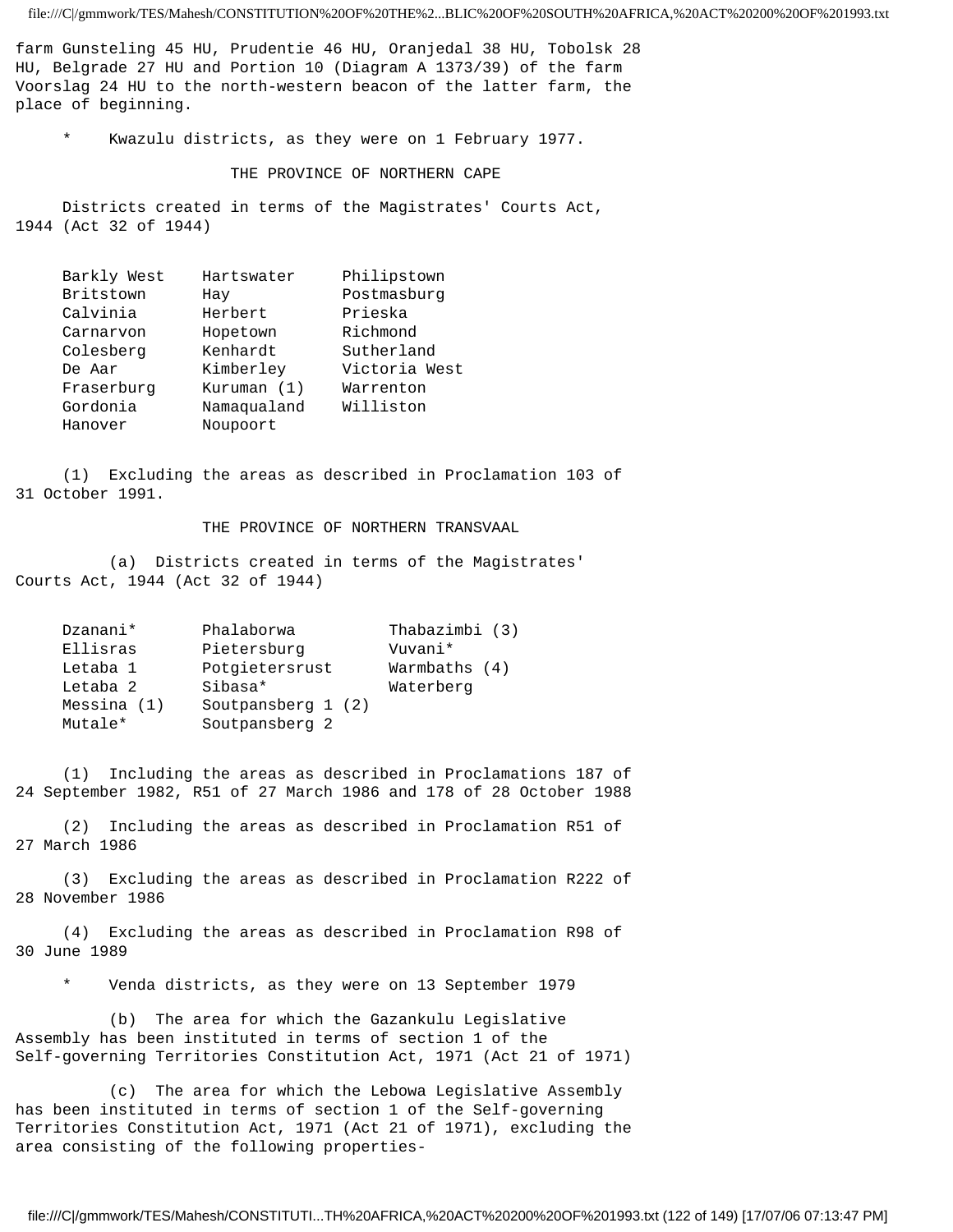(i) Remainder of the farm Elandsfontein 435 KT, in extent 5678,5521 hectares, according to Diagram A2306/1927; and

 (ii) Portion 1, in extent 1457,4567 hectares, of the farm Dientjie 453 KT, according to Diagram A1939/1964.

THE PROVINCE OF NORTH-WEST

 Districts created in terms of the Magistrates' Courts Act, 1944 (Act 32 of 1944)

| Bloemhof         | Lehurutshe*     | Pretoria (7)        |
|------------------|-----------------|---------------------|
| Bafokeng*        | Lichtenburg (4) | Rustenburg 1<br>(8) |
| Brits $(1)$      | Madikwe*        | Rustenburg 2 (9)    |
| Christiana       | Mafeking (5)    | Schweizer-Reneke    |
| Coligny          | Mankwe*         | Swartruggens (10)   |
| Delareyville (2) | Marico $1(6)$   | Taung*              |
| Ditsobotla*      | Marico 2        | Tlhaping-Tlharo*    |
| Ganyesa*         | Molopo          | Ventersdorp         |
| Klerksdorp       | Moretele*       | Vryburg (11)        |
| Koster           | ^ibO            | Warmbaths (12)      |
| Kuruman          | Potchefstroom   | Wolmaransstad       |

(1) Including-

 (a) areas as described in Part 1 of the Schedule to the Bophuthatswana Border Extension Act, 1978 (Act 8 of 1978);

 (b) the areas as described in Proclamations R222 of 28 November 1986 and R98 of 30 June 1989

 (2) Including the areas as described in Proclamation R98 of 30 June 1989

(3) Only-

 (a) land as described in Part 4 of the Schedule to the Bophuthatswana Border Extension Act, 1978 (Act 8 of 1978);

 (b) the areas as described in Proclamation 103 of 31 October 1991

 (4) Including the areas as described in Proclamation R98 of 30 June 1989

(5) Including-

(a) land as described in the Schedule to the Bophu-

thatswana Border Extension Act, 1978 (Act 8 of 1978);

 (b) the areas as described in Proclamations 70 of 1 April 1990 and 103 of 31 October 1991

 (6) Including the areas as described in Proclamations R222 of 28 November 1986; 43 of 18 March 1988; R220 of 30 December 1988; R98 of 30 June 1989; 70 of 1 April 1990; and 103 of 31 October 1991

 (7) Only those areas as described in Proclamations R137 of 25 September 1987 and R98 of 30 June 1989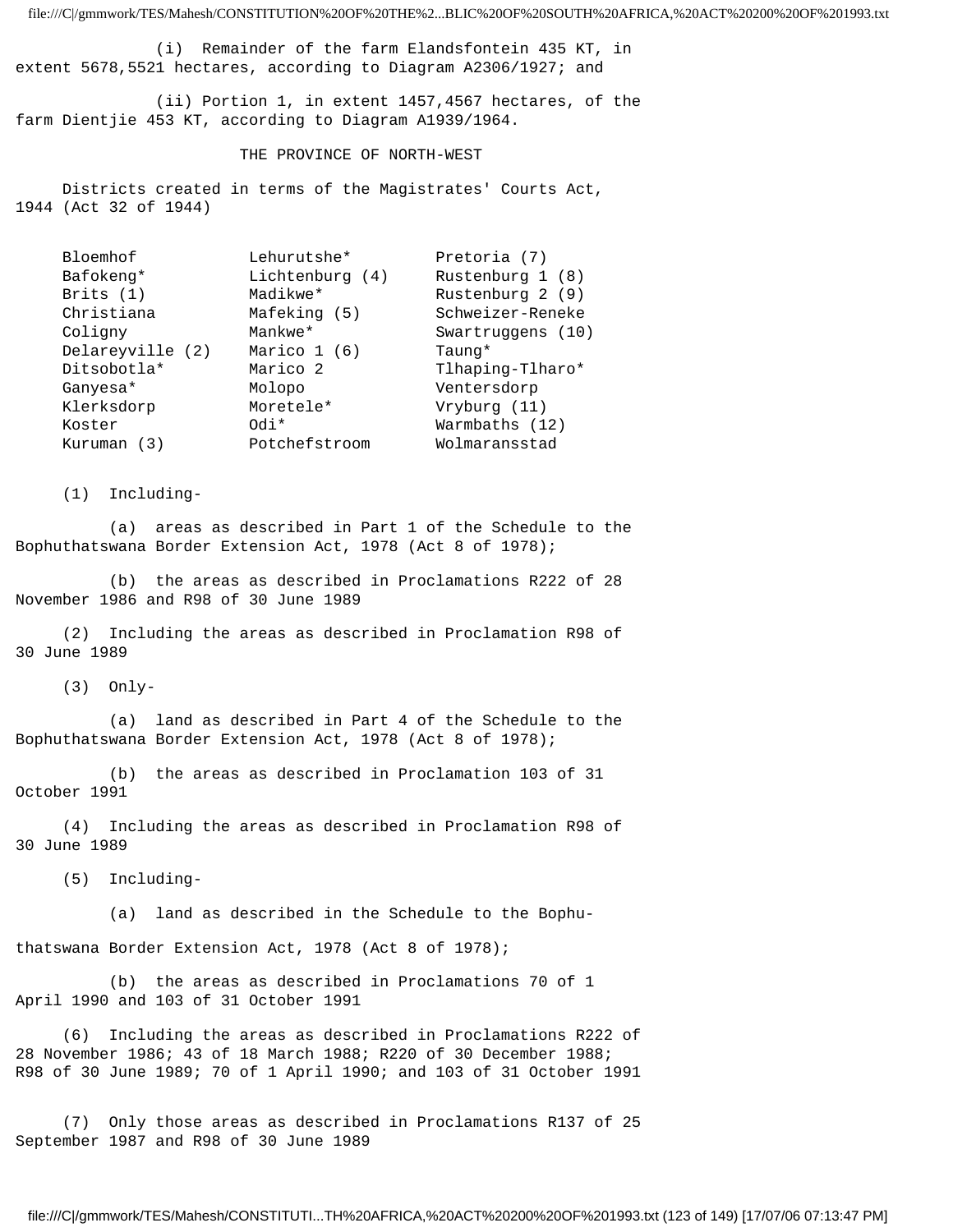(8) Including-

 (a) land as described in Part 3 of the Schedule to the Bophuthatswana Border Extension Act, 1978 (Act 8 of 1978);

 (b) the areas as described in Proclamation 4 of 3 February 1989

 (9) Including the areas as described in Proclamations 103 of 31 October 1991; 70 of 1 April 1990 and R98 of 30 June 1989

 (10) Including the areas as described in Proclamation 103 of 31 October 1991

(11) Including-

 (a) land as described in Part 5 of the Schedule to the Bophuthatswana Border Extension Act, 1978 (Act 8 of 1978);

 (b) the areas as described in Proclamations 103 of 31 October 1991; 70 of 1 April 1990; R98 of 30 June 1989; R23 of 28 February 1986; and R259 of 31 December 1981

 (12) Only those areas as described in Proclamation R. 98 of 30 June 1989

Districts of Bophuthatswana, as they were on 6 December 1977 as well as the areas as described in Proclamation R222 of 28 November 1986.

THE PROVINCE OF EASTERN CAPE

 Districts created in terms of the Magistrates' Courts Act, 1944 (Act 32 of 1944)

BLOCK `A'

| Aberdeen          | Graaff-Reinet | Pearston       |
|-------------------|---------------|----------------|
| Adelaide          | Hankey        | Port Elizabeth |
| Albany            | Hofmeyr       | Somerset East  |
| Alexandria        | Humansdorp    | Steynsburg     |
| Bathurst          | Jansenville   | Steytlerville  |
| Bedford           | Joubertina    | Tarka          |
| Cradock           | Kirkwood      | Uitenhage      |
| Fort Beaufort (1) | Middelburg    | Venterstad     |
|                   |               | Willowmore     |

BLOCK `B'

| Albert       | Komgha          | Oumbu#          |
|--------------|-----------------|-----------------|
| Aliwal North | Lady Grey       | St Marks#       |
| Barkly East  | Libode#         | Sterkstroom     |
| Bizana#      | Lusikisiki#     | Stockenstrm (6) |
| Butterworth# | Maclear         | Stutterheim (7) |
| Cathcart (2) | Matatiele#      | Tabankulu#      |
| Elliot       | Mdantsane*      | Tsolo#          |
| Elliotdale#  | Middledrift*    | Tsomo#          |
| Engcobo#     | Molteno         | Umtata#         |
| Flagstaff#   | Mount Fletcher# | Umzimkulu#      |
| Glen Grey#   | Mount Ayliff#   | Victoria East*  |
| Herschel#    | Mount Frere#    | Willowvale#     |
| Hewu*        | Mganduli#       | Wodehouse       |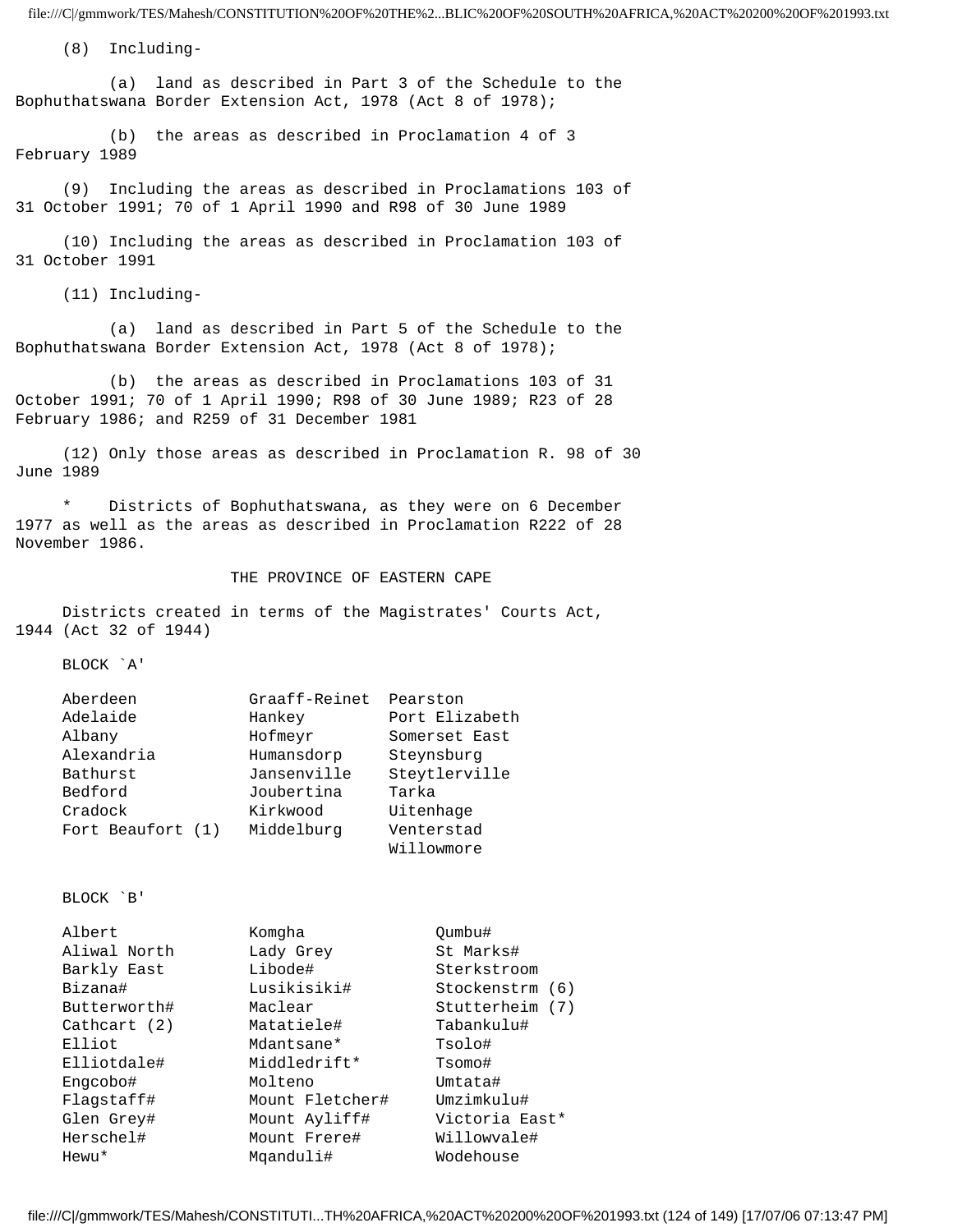| Idutywa#                | Nggeleni#       | Xalanga#       |
|-------------------------|-----------------|----------------|
| Indwe                   | Ngamakwe#       | Zwelitsha*     |
| Keiskammahoek*          | East London (4) |                |
| Kentani#                | Peddie*         |                |
| King William's Town (3) |                 | Port St Johns# |
|                         | Oueenstown (5)  |                |

 (1) Including the areas as described in Proclamation 75 of 30 April 1987

 (2) Including the areas as described in Proclamation 187 of 3 November 1989

 (3) Including the areas as described in Proclamations 101 of 26 June 1987; 127 of 12 August 1988 and 187 of 3 November 1989, as corrected by Correction Notice 380 of 23 February 1990

 (4) Including the areas as described in Proclamations 15 of 3 March 1989 and 187 of 3 November 1989

 (5) Including the areas as described in Proclamations R211 of 29 October 1982 and 101 of 26 June 1987

 (6) Including the areas as described in Proclamation 187 of 3 November 1989

 (7) Including the areas as described in Proclamations 75 of 30 April 1987; R139 of 25 September 1987; and 15 of 3 March 1989

Districts of the Ciskei, as they were on 4 December 1981

Districts of the Transkei, as they were on 26 October 1976, including the land mentioned in Proclamations R141 of 30 September 1983 and 43 of 26 April 1985 and the farms Drumleary 130 and Stanford 127

THE PROVINCE OF EASTERN TRANSVAAL

 (a) Districts created in terms of the Magistrates' Courts Act, 1944 (Act 32 of 1944)

| Amersfoort  |                | Highveld Ridge Pilgrim's Rest 1 |
|-------------|----------------|---------------------------------|
| Balfour     | Kriel          | Pilgrim's Rest 2                |
| Barberton   | Lydenburg      | Piet Retief (2)                 |
| Belfast     | Mathanjana (1) | Standerton                      |
| Bethal      | Middelburg     | Volksrust                       |
| Carolina    | Moutse 1       | Wakkerstroom                    |
| Delmas      | Moutse 2       | Waterval-Boven                  |
| Ermelo      | Moutse 3       | Witbank                         |
| Groblersdal | Nelspruit      | White River                     |
|             |                |                                 |

(1) As described in Part 2 of the Schedule to the Bophu-

thatswana Border Extension Act, 1978 (Act 8 of 1978);

 (2) Excluding the Simdlangentsha and Pongola areas, described as:

#### PONGOLA

From the north-western beacon of Portion 45 (Diagram A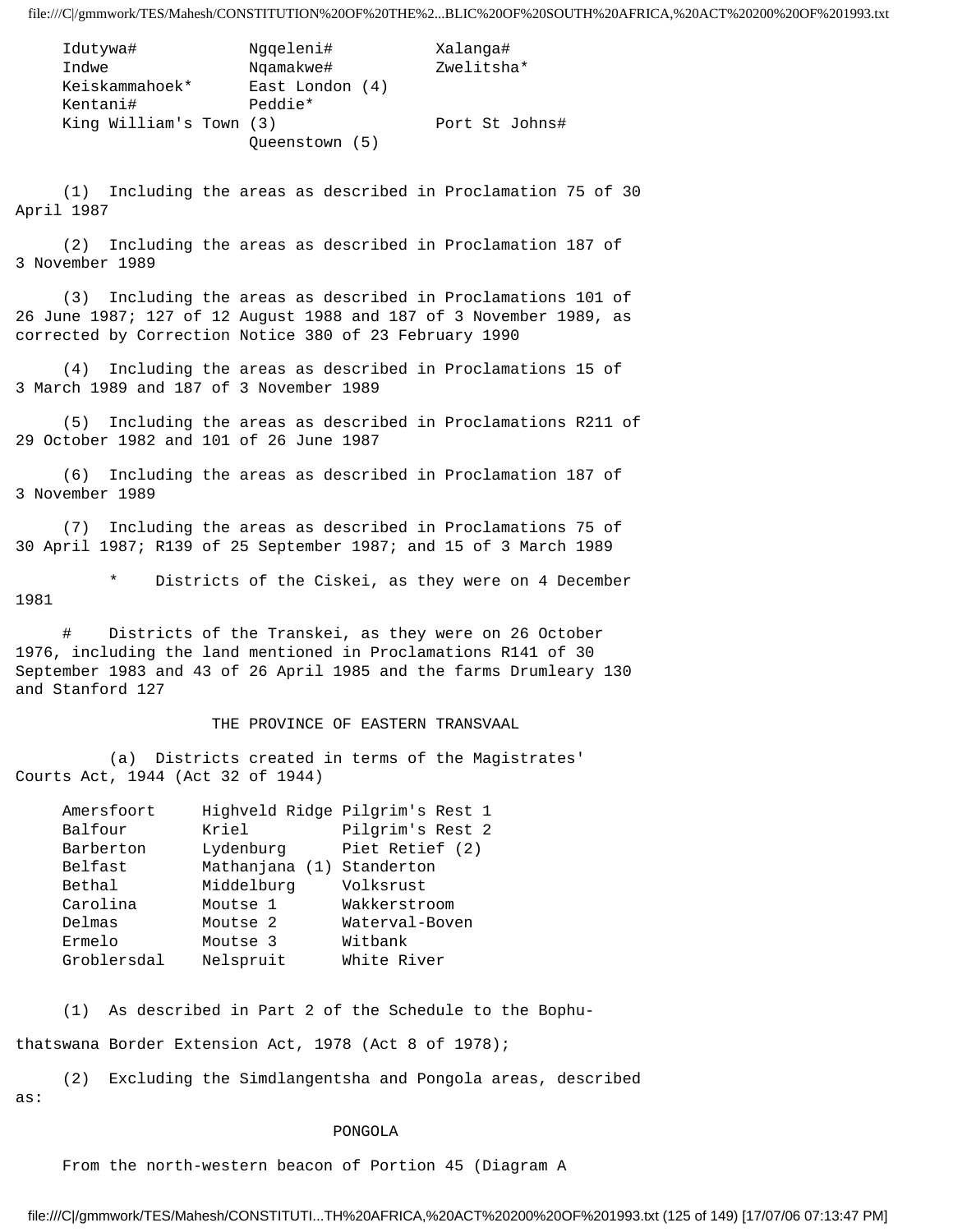4265/55) of the farm Pongola 61 HU on the boundary between the Republic of South Africa and Swaziland; thence east along the said boundary between the Republic of South Africa and Swaziland to the north-eastern corner of the farm Devils Dive 79 HU; thence generally south along the said boundary to the south-eastern corner of the farm Lebombo's Poort 92 HU; thence generally west along the middle of the Pongola River, to the south-eastern corner of the farm Zwartkloof 60 HU; thence generally north along the boundaries of the following so as to exclude them out of this area: the said farm Zwartkloof 60 HU, Kranskloof 59 HU and Portion 45 (Diagram A 4275/55) of the farm Pongola 61 HU to the north-eastern beacon of the last-named Portion 45, the place of beginning.

#### SIMDLANGENTSHA

 From the north-western beacon of Portion 10 (Diagram A 1373/39) of the farm Voorslag 24 HU, in a south-eastern direction along the north-eastern boundary of the said Voorslag 24 HU to the north-western beacon of the farm Beginsel 56 HU; thence eastwards along the northern boundaries of the following properties: the said farm Beginsel 56 HU, Kranskloof 59 HU and Portion 45 (Diagram A 4265/55) of the farm Pongola 61 HU, to the north-eastern beacon of the latter portion; thence in a general southern direction along the boundaries of the following properties so as to include them in this area: the said Portion 45 HU, the farm Kranskloof 59 HU and Zwartkloof 60 HU to the south-eastern beacon of the latter farm in the middle of the Pongola River; thence in a general western direction along the middle of the said Pongola River to the northernmost beacon of the farm Gunsteling 45 HU; thence in a general north-eastern direction along the boundaries of the following properties so as to include them in this area: the said farm Gunsteling 45 HU, Prudentie 46 HU, Oranjedal 38 HU, Tobolsk 28 HU, Belgrade 27 HU and Portion 10 (Diagram A 1373/39) of the farm Voorslag 24 HU to the north-western beacon of the latter farm, the place of beginning.

 (b) The area for which the Kangwane Legislative Assembly has been instituted in terms of section 1 of the Self-governing Territories Constitution Act, 1971 (Act 21 of 1971)

 (c) The area for which the Kwandebele Legislative Assembly has been instituted in terms of section 1 of the Self-governing Territories Constitution Act, 1971 (Act 21 of 1971)

 (d) As well as the following properties forming part of the area for which the Lebowa Legislative Assembly has been instituted in terms of section 1 of the Self-governing Territories Constitution Act, 1971 (Act 21 of 1971):

 (i) Remainder of the farm Elandsfontein 435 KT, in extent 5678,5521 hectares, according to Diagram A2306/1927; and

 (ii) Portion 1, in extent 1457,4567 hectares, of the farm Dientjie 453 KT, according to Diagram A1939/1964.

THE PROVINCE OF THE ORANGE FREE STATE

 (a) Districts created in terms of the Magistrates' Courts Act, 1944 (Act 32 of 1944)

| Bethlehem | Heilbron  | Rouxville |
|-----------|-----------|-----------|
| Bethulie  | Hennenman | Sasolburg |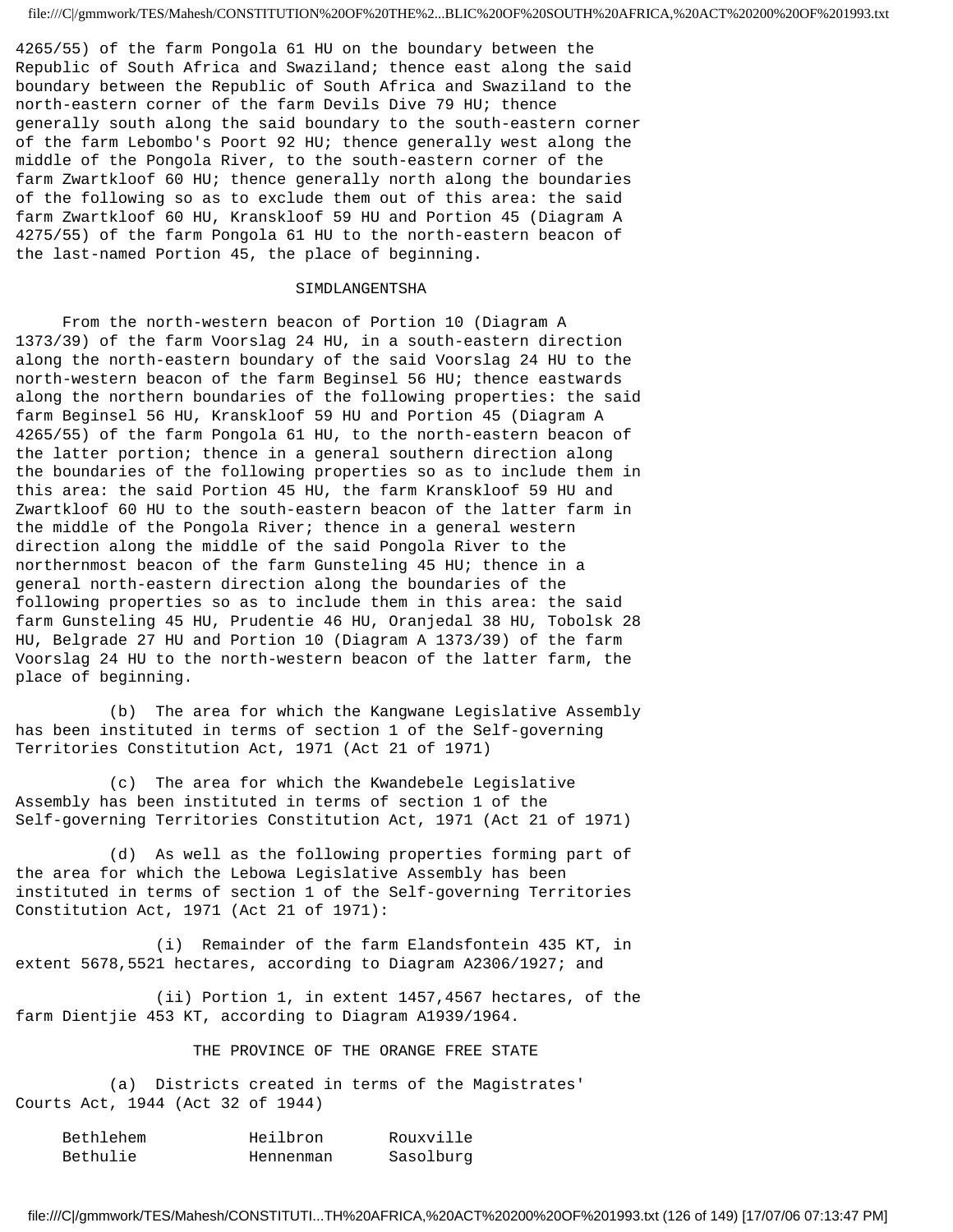| Bloemfontein (1) | Hoopstad      | Senekal       |
|------------------|---------------|---------------|
| Boshof           | Jacobsdal     | Smithfield    |
| Bothaville       | Jagersfontein | Thaba Nchu*   |
| Botshabelo       | Koffiefontein | Theunissen    |
| Brandfort        | Koppies       | Trompsburg    |
| Bultfontein      | Kroonstad     | Ventersburg   |
| Clocolan         | Ladybrand     | Viljoenskroon |
| Dewetsdorp       | Lindley       | Virginia      |
| Edenburg         | Marquard      | Vrede         |
| Excelsior (2)    | Odendaalsrus  | Vredefort     |
| Fauresmith       | Parys         | Welkom        |
| Ficksburg        | Petrusburg    | Wepener       |
| Fouriesburg      | Philippolis   | Wesselsbron   |
| Frankfort        | Reddersburg   | Winburg       |
| Harrismith       | Reitz         | Zastron       |
|                  |               |               |

 (1) Including the areas as described in Proclamation R 98 of 30 June 1989

 (2) Including the areas as described in Proclamations R142 of 30 September 1983 and R98 of 30 June 1989

Districts of Bophuthatswana, as described on 6 December 1977

 (b) The area for which the QwaQwa Legislative Assembly has been instituted in terms of section 1 of the Self-governing Territories Constitution Act, 1971 (Act 21 of 1971)

THE PROVINCE OF PRETORIA-WITWATERSRAND-VEREENIGING

 Districts created in terms of the Magistrates' Courts Act, 1944 (Act 32 of 1944)

BLOCK `A'

| Alberton     | Kempton Park | Springs        |
|--------------|--------------|----------------|
| Benoni       | Krugersdorp  | Vanderbijlpark |
| Boksburg     | Nigel        | Vereeniging    |
| Brakpan      | Oberholzer   | Westonaria     |
| Germiston    | Randburg     |                |
| Heidelberg   | Randfontein  |                |
| Johannesburg | Roodepoort   |                |

BLOCK `B'

 Bronkhorstspruit Pretoria (1) Soshanguve 2 Cullinan Soshanguve 1 Wonderboom

 (1) Excluding the areas as described in Proclamations R137 of 25 September 1987 and R. 98 of 30 June 1989

THE PROVINCE OF THE WESTERN CAPE

 Districts created in terms of the Magistrates' Courts Act, 1944 (Act 32 of 1944)

| Beaufort West Ladismith |            | Somerset West |
|-------------------------|------------|---------------|
| Bellville               | Laingsburg | Stellenbosch  |
| Bredasdorp              | Malmesbury | Strand        |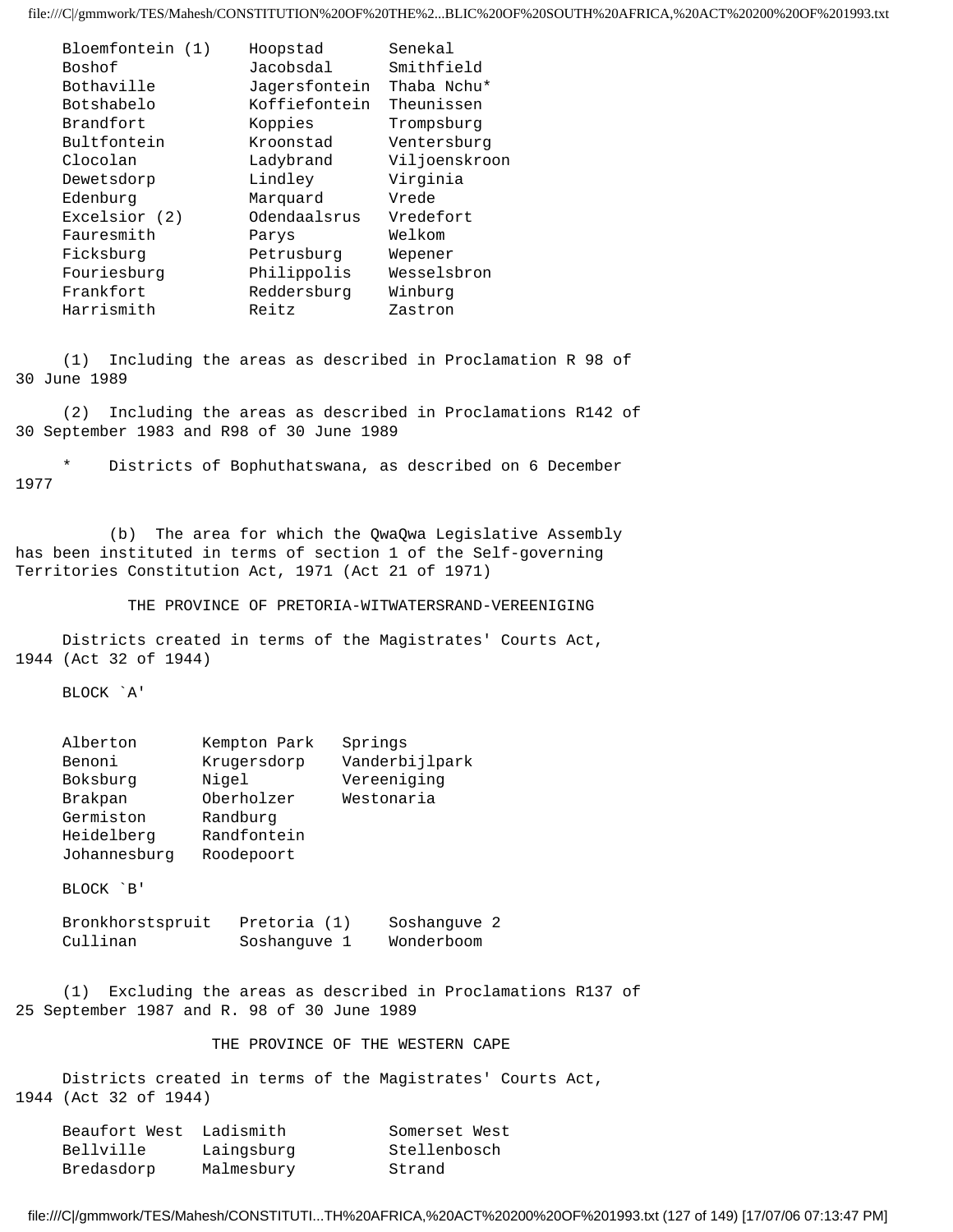| Caledon     | Mitchells Plain | Swellendam    |
|-------------|-----------------|---------------|
| Calitzdorp  | Montaqu         | Tulbagh       |
| Ceres       | Moorreesburg    | Uniondale     |
| Clanwilliam | Mossel Bay      | Van Rhynsdorp |
| George      | Murraysburg     | Vredendal     |
| Goodwood    | Oudtshoorn      | Vredenburg    |
| Heidelberg  | Paarl           | Wellington    |
| Hermanus    | Piquetberg      | Worcester     |
| Hopefield   | Prince Albert   | Wynberg       |
| Cape        | Riversdale      |               |
| Knysna      | Robertson       |               |
| Kuils River | Simonstown      |               |
|             |                 |               |

PART 2

# Affected Areas

 (a) Bosbokrand- Consisting of the Mala district of Gazankulu and the Mapumaleng district of Lebowa

(b) District of Namaqualand

(c) District of Groblersdal

 (d) Northern Transkei/Pondoland- Consisting of the Bizana, Flagstaff, Libode, Lusikisiki, Nqeleni, Port St Johns and Tabankulu districts of Transkei, as they were defined on 26 October 1976

 (e) District of Umzimkulu of Transkei, as it was defined on 26 October 1976

 (f) The area consisting of the districts of block `B' envisaged in Part 1 in respect of the province of Pretoria-Witwatersrand-Vereeniging

 (g) The areas consisting of the districts of the two blocks envisaged in Part 1 in respect of the province of Eastern Cape

(h) Province of Northern Cape

 (i) The area for which the KwaNdebele Legislative Assembly has been instituted in terms of section 1 of the Self-governing Territories Constitution Act, 1971 (Act 21 of 1971), including the districts of Moutse 1, 2 and 3 and the district of Mathanjana as described in Part 2 of the Schedule to the Bophuthatswana Border Extension Act, 1978 (Act 8 of 1978)

(j) District of Sasolburg

 (k) The area consisting of the districts of Clanwilliam, Vredendal and Van Rhynsdorp

 (l) District of Mount Currie, including land mentioned in Proclamations R141 of 30 September 1983 and 43 of 26 April 1985 and the farms Drumleary 130 and Stanford 127

 (m) The area consisting of the districts of Kuruman, including the area defined in Proclamation 103 of 31 October 1991, Postmasburg and Hartswater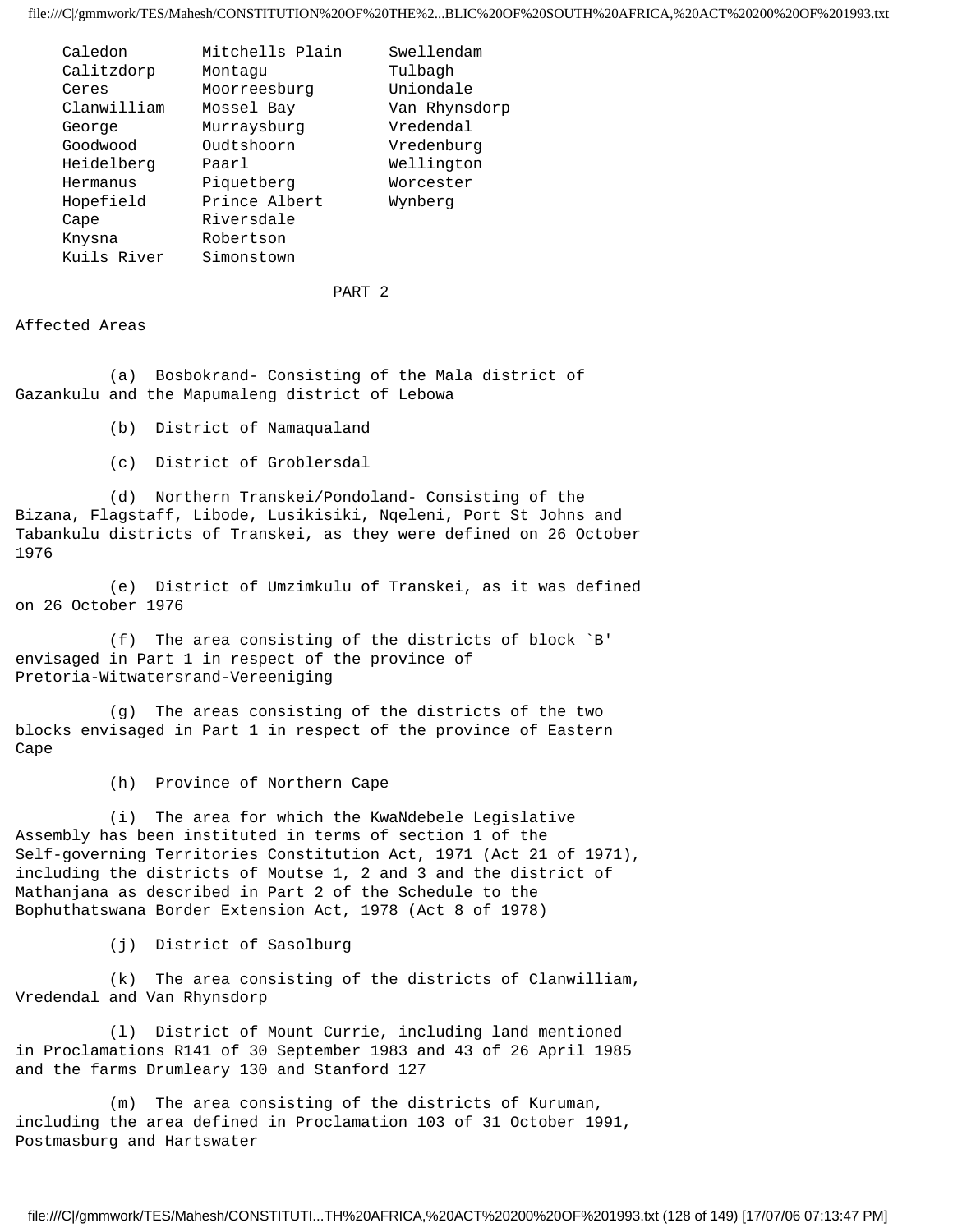(n) The area consisting of-

 (i) the district of Brits, excluding the areas as described in Part 1 of the Schedule to the Bophuthatswana Border Extension Act, 1978 (Act 8 of 1978), and Proclamations R222 of 28 November 1986 and R98 of 30 June 1989;

 (ii) the districts of Moretele and Odi of Bophuthatswana, as they were defined on 6 December 1977.

#### Schedule 2

System for Election of National Assembly and Provincial Legislatures

Election of National Assembly

 1. Parties registered in terms of the Electoral Act, 1993, and contesting an election of the National Assembly, shall nominate candidates for such election on lists of candidates prepared in accordance with this Schedule and the Electoral Act, 1993.

 2. The 400 seats in the National Assembly referred to in section 40 (1), shall be filled as follows:

 (a) 200 seats from regional lists submitted by the respective parties, with a fixed number of seats reserved for each region as determined by the Commission for a particular election, taking into account available scientifically based data in respect of voters, representations by interested parties and the following proposed determination in respect of the various regions:

| Western Cape            | $-21$ seats |
|-------------------------|-------------|
| Eastern Cape            | $-26$ seats |
| Northern Cape           | - 4 seats   |
| Natal                   | $-40$ seats |
| Orange Free State       | $-15$ seats |
| North-West              | -17 seats   |
| Northern Transvaal      | -20 seats   |
| Eastern Transvaal       | $-14$ seats |
| Pretoria-Witwatersrand- |             |
| Vereeniging             | -43 seats   |
|                         |             |

; and

 (b) 200 seats from national lists submitted by the respective parties, or from regional lists where national lists were not submitted.

 3. The lists of candidates submitted by a party, shall in total contain the names of not more than 400 candidates, and each such list shall denote such names in such fixed order of preference as the party may determine.

4. A party's lists of candidates shall consist of-

(a) both a national list and a list for each region; or

(b) a list for each region,

 with such number of names on each list as the party may determine subject to item 3.

5. The 200 seats referred to in item 2 (a) shall be allocated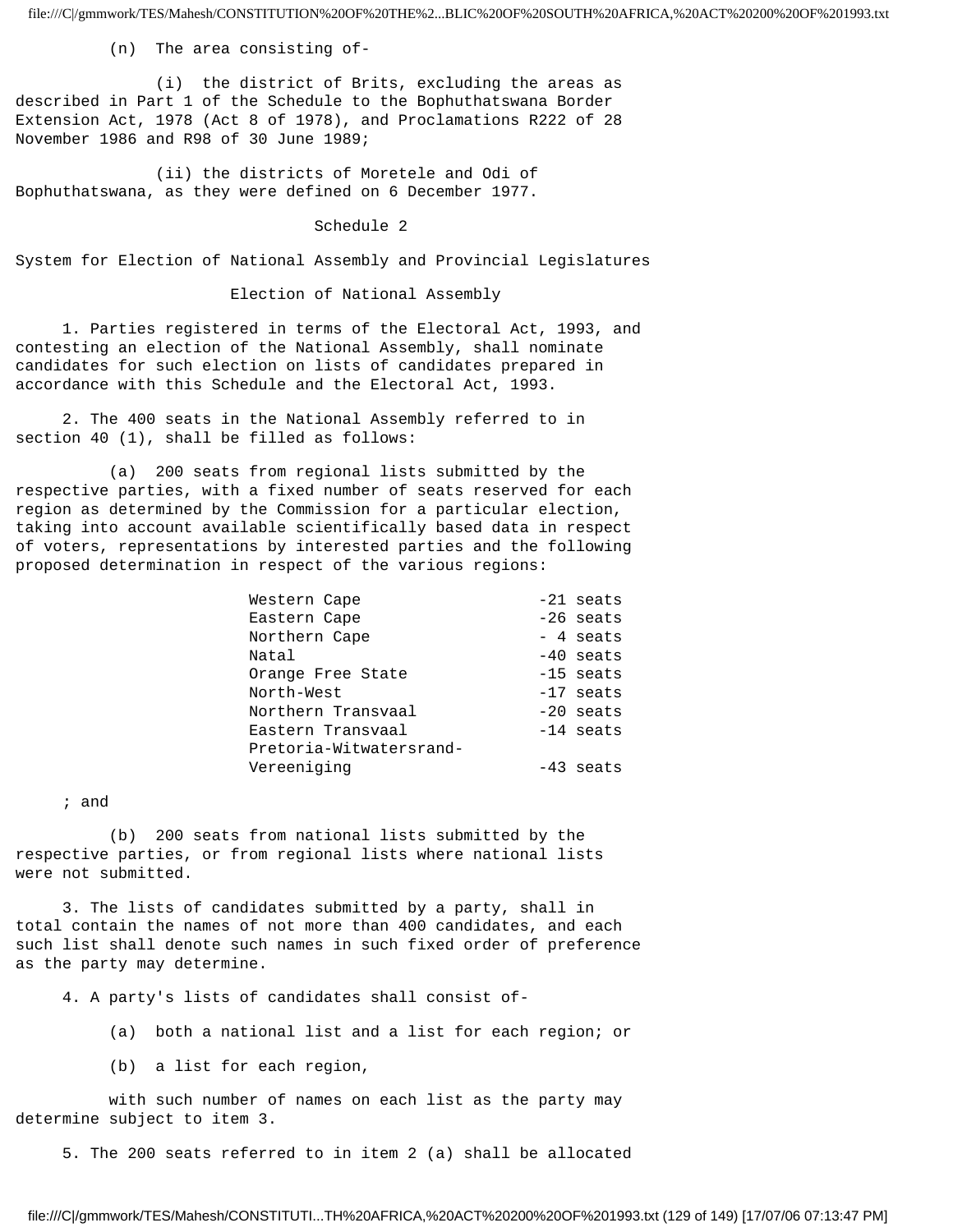per region to the parties contesting an election, as follows:

 (a) A quota of votes per seat shall be determined in respect of each region by dividing the total number of votes cast in a region by the number of seats, plus one, reserved for such region under item 2 (a).

 (b) The result plus one, disregarding fractions, shall be the quota of votes per seat in respect of a particular region.

 (c) The number of seats to be awarded for the purposes of paragraph (e) in respect of such region to a party, shall, subject to paragraph (d), be determined by dividing the total number of votes cast in favour of such party in a region by the quota of votes per seat indicated by paragraph (b) for that region.

 (d) Where the result of the calculation referred to in paragraph (c) yields a surplus not absorbed by the number of seats awarded to a party concerned, such surplus shall compete with other similar surpluses accruing to any other party or parties in respect of the relevant region, and any seat or seats in respect of that region not awarded in terms of paragraph (c), shall be awarded to the party or parties concerned in sequence of the highest surplus.

 (e) The aggregate of a party's awards in terms of paragraphs (c) and (d) in respect of a particular region shall indicate that party's provisional allocation of the seats reserved under item 2 (a) for that region.

 (f) The aggregate of a party's provisional allocations for the various regions in terms of paragraph (e), shall indicate its provisional allocation of the seats referred to in item 2 (a).

 (g) If no recalculation of provisional allocations is required in terms of item 7 in respect of the seats referred to in item 2 (a), the provisional allocation of such seats in terms of paragraphs (e) and (f) shall become the final allocation of such seats to the various parties, and if such a recalculation is required the provisional allocation of such seats, as adjusted in terms of item 7, shall become the final allocation of such seats to the various parties.

 6. The 200 seats referred to in item 2 (b) shall be allocated to parties contesting an election, as follows:

 (a) A quota of votes per seat shall be determined by dividing the total number of votes cast nationally by 401, and the result plus one, disregarding fractions, shall be the quota of votes per seat.

 (b) The number of seats to be awarded to a party for the purposes of paragraph (d) shall, subject to paragraph (c), be determined by dividing the total number of votes cast nationally in favour of such party by the quota of votes per seat determined in terms of paragraph (a).

 (c) Where the result of the calculation in terms of paragraph (b) yields a surplus not absorbed by the number of seats awarded to a party concerned, such surplus shall compete with other similar surpluses accruing to any other party or parties, and any seat or seats not awarded in terms of paragraph (b), shall be awarded to the party or parties concerned in sequence of the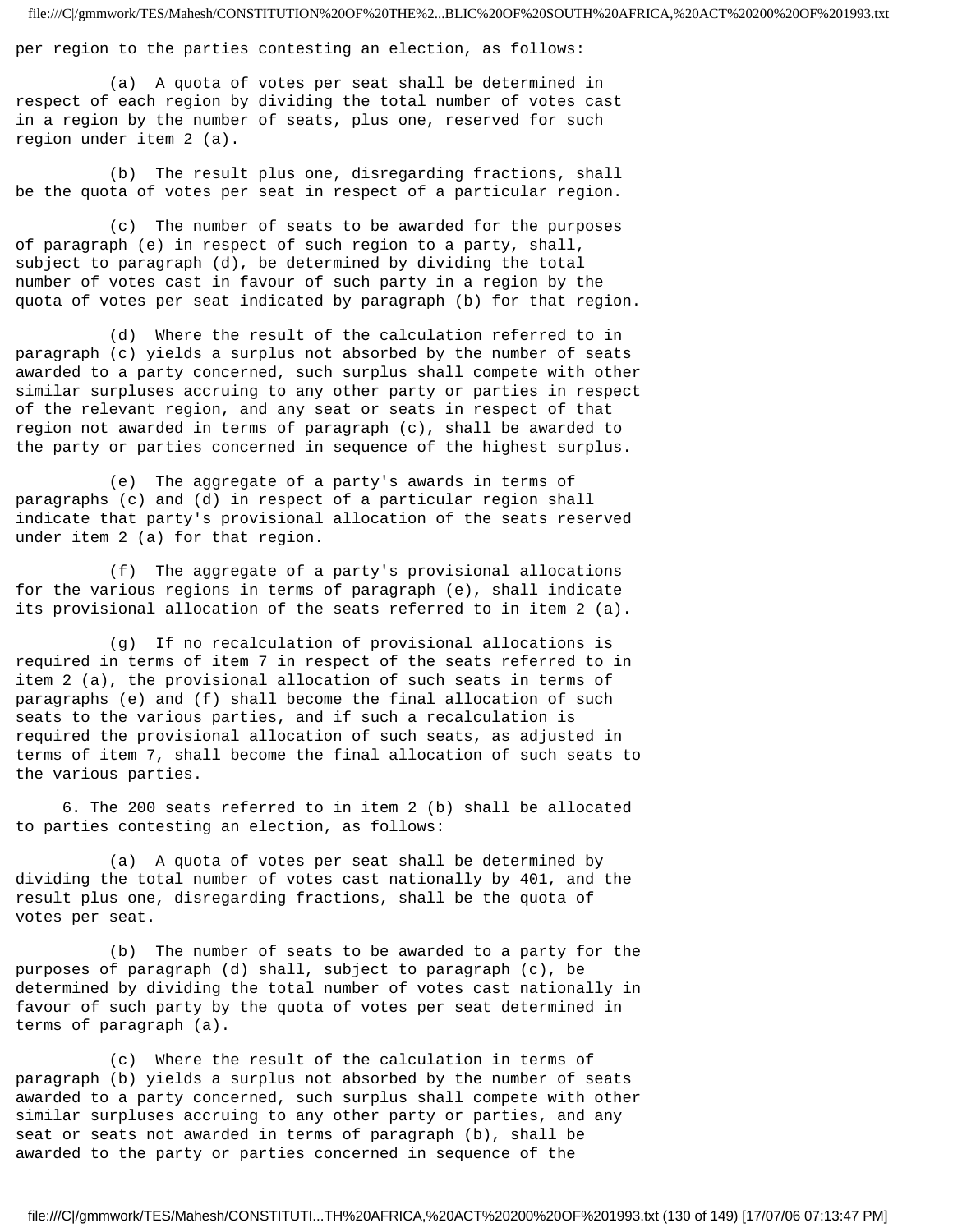highest surplus, up to a maximum of five seats so awarded: Provided that subsequent awards of seats still remaining unawarded shall be made in sequence to those parties having the highest average number of votes per seat already awarded in terms of paragraph (b) and this paragraph.

 (d) The aggregate of a party's awards in terms of paragraphs (b) and (c) shall be reduced by the number of seats provisionally allocated to it in terms of item 5 (f) and the result shall indicate that party's provisional allocation of the seats referred to in item 2 (b).

 (e) If no recalculation of provisional allocations is required in terms of item 7 in respect of the seats referred to in item 2 (b), the provisional allocation of such seats in terms of paragraph (d) shall become the final allocation of such seats to the various parties, and if such a recalculation is required, the provisional allocation of such seats, as adjusted in terms of item 7, shall become the final allocation of such seats to the various parties.

 7. (1) If a party has submitted a national or a regional list containing fewer names than the number of its provisional allocation of seats which would have been filled from such list in terms of item 8 or 9 had such provisional allocation been the final allocation, it shall forfeit a number of seats equal to the deficit.

 (2) In the event of any forfeiture of seats in terms of subitem (1) affecting the provisional allocation of seats in respect of any particular region in terms of item 5 (e), such allocation shall be recalculated as follows:

 (a) The party forfeiting seats shall be disregarded in such recalculation, and its provisional allocation of seats in terms of item 5 (e) for the region in question, minus the number of seats forfeited by it in respect of its list for such region, shall become its final allocation in respect of the seats reserved for such region in terms of item 2 (a).

 (b) An amended quota of votes per seat shall be determined in respect of such region by dividing the total number of votes cast in the region, minus the number of votes cast in such region in favour of the party referred to in paragraph (a), by the number of seats, plus one, reserved for such region under item 2 (a), minus the number of seats finally allocated to the said party in terms of paragraph (a).

 (c) The result plus one, disregarding fractions, shall be the amended quota of votes per seat in respect of such region for purposes of the said recalculation.

 (d) The number of seats to be awarded for the purposes of paragraph (f) in respect of such region to a party participating in the recalculation, shall, subject to paragraph (e), be determined by dividing the total number of votes cast in favour of such party in such region by the amended quota of votes per seat indicated by paragraph (c) for such region.

 (e) Where the result of the recalculation in terms of paragraph (d) yields a surplus not absorbed by the number of seats awarded to a party concerned, such surplus shall compete with other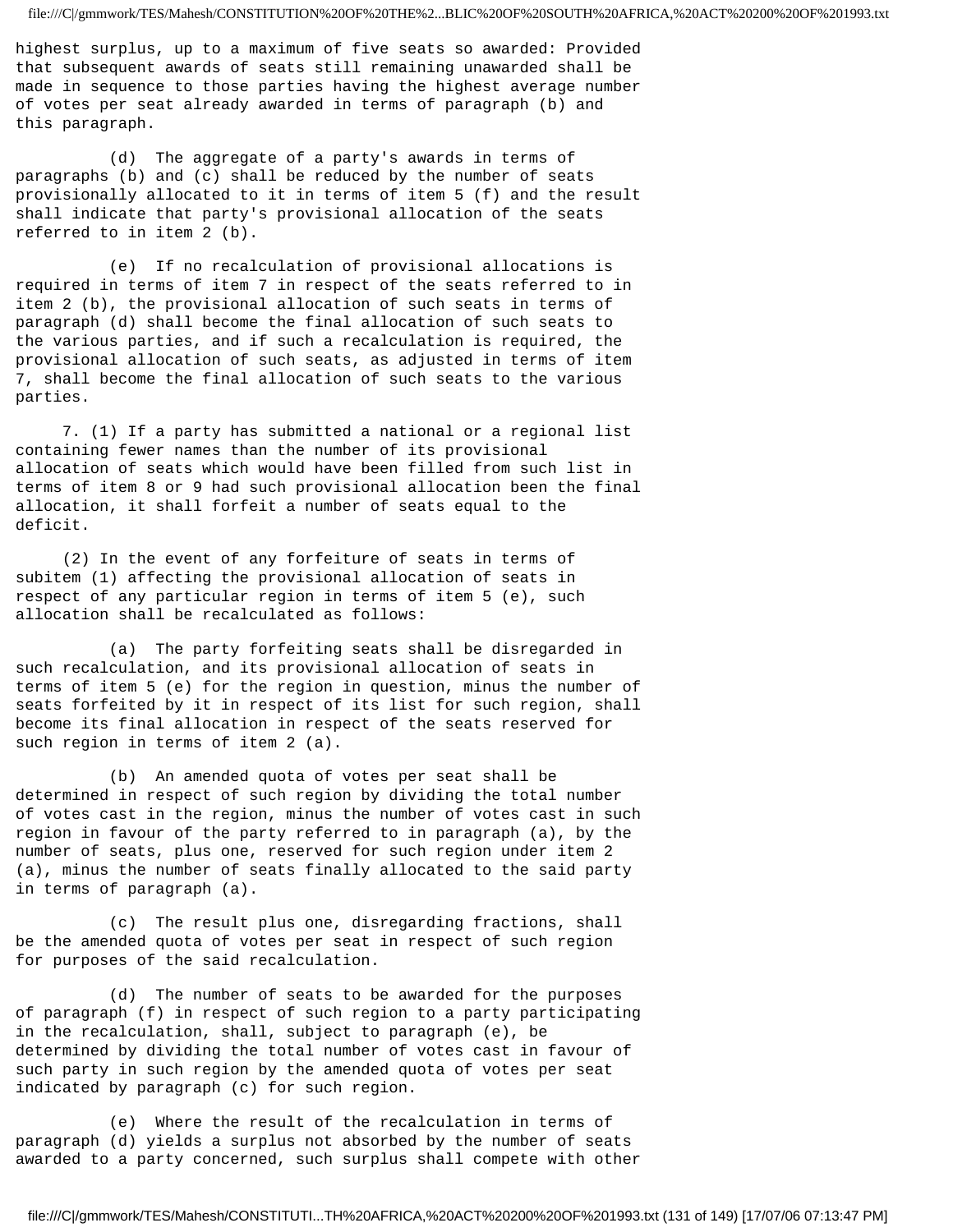similar surpluses accruing to any other party or parties participating in the recalculation in respect of the said region, and any seat or seats in respect of such region not awarded in terms of paragraph (d), shall be awarded to the party or parties concerned in sequence of the highest surplus.

 (f) The aggregate of a party's awards in terms of paragraphs (d) and (e) in respect of such region shall, subject to subitem (4), indicate that party's final allocation of the seats reserved under item 2 (a) for that region.

 (3) In the event of any forfeiture of seats in terms of subitem (1) affecting the provisional allocation of seats in terms of item 6 (d), such allocation shall be recalculated as follows:

 (a) The party forfeiting seats shall be disregarded in such recalculation, and its provisional allocation of seats in terms of item 6 (d), minus the number of such seats forfeited by it, shall become its final allocation of the seats referred to in item 2 (b).

 (b) An amended quota of votes per seat shall be determined by dividing the total number of votes cast nationally, minus the number of votes cast nationally in favour of the party referred to in paragraph (a), by 401, minus the number of seats finally allocated to the said party in terms of paragraph (a).

 (c) The result plus one, disregarding fractions, shall be the amended quota of votes per seat for the purposes of the said recalculation.

 (d) The number of seats to be awarded for the purposes of paragraph (f) to a party participating in the recalculation shall, subject to paragraph (e), be determined by dividing the total number of votes cast nationally in favour of such party by the amended quota of votes per seat indicated by paragraph (c).

 (e) Where the result of the recalculation in terms of paragraph (d) yields a surplus not absorbed by the number of seats awarded to a party concerned, such surplus shall compete with other similar surpluses accruing to any other party or parties participating in the recalculation, and any seat or seats not awarded in terms of paragraph (d), shall be awarded to the party or parties concerned in sequence of the highest surplus, up to a maximum of five seats so awarded: Provided that subsequent awards of seats still remaining unawarded shall be made in sequence to those parties having the highest average number of votes per seat already awarded in terms of paragraph (d) and this paragraph.

 (f) The aggregate of such a party's awards in terms of paragraphs (d) and (e) shall be reduced by the number of seats finally allocated to it in terms of item 5 (g), and the result shall, subject to subitem (4), indicate that party's final allocation of the seats referred to in item 2 (b).

 (4) In the event of a party being allocated an additional number of seats in terms of this item, and its list in question then does not contain the names of a sufficient number of candidates as set out in subitem (1), the procedure provided for in this item shall mutatis mutandis be repeated until all seats have been allocated.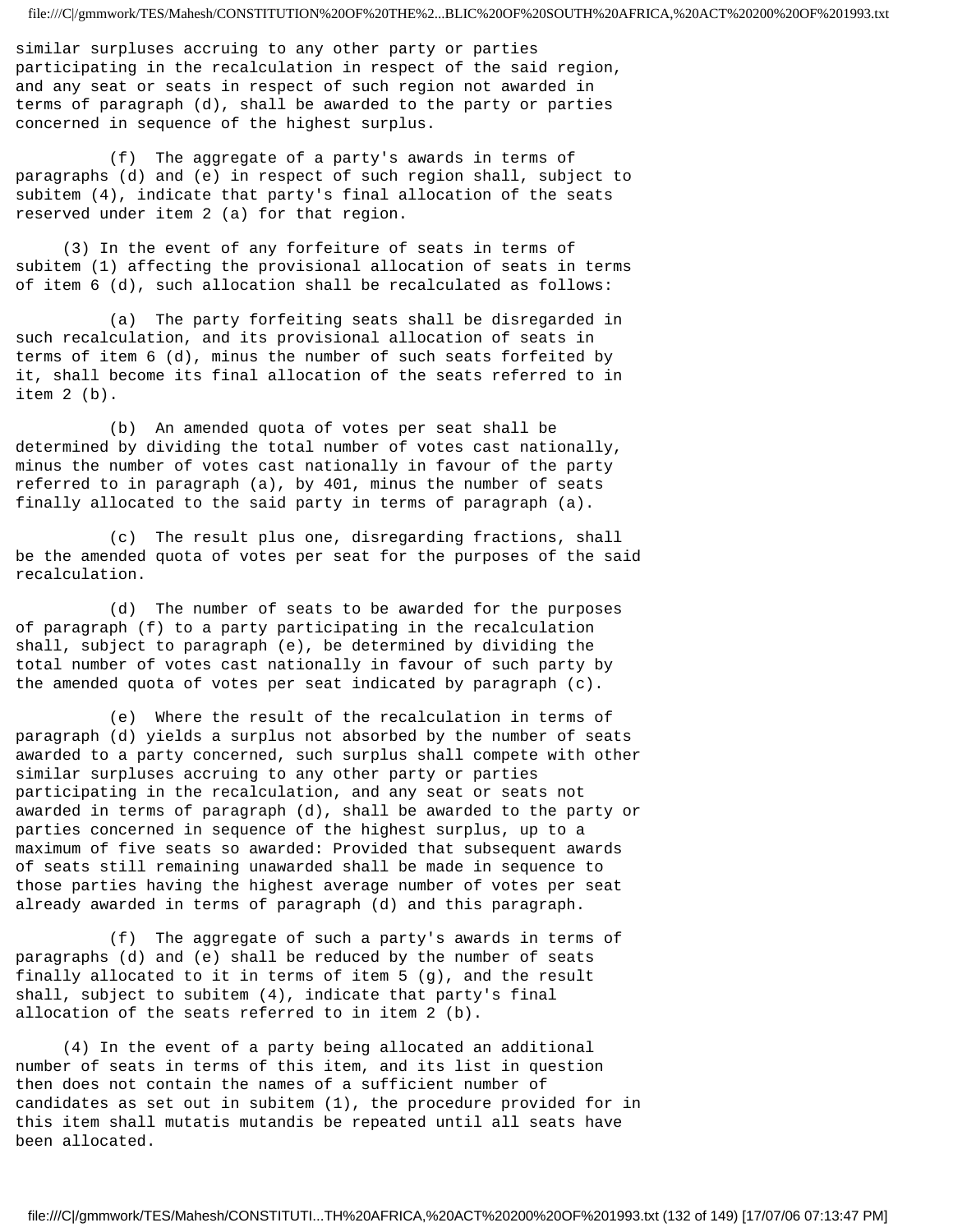8. (1) Where a party submitted both a national list and regional lists, the seats finally allocated to it-

 (a) in terms of item 5 (g), shall be filled from its regional lists in accordance with its final allocation of seats in respect of the various regions; and

 (b) in terms of item 6 (e), shall be filled from its national list in accordance with its final allocation of seats in terms of that item.

 (2) A seat finally allocated to a party in respect of a region, shall, for the purposes of subitem (1) (a), be filled only from such party's list for that particular region.

 9. (1) Where a party submitted regional lists only, the seats finally allocated to it-

 (a) in terms of item 5 (g), shall be filled from such lists in accordance with its final allocation of seats in respect of the various regions; and

 (b) in terms of item 6 (e), shall be filled from the said lists in the same proportions as the proportions in which the seats referred to in paragraph (a) are to be filled in respect of the various regions for which the party was finally allocated seats in terms of item 5 (g): Provided that if a party was not allocated any seats in terms of item 5 (g), the seats allocated to it in terms of item 6 (e) shall be filled from its regional lists in proportion to the number of votes received by that party in each of the regions: Provided further that surplus fractions shall be disregarded save that any remaining seats shall be awarded to regions in sequence of the highest surplus fractions.

 (2) A seat finally allocated to a party in respect of a region, shall, for the purposes of subitem (1) (a), be filled only from such party's list for that particular region.

Election of provincial legislatures

 10. The Commission shall determine the number of seats in each provincial legislature, taking into account available scientifi cally based data in respect of voters, representations by interested parties and the following proposed determination:

| Western Cape                       | $-42$ seats |
|------------------------------------|-------------|
| Eastern Cape                       | -52 seats   |
| Northern Cape                      | $-30$ seats |
| Natal                              | $-80$ seats |
| Orange Free State                  | $-30$ seats |
| North-West                         | -34 seats   |
| Northern Transvaal                 | $-40$ seats |
| Eastern Transvaal                  | $-30$ seats |
| Pretoria-Witwatersrand-Vereeniging | $-86$ seats |

 Provided that the Commission may for the purposes of any provincial election after the first election under this Constitu tion vary any determination under this item.

 11. Parties registered in terms of the Electoral Act, 1993, and contesting an election of a provincial legislature, shall nominate candidates for election to such provincial legislature on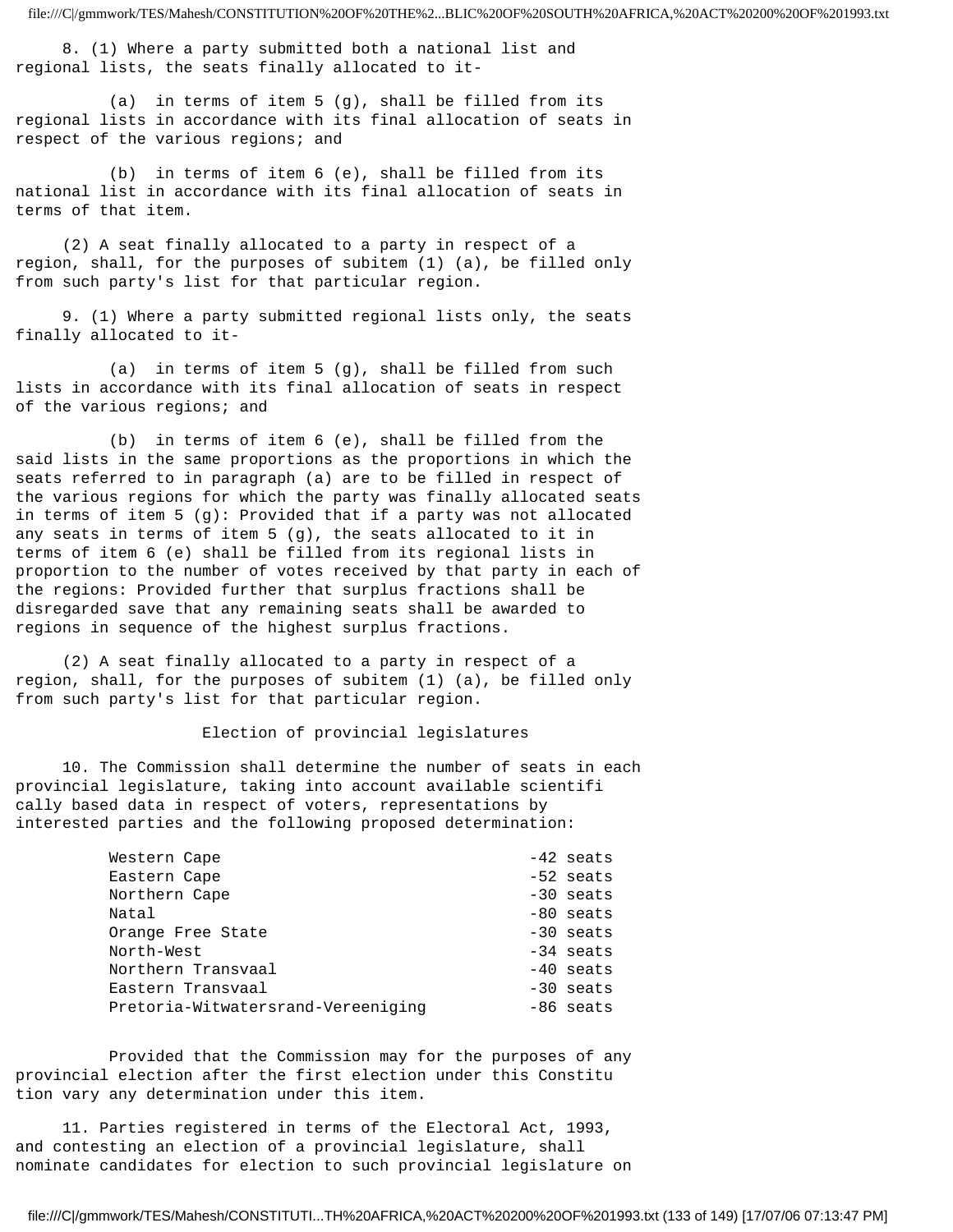provincial lists prepared in accordance with this Schedule and the Electoral Act, 1993.

 12. Each party shall be entitled to submit only one list per province, which shall contain the names of not more than the number of seats determined under item 10 for the relevant provincial legislature and in such fixed order of preference as the party may determine.

 13. The seats determined for a provincial legislature shall be allocated to parties contesting an election, as follows-

 (a) A quota of votes per seat shall be determined by dividing the total number of votes cast in the province concerned by the number of seats, plus one, determined under item 10 for such province and the result plus one, disregarding fractions, shall be the quota of votes per seat for such province.

 (b) The number of seats to be awarded to a party for the purposes of paragraph (d) shall, subject to paragraph (c), be determined by dividing the total number of votes cast in the province in favour of such party by the quota of votes per seat determined in terms of paragraph (a).

 (c) Where the result of the calculation in terms of paragraph (b) yields a surplus not absorbed by the number of seats awarded to a party concerned, such surplus shall compete with other similar surpluses accruing to any other party or parties in respect of the province concerned, and any seat or seats not awarded in terms of paragraph (b), shall be awarded to the party or parties concerned in sequence of the highest surplus.

 (d) The aggregate of a party's awards in terms of paragraphs (b) and (c), shall indicate that party's provisional allocation of seats in the provincial legislature in question.

 (e) If no recalculation of provisional allocations for a province concerned is required in terms of item 14, the provisional allocation of seats in respect of that province in terms of paragraph (d), shall become the final allocation of such seats to the various parties, and if such a recalculation is required the provisional allocation of such seats as adjusted in terms of item 14 shall become the final allocation of such seats to the various parties.

 14. (1) If a party has submitted a provincial list containing fewer names than the number of seats provisionally allocated to it in terms of item 13 (d), it shall forfeit a number of seats equal to the deficit.

 (2) In the event of any forfeiture of seats in terms of subitem (1), the allocation of seats in respect of the province concerned shall be recalculated as follows:

 (a) The party forfeiting seats shall be disregarded in such recalculation, and its provisional allocation of seats in terms of item 13 (d), minus the number of seats forfeited by it in respect of its list for such province, shall become its final allocation of seats in the provincial legislature concerned.

 (b) An amended quota of votes per seat shall be determined in respect of such province by dividing the total number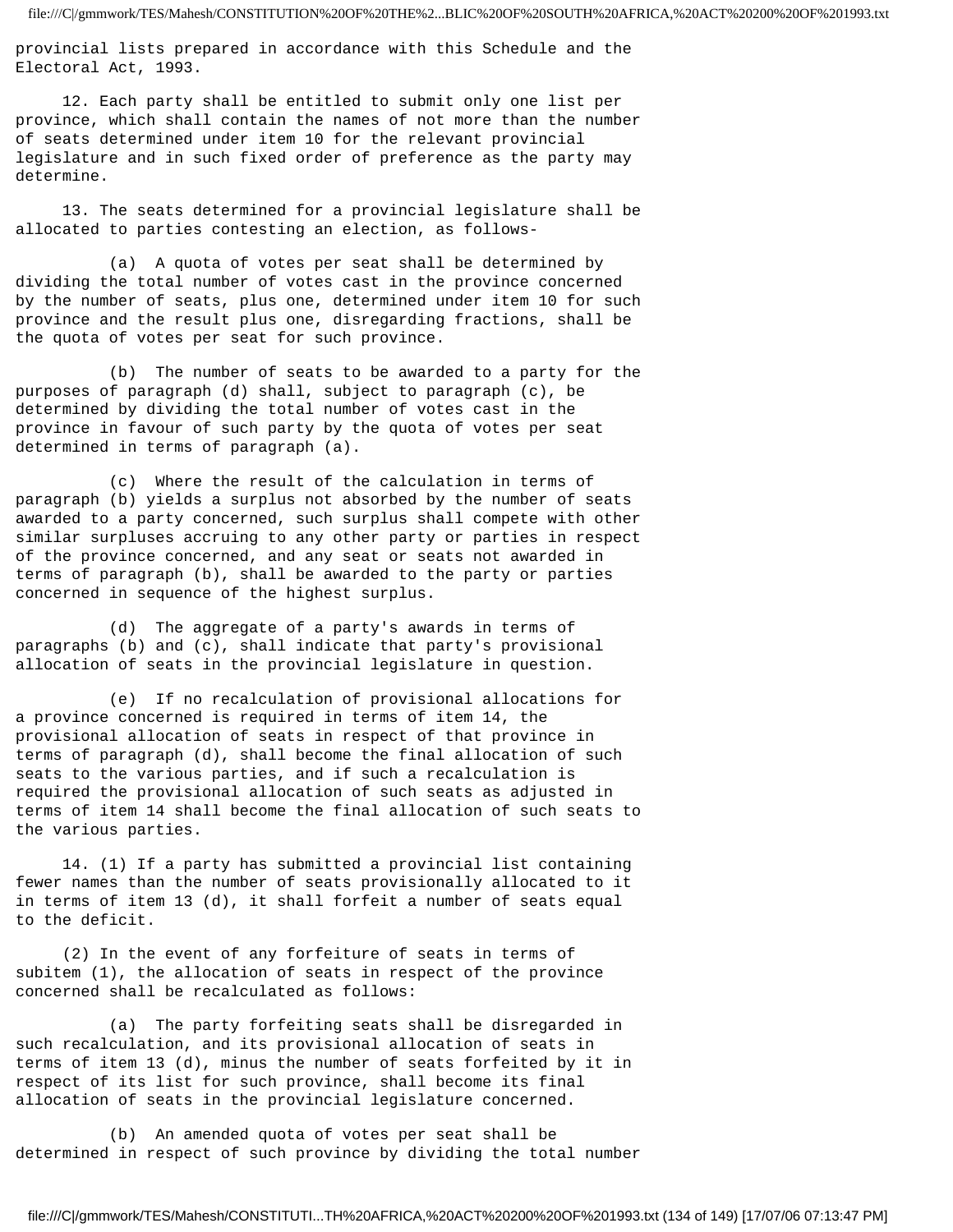of votes cast in the province, minus the number of votes cast in the province in favour of the party referred to in paragraph (a), by the number of seats, plus one, determined in terms of item 10 in respect of the province concerned, minus the number of seats finally allocated to the said party in terms of paragraph (a).

 (c) The result plus one, disregarding fractions, shall be the amended quota of votes per seat in respect of such province for purposes of the said recalculation.

 (d) The number of seats to be awarded for the purposes of paragraph (f) in respect of such province to a party participat ing in the recalculation, shall, subject to paragraph (e), be determined by dividing the total number of votes cast in favour of such party in such province by the amended quota of votes per seat indicated by paragraph (c) for such province.

 (e) Where the result of the recalculation in terms of paragraph (d) yields a surplus not absorbed by the number of seats awarded to a party concerned, such surplus shall compete with other similar surpluses accruing to any other party or parties participating in the recalculation, and any seat or seats in respect of such province not awarded in terms of paragraph (d), shall be awarded to the party or parties concerned in sequence of the highest surplus.

 (f) The aggregate of such a party's awards in terms of paragraphs (d) and (e) in respect of such province shall, subject to subitem (3), indicate that party's final allocation of the seats determined under item 10 in respect of that province.

 (3) In the event of a party being allocated an additional number of seats in terms of this item, and its list in question then does not contain the names of a sufficient number of candidates as set out in subitem (1), the process provided for in this item shall mutatis mutandis be repeated until all seats have been allocated.

Declaration of support by one party of another party

 15. (1) A party intending to contest the election of one or more or all the provincial legislatures, but not the election of the National Assembly, may, within the time and in the manner prescribed by or under the Electoral Act, 1993, declare that it supports another party which is contesting theelection of the National Assembly, and if it so declares, all votes cast in its favour shall, for the purpose of the election of the National Assembly, be deemed to be votes cast in favour of such other party.

 (2) A party intending to contest the election of the National Assembly, but not the election of one or more or any of the provincial legislatures, may, within the time and in the manner prescribed by or under the Electoral Act, 1993, declare that it supports another party which is contesting the election of a provincial legislature which the first-mentioned party is not contesting, and if it so declares, all votes cast in its favour shall, for the purpose of the election of that particular provincial legislature or legislatures, be deemed to be votes cast in favour of such other party.

 (3) A party intending to contest the election of one or more provincial legislatures, but not the election of all the provincial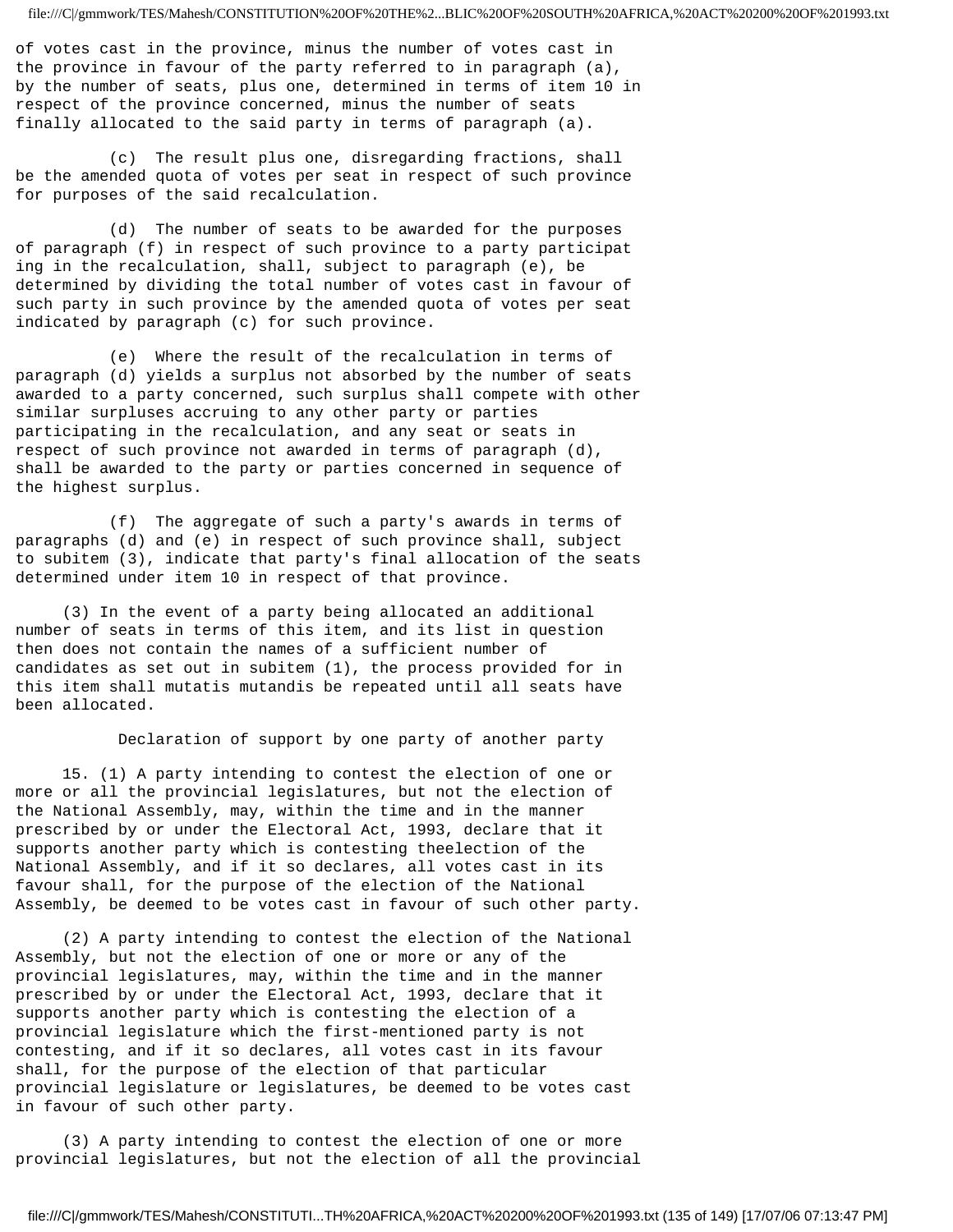legislatures, may, within the time and in the manner prescribed by or under the Electoral Act, 1993, declare that it supports another party which is contesting the election of a provincial legislature or legislatures which the first-mentioned party is not contesting, and if it so declares, all votes cast in its favour shall, for the purpose of the election of the last-mentioned provincial legislature or legislatures, be deemed to be votes cast in favour of such other party.

 (4) For the purposes of subitems (2) and (3), a party may support different parties in the different provincial legislatures.

 (5) This item shall apply only to an election of the National Assembly which is held simultaneously with the election of the provincial legislatures.

# Designation of representatives

 16. (1) After the counting of votes has been concluded, the number of representatives of each party has been determined and the election has been certified by the Commission as having been free and fair or a declaration has been made by the Commission under section 250 (1) (a), the Commission shall, within two days after such certification or declaration, designate from each list of candidates published in terms of section 23 of the Electoral Act, 1993, the representatives of each party in each legislature.

 (2) Following the designation in terms of subitem (1), if a candidate's name appears on more than one list for the National Assembly or on lists of both the National Assembly and a provincial legislature and such candidate is due for designation as a representative in more than one case, the party which submitted such lists shall, within two days after the said certification or declaration, indicate to the Commission from which list such candidate will be designated or in which legislature the candidate shall serve, as the case may be, in which event the candidate's name shall be deleted from the other lists.

 (3) The Commission shall forthwith publish the list of names of representatives in all legislatures.

Supplementation of lists of candidates

 17. No lists of candidates of a party for any legislature shall be supplemented prior to the designation of representatives in terms of item 16, save where provided for by an Act of Parliament.

 18 Lists of candidates may, after the designation of representatives in terms of item 16 has been concluded, be supplemented by the addition of an equal number of names at the end of the applicable list, if-

 (a) a representative is elected as the President or to any other executive office as a result of which he or she resigns as a representative of a legislature;

- (b) a representative is elected as a member of the Senate;
- (c) a name is deleted from a list in terms of item 16 (2); or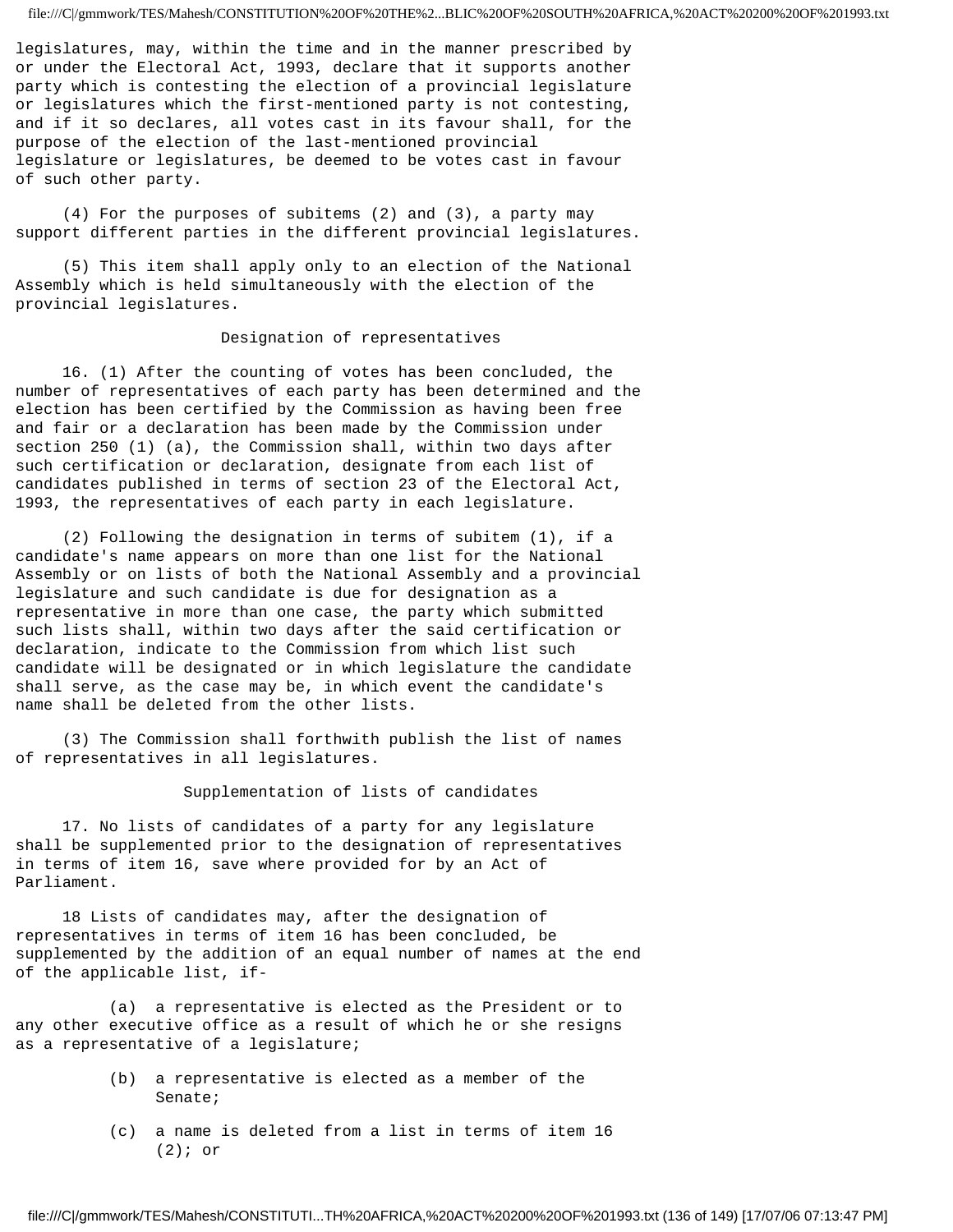(d) a vacancy has occurred and the appropriate list of candidates of the party concerned is depleted.

 19. Lists of candidates of a party published in terms of section 23 of the Electoral Act, 1993, may be supplemented on one occasion only at any time during the first 12 months following the date on which the designation of representatives in terms of item 16 has been concluded, in order to fill casual vacancies: Provided that any such supplementation shall be made at the end of the list.

 20. The number of names on lists of candidates as supplemented in terms of item 18 shall not exceed the difference between the number of seats in the National Assembly or a provincial legislature, as the case may be, and the number of representatives of a party in any such legislature.

#### Review of lists of candidates by a party

 21. A party may review its undepleted lists as supplemented in terms of items 18, 19 and 20, within seven days after the expiry of the period referred to in item 19, and annually thereafter, until the date on which a party has to submit lists of candidates for an ensuing election, in the following manner:

- (a) all vacancies may be supplemented;
- (b) no more than 25 per cent of candidates may be replaced; and
- (c) the fixed order of lists may be changed.

Publication of supplemented and reviewed lists of candidates

 22. Candidates' lists supplemented in terms of items 18 and 19 or reviewed in terms of item 21 shall be published by the Secretary to Parliament and the Secretaries of the provincial legislatures within 10 days after the receipt of such lists from the parties concerned.

#### Vacancies

 23. (1) In the event of a vacancy occurring in the representa tion of a party in any legislature, such vacancy shall forthwith be filled in accordance with section 44 or 133.

 (2) If a party represented in a legislature dissolves or ceases to exist and the members in question vacate their seats in consequence of section 43 (b) or 133 (1) (b), the seats in question shall be allocated to the remaining parties mutatis mutandis as if such seats were forfeited seats in terms of item 7 or 14, as the case may be.

# Alteration of numbers and boundaries of provinces

 24. If the numbers or boundaries of provinces are altered pursuant to section 124, the Commission shall review the determinations made in terms of items 2 and 10, and such revised determinations shall then be the basis of any elections for the National Assembly or the provincial legislatures held after any such alteration.

#### Definitions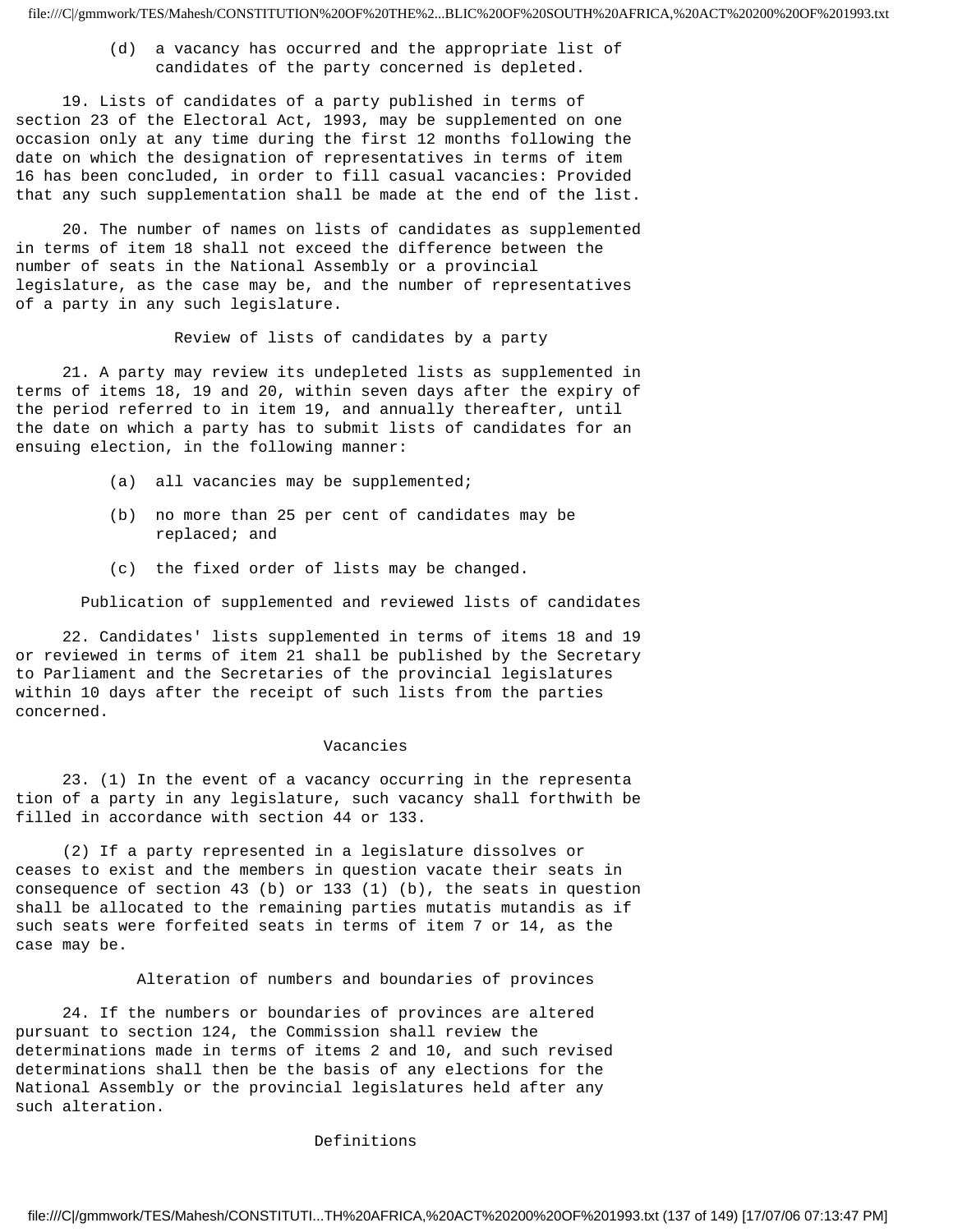25. In this Schedule-

 `Commission' means the Independent Electoral Commission, established by the Independent Electoral Commission Act, 1993 (Act 150 of 1993), or, in relation to any election held after the first election under this Constitution, that Commission or any other body established or designated by an Act of Parliament;

 `national list' means a list of candidates prepared by a party for an election of the National Assembly to reflect that party's order of preference of candidates in respect of the allocation of seats on a national basis;

 `provincial list' means a list of candidates prepared by a party for an election of a provincial legislature;

`region' means the territorial area of a province;

 `regional list' means a list of candidates in respect of a region prepared by a party for an election of the National Assembly to reflect that party's order of preference of candidates in respect of the allocation of seats in respect of such region.

Application of Schedule with reference to section 124

 26. The provisions of this Schedule shall be subject to any regulations made or directions given by the Commission in terms of section 124 (7) in so far as affected areas within the meaning of that section are concerned.

Schedule 3

OATHS OF OFFICE AND SOLEMN AFFIRMATIONS

Oath of office or solemn affirmation of President and Acting President

 In the presence of those assembled here and in full realisation of the high calling I assume as President/Acting President in the service of the Republic of South Africa I, A.B., do hereby swear/solemnly affirm to be faithful to the Republic of South Africa, and do solemnly and sincerely promise at all times to promote that which will advance and to oppose all that may harm the Republic; to obey, observe, uphold and maintain the Constitution and all other Law of the Republic; to discharge my duties with all my strength and talents to the best of my knowledge and ability and true to the dictates of my conscience; to do justice to all; and to devote myself to the well-being of the Republic and all its people.

(In the case of an oath: So help me God.)

Oath of office or solemn affirmation of Executive Deputy Presidents

 In the presence of those assembled here and in full realisation of the high calling I assume as Executive Deputy President in the service of South Africa I, A.B., do hereby swear/solemnly affirm to be faithful to the Republic of South Africa, and do solemnly and sincerely promise at all times to promote that which will advance and to oppose all that may harm the Republic; to obey, observe, uphold and maintain the Constitution and all other Law of the Republic; to discharge my duties with all my strength and talents to the best of my knowledge and ability and true to the dictates of my conscience; to do justice to all; and to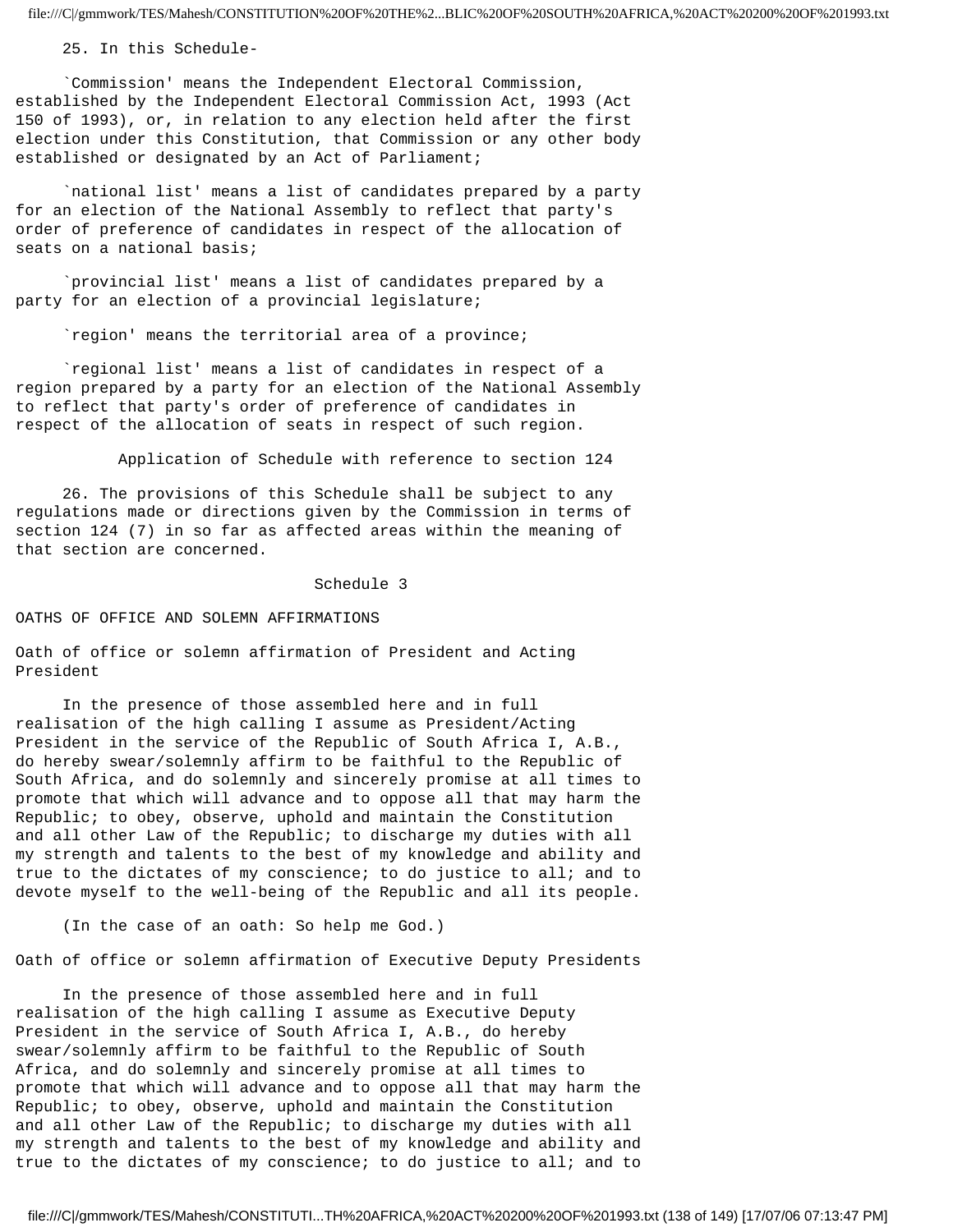devote myself to the well-being of the Republic and all its people.

(In the case of an oath: So help me God.)

Oath of office or solemn affirmation of Ministers and Deputy Ministers

 I, A.B., do hereby swear/solemnly affirm to be faithful to the Republic of South Africa and undertake before those assembled here to hold my office as Minister/Deputy Minister with honour and dignity; to respect and uphold the Constitution and all other Law of the Republic of South Africa; to be a true and faithful counsellor; not to divulge directly or indirectly any matters which are entrusted to me under secrecy; and to perform the duties of my office conscientiously and to the best of my ability.

(In the case of an oath: So help me God.)

Oath of office or solemn affirmation of Premiers and members of Executive Councils

 I, A.B., do hereby swear/solemnly affirm to be faithful to the Republic of South Africa and undertake before those assembled here to hold my office as Premier/Member of the Executive Council of my province with honour and dignity; to respect and uphold the Constitution and all other Law of the Republic of South Africa; to be a true and faithful counsellor; not to divulge directly or indirectly any matters which are entrusted to me under secrecy; and to perform the duties of my office conscientiously and to the best of my ability.

(In the case of an oath: So help me God.)

Oath of office or solemn affirmation of members of National Assembly, Senate or provincial legislature

 I, A.B., do hereby swear/solemnly affirm to be faithful to the Republic of South Africa and solemnly promise to perform my functions as a member of the National Assembly/Senate/provincial legislature to the best of my ability.

(In the case of an oath: So help me God.)

Oath of office or solemn affirmation of Judges

 I, A.B., do hereby swear/solemnly affirm that I will in my capacity as Judge of the Supreme Court/Constitutional Court of the Republic of South Africa uphold and protect the Constitution of the Republic and the fundamental rights entrenched therein and in so doing administer justice to all persons alike without fear, favour or prejudice, in accordance with the Constitution and the Law of the Republic.

(In the case of an oath: So help me God.)

Oath of office or solemn affirmation of Attorneys-General

 I, A.B., do hereby swear/solemnly affirm that I will in my capacity as Attorney-General uphold and protect the Constitution of the Republic of South Africa and the fundamental rights entrenched therein and in so doing enforce the Law of the Republic without fear, favour or prejudice, in accordance with the Constitution and the Law of the Republic.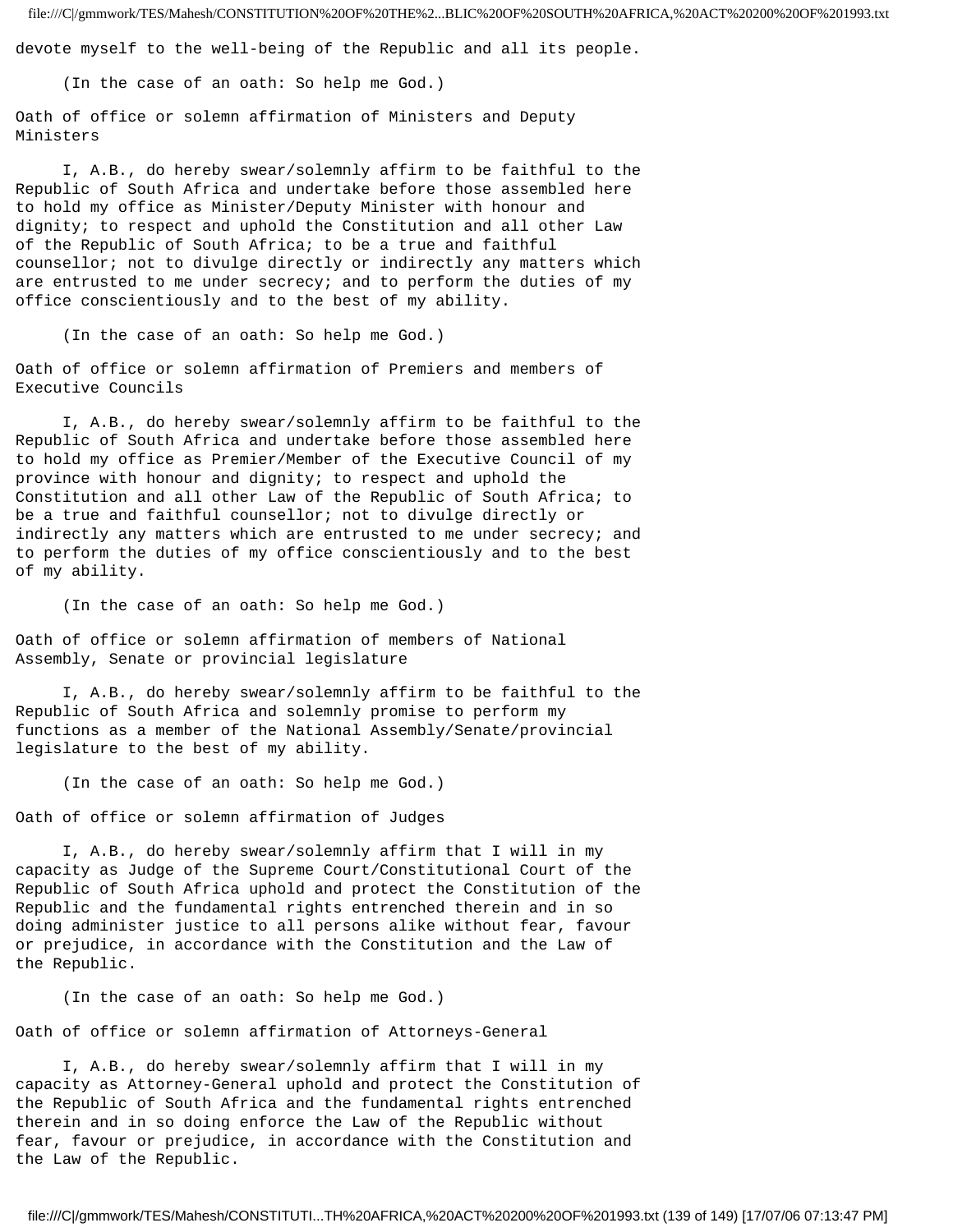(In the case of an oath: So help me God.)

Schedule 4

CONSTITUTIONAL PRINCIPLES

**I** 

 The Constitution of South Africa shall provide for the establishment of one sovereign state, a common South African citizenship and a democratic system of government committed to achieving equality between men and women and people of all races.

II

 Everyone shall enjoy all universally accepted fundamental rights, freedoms and civil liberties, which shall be provided for and protected by entrenched and justiciable provisions in the Constitution, which shall be drafted after having given due consideration to inter alia the fundamental rights contained in Chapter 3 of this Constitution.

III

 The Constitution shall prohibit racial, gender and all other forms of discrimination and shall promote racial and gender equality and national unity.

IV

 The Constitution shall be the supreme law of the land. It shall be binding on all organs of state at all levels of government.

V

 The legal system shall ensure the equality of all before the law and an equitable legal process. Equality before the law includes laws, programmes or activities that have as their object the amelioration of the conditions of the disadvantaged, including those disadvantaged on the grounds of race, colour or gender.

VI

 There shall be a separation of powers between the legislature, executive and judiciary, with appropriate checks and balances to ensure accountability, responsiveness and openness.

VII

 The judiciary shall be appropriately qualified, independent and impartial and shall have the power and jurisdiction to safeguard and enforce the Constitution and all fundamental rights.

VIII

 There shall be representative government embracing multiparty democracy, regular elections, universal adult suffrage, a common voters' roll, and, in general, proportional representation.

IX

Provision shall be made for freedom of information so that

file:///C|/gmmwork/TES/Mahesh/CONSTITUTI...TH%20AFRICA,%20ACT%20200%20OF%201993.txt (140 of 149) [17/07/06 07:13:47 PM]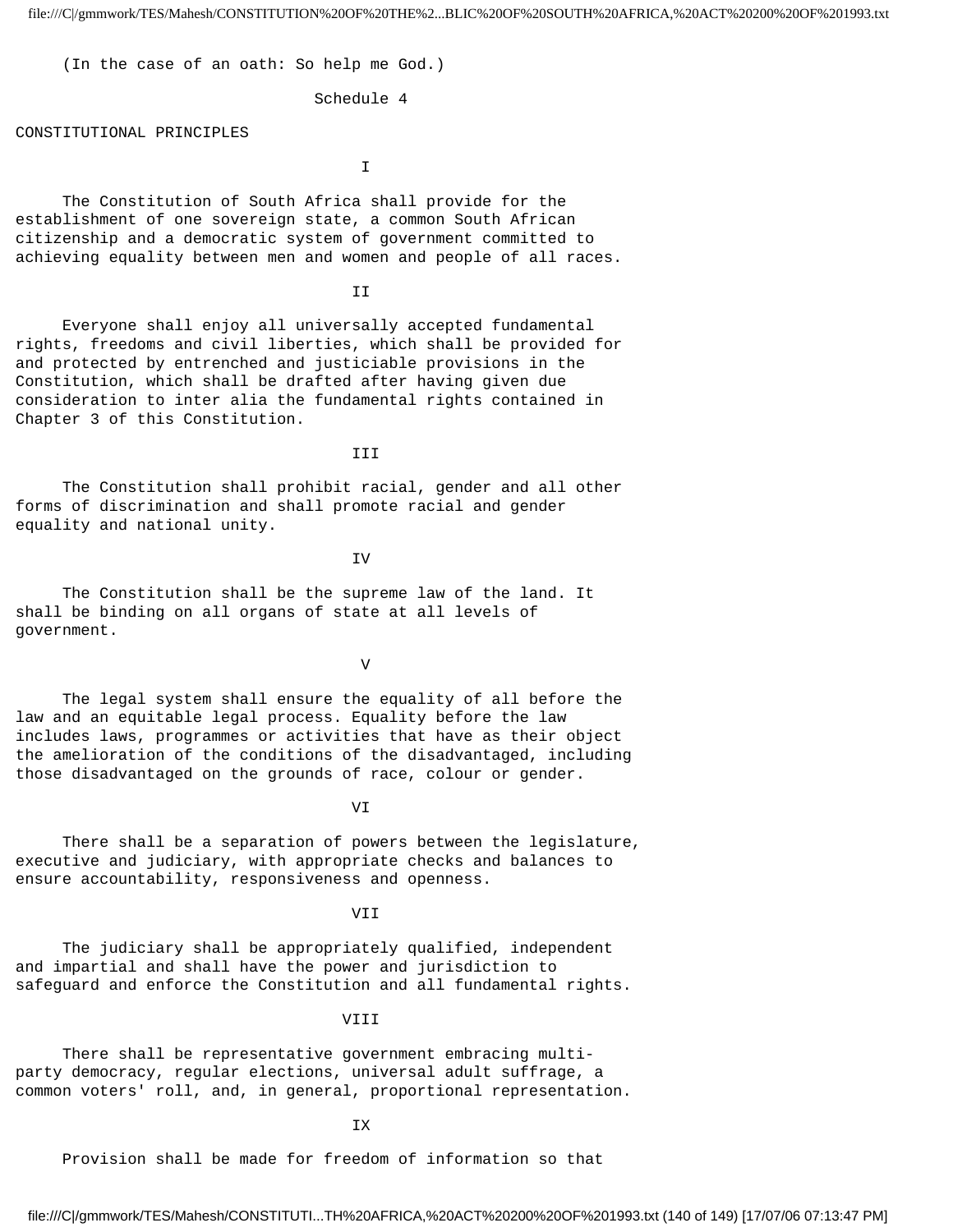there can be open and accountable administration at all levels of government.

X

 Formal legislative procedures shall be adhered to by legislative organs at all levels of government.

XI

 The diversity of language and culture shall be acknowledged and protected, and conditions for their promotion shall be encouraged.

# XII

 Collective rights of self-determination in forming, joining and maintaining organs of civil society, including linguistic, cultural and religious associations, shall, on the basis of non-discrimination and free association, be recognised and protected.

### **XIII**

 The institution, status and role of traditional leadership, according to indigenous law, shall be recognised and protected in the Constitution. Indigenous law, like common law, shall be recognised and applied by the courts, subject to the fundamental rights contained in the Constitution and to legislation dealing specifically therewith.

XIV

 Provision shall be made for participation of minority political parties in the legislative process in a manner consistent with democracy.

XV

 Amendments to the Constitution shall require special procedures involving special majorities.

# XVI

 Government shall be structured at national, provincial and local levels.

### XVII

 At each level of government there shall be democratic representation. This principle shall not derogate from the provisions of Principle XIII.

# XVIII

 The powers, boundaries and functions of the national government and provincial governments shall be defined in the Constitution. Amendments to the Constitution which alter the powers, boundaries, functions or institutions of provinces shall in addition to any other procedures specified in the Constitution for constitutional amendments, require the approval of a special majority of the legislatures of the provinces, alternatively, if there is such a chamber, a two-thirds majority of a chamber of Parliament composed of provincial representatives, and if the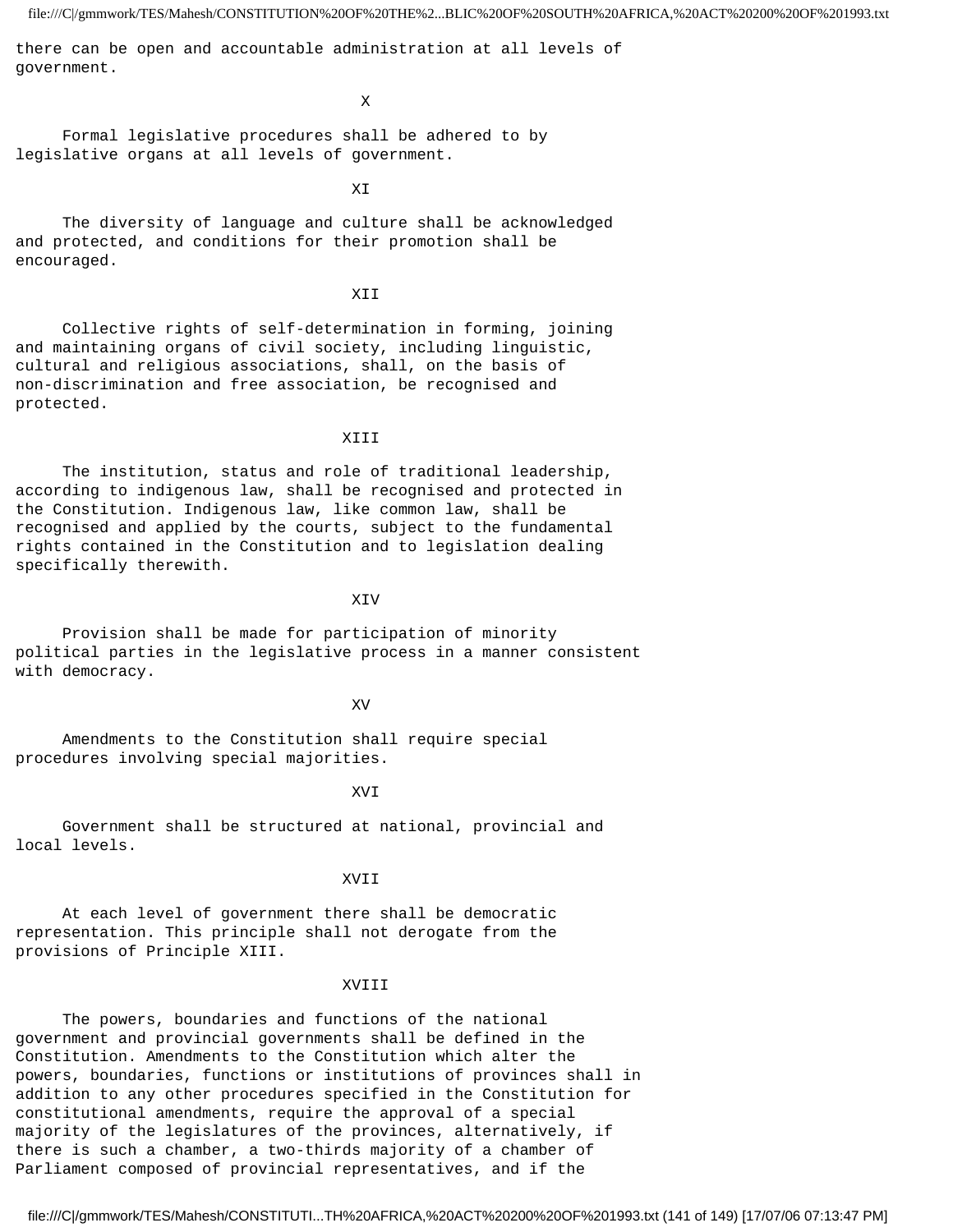amendment concerns specific provinces only, the approval of the legislatures of such provinces will also be needed. Provision shall be made for obtaining the views of a provincial legislature concerning all constitutional amendments regarding its powers, boundaries and functions.

XIX

 The powers and functions at the national and provincial levels of government shall include exclusive and concurrent powers as well as the power to perform functions for other levels of government on an agency or delegation basis.

**XX** 

 Each level of government shall have appropriate and adequate legislative and executive powers and functions that will enable each level to function effectively. The allocation of powers between different levels of government shall be made on a basis which is conducive to financial viability at each level of government and to effective public administration, and which recognises the need for and promotes national unity and legitimate provincial autonomy and acknowledges cultural diversity.

XXI

 The following criteria shall be applied in the allocation of powers to the national government and the provincial governments:

 1. The level at which decisions can be taken most effectively in respect of the quality and rendering of services, shall be the level responsible and accountable for the quality and the rendering of the services, and such level shall accordingly be empowered by the Constitution to do so.

 2. Where it is necessary for the maintenance of essential national standards, for the establishment of minimum standards required for the rendering of services, the maintenance of economic unity, the maintenance of national security or the prevention of unreasonable action taken by one province which is prejudicial to the interests of another province or the country as a whole, the Constitution shall empower the national government to intervene through legislation or such other steps as may be defined in the Constitution.

 3. Where there is necessity for South Africa to speak with one voice, or to act as a single entity- in particular in relation to other states- powers should be allocated to the national government.

 4. Where uniformity across the nation is required for a particular function, the legislative power over that function should be allocated predominantly, if not wholly, to the national government.

 5. The determination of national economic policies, and the power to promote interprovincial commerce and to protect the common market in respect of the mobility of goods, services, capital and labour, should be allocated to the national government.

 6. Provincial governments shall have powers, either exclusively or concurrently with the national government, inter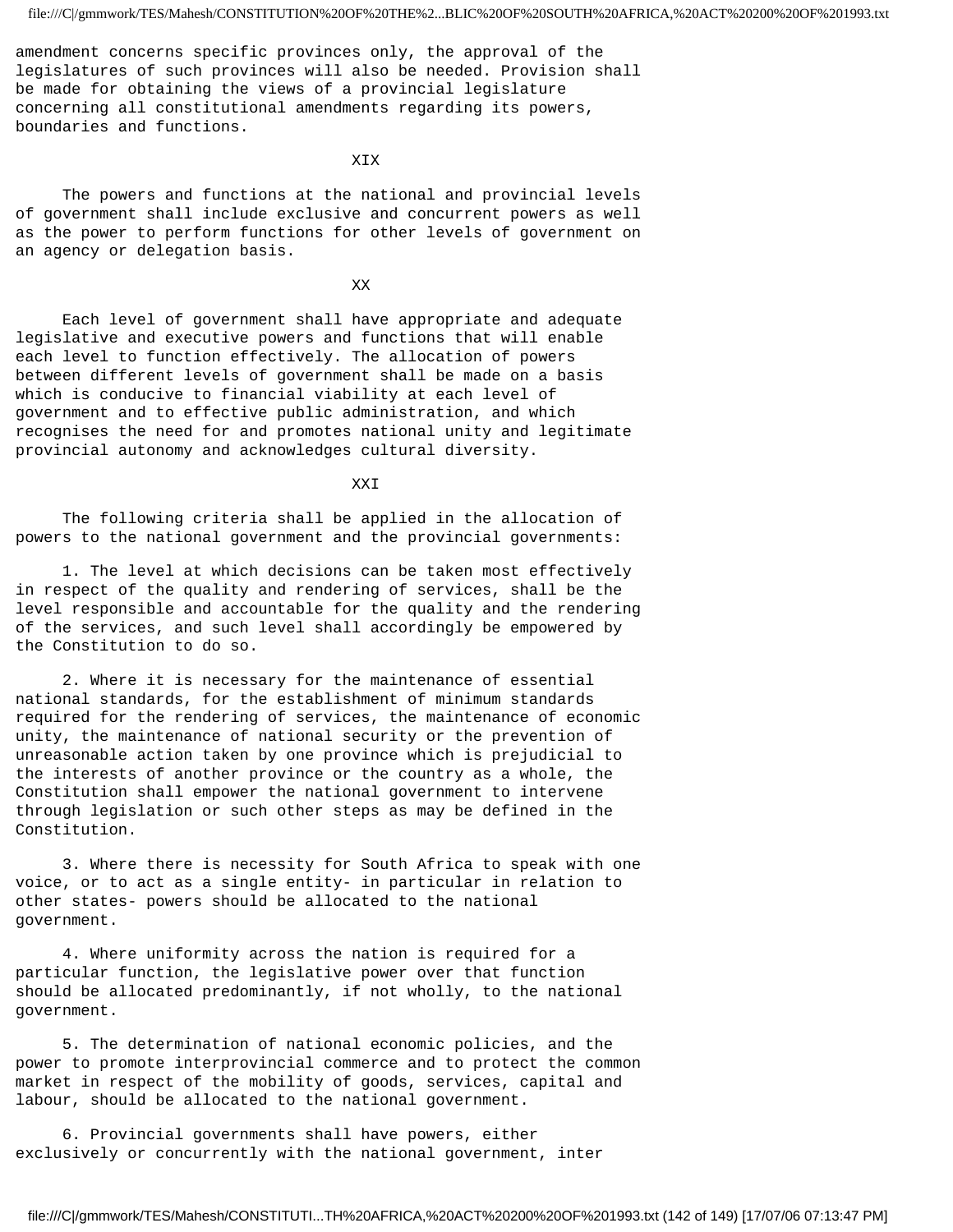alia-

 (a) for the purposes of provincial planning and development and the rendering of services; and

 (b) in respect of aspects of government dealing with specific socio-economic and cultural needs and the general well-being of the inhabitants of the province.

 7. Where mutual co-operation is essential or desirable or where it is required to guarantee equality of opportunity or access to a government service, the powers should be allocated concur rently to the national government and the provincial governments.

 8. The Constitution shall specify how powers which are not specifically allocated in the Constitution to the national government or to a provincial government, shall be dealt with as necessary ancillary powers pertaining to the powers and functions allocated either to the national government or provincial governments.

XXII

 The national government shall not exercise its powers (exclusive or concurrent) so as to encroach upon the geographical, functional or institutional integrity of the provinces.

### XXIII

 In the event of a dispute concerning the legislative powers allocated by the Constitution concurrently to the national government and provincial governments which cannot be resolved by a court on a construction of the Constitution, precedence shall be given to the legislative powers of the national government.

### XXIV

 A framework for local government powers, functions and structures shall be set out in the Constitution. The comprehensive powers, functions and other features of local government shall be set out in parliamentary statutes or in provincial legislation or in both.

### XXV

 The national government and provincial governments shall have fiscal powers and functions which will be defined in the Constitution. The framework for local government referred to in Principle XXIV shall make provision for appropriate fiscal powers and functions for different categories of local government.

### **XXVI**

 Each level of government shall have a constitutional right to an equitable share of revenue collected nationally so as to ensure that provinces and local governments are able to provide basic services and execute the functions allocated to them.

### XXVII

 A Financial and Fiscal Commission, in which each province shall be represented, shall recommend equitable fiscal and financial allocations to the provincial and local governments from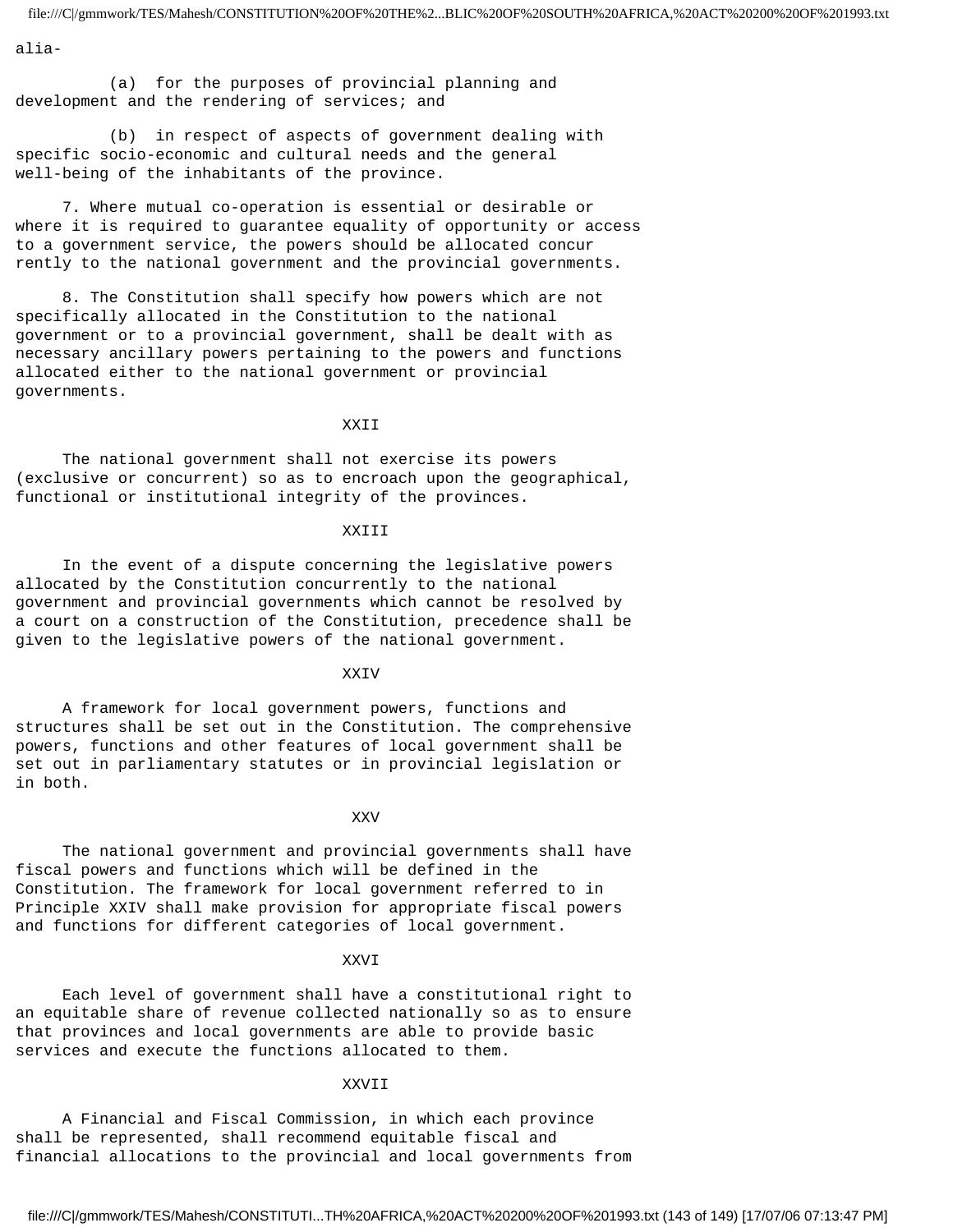revenue collected nationally, after taking into account the national interest, economic disparities between the provinces as well as the population and developmental needs, administrative responsibilities and other legitimate interests of each of the provinces.

#### XXVIII

 Notwithstanding the provisions of Principle XII, the right of employers and employees to join and form employer organisations and trade unions and to engage in collective bargaining shall be recognised and protected. Provision shall be made that every person shall have the right to fair labour practices.

### **XXIX**

 The independence and impartiality of a Public Service Commission, a Reserve Bank, an Auditor-General and a Public Protector shall be provided for and safeguarded by the Constitution in the interests of the maintenance of effective public finance and administration and a high standard of professional ethics in the public service.

# **XXX**

 1. There shall be an efficient, non-partisan, career-orientated public service broadly representative of the South African community, functioning on a basis of fairness and which shall serve all members or the public in an unbiased and impartial manner, and shall, in the exercise of its powers and in compliance with its duties, loyally execute the lawful policies of the government of the day in the performance of its administrative functions. The structures and functioning of the public service, as well as the terms and conditions of service of its members, shall be regulated by law.

 2. Every member of the public service shall be entitled to a fair pension.

### XXXI

 Every member of the security forces (police, military and intelligence), and the security forces as a whole, shall be required to perform their functions and exercise their powers in the national interest and shall be prohibited from furthering or prejudicing party political interest.

# XXXII

 The Constitution shall provide that until 30 April 1999 the national executive shall be composed and shall function substan tially in the manner provided for in Chapter 6 of this Constitution.

#### XXXIII

 The Constitution shall provide that, unless Parliament is dissolved on account of its passing a vote of no-confidence in the Cabinet, no national election shall be held before 30 April 1999.

#### Schedule 5

PROCEDURE FOR ELECTION OF PRESIDENT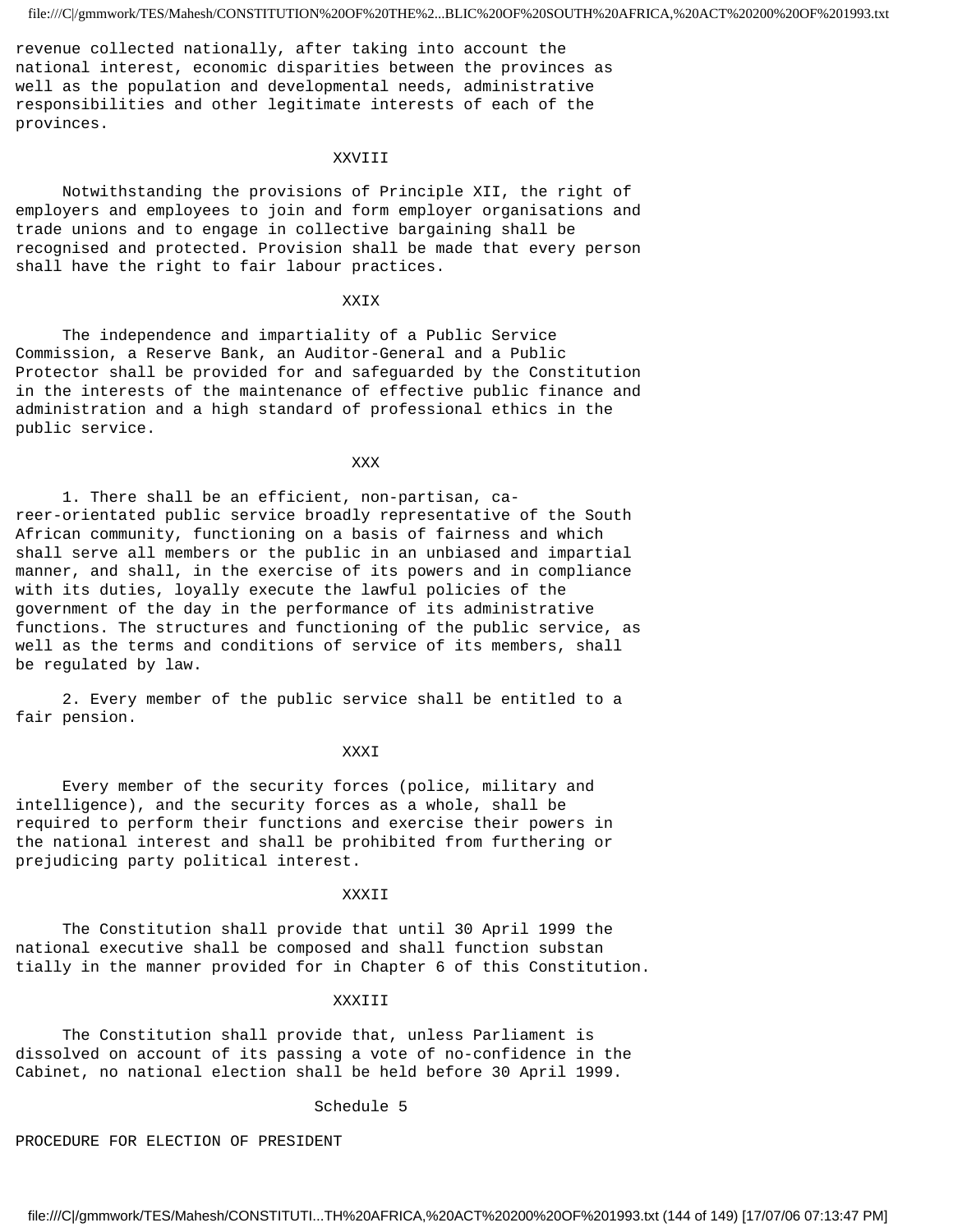1. Nominations of candidates for election as President shall be called for by the Chief Justice or the other judge presiding at the meeting at which the President is to be elected.

 2. Every nomination shall be submitted on the form prescribed by the Chief Justice and shall be signed by two members of Parliament and also by the person nominated, unless the person nominated has in writing signified his or her willingness to accept the nomination.

 3. The names of the persons duly nominated as provided for in item 2 shall be announced at the meeting at which the election is to take place by the person presiding thereat, and no debate shall be allowed at the election.

 4. If in respect of any election only one nomination has been received, the person presiding at the meeting shall declare the candidate in question to be duly elected.

 5. Where more than one candidate is nominated, a vote shall be taken by secret ballot, each person present and entitled to vote having one vote, and any candidate in whose favour the majority of all the votes cast is recorded, shall be declared duly elected by the person presiding at the meeting.

 6. (a) If no candidate obtains a majority of all the votes so cast, the candidate who has received the smallest number of votes shall be eliminated and a further ballot shall be taken in respect of the remaining candidates, this procedure being repeated as often as may be necessary until a candidate receives a majority of all the votes cast and is declared duly elected.

 (b) Whenever two or more candidates being the lowest on the poll have received the same number of votes, the meeting shall by separate vote, to be repeated as often as may be necessary, determine which of those candidates shall for the purpose of paragraph (a) be eliminated.

7. Whenever-

(a) only two candidates have been nominated; or

 (b) after the elimination of one or more candidates in accordance with this Schedule, only two candidates remain,

and there is an equality of votes between those two candidates, the person presiding at the meeting shall at the time the result of the election is announced, fix the time at and date on which a further meeting will be held, being a date not more than seven days thereafter.

 8. At the further meeting referred to in item 7, the provisions of this Schedule shall apply as if such further meeting were the first meeting called for the purpose of the election in question.

 9. (1) The Chief Justice shall make rules in regard to the procedure to be observed at a meeting at which the President is to be elected, and rules defining the duties of the presiding officer and of any person appointed to assist him and prescribing the manner in which the ballot at any such meeting shall be conducted.

(2) Any such rules shall be made known in such manner as the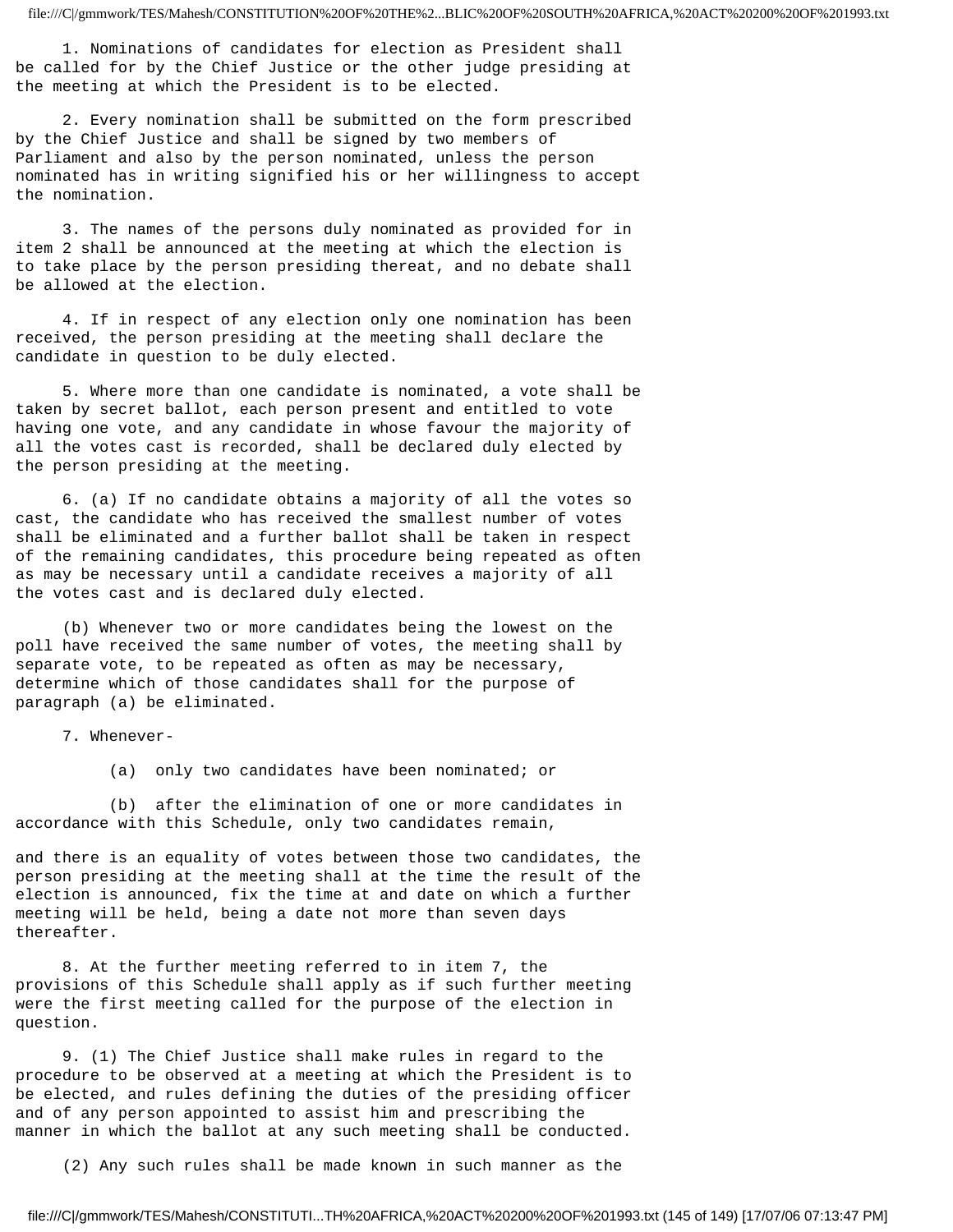```
file:///C|/gmmwork/TES/Mahesh/CONSTITUTION%20OF%20THE%2...BLIC%20OF%20SOUTH%20AFRICA,%20ACT%20200%20OF%201993.txt
```
Chief Justice may consider necessary.

Schedule 6

|                                | LEGISLATIVE COMPETENCES OF PROVINCES                                                                              |                     |  |
|--------------------------------|-------------------------------------------------------------------------------------------------------------------|---------------------|--|
| Agriculture                    |                                                                                                                   |                     |  |
|                                | Casinos, racing, gambling and wagering                                                                            |                     |  |
| Cultural affairs               |                                                                                                                   |                     |  |
| education                      | Education at all levels, excluding university and technikon                                                       |                     |  |
| Environment                    |                                                                                                                   |                     |  |
| Health services                |                                                                                                                   |                     |  |
| Housing                        |                                                                                                                   |                     |  |
|                                | Language policy and the regulation of the use of official<br>languages within a province, subject to section 3.   |                     |  |
|                                | Local government, subject to the provisions of Chapter 10                                                         |                     |  |
|                                | Nature conservation, excluding national parks, national<br>botanical gardens and marine resources                 |                     |  |
|                                | Police, subject to the provisions of Chapter 14                                                                   |                     |  |
|                                | Provincial public media                                                                                           |                     |  |
| Public transport               |                                                                                                                   |                     |  |
|                                | Regional planning and development                                                                                 |                     |  |
|                                | Road traffic regulation                                                                                           |                     |  |
| Roads                          |                                                                                                                   |                     |  |
| Tourism                        |                                                                                                                   |                     |  |
| Trade and industrial promotion |                                                                                                                   |                     |  |
|                                | Traditional authorities                                                                                           |                     |  |
|                                | Urban and rural development                                                                                       |                     |  |
| Welfare services               |                                                                                                                   |                     |  |
|                                | Schedule 7                                                                                                        |                     |  |
| Number and year Title of law   |                                                                                                                   | Extent of<br>repeal |  |
|                                | Act 46 of 1959 Representation between the Republic<br>of South Africa and Self-governing<br>Territories Act, 1959 | The whole           |  |
|                                | Act 32 of 1961 Provincial Government Act, 1961                                                                    | The whole           |  |
| Act 22 of 1963                 | Provincial Councils and Executive<br>Committees Act, 1963                                                         | The whole           |  |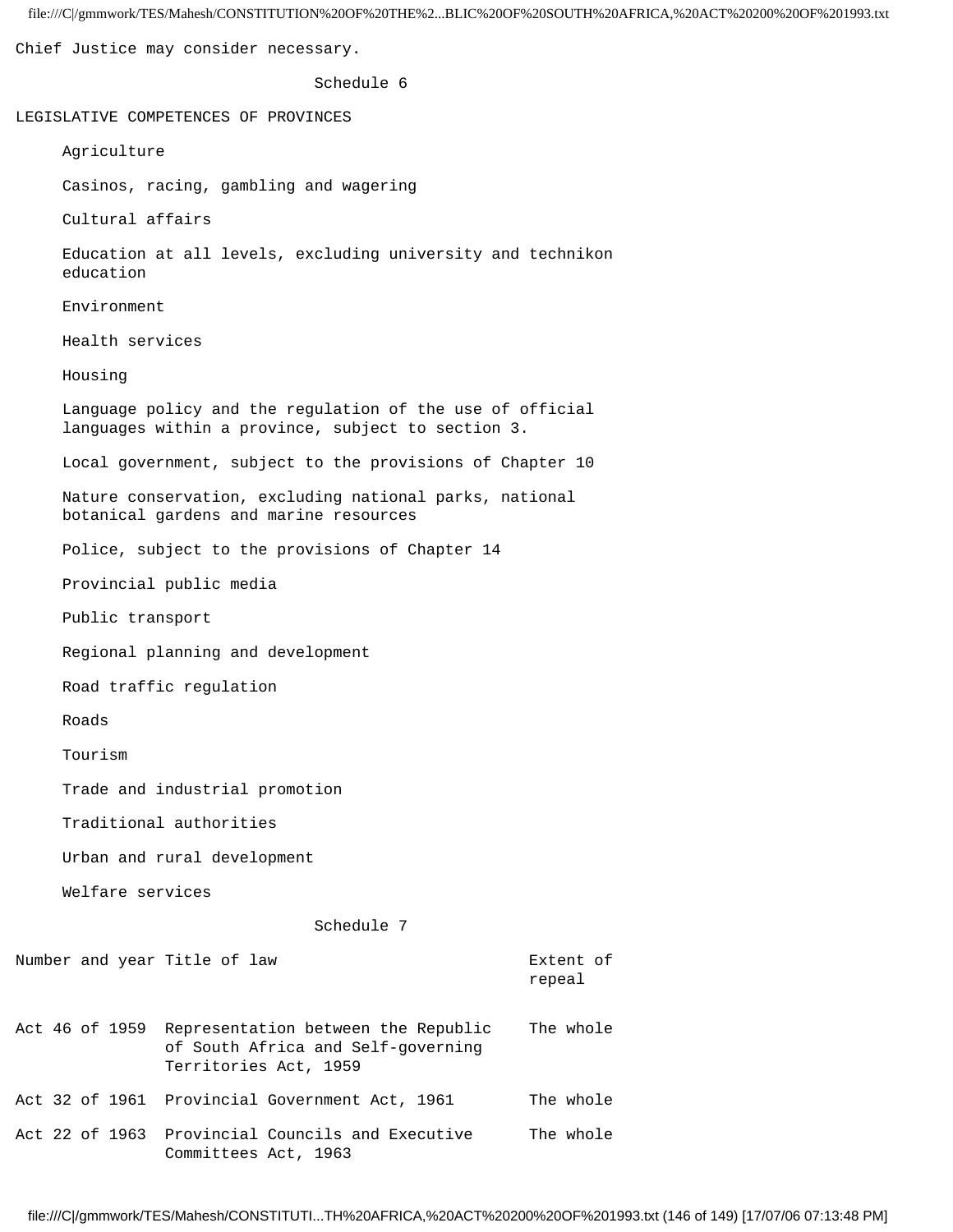|                | Act 48 of 1963 Transkei Constitution Act, 1963                                               | The whole                                     |
|----------------|----------------------------------------------------------------------------------------------|-----------------------------------------------|
|                | Act 101 of 1967 Transkei Constitution Amendment Act,<br>1967                                 | The whole                                     |
| Act 36 of 1968 | Transkei Constitution Amendment Act, The whole<br>1968                                       |                                               |
| Act 26 of 1969 | South Africa Act Amendment Act, 1969                                                         | The whole                                     |
| Act 26 of 1970 | National States Citizenship Act,<br>1970                                                     | The whole                                     |
|                | Act 21 of 1971 Self-governing Territories<br>Constitution Act, 1971                          | The whole                                     |
| Act 31 of 1971 | Transkei Constitution Amendment Act,<br>1971                                                 | The whole                                     |
| Act 61 of 1975 | Transkei Constitution Amendment Act, The whole<br>1975                                       |                                               |
| Act 3 of 1976  | Transkei Constitution Amendment Act, The whole<br>1976                                       |                                               |
|                | Act 65 of 1976 Financial Relations Act, 1976                                                 | The whole,<br>except<br>sections<br>27 and 28 |
|                | Act 100 of 1976 Status of Transkei Act, 1976                                                 | The whole                                     |
|                | Act 30 of 1977 Constitution Amendment Act, 1977                                              | The whole                                     |
| Act 31 of 1977 | Financial Relations Amendment Act,<br>1977                                                   | The whole                                     |
|                | Act 89 of 1977 Status of Bophuthatswana Act, 1977                                            | The whole                                     |
|                | Act 8 of 1978 Bophuthatswana Border Extension Act, The whole<br>1978                         |                                               |
|                | Act 13 of 1978 National States Citizenship Amendment The whole<br>Act, 1978                  |                                               |
|                | Act 36 of 1978 Alteration of Provincial Boundaries<br>Act, 1978                              | The whole                                     |
|                | Act 107 of 1979 Status of Venda Act, 1979                                                    | The whole                                     |
|                | Act 2 of 1980 Borders of Particular States<br>Extension Act, 1980                            | The whole                                     |
|                | Act 70 of 1980 Republic of South Africa Constitution The whole<br>Amendment Act, 1980        |                                               |
|                | Act 101 of 1980 Republic of South Africa Constitution The whole<br>Fifth Amendment Act, 1980 |                                               |
|                | Act 77 of 1981 Borders of Particular States<br>Extension Amendment Act, 1981                 | The whole                                     |
|                | Act 101 of 1981 Republic of South Africa Constitution The whole                              |                                               |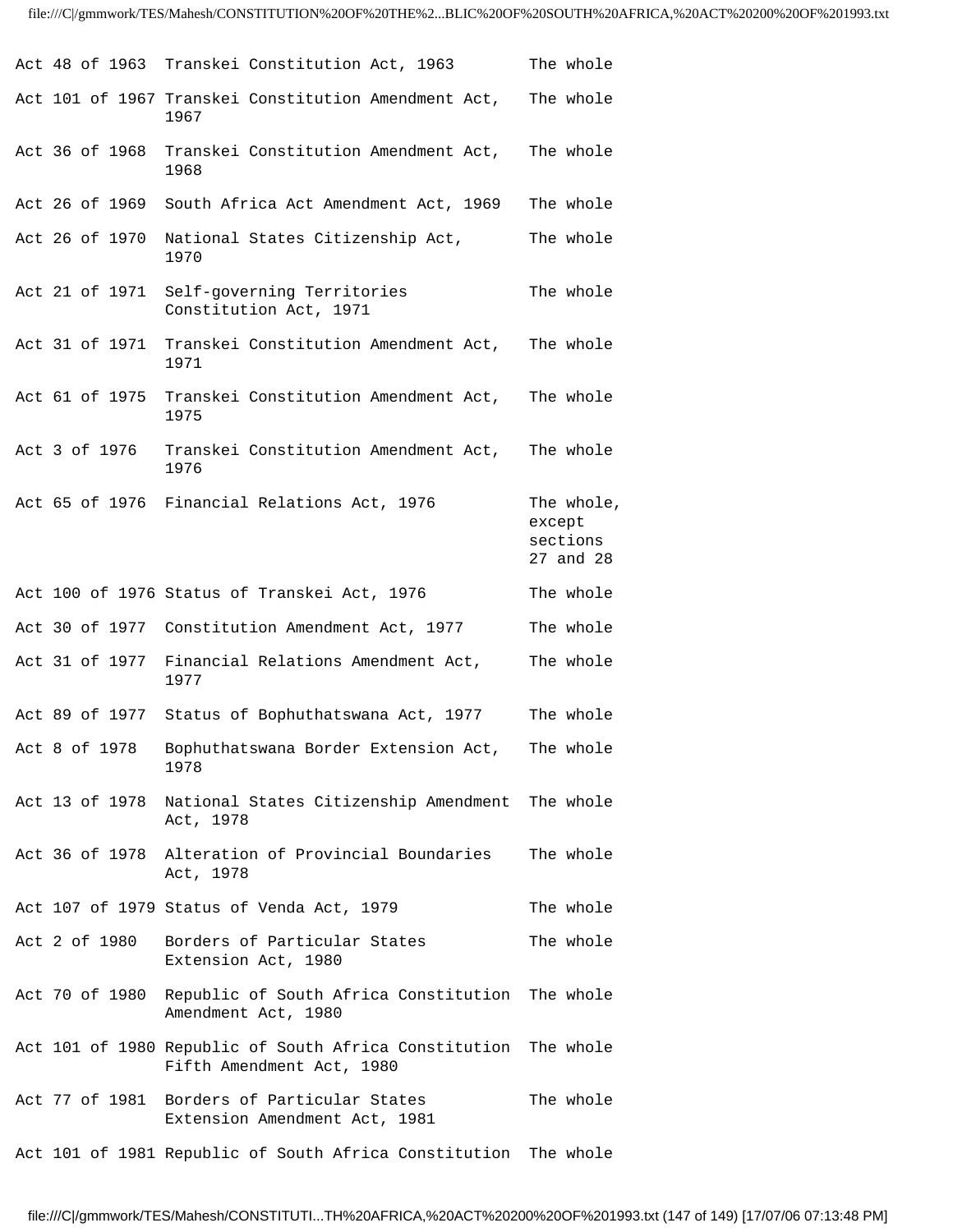Second Amendment Act, 1981

|  | Act 102 of 1981 Financial Relations Amendment Act, The whole<br>1981                    |                                                      |
|--|-----------------------------------------------------------------------------------------|------------------------------------------------------|
|  | Act 110 of 1981 Status of Ciskei Act, 1981                                              | The whole                                            |
|  | Act 34 of 1982 Financial Relations Amendment Act,<br>1982                               | The whole                                            |
|  | Act 25 of 1983 Borders of Particular States<br>Extension Amendment Act, 1983            | The whole                                            |
|  | Act 88 of 1983 Provincial Affairs Act, 1983                                             | The whole,<br>except<br>section 5                    |
|  | Act 109 of 1983 Borders of Particular States<br>Extension Second Amendment Act,<br>1983 | The whole                                            |
|  | Act 110 of 1983 Republic of South Africa Constitution The whole<br>Act, 1983            |                                                      |
|  | Act 105 of 1984 Constitution Amendment Act, 1984                                        | The whole,<br>except<br>sections<br>12, 13 and<br>14 |
|  | Act 114 of 1984 Financial Relations Amendment Act, The whole<br>1984                    |                                                      |
|  | Act 3 of 1985 Financial Relations Amendment Act, The whole<br>1985                      |                                                      |
|  | Act 26 of 1985 Alteration of Provincial Boundaries<br>Act, 1985                         | The whole                                            |
|  | Act 104 of 1985 Constitutional Affairs Amendment Act, The whole<br>1985                 |                                                      |
|  | Act 69 of 1986 Provincial Government Act, 1986                                          | The whole,<br>except<br>section 20                   |
|  | Act 80 of 1986 Joint Executive Authority for KwaZulu The whole<br>and Natal Act, 1986   |                                                      |
|  | Act 112 of 1986 Borders of Particular States<br>Extension Amendment Act, 1986           | The whole                                            |
|  | Act 20 of 1987 Constitution Amendment Act, 1987                                         | The whole                                            |
|  | Act 32 of 1987 Constitutional Laws Amendment Act,<br>1987                               | Sections<br>18, 19,<br>20, 31 and<br>32              |
|  | Act 43 of 1988 Constitutional Laws Amendment Act,<br>1988                               | Sections<br>10, 11, 12<br>and 13                     |
|  | Act 50 of 1988 Constitution Amendment Act, 1988                                         | The whole                                            |

file:///C|/gmmwork/TES/Mahesh/CONSTITUTI...TH%20AFRICA,%20ACT%20200%20OF%201993.txt (148 of 149) [17/07/06 07:13:48 PM]